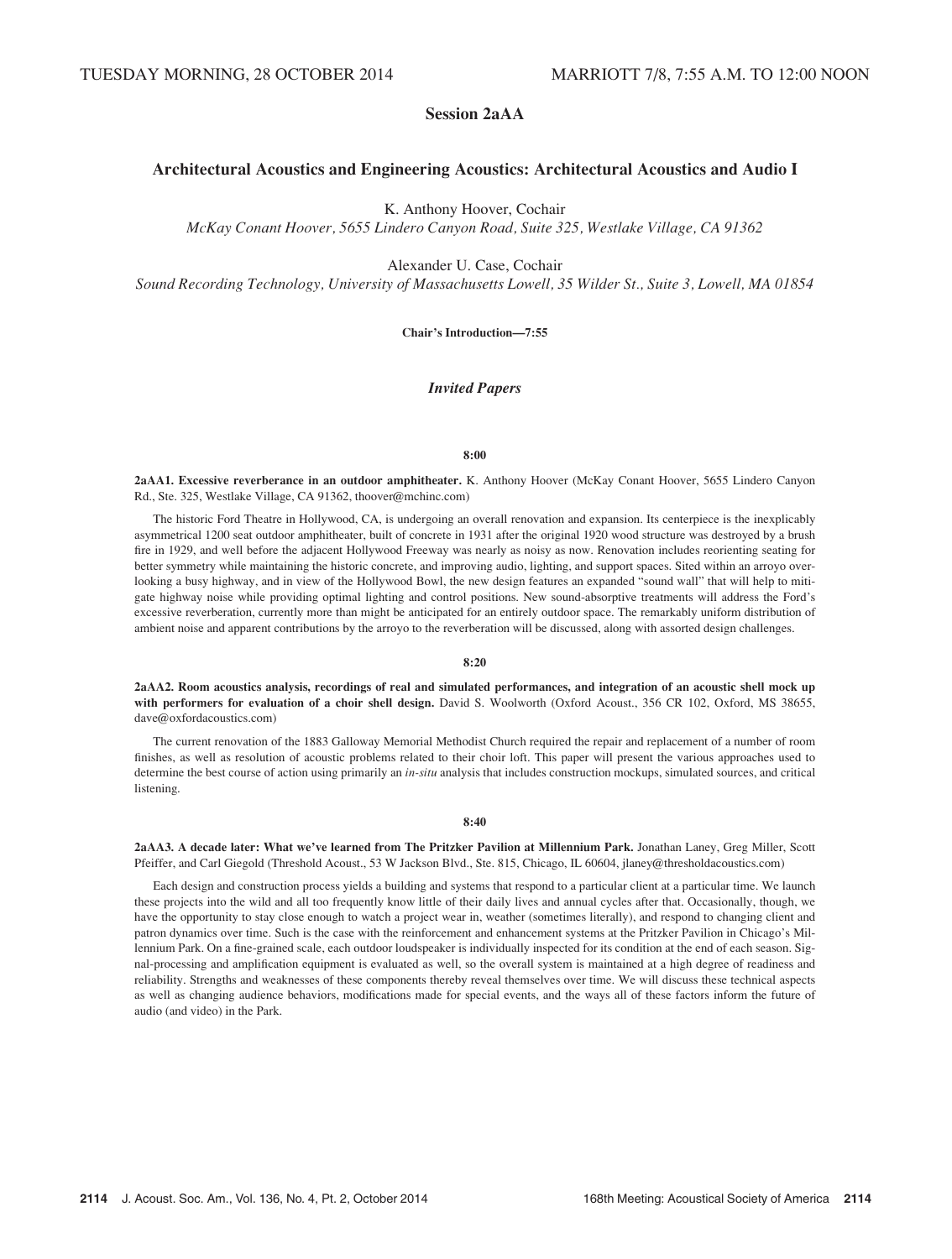2aAA4. An electro-acoustic conundrum—Improving the listening experience at the Park Avenue Armory. Steve Barbar (E-coustic Systems, 30 Dunbarton Rd., Belmont, MA 02478, steve@lares-lexicon.com) and Paul Scarbrough (Akustiks, South Norwalk, CT)

Larger than a hanger for a commercial airliner, the Park Avenue Armory occupies an entire city block in midtown Manhattan. Its massive internal volume generates reverberation time in excess of three seconds. However, it functions as a true multi-purpose venue with programming that includes dramatic performances produced by the Manchester International Festival, and musical performances sponsored by Lincoln Center. We will discuss the unique nature of the venue as well as the tools and techniques employed in staging different productions.

#### 9:20

2aAA5. Sound reinforcement in an acoustically challenging multipurpose space. Deb Britton (K2 Audio, 4900 Pearl East Circle, Ste. 201E, Boulder, CO 80301, deb@k2audio.com)

Often times, sound system designers are dealt less than ideal cards: design a sound reinforcement system that will provide great speech intelligibility, in a highly reverberant space, without modifying any of the architectural finishes. While this can certainly be a challenge, add to those prerequisites, the additional complication of the sound system serving a multi-purpose use, where different types of presentations must take place in different locations in the space, and with varying audience sizes. This paper presents a case study of such a scenario, and describes the approach taken in order to achieve the client's goals.

#### 9:40

## 2aAA6. Comparison of source stimulus input method on measured speech transmission index values of sound reinforcement systems. Neil T. Shade (Acoust. Design Collaborative, Ltd., 7509 Lhirondelle Club Rd., Ruxton, MD 21204, nts@akustx.com)

One purpose of a sound reinforcement system is to increase the talker's speech intelligibility. A common metric for speech intelligibility evaluation is the Speech Transmission Index (STI) defined by IEC-60268-16 Revision 4. The STI of a sound reinforcement system can be measured by inputting a stimulus signal into the sound system, which is modified by the system electronics, and radiated by the sound system loudspeakers to the audience seats. The stimulus signal can be input via a line level connection to the sound system or by playing the stimulus signal through a small loudspeaker that is picked-up by a sound system microphone. This latter approach factors the entire sound system signal chain from microphone input to loudspeaker output. STI measurements were performed on two sound systems, one in a reverberant room and the other in relatively non-reverberant room. Measurement results compare both signal input techniques using omnidirectional and hypercardioid sound system microphones and three loudspeakers claimed to be designed to have directivity characteristics similar to the human voice.

## 10:00–10:20 Break

## 10:20

2aAA7. Enhancements in technology for improving access to active acoustic solutions in multipurpose venues. Ronald Freiheit (Wenger Corp., 555 Park Dr., Owatonna, MN 55060, ron.freiheit@wengercorp.com)

With advancements in digital signal processing technology and higher integration of functionality, access to active acoustics systems for multipurpose venues has been enhanced. One of the challenges with active acoustics systems in multipurpose venues is having enough control over the various acoustic environments within the same room (e.g., under balcony versus over balcony). Each area may require its own signal processing and control to be effective. Increasing the signal processing capacity to address these different environments will provide a more effective integration of the system in the room. A new signal processing platform with the flexibility to meet these needs is discussed. The new platform addresses multiple areas with concurrent processing and is integrated with a digital audio buss and a network-based control system. The system is flexible in its ability to easily expand to meet the needs of a variety of environments. Enhancing integration and flexibility of scale accelerates the potential for active systems with an attractive financial point of entry.

#### 10:40

2aAA8. Sound levels and the risk of hearing damage at a large music college. Thomas J. Plsek (Brass, Berklee College of Music, MS 1140 Brass, 1140 Boylston St., Boston, MA 02215, tplsek@berklee.edu)

For a recent sabbatical from Berklee College of Music, my project was to study hearing loss especially among student and faculty musicians and to measure sound levels in various performance situation ranging from rehearsals to classes/labs to actual public performances. The National Institute for Occupational Safety and Health (NIOSH) recommendations (85 dBA criterion with a 3 dB exchange rate) were used to determine the daily noise dose obtained in each of the situations. In about half of the situations 100% or more of the daily noise was reached. More measuring of actual levels reached is needed as are noise dosimetry measurements over an active 12–16 hour day.

#### $11:00$

2aAA9. Development of a tunable absorber/diffuser using micro-perforated panels. Matthew S. Hildebrand (Wenger Corp., 555 Park Dr., Owatonna, MN 55060, matt.hildebrand@wengercorp.com)

Shared rehearsal spaces are an all-too-common compromise in music education, pitting vocal, and instrumental ensembles against each other for desirable room acoustics. More than ever, adjustable acoustics are needed in music spaces. An innovative new acoustic panel system was developed with this need for flexibility in mind. Providing variable sound absorption with a truly static aesthetic,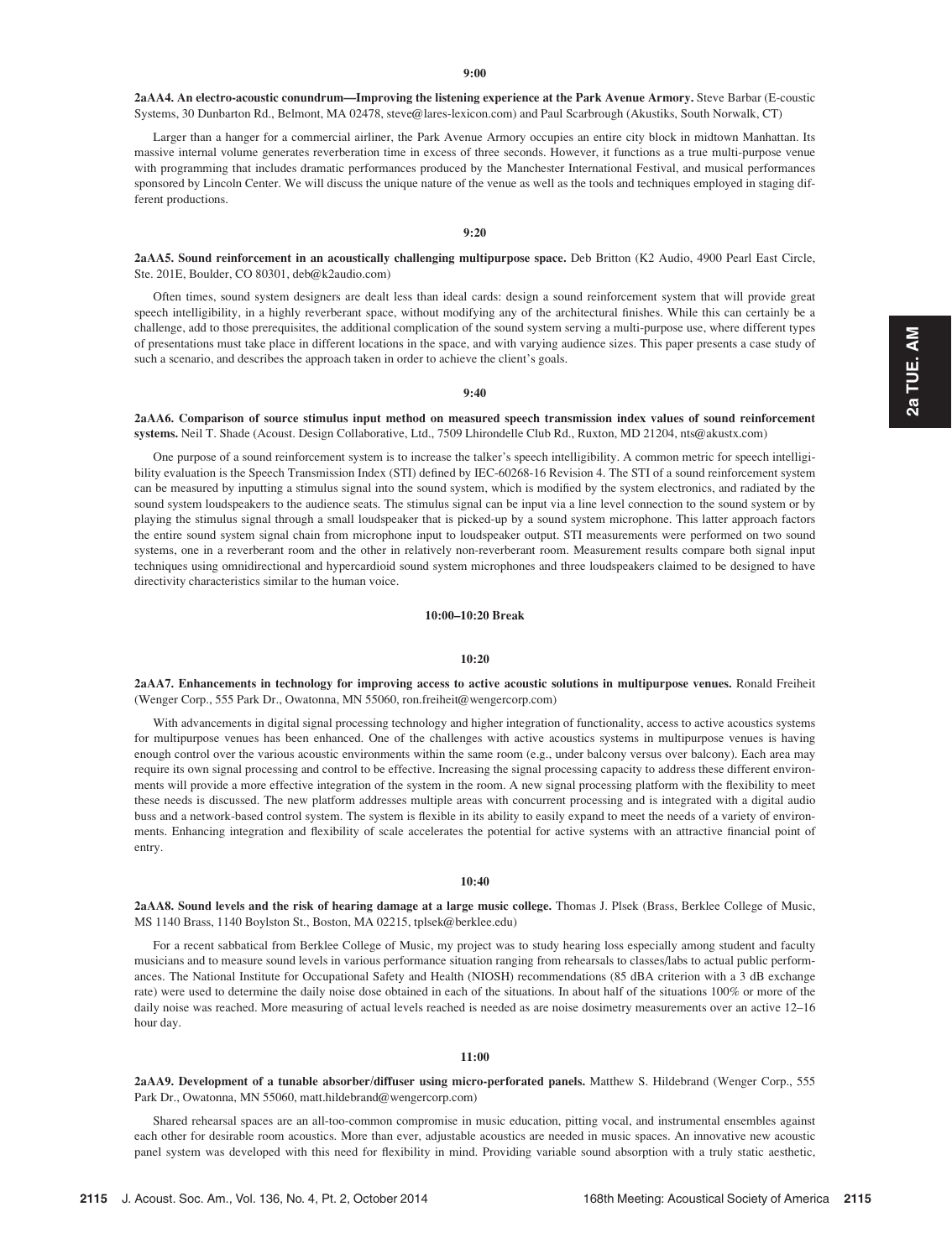control of reverberation time in the mid-frequency bands is ultimately handed over to the end user. New product development test methods and critical design decisions are discussed, such as curving the micro-perforated panel to improve scattering properties. In situ reverberation measurements are also offered against a 3D CAD model prediction using lab-tested material properties.

## 11:20

2aAA10. Real case measurements of inflatable membranes absorption technique. Niels W. Adelman-Larsen (Flex Acoust., Diplomvej 377, Kgs. Lyngby 2800, Denmark, nwl@flexac.com)

After some years of development of the patented technology of inflated plastic membranes for sound absorption, an actual product became available in 2012 and immediately implemented in a Danish music school. It absorbs sound somewhat linearly from 63 to 1k Hz, when active, advantageous for amplified music. The absorption coefficient is close to 0.0 when deactivated. 75.000 ft<sup>2</sup> of the mobile version of the innovation was employed at the Eurovision Song Contest, the second largest annual television event worldwide. This contributed to a lowering of T30 in the 63, 125, and 250 Hz octave bands from up to 13 s to below 4 s in the former-shipyard venue. The permanently installed version has been incorporated in a new theater in Korea. More detailed acoustic measurements from these cases will be presented. The technology will further be used in the new, multi-functional Dubai Opera scheduled for 2015.

## 11:40

2aAA11. Virtual sound images and virtual sound absorbers misinterpreted as supernatural objects. Steven J. Waller (Rock Art Acoust., 5415 Lake Murray Blvd. #8, La Mesa, CA 91942, wallersj@yahoo.com)

Complex sound behaviors such as echoes, reverberation, and interference patterns can be mathematically modeled using the modern concepts of virtual sound sources or virtual sound absorbers. Yet prior to the scientific wave theory of sound, these same acoustical phenomena were considered baffling, and hence led to the illusion that they were due to mysterious invisible sources. Vivid descriptions of the physical forms of echo spirits, hoofed thunder gods, and pipers' stones, as engendered from the sounds they either produced or blocked, are found in ancient myths and legends from around the world. Additional pieces of evidence attesting to these beliefs are found in archaeological remains consisting of canyon petroglyphs, cave paintings, and megalithic stone circles. Blindfolded participants in acoustic experimental set-ups demonstrated that they attributed various virtual sound effects to real sound sources and/or attenuators. Ways in which these types of sonic phenomena can be manipulated to give rise to ultra-realistic auditory illusions of actual objects even today will be discussed relative to enhancing experiences of multimedia entertainment and virtual reality. Conversely, understanding how the mind can construct psychoacoustic models inconsistent with scientific reality could serve as a lesson helping prevent the supernatural misperceptions to which our ancestors were susceptible.

TUESDAY MORNING, 28 OCTOBER 2014 LINCOLN, 8:25 A.M. TO 12:00 NOON

# Session 2aAB

# Animal Bioacoustics, Acoustical Oceanography, and Signal Processing in Acoustics: Mobile Autonomous Platforms for Bioacoustic Sensing

Holger Klinck, Cochair

Cooperative Institute for Marine Resources Studies, Oregon State University, Hatfield Marine Science Center, 2030 SE Marine Science Drive, Newport, OR 97365

David K. Mellinger, Cochair

Coop. Inst. for Marine Resources Studies, Oregon State University, 2030 SE Marine Science Dr., Newport, OR 97365

Chair's Introduction—8:25

## Invited Papers

## 8:30

2aAB1. Real-time passive acoustic monitoring of baleen whales from autonomous platforms. Mark F. Baumgartner (Biology Dept., Woods Hole Oceanographic Inst., 266 Woods Hole Rd., MS #33, Woods Hole, MA 02543, mbaumgartner@whoi.edu)

An automated low-frequency detection and classification system (LFDCS) was developed for use with the digital acoustic monitoring (DMON) instrument to detect, classify, and report in near real time the calls of several baleen whale species, including fin, humpback, sei, bowhead, and North Atlantic right whales. The DMON/LFDCS has been integrated into the Slocum glider and APEX profiling float, and integration projects are currently underway for the Liquid Robotics wave glider and a moored buoy. In a recent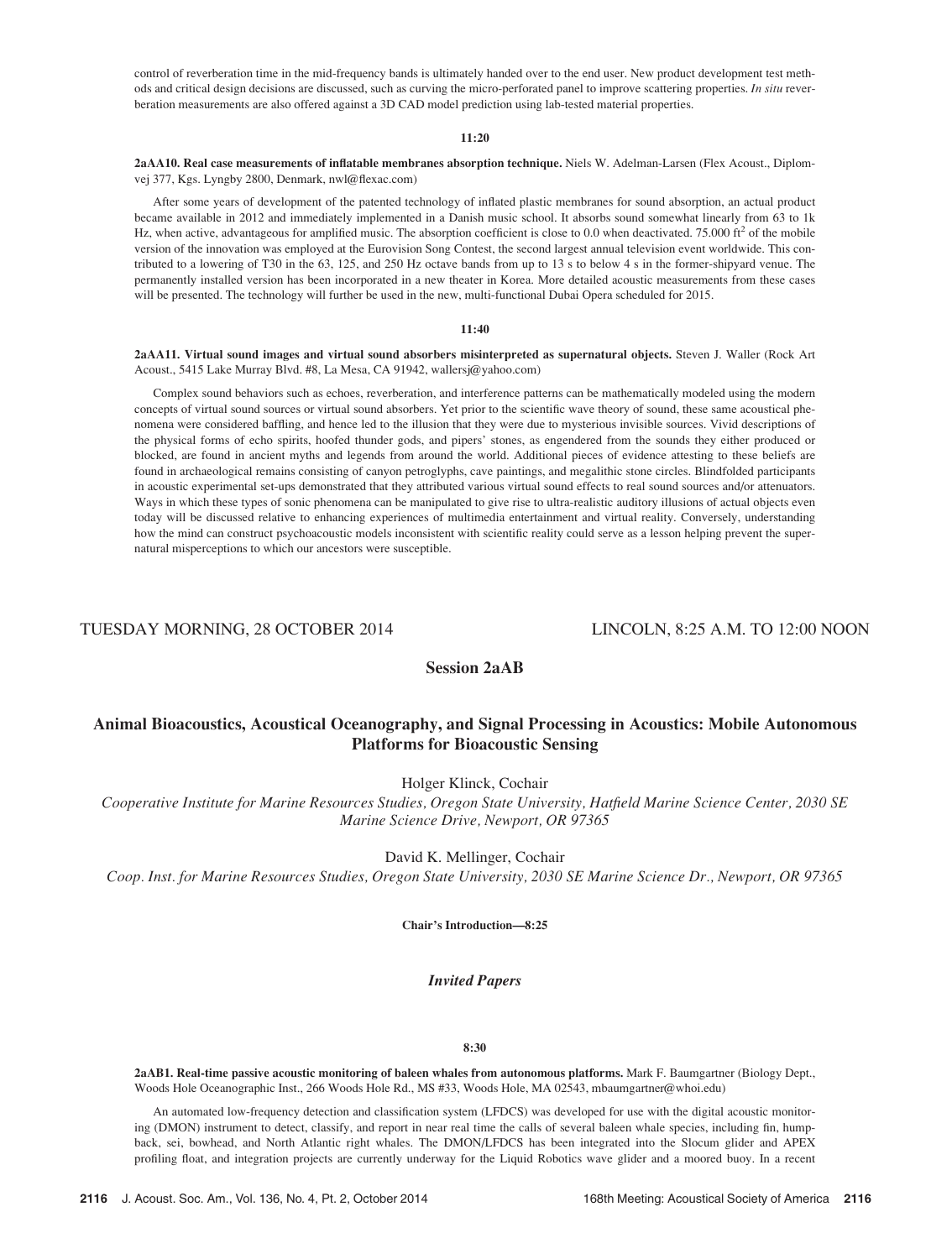evaluation study, two gliders reported over 25,000 acoustic detections attributed to fin, humpback, sei, and North Atlantic right whales over a 3-week period during late fall in the Gulf of Maine. The overall false detection rate for individual calls was 14%, and for right, humpback, and fin whales, false predictions of occurrence during 15-minute reporting periods were 5% or less. Agreement between acoustic detections and visual sightings from concurrent aerial and shipboard surveys was excellent (9 of 10 visual detections were accompanied by real-time acoustic detections of the same species by a nearby glider). We envision that this autonomous acoustic monitoring system will be a useful tool for both marine mammal research and mitigation applications.

## 8:50

2aAB2. Detection, bearing estimation, and telemetry of North Atlantic right whale vocalizations using a wave glider autonomous vehicle. Harold A. Cheyne (Lab of Ornithology, Cornell Univ., 95 Brown Rd., Rm. 201, Ithaca, NY 14850, haroldcheyne@gmail.com), Charles R. Key, and Michael J. Satter (Leidos, Long Beach, MS)

Assessing and mitigating the effects of anthropogenic noise on marine mammals is limited by the typically employed technologies of archival underwater acoustic recorders and towed hydrophone arrays. Data from archival recorders are analyzed months after the activity of interest, so assessment occurs long after the events and mitigation of those activities is impossible. Towed hydrophone arrays suffer from nearby ship and seismic air gun noise, and they require substantial on-board human and computing resources. This work has developed an acoustic data acquisition, processing, and transmission system for use on a Wave Glider, to overcome these limitations by providing near real-time marine mammal acoustic data from a portable and persistent autonomous platform. Sea tests have demonstrated the proof-of-concept with the system recording four channels of acoustic data and transmitting portions of those data via satellite. The system integrates a detection-classification algorithm on-board, and a beam-forming algorithm in the shore-side user interface, to provide a user with aural and visual review tools for the detected sounds. Results from a two-week deployment in Cape Cod Bay will be presented and future development directions will be discussed.

### 9:10

2aAB3. Shelf-scale mapping of fish sound production with ocean gliders. David Mann (Loggerhead Instruments Inc., 6576 Palmer Park Circle, Sarasota, FL 34238, dmann@loggerhead.com), Carrie Wall (Univ. of Colorado at Boulder, Boulder, CO), Chad Lembke, Michael Lindemuth (College of Marine Sci., Univ. of South Florida, St.. Petersburg, FL), Ruoying He (Dept Marine, Earth, and Atmospheric Sci., NC State Univ., Raleigh, NC), Chris Taylor, and Todd Kellison (Beaufort Lab., NOAA Fisheries, Beaufort, NC)

Ocean gliders are a powerful platform for collecting large-scale data on the distribution of sound-producing animals while also collecting environmental data that may influence their distribution. Since 2009, we have performed extensive mapping on the West Florida Shelf with ocean gliders equipped with passive acoustic recorders. These missions have revealed the distribution of red grouper as well as identified several unknown sounds likely produced by fishes. In March 2014, we ran a mission along the shelf edge from Cape Canaveral, FL to North Carolina to map fish sound production. The Gulf Stream and its strong currents necessitated a team effort with ocean modeling to guide the glider successfully to two marine protected areas. This mission also revealed large distributions of unknown sounds, especially on the shallower portions of the shelf. Gliders provide valuable spatial coverage, but because they are moving and most fish have strong diurnal sound production patterns, data analysis on presence and absence must be made carefully. In many of these cases, it is best to use a combination of platforms, including fixed recorders and ocean profilers to measure temporal patterns of sound production.

#### 9:30

2aAB4. The use of passively drifting acoustic recorders for bioacoustic sensing. Jay Barlow, Emily Griffiths, and Shannon Rankin (Marine Mammal and Turtle Div., NOAA-SWFSC, 8901 La Jolla Shores Dr., La Jolla, CA 92037, jay.barlow@noaa.gov)

Passively drifting recording systems offer several advantages over autonomous underwater or surface vessels for mobile bioacoustic sensing in the sea. Because they lack of any propulsion, self noise is minimized. Also, vertical hydrophone arrays are easy to implement, which is useful in estimating the distance to specific sound sources. We have developed an inexpensive (<\$5000) Drifting Acoustic Spar Buoy Recorder (DASBR) that features up to 1 TB of stereo recording capacity and a bandwidth of 10 Hz–96 kHz. Given their low cost, many more recorders can be deployed to achieve greater coverage. The audio and GPS recording system floats at the surface, and the two hydrophones (at 100 m) are de-coupled from wave action by a dampner disk and an elastic cord. During a test deployment in the Catalina Basin (Nov 2013) we collected approximately 1200 hours of recordings using 5 DASBRs recording at 192 kHz sampling rate. Each recorder was recovered (using GPS and VHF locators) and re-deployed 3–4 times. Dolphin whistles and echo-location clicks were detectable approximately half of the total recording time. Cuvier's beaked whales were also detected on three occasions. Cetacean density estimation and ocean noise measurements are just two of many potential uses for free-drifting recorders.

#### $9:50$

2aAB5. Small cetacean monitoring from surface and underwater autonomous vehicles. Douglas M. Gillespie, Mark Johnson (Sea Mammal Res. Unit, Univ. of St. Andrews, Gatty Marine Lab., St Andrews, Fife KY16 8LB, United Kingdom, dg50@st-andrews.ac.uk), Danielle Harris (Ctr. for Res. into Ecological and Environ. Modelling, Univ. of St. Andrews, St. Andrews, Fife, United Kingdom), and Kalliopi Gkikopoulou (Sea Mammal Res. Unit, Univ. of St. Andrews, St. Andrews, United Kingdom)

We present results of Passive Acoustic surveys conducted from three types of autonomous marine vehicles, two submarine gliders and a surface wave powered vehicle. Submarine vehicles have the advantage of operating at depth, which has the potential to increase detection rate for some species. However, surface vehicles equipped with solar panels have the capacity to carry a greater payload and currently allow for more on board processing which is of particular importance for high frequency odontocete species. Surface vehicles are also more suited to operation in shallow or coastal waters. We describe the hardware and software packages developed for each vehicle type and give examples of the types of data retrieved both through real time telemetry and recovered post deployment. High frequency echolocation clicks and whistles have been successfully detected from all vehicles. Noise levels varied considerably between vehicle types, though all were subject to a degree of mechanical noise from the vehicle itself.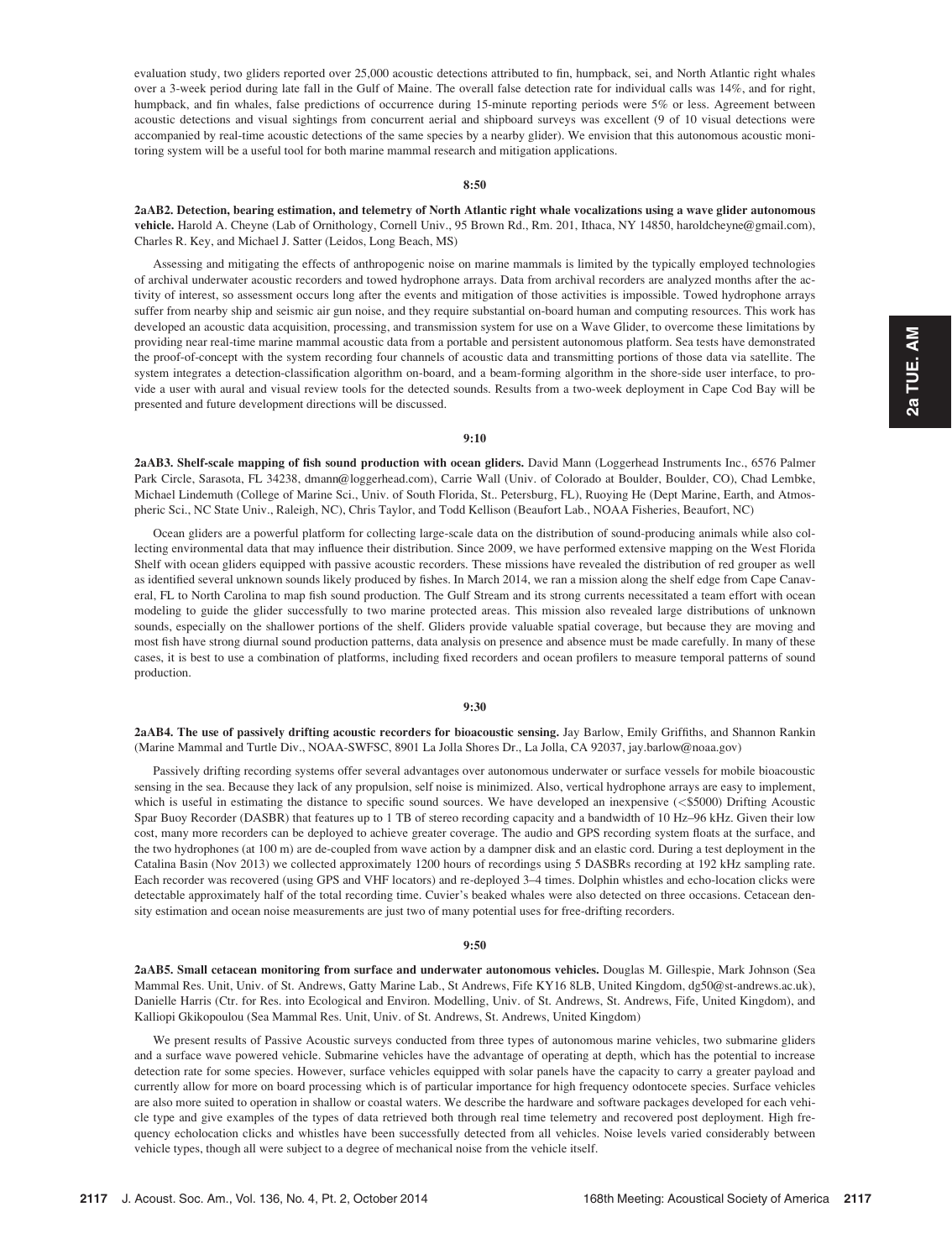## 10:10–10:35 Break

#### 10:35

2aAB6. A commercially available sound acquisition and processing board for autonomous passive acoustic monitoring platforms. Haru Matsumoto, Holger Klinck, David K. Mellinger (CIMRS, Oregon State Univ., 2115 SE OSU Dr., Newport, OR 97365, haru.matsumoto@oregonstate.edu), and Chris Jones (Embedded Ocean Systems, Seattle, WA)

The U.S. Navy is required to monitor marine mammal populations in U.S. waters to comply with regulations issued by federal agencies. Oregon State University and Embedded Ocean Systems (EOS) co-developed a passive acoustic data acquisition and processing board called Wideband Intelligent Signal Processor and Recorder (WISPR). This low-power, small-footprint system is suitable for autonomous platforms with limited battery and space capacity, including underwater gliders and profiler floats. It includes a high-performance digital signal processor (DSP) running the uClinux operating system, providing extensive flexibility for users to configure or reprogram the system's operation. With multiple WISPR-equipped mobile platforms strategically deployed in an area of interest, operators on land or at sea can now receive information in near-real time about the presence of protected species in the survey area. In April 2014, WISPR became commercially available via EOS. We are implementing WISPR in the Seaglider and will conduct a first evaluation test off the coast of Oregon in September. System performance, including system noise interference, flow noise, power consumption, and file compression rates in the data-logging system, will be discussed. [Funding from the US Navy's Living Marine Resources Program.]

#### 10:55

2aAB7. Glider-based passive acoustic marine mammal detection. John Hildebrand, Gerald L. D'Spain, and Sean M. Wiggins (Scripps Inst. of Oceanogr., UCSD, Mail Code 0205, La Jolla, CA 92093, jhildebrand@ucsd.edu)

Passive acoustic detection of delphinid sounds using the Wave Glider (WG) autonomous near-surface vehicle was compared with a fixed bottom-mounted autonomous broadband system, the High-frequency Acoustic Recording Package (HARP). A group of whistling and clicking delphinids was tracked using an array of bottom-mounted HARPs, providing ground-truth for detections from the WG. Whistles in the 5–20 kHz band were readily detected by the bottom HARPs as the delphinids approached, but the WG revealed only a brief period with intense detections as the animals approached within ~500 m. Refraction due to acoustic propagation in the thermocline provides an explanation for why the WG may only detect whistling delphinids at close range relative to the long-range detection capabilities of the bottom-mounted HARPs. This work demonstrated that sound speed structure plays an important role in determining detection range for high-frequency-calling marine mammals by autonomous gliders and bottom-mounted sensors.

## Contributed Papers

#### 11:15

2aAB8. Acoustic seagliders for monitoring marine mammal populations. Lora J. Van Uffelen (Ocean and Resources Eng., Univ. of Hawaii at Manoa, 1000 Pope Rd., MSB 205, Honolulu, HI 96815, loravu@hawaii. edu), Erin Oleson (Cetacean Res. Program, NOAA Pacific Islands Fisheries Sci. Ctr., Honolulu, HI), Bruce Howe, and Ethan Roth (Ocean and Resources Eng., Univ. of Hawaii at Manoa, Honolulu, HI)

A DMON digital acoustic monitoring device has been integrated into a Seaglider with the goal of passive, persistent acoustic monitoring of cetacean populations. The system makes acoustic recordings as it travels in a sawtooth pattern between the surface and up to 1000 m depth. It includes three hydrophones, located in the center of the instrument and on each wing. An onboard real-time detector has been implemented to record continuously after ambient noise has risen above a signal-to-noise (SNR) threshold level, and the glider transmits power spectra of recorded data back to a shore-station computer via iridium satellite after each dive. The glider pilot has the opportunity to set parameters that govern the amount of data recorded, thus managing data storage and therefore the length of a mission. This system was deployed in the vicinity of the Hawaiian Islands to detect marine mammals as an alternative or complement to conventional ship-based survey methods. System design and implementation will be described and preliminary results will be presented.

11:30

2aAB9. Prototype of a linear array on an autonomous surface vehicle for the register of dolphin displacement patterns within a shallow bay. Eduardo Romero-Vivas, Fernando D. Von Borstel-Luna (CIBNOR, Instituto Politécnico Nacional 195, Playa Palo de Santa Rita Sur, La Paz, BCS 23090, Mexico, evivas@cibnor.mx), Omar A. Bustamante, Sergio Beristain (Acoust. Lab, ESIME, IPN, IMA, Mexico City, Mexico), Miguel A. Porta-Gándara, Franciso Villa Médina, and Joaquín Gutiérrez-Jagüey (CIBNOR, La Paz, BCS, Mexico)

A semi-resident population of tursiops has been reported in the south of La Paz bay in Baja California Sur, Mexico, where specific zones for social, feeding and resting behaviors have been detected. Nevertheless, increasing human activities and new constructions are attributed to have shifted the areas of their main activity. Therefore, it becomes important to study displacement patterns of dolphins within the bay and their spatial relationship to maritime traffic and other sources of anthropogenic noise. A prototype of an Autonomous Surface Vehicle (ASV) designed for shallow water bathymetry has been adapted to carry a linear array of hydrophones previously reported for the localization of dolphins from their whistles. Conventional beam-forming algorithms and electrical steering are used to find Direction of Arrival (DOA) of the sound sources. The left-right ambiguity typical of a linear array and front-back lobes for sound sources located at end-fire can be resolved by the trajectory of the ASV. Geo-referenced positions and bearing of the array, provided by the Inertial Measurement Unit of the ASV, along with DOA for various positions allows triangulating and mapping the sound sources. Results from both, controlled experiments using geo-referenced know sources, and field trials within the bay, are presented.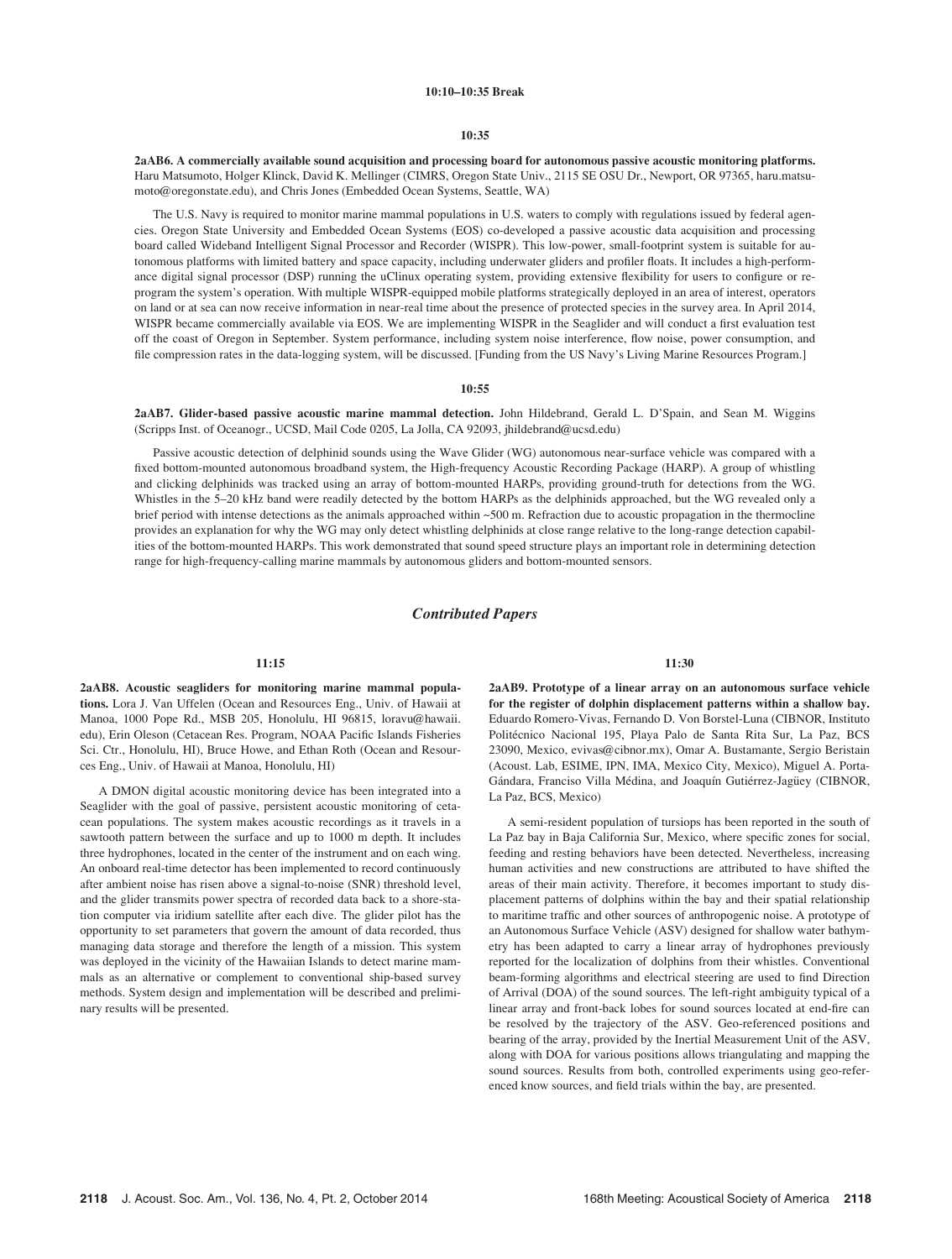## 11:45

2aAB10. High-frequency observations from mobile autonomous platforms. Holger Klinck, Haru Matsumoto, Selene Fregosi, and David K. Mellinger (Cooperative Inst. for Marine Resources Studies, Oregon State Univ., Hatfield Marine Sci. Ctr., 2030 SE Marine Sci. Dr., Newport, OR 97365, Holger.Klinck@oregonstate.edu)

With increased human use of US coastal waters—including use by renewable energy activities such as the deployment and operation of wind, wave, and tidal energy converters—the issue of potential negative impacts on coastal ecosystems arises. Monitoring these areas efficiently for marine mammals is challenging. Recreational and commercial activities (e.g., fishing) can hinder long-term operation of fixed moored instruments. Additionally these shallow waters are often utilized by high-frequency cetaceans (e.g., harbor porpoises) which can only be acoustically detected over short distances of a few hundred meters. Mobile acoustic platforms are a useful tool to survey these areas of concern with increased temporal and spatial resolution compared to fixed systems and towed arrays. A commercially available acoustic recorder (type Song Meter SM2 + , Wildlife Acoustics, Inc.) featuring sampling rates up to 384 kHz was modified and implemented on an autonomous underwater vehicle (AUV) as well as an unmanned surface vehicle (USV) and tested in the field. Preliminary results indicate that these systems are effective at detecting the presence of highfrequency cetaceans such as harbor porpoises. Potential applications, limitations, and future directions of this technology will be discussed. [Project partly supported by ONR and NOAA.]

# TUESDAY MORNING, 28 OCTOBER 2014 INDIANA G, 8:25 A.M. TO 12:00 NOON

Session 2aAO

# Acoustical Oceanography, Underwater Acoustics, and Signal Processing in Acoustics: Parameter Estimation in Environments That Include Out-of-Plane Propagation Effects

Megan S. Ballard, Cochair

Applied Research Laboratories, The University of Texas at Austin, P.O. Box 8029, Austin, TX 78758

Timothy F. Duda, Cochair

Woods Hole Oceanographic Institution, WHOI AOPE Dept. MS 11, Woods Hole, MA 02543

Chair's Introduction—8:25

Invited Papers

### 8:30

2aAO1. Estimating waveguide parameters using horizontal and vertical arrays in the vicinity of horizontal Lloyd's mirror in shallow water. Mohsen Badiey (College of Earth, Ocean, and Environment, Univ. of Delaware, 261 S. College Ave., Robinson Hall, Newark, DE 19716, badiey@udel.edu)

When shallow water internal waves approach a source-receiver track, the interference between the direct and horizontally refracted acoustic paths from a broadband acoustic source was previously shown to form Horizontal Lloyd's mirror (Badiey et al. J. Acoust. Soc. Am. 128(4), EL141–EL147, 2011). While the modal interference structure in the vertical plane may reveal arrival time for the out of plane refracted acoustic wave front, analysis of moving interference pattern along the horizontal array allows measurement of the angle of horizontal refraction and the speed of the nonlinear internal wave (NIW) in the horizontal plane. In this paper we present a full account of the movement of NIW towards a source-receive track and how we can use the received acoustic signal on an L-shaped array to estimate basic parameters of the waveguide and obtain related temporal and spatial coherence functions particularly in the vicinity of the formation of the horizontal Lloyd mirror. Numerical results using Vertical Modes and Horizontal Rays as well as 3D PE calculations are carried out to explain the experimental observations. [Work supported by ONR 322OA.]

#### 8:50

2aAO2. Slope inversion in a single-receiver context for three-dimensional wedge-like environments. Frédéric Sturm (LMFA (UMR 5509 ECL-UCBL1-INSA de Lyon), Ecole Centrale de Lyon, Ctr. Acoustique, Ecole Centrale de Lyon, 36, Ave. Guy de Collongue, Ecully 69134, France, frederic.sturm@ec-lyon.fr) and Julien Bonnel (Lab-STICC (UMR CNRS 6285), ENSTA Bretagne, Brest Cedex 09, France)

In a single-receiver context, time-frequency (TF) analysis can be used to analyze modal dispersion of low-frequency broadband sound pulses in shallow-water oceanic environments. In a previous work, TF analysis was used to study the propagation of low-frequency broadband pulses in three-dimensional (3-D) shallow-water wedge waveguides. Of particular interest is that TF analysis turns out to be a suitable tool to better understand, illustrate and visualize 3-D propagation effects for such wedge-like environments. In the present work, it is shown that TF analysis can also be used at the core of an inversion scheme to estimate the slope of the seabed in a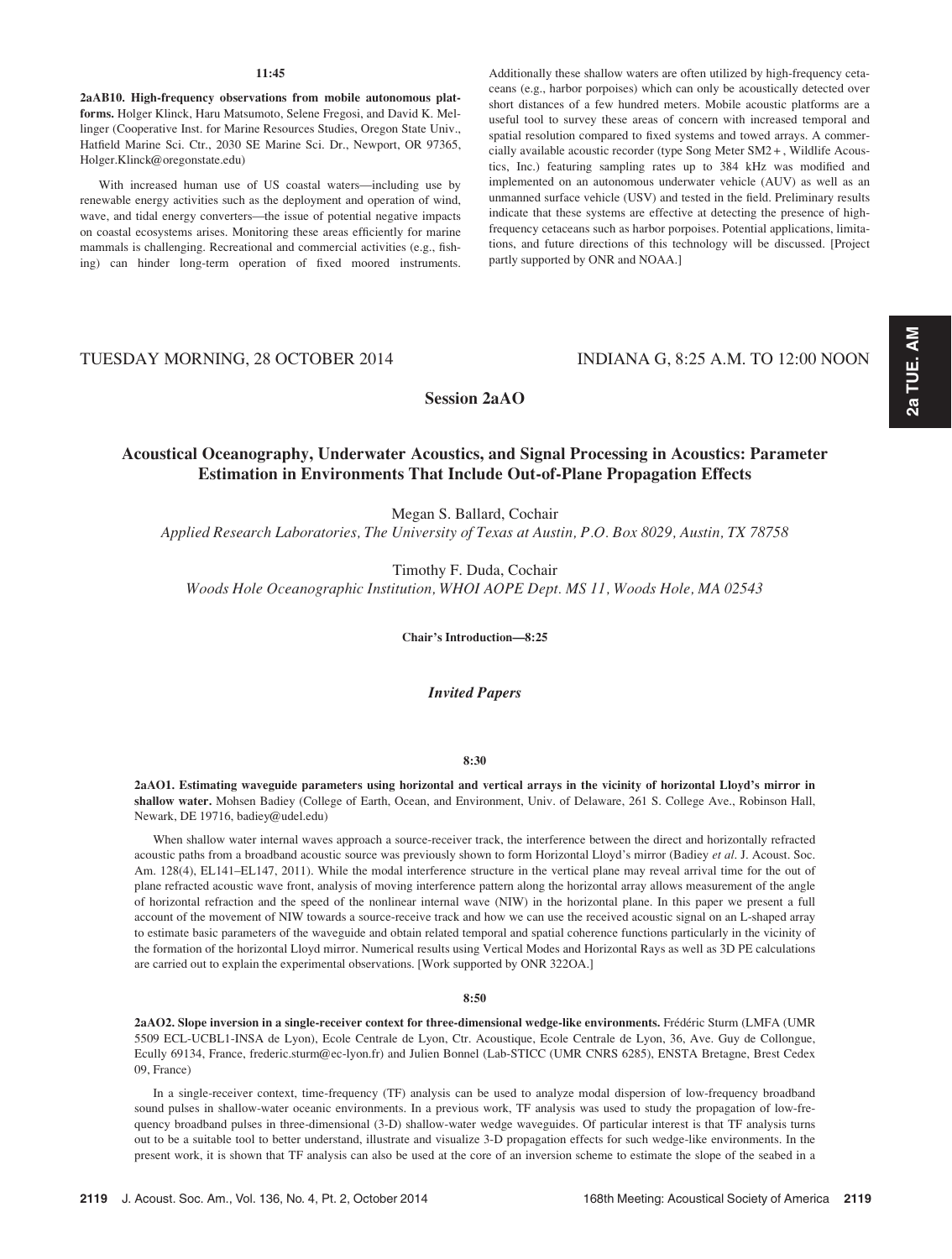same single hydrophone receiving configuration and for similar 3-D wedge-shaped waveguides. The inversion algorithm proposed, based on a masking process, focuses on specific parts of the TF domain where modal energy is concentrated. The criterion used to quantify the match between the received signal and the replicas by a fully 3-D parabolic equation code, is defined as the amount of measured time-frequency energy integrated inside the masks. Its maximization is obtained using an exhaustive search. The method is first benchmarked on numerical simulations and then successfully applied on experimental small-scale data.

#### 9:10

2aAO3. Effects of environmental uncertainty on source range estimates from horizontal multipath. Megan S. Ballard (Appl. Res. Labs., The Univ. of Texas at Austin, P.O. Box 8029, Austin, TX 78758, meganb@arlut.utexas.edu)

A method has been developed to estimate source range in continental shelf environments that exhibit three-dimensional propagation effects [M. S. Ballard, J. Acoust. Soc. Am. 134, EL340–EL343, 2013]. The technique exploits measurements recorded on a horizontal line array of a direct path arrival, which results from sound propagating across the shelf to the receiver array, and a refracted path arrival, which results from sound propagating obliquely upslope and refracting back downslope to the receiver array. A hybrid modeling approach using vertical modes and horizontal rays provides the ranging estimate. According to this approach, rays are traced in the horizontal plane with refraction determined by the modal phase speed. Invoking reciprocity, the rays originate from the center of the array and have launch angles equal to the estimated bearing angles of the direct and refracted paths. The location of the source in the horizontal plane is estimated from the point where the rays intersect. In this talk, the effects of unknown environmental parameters, including the sediment properties and the water-column sound-speed profile, on the source range estimate are discussed. Error resulting from uncertainty in the measured bathymetry and location of the receiver array will also be addressed. [Work supported by ONR.]

## Contributed Papers

#### 9:30

## 2aAO4. Acoustical observation of the estuarine salt wedge at low-tomid-frequencies. D. Benjamin Reeder (Oceanogr., Naval Postgrad. School, 73 Hanapepe Loop, Honolulu, HI 96825, dbreeder@nps.edu)

The estuarine environment often hosts a salt wedge, the stratification of which is a function of the tide's range and speed of advance, river discharge volumetric flow rate and river mouth morphology. Competing effects of temperature and salinity on sound speed control the degree of acoustic refraction occurring along an acoustic path. A field experiment was carried out in the Columbia River to test the hypothesis that the estuarine salt wedge is acoustically observable in terms of low-to-mid-frequency acoustic propagation. Linear frequency-modulated (LFM) acoustic signals in the 500– 2000 Hz band were collected during the advance and retreat of the salt wedge during May 27–28, 2013. Results demonstrate that the three-dimensional salt wedge front is the dominant physical feature controlling acoustic propagation in this environment: received signal energy is relatively stable under single-medium conditions before and after the passage of the salt wedge front, but suffers a 10–15 dB loss as well as increased variance during salt wedge front passage due to 3D refraction and scattering. Physical parameters (i.e., temperature, salinity, current, and turbulence) and acoustic propagation modeling corroborate and inform the acoustic observations.

9:45

2aAO5. A hybrid approach for estimating range-dependent properties of shallow water environments. Michael Taroudakis and Costas Smaragdakis (Mathematics and Appl. Mathematics & IACM, Univ. of Crete and FORTH, Knossou Ave., Heraklion 71409, Greece, taroud@math.uoc.gr)

H hybrid approach based on statistical signal characterization and a linear inversion scheme for the estimation of range dependent sound speed profiles of compact support in shallow water is presented. The approach is appropriate for ocean acoustic tomography when there is a single receiver available, as the first stage of the method is based on the statistical characterization of a single reception using wavelet transform to associate the signal with a set of parameters describing the statistical features of its wavelet sub-band coefficients. A non-linear optimization algorithm is then applied to associate these features with range-dependent sound speed profile in the water column. This inversion method is restricted to cases where the range dependency is of compact support. At the second stage a linear inversion scheme based on modal arrivals identification and a first order perturbation formula to associate sound speed differences with modal travel time perturbations is applied to fine tune the results obtained by the optimization scheme. A second restriction of this stage is that mode identification is necessary. If this assumption is fulfilled the whole scheme may be applied in ocean acoustic tomography for the retrieval of three-dimensional features, combining inversion results at various slices.

#### 10:00–10:15 Break

## Invited Papers

## 10:15

2aAO6. Three-dimensional acoustics in basin scale propagation. Kevin D. Heaney (OASIS Inc., 11006 Clara Barton Dr., Fairfax Station, VA 22039, oceansound04@yahoo.com) and Richard L. Campbell (OASIS Inc., Seattle, U.S. Minor Outlying Islands)

Long-range, basin-scale acoustic propagation has long been considered deep water and well represented by the two-dimensional numerical solution (range/depth) of wave equation. Ocean acoustic tomography has even recently been demonstrated to be insensitive to the three-dimensional affects of refraction and diffraction (Dushaw, JASA 2014). For frequencies below 50 Hz, where volume attenuation is negligible, the approximation that all propagation of significance is in the plane begins to break down. When examining very long-range propagation in situations where the source/receiver are not specifically selected for open water paths, 3D effects can dominate. Seamounts and bathymetry rises cause both refraction away from the shallowing seafloor and diffraction behind sharp edges. In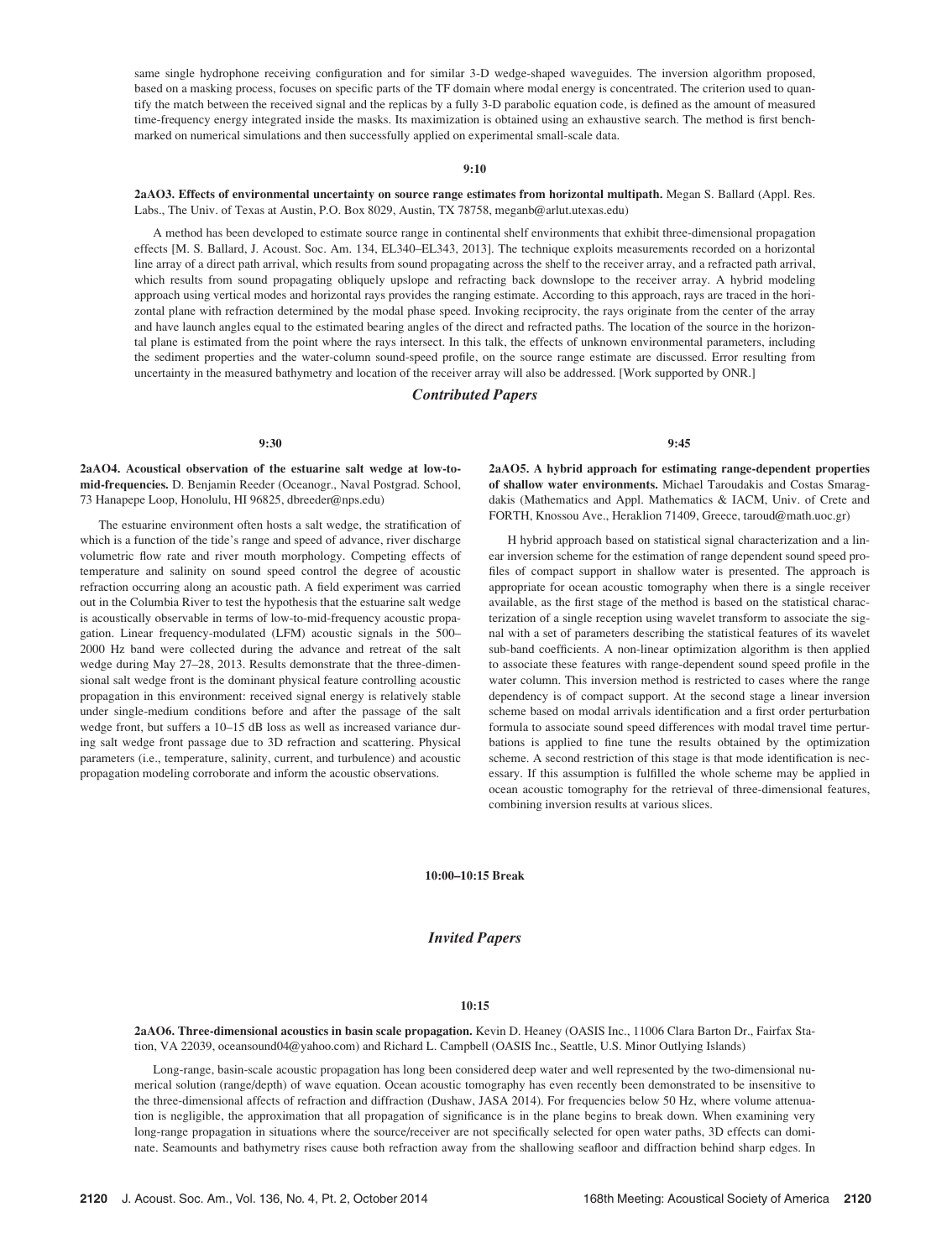this paper a set of recent observations, many from the International Monitoring System (IMS) of the United Nations Comprehensive Test Ban Treaty Organization (CTBTO) will be presented, demonstrating observations that are not well explained by Nx2D acoustic propagation. The Peregrine PE model, a recent recoding of RAM in C, has been extended to include 3D split-step Pade propagation and will be used to demonstrate how 3D acoustic propagation affects help explains some of the observations.

#### 10:35

2aAO7. Sensitivity analysis of three-dimensional sound pressure fields in complex underwater environments. Ying-Tsong Lin (Appl. Ocean Phys. and Eng., Woods Hole Oceanographic Inst., Bigelow 213, MS#11, WHOI, Woods Hole, MA 02543, ytlin@whoi. edu)

A sensitivity kernel for sound pressure variability due to variations of index of refraction is derived from a higher-order three-dimensional (3D) split-step parabolic-equation (PE) solution of the Helmholtz equation. In this study, the kernel is used to compute the acoustic sensitivity field between a source and a receiver in a 3D underwater environment, and to quantify how much of the medium change can cause significant consequence on received acoustic signals. Using the chain rule, the dynamics of sensitivity fields can be connected to the dynamics of ocean processes. This talk will present numerical examples of sound propagation in submarine canyons and continental slopes, where the ocean dynamics cause strong spatial and temporal variability in sound pressure. Using the sensitivity kernel technique, we can analyze the spatial distribution and the temporal evolution of the acoustic sensitivity fields in these geologically and topographically complex environments. The paper will also discuss other applications of this sound pressure sensitivity kernel, including uncertainty quantification of transmission loss prediction and adjoint models for 3D acoustic inversions. [Work supported by the ONR.]

#### 10:55

2aAO8. Sensitivity analysis of the image source method to out-of-plane effects. Samuel Pinson (Laboratório de Vibrações e Acústica, Universidade Federal de Santa Catarina, LVA Dept de Engenharia Mecânica, UFSC, Bairro Trindade, Florianópolis, SC 88040-900, Brazil, samuelpinson@yahoo.fr) and Charles W. Holland (Penn State Univ., State College, PA)

In the context of seafloor characterization, the image source method is a technique to estimate the sediment sound-speed profile from broadband seafloor reflection data. Recently the method has been extended to treat non-parallel layering of the sediment stack. In using the method with measured data, the estimated sound-speed profiles are observed to exhibit fluctuations. These fluctuations may be partially due to violation of several assumptions: (1) the layer interfaces are smooth with respect to the wavelength and (2) out-of-plane effects are negligible. In order to better understand the impact these effects, the sensitivity of the image source method to roughness and out-of-plane effects are examined.

## Contributed Papers

### 11:15

2aAO9. Results of matched-field inversion in a three-dimensional oceanic environment ignoring horizontal refraction. Frédéric Sturm (LMFA (UMR 5509 ECL-UCBL1-INSA de Lyon), Ecole Centrale de Lyon, Ctr. Acoustique, Ecole Centrale de Lyon, 36, Ave. Guy de Collongue, Ecully 69134, France, frederic.sturm@ec-lyon.fr) and Alexios Korakas (Lab-STICC (UMR6285), ENSTA Bretagne, Brest Cedex 09, France)

For some practical reasons, inverse problems in ocean acoustics are often based on 2-D modeling of sound propagation, hence ignoring 3-D propagation effects. However, the acoustic propagation in shallow-water environments, such as the continental shelf, may be strongly affected by 3- D effects, thus requiring 3-D modeling to be accounted for. In the present talk, the feasibility and the limits of an inversion in fully 3-D oceanic environments assuming 2-D propagation are investigated. A simple matchedfield inversion procedure implemented in a Bayesian framework and based on the exhaustive search of the parameter space is used. The study is first carried out on a well-established wedge-like synthetic test case, which exhibits well-known 3-D effects. Both synthetic data and replica are generated using a parabolic-equation-based code. This approach highlights the relevance of using 2-D propagation models when inversions are performed at relatively short ranges from the source. On the other hand, important mismatch occurs when inverting at farther ranges, demonstrating that the use of fully 3-D forward models is required. Results of inversion on experimental small-scale data, based on a subspace approach as suggested by the preliminary study made on the synthetic test case, are presented.

11:30

2aAO10. Measurements of sea surface effects on the low-frequency acoustic propagation in shallow water. Altan Turgut, Marshall H. Orr (Acoust. Div., Naval Res. Lab, Acoust. Div., Code 7161, Washington, DC 20375, altan.turgut@nrl.navy.mil), and Jennifer L. Wylie (Fellowships Office, National Res. Council, Washington, DC)

In shallow water, spatial and temporal variability of the water column often restricts accurate estimations of bottom properties from low-frequency acoustic data, especially under highly active oceanographic conditions during the summer. These effects are reduced under winter conditions having a more uniform sound-speed profile. However, during the RAGS03 winter experiment, significant low-frequency (200–500 Hz) acoustic signal degradations have been observed on the New Jersey Shelf, especially in the presence of frequently occurring winter storms. Both in-plane and out-of-plane propagation effects were observed on three moored VLAs and one bottommoored HLA. These effects were further analyzed using 3-D PE simulations with inputs from a 3-D time-evolving surface gravity wave model. It is shown that higher-order acoustic modes are highly scattered at high sea states and out-of-plane propagation effects become important when surfacewave fronts are parallel to the acoustic propagation track. In addition, 3-D propagation effects on the source localization and geoacoustic inversions are investigated using the VLA data with/without the presence of winter storms. [Work supported by ONR.]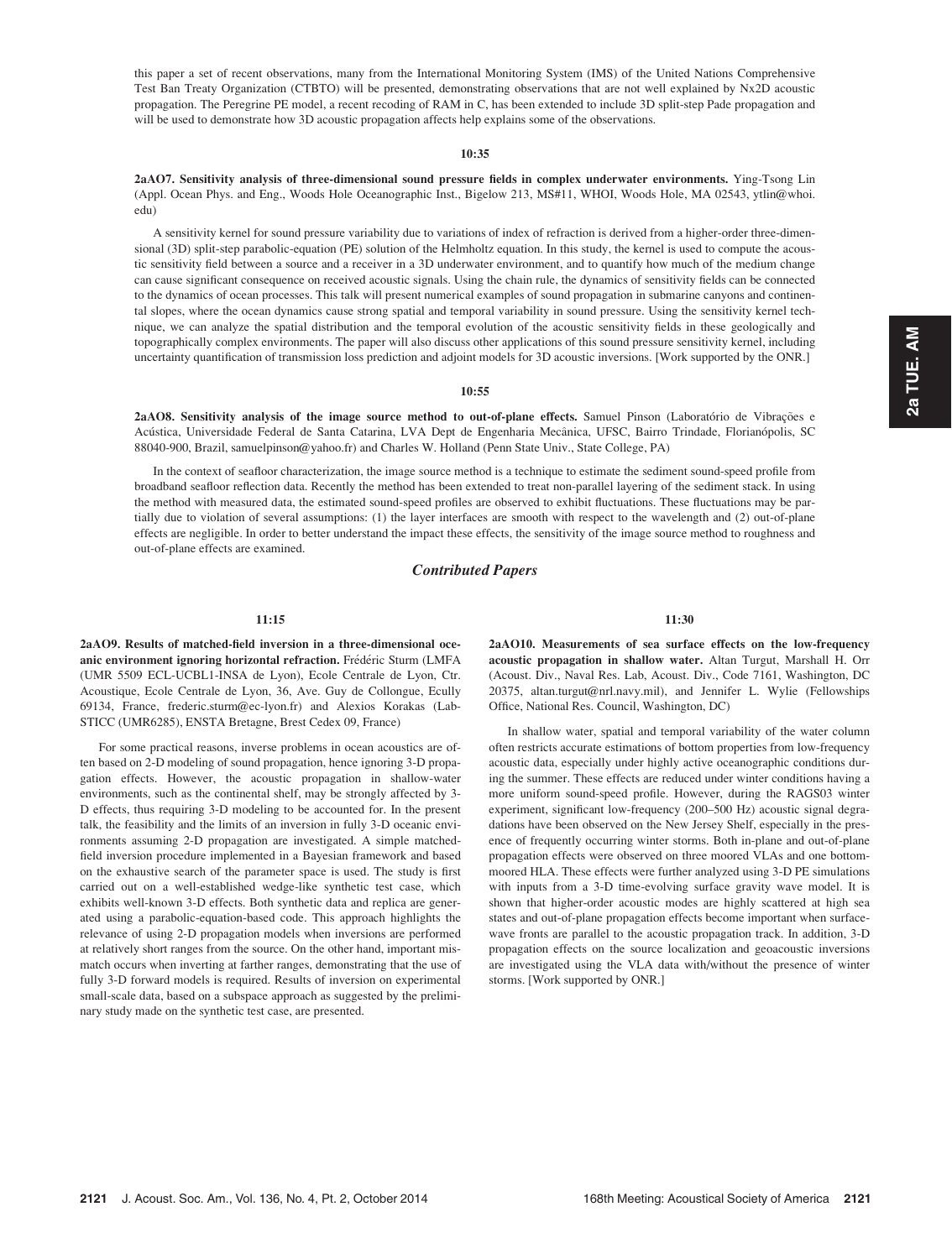## 11:45

2aAO11. Effects of sea surface roughness on the mid-frequency acoustic pulse decay in shallow water. Jennifer Wylie (National Res. Council, 6141 Edsall Rd., Apt. H, Alexandira, VA 22304, jennie.wylie@gmail.com) and Altan Turgut (Acoust. Div., Naval Res. Lab., Washington, DC)

Recent and ongoing efforts to characterize sea bed parameters from measured acoustic pulse decay have neglected the effects of sea surface roughness. In this paper, these effects are investigated using a rough surface version of RAMPE, RAMSURF, and random rough surface realizations, calculated from a 2D JONSWAP sea surface spectrum with directional spreading. Azimuthal dependence is investigated for sandy bottoms and found that the rate of pulse decay increases when the surface wave fronts are perpendicular to the path of acoustic propagation and higher significant wave height results in higher decay rates. Additionally, the effects from sea surface roughness are found to vary with different waveguide parameters including but not limited to sound speed profile, water depth, and seabed properties. Of particular interest are the combined effects of sea bed properties and rough sea surfaces. It is shown that when clay like sediments are present, higher-order modes are strongly attenuated and effects due to interaction with the rough sea surface are less pronounced. Finally, possible influences of sea-state and 3D out-of-plane propagation effects on the seabed characterization efforts will be discussed. [Work supported by ONR.]

# TUESDAY MORNING, 28 OCTOBER 2014 INDIANA A/B, 7:55 A.M. TO 12:10 P.M.

# Session 2aBA

# Biomedical Acoustics: Quantitative Ultrasound I

Michael Oelze, Cochair UIUC, 405 N. Mathews, Urbana, IL 61801

Jonathan Mamou, Cochair

F. L. Lizzi Center for Biomedical Engineering, Riverside Research, 156 William St., 9th Floor, New York, NY 10038

Chair's Introduction—7:55

Invited Papers

## 8:00

2aBA1. Myocardial tissue characterization: Myofiber-induced ultrasonic anisotropy. James G. Miller (Phys., Washington U Saint Louis, Box 1105, 1 Brookings Dr., Saint Louis, MO 63130, james.g.miller@wustl.edu) and Mark R. Holland (Radiology and Imaging Sci., Indiana Univ. School of Medicine, Indianapolis, IN)

One goal of this invited presentation is illustrate the capabilities of quantitative ultrasonic imaging (tissue characterization) to determine local myofiber orientation using techniques applicable to clinical echocardiographic imaging. Investigations carried out in our laboratory in the late 1970s were perhaps the first reported studies of the impact on the ultrasonic attenuation of the angle between the incoming ultrasonic beam and the local myofiber orientation. In subsequent studies, we were able to show that the ultrasonic backscatter exhibits a maximum and the ultrasonic attenuation exhibits a minimum when the sound beam is perpendicular to myofibers, whereas the attenuation is maximum and the backscatter is minimum for parallel insonification. Results from our laboratory demonstrate three broad areas of potential contribution derived from quantitative ultrasonic imaging and tissue characterization: (1) improved diagnosis and patient management, such as monitoring alterations in regional myofiber alignment (for example, potentially in diseases such as hypertrophic cardiomyopathy), (2) improved echocardiographic imaging, such as reduced lateral wall dropout in short axis echocardiographic images, and (3) improved understanding of myocardial physiology, such as contributing to a better understanding of myocardial twist resulting from the layer-dependent helical configuration of cardiac myofibers. [NIH R21 HL106417.]

## 8:20

2aBA2. Quantitative ultrasound for diagnosing breast masses considering both diffuse and non-diffuse scatterers. James Zagzebski, Ivan Rosado-Mendez, Haidy Gerges-Naisef, and Timothy Hall (Medical Phys., Univ. of Wisconsin, 1111 Highland Ave., Rm. L1 1005, Madison, WI 53705, jazagzeb@wisc.edu)

Quantitative ultrasound augments conventional ultrasound information by providing parameters derived from scattering and attenuation properties of tissue. This presentation describes our work estimating attenuation (ATT) and backscatter coefficients (BSC), and computing effective scatterer sizes (ESD) to differentiate benign from malignant breast masses. Radio-frequency echo data are obtained from patients scheduled for biopsy of suspicious masses following an institutional IRB approved protocol. A Siemens S2000 equipped with a linear array and recently a volume scanner transducer is employed. Echo signal power spectra are computed from the tissue and from the same depth in a reference phantom having accurately measured acoustic properties. Ratios of the tissue-to-reference power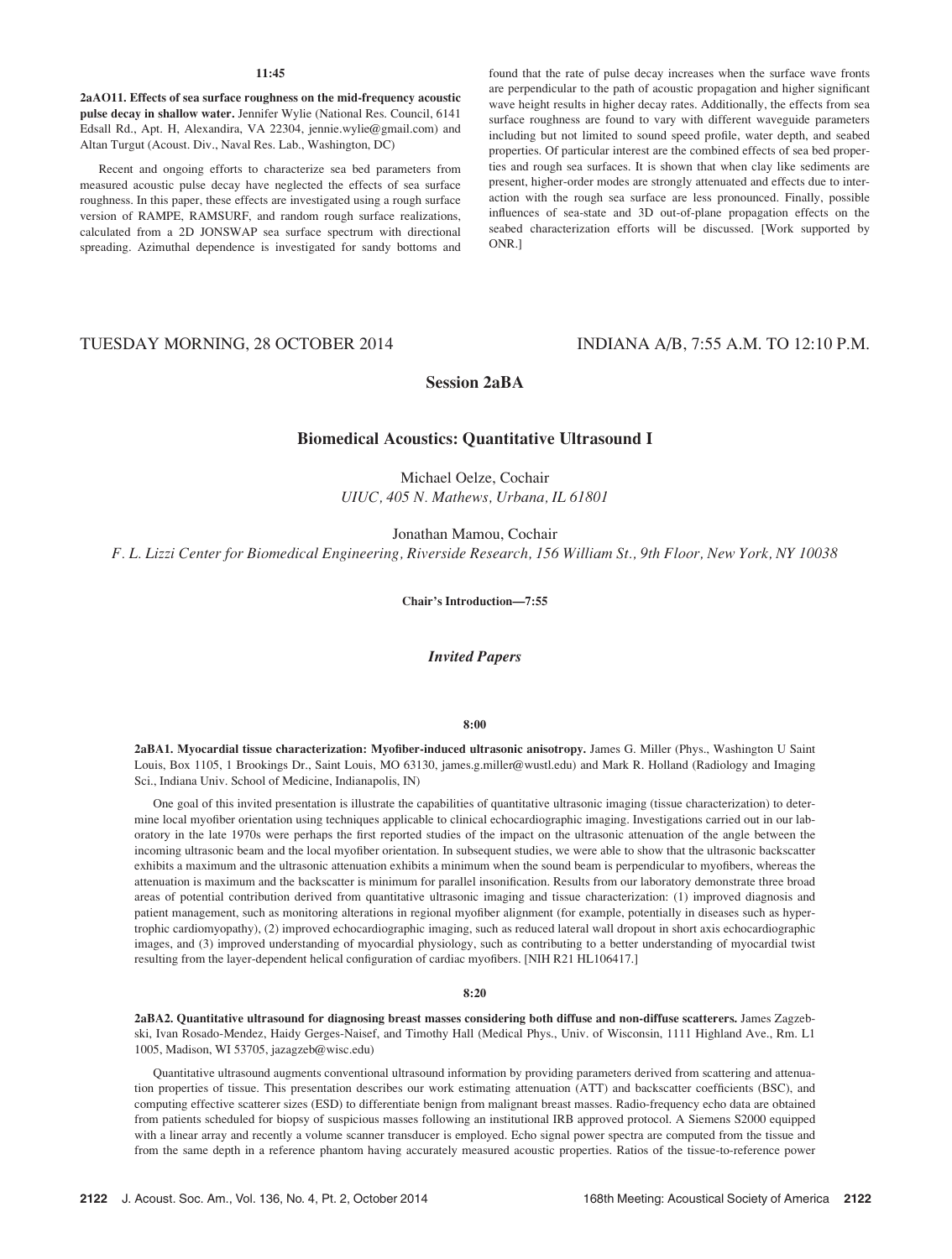## 8:40

## 2aBA3. Quantitative ultrasound translates to human conditions. William O'Brien (Elec. and Comput. Eng., Univ. of Illinois, 405 N. Mathews, Urbana, IL 61801, wdo@uiuc.edu)

Two QUS studies will be discussed that demonstrate significant potential for translation to human conditions. One of the studies deals with the early detection of spontaneous preterm birth (SPTB). In a cohort of 68 adult African American women, each agreed to undergo up to five transvaginal ultrasound examinations for cervical ultrasonic attenuation (at 5 MHz) and cervical length between 20 and 36 weeks gestation (GA). At 21 weeks GA, the women who delivered preterm had a lower mean attenuation  $(1.02 \pm 0.16 \text{ dB/cm})$ MHz) than the women delivering at term  $(1.39\pm0.095 \text{ dB/cm MHz})$ ,  $p = 0.041$ . Cervical length at 21 weeks was not significantly different between groups. Attenuation risk of SPTB (1.2 dB/cm MHz threshold at 21 weeks): specificity = 83.3%, sensitivity = 65.4%. The other QUS study deals with the early detection of nonalcoholic fatty liver disease (NAFLD). Liver attenuation (ATN) and backscattered coefficients (BSC) were assessed at 3 MHz and compared to the liver MR-derived fat fraction (FF) in a cohort of 106 adult subjects. At a 5% FF (for NAFLD, FF  $\geq$  5%), an ATN threshold of 0.78 dB/cm MHz provided a sensitivity of 89%, and specificity of 84%, whereas a BSC threshold of 0.0028/cm-sr provided a sensitivity of 92% and specificity of 96%.

#### 9:00

2aBA4. Quantitative-ultrasound detection of cancer in human lymph nodes based on support vector machines. Jonathan Mamou, Daniel Rohrbach (F. L. Lizzi Ctr. for Biomedical Eng., Riverside Res., 156 William St., 9th Fl., New York, NY 10038, jmamou@rriusa.org), Alain Coron (Laboratoire d'Imagerie Biomédicale, Sorbonne Universités and UPMC Univ Paris 06 and CNRS and INSERM, Paris, France), Emi Saegusa-Beecroft (Dept. of Surgery, Univ. of Hawaii and Kuakini Medical Ctr., Honolulu, HI), Thanh Minh Bui (Laboratoire d'Imagerie Biomédicale, Sorbonne Universités and UPMC Univ Paris 06 and CNRS and INSERM, Paris, France), Michael L. Oelze (BioAcoust. Res. Lab., Univ. of Illinois, Urbana-Champaign, IL), Eugene Yanagihara (Dept. of Surgery, Univ. of Hawaii and Kuakini Medical Ctr., Honolulu, HI), Lori Bridal (Laboratoire d'Imagerie Biomédicale, Sorbonne Universités and UPMC Univ Paris 06 and CNRS and INSERM, Paris, France), Tadashi Yamaguchi (Ctr. for Frontier Medical Eng., Chiba Univ., Chiba, Japan), Junji Machi (Dept. of Surgery, Univ. of Hawaii and Kuakini Medical Ctr., Honolulu, HI), and Ernest J. Feleppa (F. L. Lizzi Ctr. for Biomedical Eng., Riverside Res., New York, NY)

Histological assessment of lymph nodes excised from cancer patients suffers from an unsatisfactory rate of false-negative determinations. We are evaluating high-frequency quantitative ultrasound (QUS) to detect metastatic regions in lymph nodes freshly excised from cancer patients. Three-dimensional (3D) RF data were acquired from 289 lymph nodes of 82 colorectal-, 15 gastric-, and 70 breast-cancer patients with a custom scanner using a 26-MHz, single-element transducer. Following data acquisition, individual nodes underwent step-sectioning at 50-mm to assure that no clinically significant cancer foci were missed. RF datasets were analyzed using 3D regions-ofinterest that were processed to yield 13 QUS estimates including spectral-based and envelope-statistics-based parameters. QUS estimates are associated with tissue microstructure and are hypothesized to provide contrast between non-cancerous and cancerous regions. Leaveone-out classifications, ROC curves, and areas under the ROC (AUC) were used to compare the performance of support vector machines (SVMs) and step-wise linear discriminant analyses (LDA). Results showed that SVM performance (AUC = 0.87) was superior to LDA performance (AUC = 0.78). These results suggest that QUS methods may provide an effective tool to guide pathologists towards suspicious regions and also indicate that classification accuracy can be improved using sophisticated and robust classification tools. [Supported in part by NIH grant CA100183.]

## 9:20

2aBA5. Quantitative ultrasound assessment of tumor responses to chemotherapy using a time-integrated multi-parameter approach. Hadi Tadayyon, Ali Sadeghi-Naini, Lakshmanan Sannachi, and Gregory Czarnota (Dept. of Medical Biophys., Univ. of Toronto, 2075 Bayview Ave., Toronto, ON M4N 3M5, Canada, gregory.czarnota@sunnybrook.ca)

Radiofrequency ultrasound data were collected from 60 breast cancer patients prior to treatment and at during the onset of their several-month treatment, using a clinical ultrasound scanner operating a  $\sim$ 7 MHz linear array probe. ACE, SAS, spectral, and BSC parameters were computed from  $2 \times 2$  mm RF segments within the tumor region of interest (ROI) and averaged over all segments to obtain a mean value for the ROI. The results were separated into two groups—responders and non-responders—based on the ultimate clinical/ pathologic response based on residual tumor size and tumor cellularity. Using a single parameter approach, the best prediction of response was achieved using the ACE parameter (76% accuracy at week 1). In general, more favorable classifications were achieved using spectral parameter combinations (82% accuracy at week 8), compared to BSC parameter combinations (73% accuracy). Using the multi-parameter approach, the best prediction was achieved using the set [MBF, SS, SAS, ACE] and by combining week 1 QUS data with week 4 QUS data to predict the response at week 4, providing accuracy as high as 91%. The proposed QUS method may potentially provide early response information and guide cancer therapies on an individual patient basis.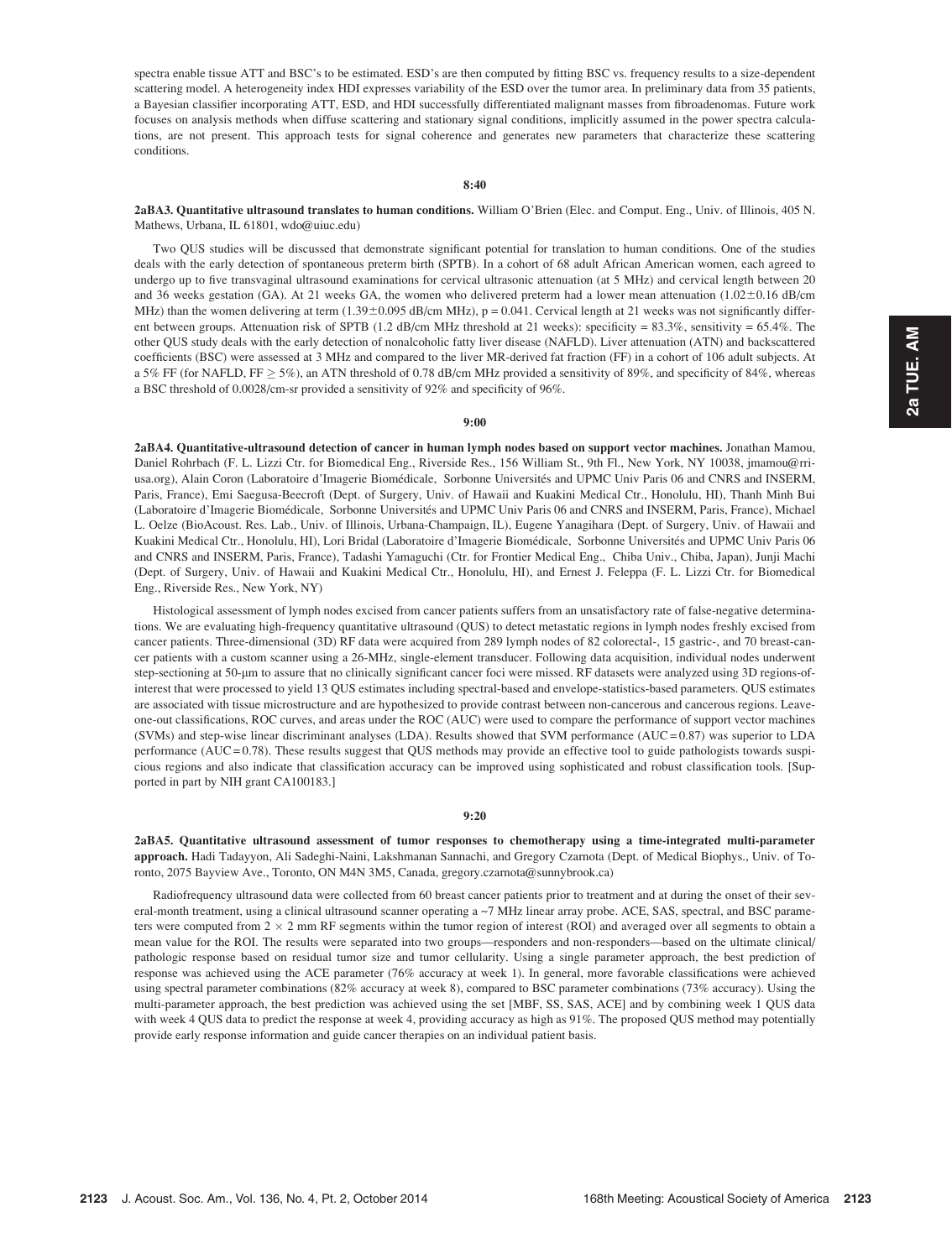2aBA6. Quantitative ultrasound methods for uterine-cervical assessment. Timothy J. Hall (Medical Phys., Univ. of Wisconsin, 1005 WIMR, 1111 Highland Ave., Madison, WI 53705, tjhall@wisc.edu), Helen Feltovich (Medical Phys., Univ. of Wisconsin, Park City, Utah), Lindsey C. Carlson, Quinton Guerrero, Ivan M. Rosado-Mendez, and Bin Huang (Medical Phys., Univ. of Wisconsin, Madison, WI)

The cervix is a remarkable organ. One of its tasks is to remain firm and "closed" (5 mm diameter cervical canal) prior to pregnancy. Shortly after conception the cervix begins to soften through collagen remodeling and increased hydration. As the fetus reaches full-term there is a profound breakdown in the collagen structure. At the end of this process, the cervix is as soft as warm butter and the cervical canal has dilated to about 100 mm diameter. Errors in timing of this process are a cause for preterm birth, which has a cascade of lifethreatening consequences. Quantitative ultrasound is well-suited to monitoring these changes. We have demonstrated the ability to accurately assess the elastic properties and acoustic scattering properties (anisotropy in backscatter and attenuation) of the cervix in nonpregnant hysterectomy specimens and in third trimester pregnancy. We've shown that acoustic and mechanical properties vary along the length of the cervix. When anisotropy and spatially variability are accounted for, there are clear differences in parameter values with subtle differences in softening. We are corroborating acoustic observations with nonlinear optical microscopy imaging for a reality check on underlying tissue structure. This presentation will provide an overview of this effort.

## 10:00–10:10 Break

## $10:10$

2aBA7. Characterization of anisotropic media with shear waves. Matthew W. Urban, Sara Aristizabal, Bo Qiang, Carolina Amador (Dept. of Physiol. and Biomedical Eng., Mayo Clinic College of Medicine, 200 First St. SW, Rochester, MN 55905, urban.matthew@ mayo.edu), John C. Brigham (Dept. of Civil and Environ. Eng., Dept. of BioEng., Univ. of Pittsburgh, Pittsburgh, PA), Randall R. Kinnick, Xiaoming Zhang, and James F. Greenleaf (Dept. of Physiol. and Biomedical Eng., Mayo Clinic College of Medicine, Rochester, MN)

In conventional shear wave elastography materials are assumed to be linear, elastic, homogeneous, and isotropic. These assumptions are important to account for in certain tissues because they are not always appropriate. Many tissues such as skeletal muscle, the kidney, and the myocardium are anisotropic. Shear waves can be used to investigate the directionally dependent mechanical properties of anisotropic media. To study these tissues in a systematic way and to account for the effects of the anisotropic architecture, laboratory-based phantoms are desirable. We will report on several phantom-based approaches for studying shear wave anisotropy, assuming that these materials are transversely isotropic. Phantoms with embedded fibers were used to mimic anisotropic tissues. Homogeneous phantoms were compressed to induce transverse isotropy according to the acoustoelastic phenomenon, which is related to nonlinear behavior of the materials. The fractional anisotropy of these phantoms was quantified to compare with measurements made in soft tissues. In addition, soft tissues are also viscoelastic, and we have developed a method to model viscoelastic transversely isotropic materials with the finite element method (FEM). The viscoelastic property estimation from phantom experiments and FEM simulations will also be discussed.

#### 10:30

2aBA8. Applications of acoustic radiation force for quantitative elasticity evaluation of bladder, thyroid, and breast. Mostafa Fatemi (Physiol. and Biomedical Eng., Mayo Clinic College of Medicine, 200 1st St. SW, Rochester, MN 55905, fatemi@mayo.edu)

Acoustic radiation force (ARF) provides a simple and yet non-invasive mechanism to induce a localized stress inside human body. The response to this excitation is used to estimate the mechanical properties of the targeted tissue in vivo. This talk covers an overview of three studies that use ARF for estimation of elastic properties of thyroid, breast, and the bladder in patients. The studies on thyroid and breast were aimed at differentiating between malignant and benign nodules. The study on the bladder was aimed at indirect evaluation of bladder compliance; hence, only a global measurement was needed. The study on breast showed that 16 out of 18 benign masses and 21 out of 25 malignant masses were correctly identified. The study on 9 thyroid patients with 7 benign and 2 malignant nodules showed all malignant nodules were correctly classified and only 2 of the 7 benign nodules were misclassified. The bladder compliance study revealed a high correlation between our method and independent clinical measurement of compliance (R-squared of 0.8–0.9). Further investigations on larger groups of patients are needed to fully evaluate the performances of the methods.

#### 10:50

2aBA9. Multiband center-frequency estimation for robust speckle tracking applications. Emad S. Ebbini and Dalong Liu (Elec. and Comput. Eng., Univ. of Minnesota, 200 Union St. SE, Minneapolis, MN 55455, ebbin001@umn.edu)

Speckle tracking is widely used for the detection and estimation of minute tissue motion and deformation with applications in elastography, shear-wave imaging, thermography, etc. The center frequency of the echo data within the tracking window is an important parameter in the estimation of the tissue displacement. Local variations in this quantity due to echo mixtures (specular and speckle components) may produce a bias in the estimation of tissue displacement using correlation-based speckle tracking methods. We present a new algorithm for estimation and tacking of the center frequency variation in pulse-echo ultrasound as a quantitative tissue property and for robust speckle tracking applications. The algorithm employs multiband analysis in the determination of echo mixtures as a preprocessing step before the estimation of the center frequency map. This estimate, in turn, is used to improve the robustness of the displacement map produced by the correlation-based speckle tracking. The performance of the algorithm is demonstrated in two speckle tracking applications of interest in medical ultrasound: (1) ultrasound thermography and (2) vascular wall imaging.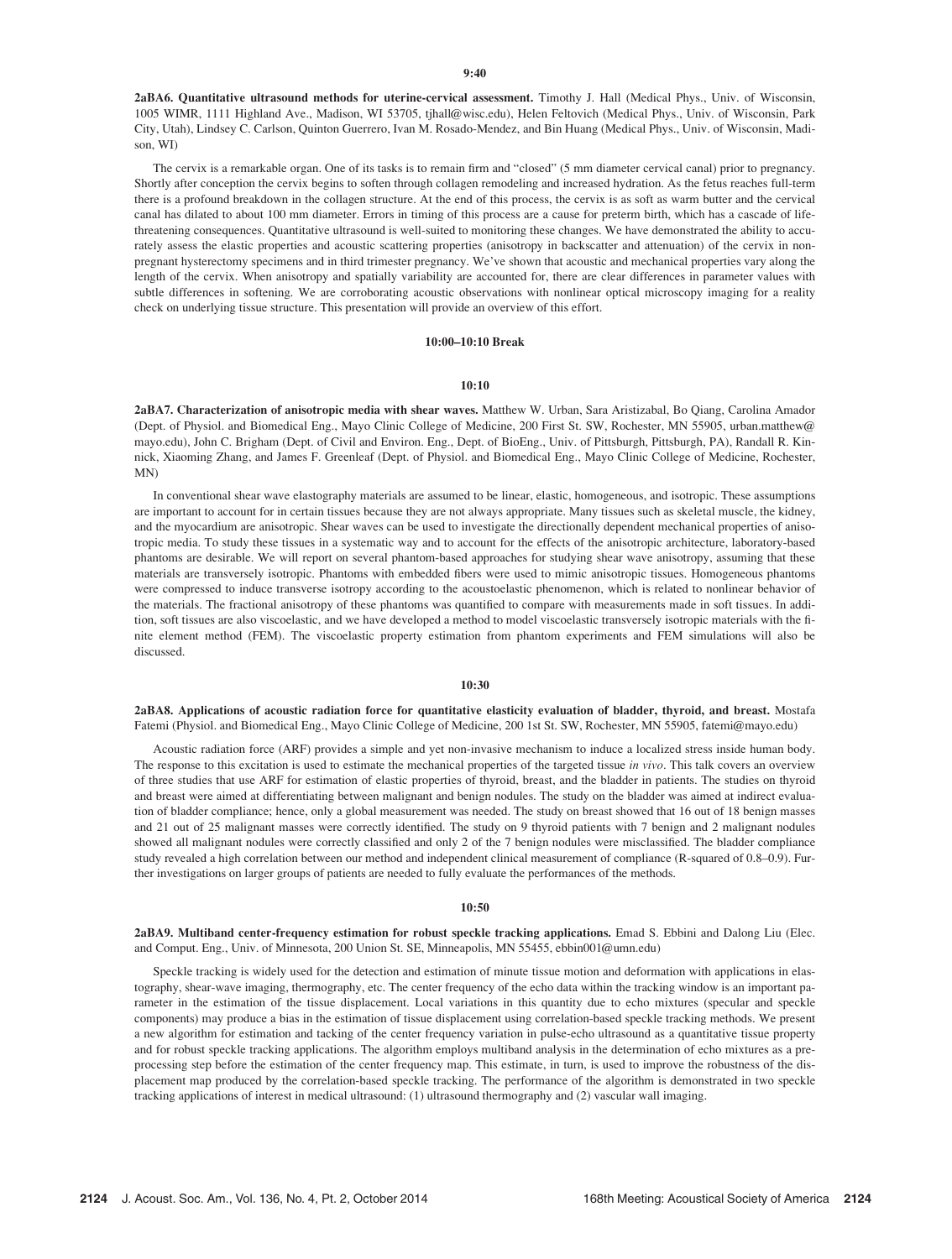2aBA10. Echo decorrelation imaging for quantification of tissue structural changes during ultrasound ablation. T. Douglas Mast, Tyler R. Fosnight, Fong Ming Hooi, Ryan D. Keil, Swetha Subramanian, Anna S. Nagle (Biomedical Eng., Univ. of Cincinnati, 3938 Cardiovascular Res. Ctr., 231 Albert Sabin Way, Cincinnati, OH 45267-0586, doug.mast@uc.edu), Marepalli B. Rao (Environ. Health, Univ. of Cincinnati, Cincinnati, OH), Yang Wang, Xiaoping Ren (Internal Medicine, Univ. of Cincinnati, Cincinnati, OH), Syed A. Ahmad (Surgery, Univ. of Cincinnati, Cincinnati, OH), and Peter G. Barthe (Guided Therapy Systems/Ardent Sound, Mesa, AZ)

Echo decorrelation imaging is a pulse-echo method that maps millisecond-scale changes in backscattered ultrasound signals, potentially providing real-time feedback during thermal ablation treatments. Decorrelation between echo signals from sequential image frames is spatially mapped and temporally averaged, resulting in images of cumulative, heat-induced tissue changes. Theoretical analysis indicates that the mapped echo decorrelation parameter is equivalent to a spatial decoherence spectrum of the tissue reflectivity, and also provides a method to compensate decorrelation artifacts caused by tissue motion and electronic noise. Results are presented from experiments employing 64-element linear arrays that perform bulk thermal ablation, focal ablation, and pulse-echo imaging using the same piezoelectric elements, ensuring co-registration of ablation and image planes. Decorrelation maps are shown to correlate with ablated tissue histology, including vital staining to map heat-induced cell death, for both ex vivo ablation of bovine liver tissue and in vivo ablation of rabbit liver with VX2 carcinoma. Receiver operating characteristic curve analysis shows that echo decorrelation predicts local ablation with greater success than integrated backscatter imaging. Using artifact-compensated echo decorrelation maps, heatinginduced decoherence of tissue scattering media is assessed for ex vivo and in vivo ultrasound ablation by unfocused and focused beams.

## 11:30

2aBA11. Quantitative ultrasound imaging to monitor in vivo high-intensity ultrasound treatment. Goutam Ghoshal (Res. and Development, Acoust. MedSystems Inc., 208 Burwash Ave., Savoy, IL 61874, ghoshal2@gmail.com), Jeremy P. Kemmerer, Chandra Karunakaran, Rami Abuhabshah, Rita J. Miller, and Michael L. Oelze (Elec. and Comput. Eng., Univ. of Illinois at Urbana-Champaign, Urbana, IL)

The success of any minimally invasive treatment procedure can be enhanced significantly if combined with a robust noninvasive quantitative imaging modality. Quantitative ultrasound (QUS) imaging has been widely investigated for monitoring various treatment responses such as chemotherapy and thermal therapy. Previously we have shown the feasibility of using spectral based quantitative ultrasound parameters to monitor high-intensity focused ultrasound (HIFU) treatment of in situ tumors [Ultrasonic Imaging, 2014]. In the present study we examined the use the various QUS parameters to monitor HIFU treatment of an in vivo mouse mammary adenocarcinoma model. Spectral parameters in terms of the backscatter coefficient, integrated backscattered energy, attenuation coefficient, and effective scatterer size and concentration were estimated from radiofrequency signals during the treatment. The characteristic of each parameter was compared to the temperature profile recorded by needle thermocouple inserted into the tumor a few millimeters away from the focal zone of the intersecting HIFU and the imaging transducer beams. The changes in the QUS parameters during the HIFU treatment followed similar trends observed in the temperature readings recorded from the thermocouple. These results suggest that QUS techniques have the potential to be used for non-invasive monitoring of HIFU exposure.

## 11:50

2aBA12. Rapid simulations of diagnostic ultrasound with multiple-zone receive beamforming. Pedro Nariyoshi and Robert McGough (Dept. of Elec. and Comput. Eng., Michigan State Univ., 2120 Eng. Bldg., East Lansing, MI 48824, mcgough@egr.msu.edu)

Routines are under development in FOCUS, the "Fast Object-oriented C + + Ultrasound Simulator" (http://www.egr.msu.edu/~fultras-web), to accelerate B-mode image simulations by combining the fast nearfield method with time-space decomposition. The most recent addition to the FOCUS simulation model implements receive beamforming in multiple zones. To demonstrate the rapid convergence of these simulations in the nearfield region, simulations of a 192 element linear array with an electronically translated 64 element sub-aperture are evaluated for a transient excitation pulse with a center frequency of 3 MHz. The transducers in this simulated array are 5 mm high and 0.5133 mm wide with a 0.1 mm center to center spacing. The simulation is evaluated for a computer phantom with 100,000 scatterers. The same configuration is simulated in Field II (http://field-ii.dk), and the impulse response approach with a temporal sampling rate of 1 GHz is used as reference. Simulations are evaluated for the entire B-mode image simulated with each approach. The results show that, with sampling frequencies of 15 MHz and higher, FOCUS eliminates all of the numerical artifacts that appear in the nearfield region of the B-mode image, whereas Field II requires much higher temporal sampling frequencies to obtain similar results. [Supported in part by NIH Grant R01 EB012079.]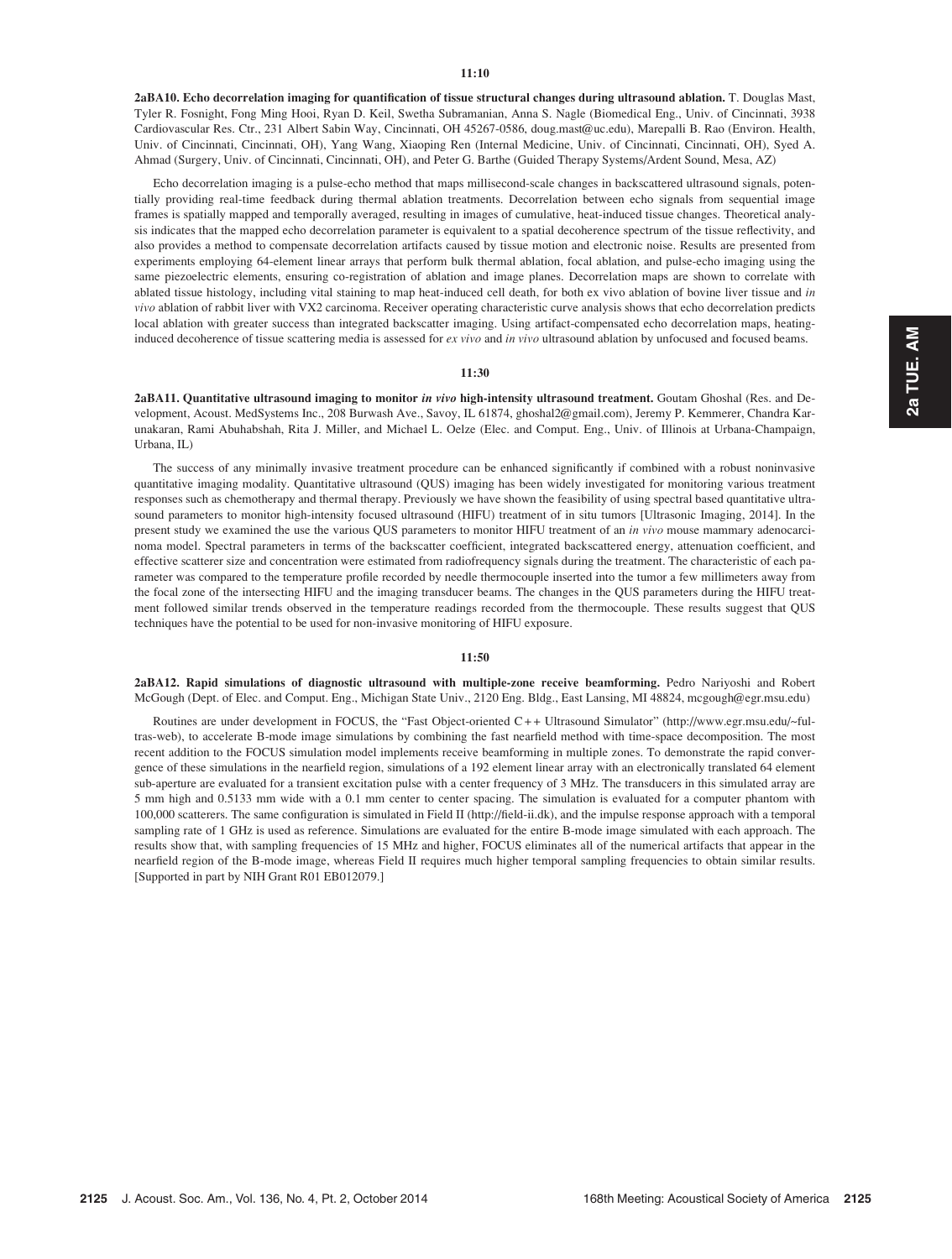# Session 2aED

# Education in Acoustics: Undergraduate Research Exposition (Poster Session)

Uwe J. Hansen, Chair

Chemistry & Physics, Indiana State University, 64 Heritage Dr., Terre Haute, IN 47803-2374

All posters will be on display from 9:00 a.m. to 11:00 a.m. To allow contributors an opportunity to see other posters, contributors of odd-numbered papers will be at their posters from 9:00 a.m. to 10:00 a.m. and contributors of even-numbered papers will be at their posters from 10:00 a.m. to 11:00 a.m.

## Contributed Papers

2aED1. Prediction of pressure distribution between the vocal folds using Bernoulli's equation. Alexandra Maddox, Liran Oren, Sid Khosla, and Ephraim Gutmark (Univ. of Cincinnati, 3317 Bishop St., Apt. 312, Cincinnati, OH 45219, maddoxat@mail.uc.edu)

Determining the mechanisms of self-sustained oscillation of the vocal folds requires characterization of intraglottal aerodynamics. Since most of the intraglottal aerodynamics forces cannot be measured experimentally, most of the current understanding of vocal fold vibration mechanism is derived from analytical and computational models. Several of such studies have used the Bernoulli's equation in order to calculate the pressure distribution between the vibrating folds. In the current study, intraglottal pressure measurements are taken in a hemilarynx model and are compared with pressure values that are computed form the Bernoulli's equation. The hemilarynx model was made by removing one fold and having the remaining fold vibrating against a metal plate. The plate was equipped with two pressure ports located near the superior and inferior aspects of the fold. The results show that pressure calculated using Bernoulli's equation matched well with the measured pressure waveform during the glottal opening phase and dissociated during the closing phase.

2aED2. Effects of room acoustics on subjective workload assessment while performing dual tasks. Brenna N. Boyd, Zhao Peng, and Lily Wang (Eng., Univ. of Nebraska at Lincoln, 11708 s 28th St., Bellevue, NE 68123, bnboyd@unomaha.edu)

This investigation examines the subjective workload assessments of individuals using the NASA Task Load Index (TLX), as they performed speech comprehension tests under assorted room acoustic conditions. This study was motivated due to the increasing diversity in US classrooms. Both native and non-native English listeners participated, using speech comprehension test materials produced by native English speakers in the first phase and by native Mandarin Chinese speakers in the second phase. The speech materials were disseminated in an immersive listening environment to each listener under 15 acoustic conditions, from combinations of background noise level (three levels from RC-30, 40, and 50) and reverberation time (five levels from 0.4 to 1.2 seconds). During each condition, participants completed assorted speech comprehension tasks while also tracing a moving dot for an adaptive rotor pursuit task. At the end of each acoustic condition, listeners were asked to assess the perceived workload by completing the sixitem NASA TLX survey, e.g., mental demand, perceived performance, effort, and frustration. Results indicate that (1) listeners' workload assessments degraded as the acoustic conditions became more adverse, and (2) the decrement in subjective assessment was greater for non-native listeners.

2aED3. Analysis and virtual modification of the acoustics in the Nebraska Wesleyan University campus theatre auditorium. Laura C. Brill (Dept. of Phys., Nebraska Wesleyan Univ., 5000 St. Paul Ave, Lincoln, NE 68504, lbrill@nebrwesleyan.edu), Matthew G. Blevins, and Lily M. Wang (Durham School of Architectural Eng. and Construction, Univ. of Nebraska-Lincoln, Omaha, NE)

NWU's McDonald Theatre Auditorium is used for both musical and non-musical performances. The acoustics of the space were analyzed in order to determine whether the space could be modified to better fit its uses. The acoustic characteristics of the room were obtained from impulse responses using the methods established in ISO 3382-1 for measuring the acoustic parameters of a performance space. A total of 22 source/receiver pairs were used. The results indicate a need for increased reverberation in the mid to high frequency ranges of 500–8000 Hz. The experimental results were used to calibrate a virtual model of the space in ODEON acoustics software. Materials in the model were then successfully modified to increase reverberation time and eliminate unwanted flutter echoes to optimize the acoustics to better suit the intended purposes of the space.

2aED4. The diffraction pattern associated with the transverse cusp caustic. Carl Frederickson and Nicholas L. Frederickson (Phys. and Astronomy, Univ. of Central Arkansas, LSC 171, 201 Donaghey Ave., Conway, AR 72035, nicholaslfrederickson@gmail.com)

New software has been developed to evaluate the Pearcey function  $P_{\pm}(w_1, w_2) = \int_{(\infty)}^{\infty} \exp[\pm i(s^{4/4} + w_2 s^{2/2} + w_1 s)]ds$ . This describes the diffraction pattern of a transverse cusp caustic. Run-time comparisons between different coding environments will be presented. The caustic surface produced by the reflection of a spherical wavefront from the surface given by  $h(x,y)$  $= h_{1x}^2 + h_{2xy}^2 + h_{3y}^2$  will also be displayed.

2aED5. Architectural acoustical oddities. Zev C. Woodstock and Caroline P. Lubert (Mathematics & Statistics, James Madison Univ., 301 Dixie Ave., Harrisonburg, VA 22801, lubertcp@jmu.edu)

The quad at James Madison University (Virginia, USA) exhibits an uncommon, but not unique, acoustical oddity called Repetition Pitch. When someone stands at certain places on the quad and makes a punctuated white noise (claps, for example) a most unusual squeak is returned. This phenomenon only occurs at these specific places. A similar effect has been observed in other locations, mostly notably Ursinus College (Pennsylvania, USA) and the pyramid at Chichen Itza (Mexico). This talk will discuss Repetition Pitch, as well as other interesting architectural acoustic phenomenon including the noisy animals in the caves at Arcy-sur-Cure (France), the early warning system at Golkonda Fort (Southern India) and the singing angels at Wells Cathedral in the United Kingdom.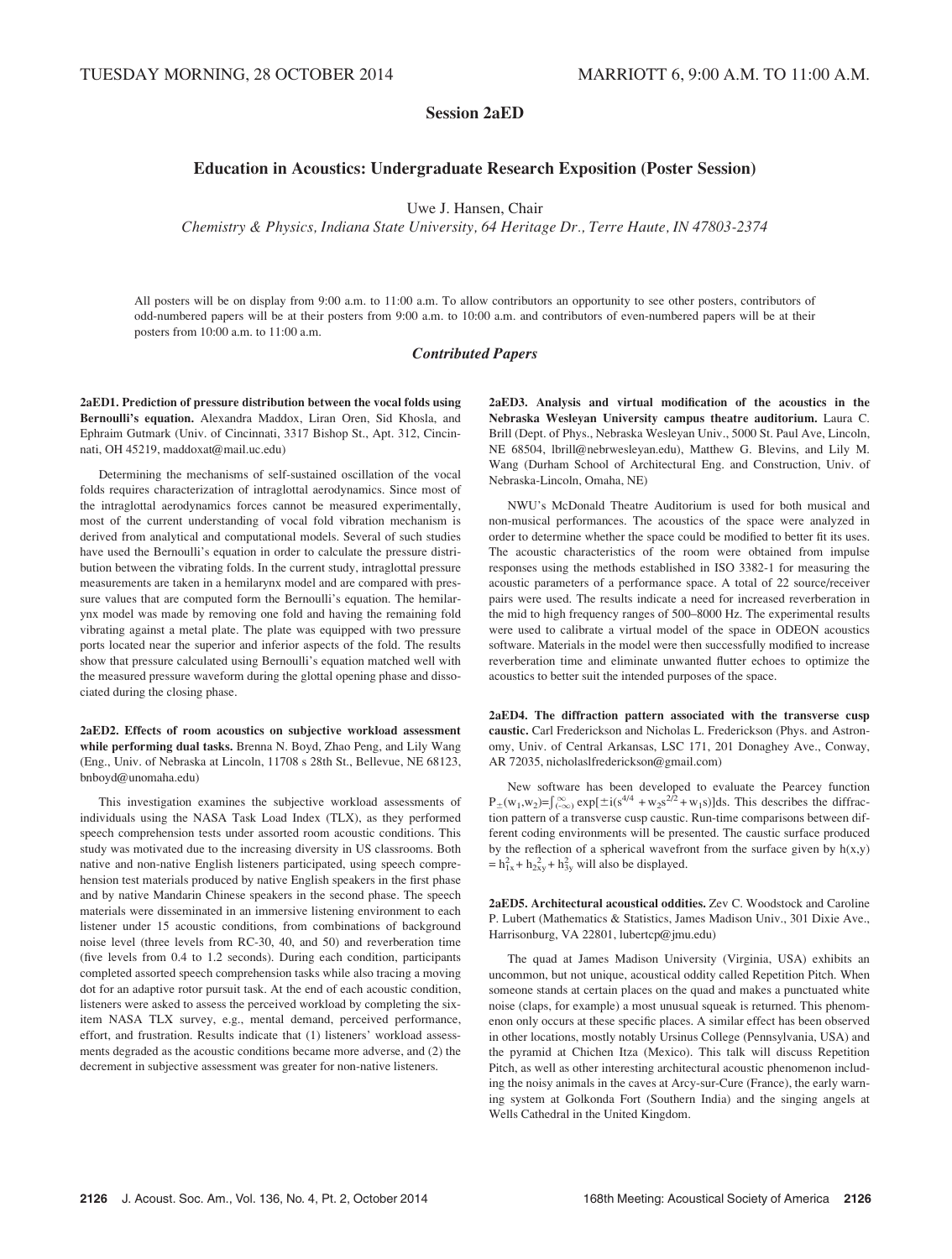2aED6. Impedance tube measurements of printed porous materials. Carl Frederickson and Forrest McDougal (Phys. and Astronomy, Univ. of Central Arkansas, LSC 171, 201 Donaghey Ave., Conway, AR 72035, FMCDOUGAL1@CUB.UCA.EDU)

An impedance tube has been used to make measurements of the acoustic impedance of porous samples. Porous with designed porosities and tortuosities have been produced using 3D printing. Measured impedances are compared to calculated values.

2aED7. Stick bombs: A study of the speed at which a woven stick construction self-destructs. Scotty McKay and William Slaton (Phys. & Astronomy, The Univ. of Central Arkansas, 201 Donaghey Ave., Conway, AR 72034, SMCKAY2@uca.edu)

A stick bomb is created by weaving sticks together in a particular pattern. By changing the way the sticks are woven together, different types of stick bombs are created. After the stick bomb is woven to the desired length, one side of the stick bomb can be released causing it to rapidly begin tearing itself apart in the form of a pulse that propagates down the weave. This occurs due to a large amount of potential energy stored within the multitude of bent sticks; however, the physics of this phenomena has not been studied to the authors knowledge. The linear mass density of the stick bomb can be changed by varying the tightness of the weave. Data on these stick bombs, including video analysis to determine the pulse speed, will be presented.

2aED8. Three-dimensional printed acoustic mufflers and aeroacoustic resonators. John Ferrier and William Slaton (Phys. & Astronomy, The Univ. of Central Arkansas, 201 Donaghey Ave., Conway, AR 72034, jpferrierjr@gmail.com)

We explore and present the use of 3D printing technology to design, construct, and test acoustic elements that could be used as a low-frequency Helmholtz-resonator style muffler in a ventilation duct system. Acoustic elements such as these could be quickly prototyped, printed, and tested for any noisy duct environment. These acoustic elements are tested with and without mean flow to characterize their sound absorption (and sound generation) properties. It is found that at particular ranges of air flow speeds the simply designed acoustic muffler acts as a site for aeroacoustic sound generation. Measurement data and 3D model files with Python-scripting will be presented for several muffler designs. This work is supported by the Arkansas Space Grant Consortium in collaboration with NASA's Acoustics Office at the Johnson Space Center.

2aED9. Determining elastic moduli of concrete using resonance. Gerard Munyazikwiye and William Slaton (Phys. & Astronomy, The Univ. of Central Arkansas, 201 Donaghey Ave., Conway, AR 72034, GMUNYAZIKWIYE1@ uca.edu)

The elastic moduli of rods of material can be determined by resonance techniques. The torsional, longitudinal, and transverse resonance modes for a rod of known mass and length can be measured experimentally. These resonance frequencies are related to the elastic properties of the material, hence, by measuring these quantities the strength of the material can be determined. Preliminary tests as proof of principle are conducted with metallic rods. Data and experimental techniques for determining the elastic moduli for concrete using this procedure will be presented.

2aED10. Articulation of sibilant fricatives in Colombian Spanish. Alexandra Abell and Steven M. Lulich (Speech and Hearing Sci., Indiana Univ., 404 West Kirkwood Ave., Bloomington, IN 47404, alabell@indiana.edu)

Colombians constitute the largest South American population in the United States at 909,000 (or 24% of the total South American population in the U.S.), and Bogotá, Colombia is the most populated area within the Andean Highland region, yet relatively little is known about Colombian Spanish speech production. The majority of previous studies of Colombian phonetics have relied on perception and acoustic analysis. The present study contributes to Colombian Spanish phonetics by investigating the articulation of sibilant fricatives. In particular, the shape of the palate and tongue during the production of sibilants is investigated in an attempt to quantify the shape and size of the oral cavity in the vicinity of the sibilant constriction. Realtime three-dimensional ultrasound, palate impressions, acoustic recordings, and electroglottography are brought to bear on these issues.

2aED11. Teaching acoustical interaction: An exploration of how teaching architectural acoustics to students spawns project-based learning. Daniel Butko, Haven Hardage, and Michelle Oliphant (Architecture, The Univ. of Oklahoma, 830 Van Vleet Oval, Norman, OK 73019, Haven.B. Hardage-1@ou.edu)

The language and methods of architecture typically evaluated through small-scale models and drawings can be complemented by full-scale interactive constructs, augmenting learning through participatory, experiential, and sometimes experimental means. Congruent with Constantin Brancusi's proclamation, "architecture is inhabitable sculpture," opportunities to build full-scale constructs introduce students to a series of challenges predicated by structure, connections, safety, and a spirit of inquisition to learn from human interaction. To educate and entertain through sensory design, undergraduate students designed and built an interactive intervention allowing visual translation of acoustical impulses. The installation was developed and calibrated upon the lively acoustics and outward campus display of the college's gallery, employing excessive reverberation and resonance as a method of visually demonstrating sound waves. People physically inhabiting the space were the participants and critics by real-time reaction to personal interaction. The learning process complemented studio-based instruction through hands-on interaction with physical materials and elevated architectural education to a series of interactions with people. This paper documents and celebrates the Interactive Synchronicity project as a teaching tool outside common studio project representation while enticing classmates, faculty, and complete strangers to interact with inhabitable space.

2aED12. Palate shape and the central tongue groove. Coretta M. Talbert (Speech and Hearing Sci., Univ. of Southern MS, 211 Glen Court, Jackson, MS 39212, coretta.talbert@eagles.usm.edu) and Steven M. Lulich (Speech and Hearing Sci., Indiana Univ., Bloomington, IN)

It is well known that the center of the tongue can be grooved so that it is lower in the mouth than the lateral parts of the tongue, or it can bulge higher than the lateral parts of the tongue. It has never been shown whether or how this groove or bulge is related to the shape of the palate. In this study, we investigated the shape and size of the palate for several speakers using digitized 3D laser-scans of palate impressions and measurements on the impression plasters themselves. The groove or bulge in the center of the tongue was measured using real-time three-dimensional ultrasound. Pertinent findings will be presented concerning the relationship of the central groove/ bulge shape and size to the shape and size of the palate.

2aED13. Signal processing for velocity and range measurement using a micromachined ultrasound transducer. Dominic Guri and Robert D. White (Mech. Eng., Tufts Univ., 200 College Ave., Anderson 204, Medford, MA 02155, dominic.guri@tufts.edu)

Signal processing techniques are under investigation for determination of range and velocity information from MEMS based ultrasound transducers. The ideal technique will be real-time, result in high resolution and accurate measurements, and operate successfully in noise. Doppler velocity measurements were previously demonstrated using a MEMS cMUT array (Shin et al., ASA Fall Meeting 2011, JASA 2013, Sens. Actuators A 2014). The MEMS array has 168 nickel-on-glass capacitive ultrasound transducers on a 1 cm die, and operates at 180 kHz in air. Post processing of the received ultrasound demonstrated the ability to sense velocity using continuous wave (CW) Doppler at a range of up to 1.5 m. The first attempt at realtime processing using a frequency modulated continuous wave (FM/CW) scheme was noise limited by the analog demodulation circuit. Further noise analysis is ongoing to determine whether this scheme may be viable. Other schemes under consideration include cross correlation chirp and single and multi-frequency burst waveforms. Preliminary results from a single frequency burst showed that cross-correlation-based signal processing may achieve acceptable range. The system is targeted at short range small robot navigation tasks. Determination of surface roughness from scattering of the reflected waves may also be possible.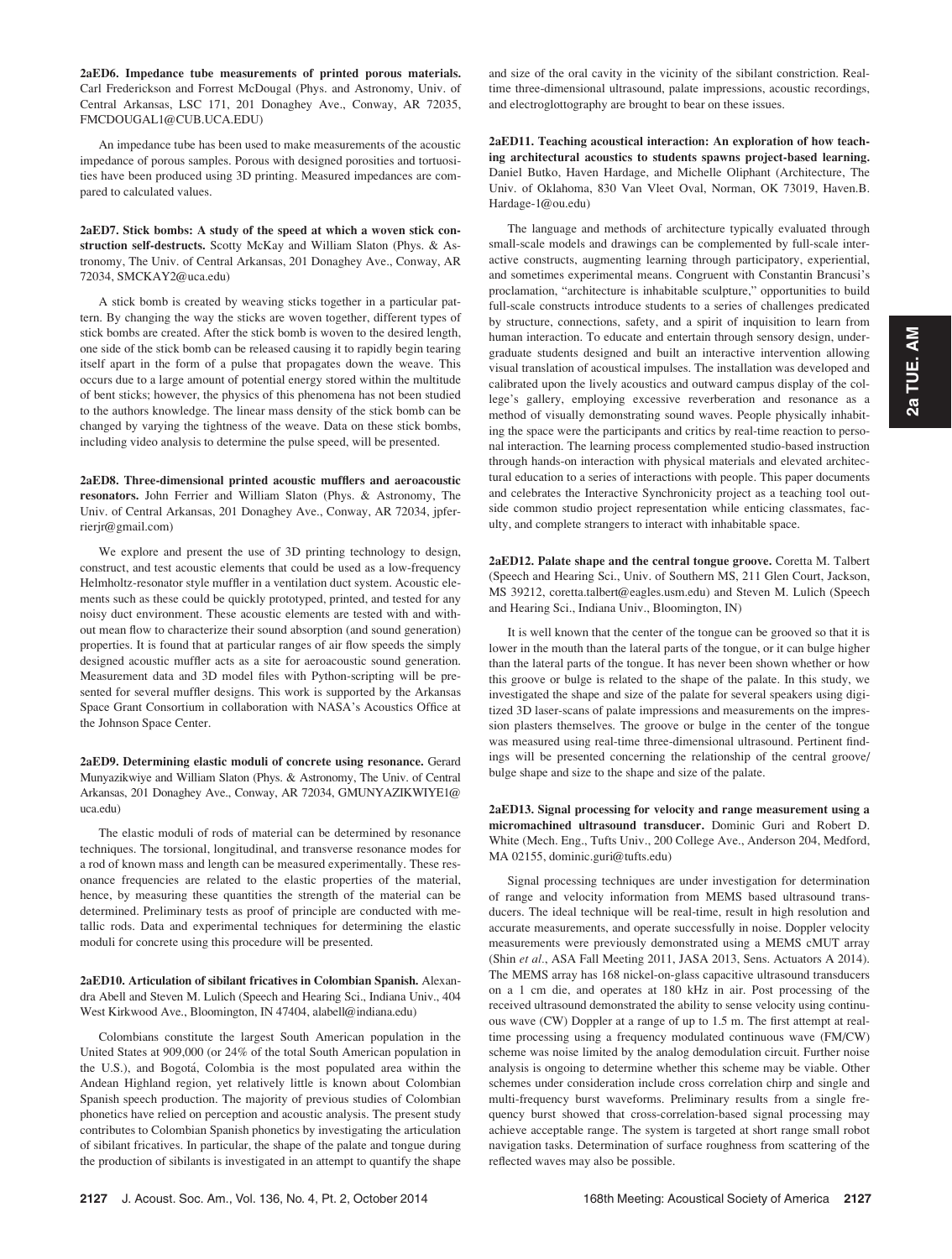2aED14. Investigation of a tongue-internal coordinate system for twodimensional ultrasound. Rebecca Pedro, Elizabeth Mazzocco (Speech and Hearing Sci., Indiana Univ., 200 South Jordan Ave., Bloomington, IN 47405, rebpedro@indiana.edu), Tamás G. Csapó (Dept. of Telecommunications and Media Informatics, Budapest Univ. of Technol. and Economics, Budapest, Hungary), and Steven M. Lulich (Speech and Hearing Sci., Indiana Univ., Bloomington, IN)

In order to compare ultrasound recordings of tongue motion across utterances or across speakers, it is necessary to register the ultrasound images with respect to a common frame of reference. Methods for doing this typically rely either (1) on fixing the position of the ultrasound transducer relative to the skull by means of a helmet or a similar device, or (2) re-aligning the images by various means, such as optical tracking of head and transducer motion. These methods require sophisticated laboratory setups, and are less conducive to fieldwork or other studies in which such methods are impractical. In this study, we investigated the possibility of defining a rough coordinate system for image registration based on anatomical properties of the tongue itself. This coordinate system is anchored to the lower-jaw rather than the skull, but may potentially be transformed into an approximately skull-relative coordinate system by integrating video recordings of jaw motion.

2aED15. The effect of finite impedance ground reflections on horizontal full-scale rocket motor firings. Samuel Hord, Tracianne B. Neilsen, and Kent L. Gee (Dept. of Phys. and Astronomy, Brigham Young Univ., 737 N 600 E #103, Provo, UT 84606, samuel.hord@gmail.com)

Ground reflections have a significant impact on the propagation of sound from a horizontal rocket firing. The impedance of the ground relies strongly on effective flow resistivity of the surface and determines the frequencies at which interference nulls occur. For a given location, a softer ground, with lower effective flow resistivity, shifts the location of interference nulls to lower frequencies than expected for a harder ground. The difference in the spectral shapes from two horizontal firings of GEM-60 rocket motors, over snowy ground, clearly shows this effect and has been modeled. Because of the extended nature of high energy launch vehicles, the exhaust plume is modeled as a partially correlated line source, with distribution parameters chosen to match the recorded data sets as best as possible. Different flow resistivity values yield reasonable comparisons to the results of horizontal GEM-60 test firings.

2aED16. Palate-related constraints on sibilant production in three dimensions. Sarah Janssen and Steven M. Lulich (Speech and Hearing Sci., Indiana Univ., 200 South Jordan Ave., Bloomington, IN 47405, sejansse14@gmail.com)

Most studies of speech articulation are limited to a single plane, typically the midsagittal plane, although coronal planes are also used. Singleplane data have been undeniably useful in improving our understanding of speech production, but for many acoustic and aerodynamic processes, a knowledge of 3D vocal tract shapes is essential. In this study, we used palate impressions to investigate variations in the 3D structure of the palates of several individuals, and we used real-time 3D ultrasound to image the tongue surface during sibilant production by the same individuals. Our analysis focused on the degree to which tongue shapes during sibilant productions are substantially similar or different between individuals with different palate shapes and sizes.

2aED17. The evaluation of impulse response testing in low signal-tonoise ratio environments. Hannah D. Knorr (Audio Arts and Acoust., Columbia College Chicago, 134 San Carlos Rd, Address, Minooka, IL 60447, hknorr13@gmail.com), Jay Bleifnick (Audio Arts and Acoust., Columbia College Chicago, Schiller Park, IL), Andrew M. Hulva, and Dominique J. Chéenne (Audio Arts and Acoust., Columbia College Chicago, Chicago, IL)

Impulse testing is used by industry professionals to test many parameters of room acoustics, including the energy decay, frequency response, time response, etc. Current testing software makes this process as streamlined as possible, but generally must be utilized in quiet environments to yield high signal-to-ratios and more precise results. However, many real world situations cannot conform to the necessary standards needed for reliable data. This study tests various methods of impulse responses in background noise environments in an attempt to find the most reliable procedure for spaces with a high ambient noise levels. Additionally, extreme situations will be evaluated and a method will be derived to correct for the systematic error attributed to high background noise levels.

2aED18. Comparison of palate impressions and palate casts from threedimensional laser-scanned digital models. Michelle Tebout and Steven M. Lulich (Speech and Hearing Sci., Indiana Univ., 200 South Jordan Ave., Bloomington, IN 47405, mtebout@imail.iu.edu)

Palate impressions and their casts in plaster are negatives of each other. While plaster casts are the standard for palate measurements and data preservation, making such casts can be time-consuming and messy. We hypothesized that measurements from 3D laser-scanned palate impressions are negligibly different from equivalent measurements from 3D laserscanned palate casts. If true, this would allow the step of setting impressions in plaster to be skipped in future research. This poster presents the results of our study.

2aED19. The analysis of sound wave scattering using a firefighter's Personal Alert Safety System signal propagating through a localized region of fire. Andrew L. Broda (Phys. Dept., U.S. Naval Acad., 572 C Holloway Rd., Chauvenet Hall Rm. 295, Annapolis, MD 21402), Chase J. Rudisill (Phys. Dept., U.S. Naval Acad., Harwood, MD), Nathan D. Smith (Phys. Dept., U.S. Naval Acad., Davidsonville, MD), Matthew K. Schrader, and Murray S. Korman (Phys. Dept., U.S. Naval Acad., Annapolis, MD, korman@usna.edu)

Firefighting is quite clearly a dangerous and risk-filled job. To combat these dangers and risks, firefighters wear a (National Fire Protection Agency, NFPA 2007 edition of the 1982 standard) Personal Alert Safety System (PASS) that will sound a loud alarm if it detects (for example) the lack of movement of a firefighter. However, firefighters have experienced difficulty locating the source of these alarm chirps (95 dBA around 3 kHz) in a burning building. The project goal is to determine the effect of pockets of varying temperatures of air in a burning building on the sound waves produced by a PASS device. Sound scattering experiments performed with a vertical heated air circular jet plume (anechoic chamber) and with a wood fire plume from burning cylindrical containers (Anne Arundel Fire Department's Training Facility) suggest that from Snell's Law, sound rays refract around such pockets of warmer air surrounded by less warmer ambient air due to changes in the sound speed with temperature through the medium. Real-time and spectral measurements of 2.7 kHz CW sound scattering (using a microphone) exhibit some attenuation and considerable amplitude and frequency modulation. This research may suggest future experiments and effective modifications of the current PASS system.

2aED20. New phased array models for fast nearfield pressure simulations. Kenneth Stewart and Robert McGough (Dept. of Elec. and Comput. Eng., Michigan State Univ., East Lansing, MI, stewa584@msu.edu)

FOCUS, the "Fast Object-oriented  $C++$  Ultrasound Simulator," is free MATLAB-based software that rapidly and accurately models therapeutic and diagnostic ultrasound with the fast nearfield method, time-space decomposition, and the angular-spectrum approach. FOCUS presently supports arrays of circular, rectangular, and spherically focused transducers arranged in flat planar, spherically focused, and cylindrically focused geometries. Excellent results are obtained with all of these array geometries in FOCUS for simulations of continuous-wave and transient excitations, and new array geometries are needed for B-mode simulations that are presently under development. These new array geometries also require new data structures that describe the electrical connectivity of the arrays. Efforts to develop these new features in FOCUS are underway, and results obtained with these new array geometries will be presented. Other new features for FOCUS will also be demonstrated. [Supported in part by NIH Grant R01 EB012079.]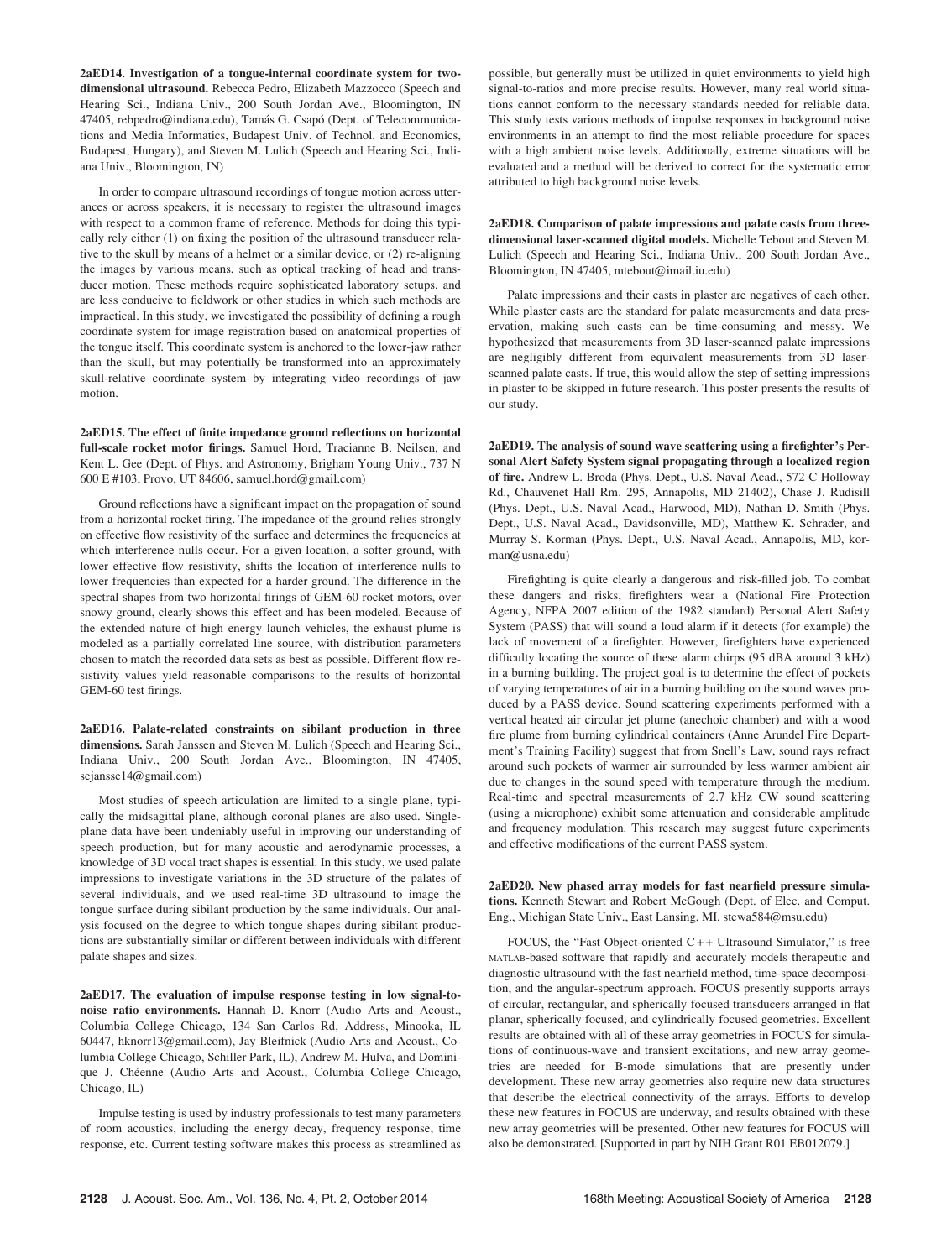2aED21. Nonlinear scattering of crossed focused ultrasonic beams in the presence of turbulence generated behind a model deep vein thrombosis using an orifice plate set in a thin tube. Daniel Fisher and Murray S. Korman (Phys. Dept., U.S. Naval Acad., 572 C Holloway Rd., Chauvenet Hall Rm. 295, Annapolis, MD 21402, korman@usna.edu)

An orifice plate (modeling a "blockage" in a deep vein thrombosis DVT) creates turbulent flow in a downstream region of a submerged polyethylene tube (1.6 mm thick, diameter 4 cm and overall length 40 cm). In the absence of the orifice plate, the water flow is laminar. The orifice plate is mechanically secured between two 20 cm tube sections connected by a union. The union allows a plate with an orifice to be slid into the union providing a concentric orifice plate that can obstruct the flow causing vorticity and turbulent flow downstream. A set of orifice plates (3 mm thick) are used (one at a time) to conveniently obstruct the tube flow with a different radius compared to the inner wall tube radius. The nonlinear scattering at the sum frequency ( $f_{+}$  = 3.8 MHz), from mutually perpendicular spherical focused beams ( $f_1 = 1.8$  MHz and  $f_2 = 2.0$  MHz) is used to correlate the Doppler shift, spectral, and intensity as a function of the orifice plate size in an effort to correlate the blockage with the amount of nonlinear scattering. In the absence of turbulence in the overlap region, there is virtually no scattering. Therefore, a slight blockage is detectable.

2aED22. Analysis of acoustic data acquisition instrumentation for underwater blast dredging. Brenton Wallin, Alex Stott, James Hill, Timothy Nohara, Ryan Fullan, Jon Morasutti, Brad Clark, Alexander Binder, and Michael Gardner (Ocean Eng., Univ. of Rhode Island, 30 Summit Ave., Narragansett, RI 02882, brentwallin@my.uri.edu)

A team of seniors from the University of Rhode Island were tasked with analyzing the acoustic data and evaluating the data acquisition systems used in Pacific Northwest National Laboratories' (PNNL) study of blast dredging in the Columbia River. Throughout the semester, the students learned about the unique acoustic signatures of confined underwater blasts and the necessary specifications of systems used to record them. PNNL used two data acquisition systems. One was a tourmaline underwater blast sensor system created by PCB Piezotronics. The second was a hydrophone system using a Teledyne TC 4040 hydrophone, a Dytran inline charge amplifier, and a signal conditioner built for the blast sensor system. The students concluded that the data from the blast sensor system was reliable because the system was built by the company for this specific application and there were calibration sheets showing the system worked properly. The hydrophone data was deemed unreliable because components were orientated in an unusual manner that lead to improper data acquisition. A class of URI graduate students built a new hydrophone system that accurately recorded underwater dredge blasts performed in New York Harbor. This system is a fraction of the price of the blast sensor system.

2aED23. Effects of sustainable and traditional building systems on indoor environmental quality and occupant perceptions. Joshua J. Roberts and Lauren M. Ronsse (Audio Arts and Acoust., Columbia College Chicago, 4363 N. Kenmore Ave., Apt. #205, Chicago, IL 60613, joshua. roberts@loop.colum.edu)

This study examines the effects of both sustainable and traditional building systems on the indoor environmental quality (IEQ) and occupant perceptions in an open-plan office floor of a high-rise building located in Chicago, IL. The office evaluated has sustainable daylighting features as well as a more traditional variable air volume mechanical system. Different measurement locations and techniques are investigated to quantify the indoor environmental conditions (i.e., acoustics, lighting, and thermal conditions) experienced by the building occupants. The occupant perceptions of the indoor environmental conditions are assessed via survey questionnaires administered to the building occupants. The relationships between the IEQ measured in the office and the occupant perceptions are assessed.

# TUESDAY MORNING, 28 OCTOBER 2014 MARRIOTT 9/10, 8:00 A.M. TO 12:15 P.M.

# Session 2aID

# Archives and History and Engineering Acoustics: Historical Transducers

Steven L. Garrett, Chair

Grad. Prog. in Acoustics, Penn State, Applied Research Lab, P. O. Box 30, State College, PA 16804-0030

Chair's Introduction—8:00

# Invited Papers

## 8:05

2aID1. 75th Anniversary of the Shure Unidyne microphone. Michael S. Pettersen (Applications Eng., Shure Inc., 5800 W. Touhy Ave., Niles, IL 60714, pettersen\_michael@shure.com)

2014 marks the 75th anniversary of the Shure model 55 microphone. Introduced in 1939 and still being manufactured today, the Shure Unidyne was the first unidirectional microphone using a single dynamic element. The presentation provides an overview of the Unidyne's unique position in the history of 20th century broadcast, politics, and entertainment, plus the amazing story of Benjamin Bauer, a 24 year old immigrant from the Ukraine who invented the Unidyne and earned his first of over 100 patents for audio technology. Rare Unidyne artifacts from the Shure Archive will be on display after the presentation, including prototypes fabricated by Ben Bauer.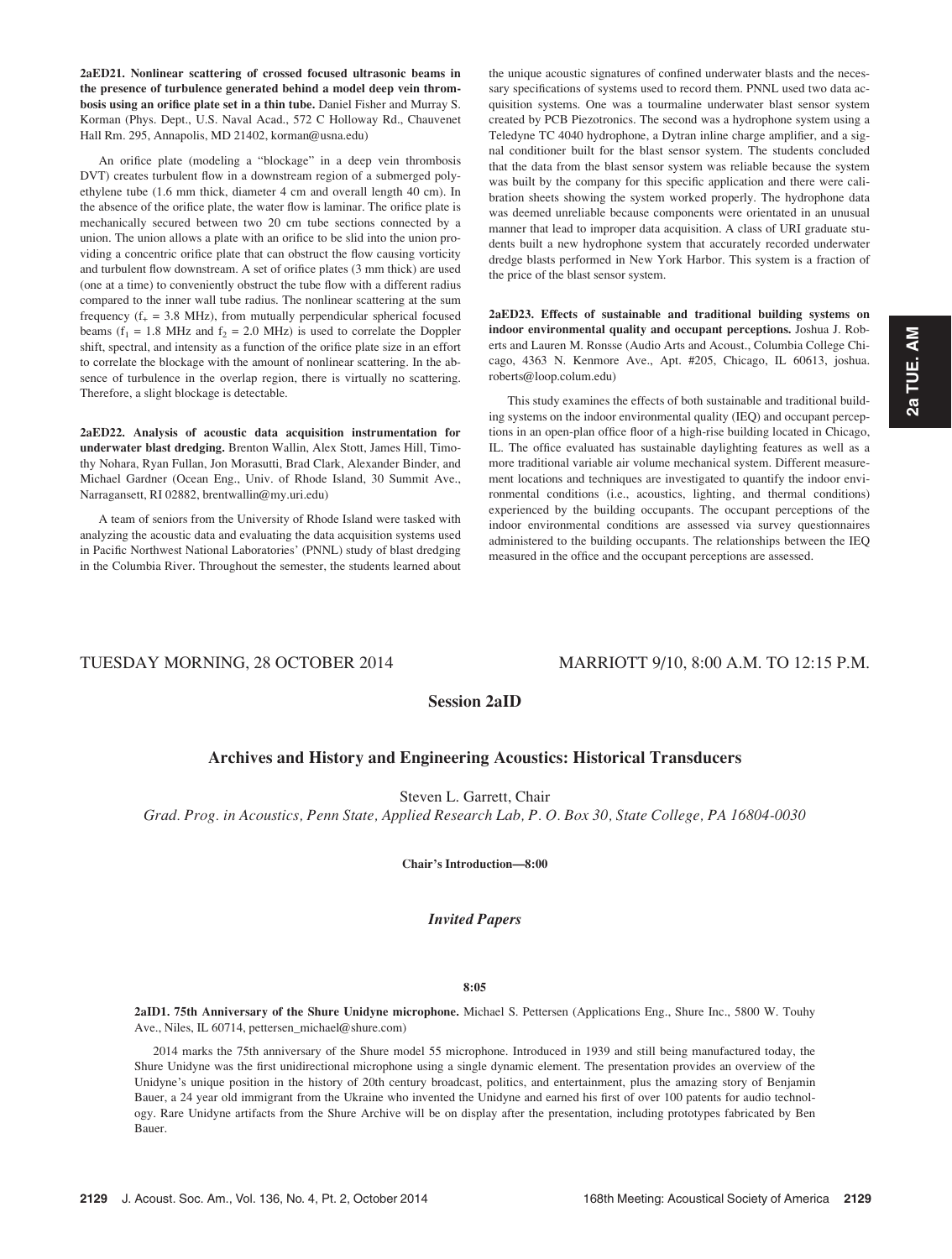2aID2. Ribbon microphones. Wesley L. Dooley (Eng., Audio Eng. Assoc., 1029 North Allen Ave, Pasadena, CA 91104, wes@ribbonmics.com)

The ribbon microphone was invented by Dr. Walter Schottky who described it in German Patent 434855C, issued December 21, 1924 to Siemens & Halske (S&H) in Berlin. An earlier "Electro-Dynamic Loudspeaker" Patent which Schottky had written with Dr. Erwin Gerlach described a compliant, lightweight, and ribbed aluminum membrane whose thinnest dimension was at right angles to a strong magnetic field. Passing an audio frequency current through this membrane causes it to move and create sound vibrations. The December Patent describes how this design functions either as a loudspeaker or a microphone. A 1930 S&H patent for ribbon microphone improvements describes how they use internal resonant and ported chambers to extend frequency response past 4 kHz. RCA dramatically advanced ribbon microphone performance in 1931. They opened the ribbon to free air to create a consistent, air-damped, low-distortion, figure-eight with smooth 30–10,000 Hz response. RCA ribbon microphones became the performance leader for cinema, broadcast, live sound and recording. Their 20–30,000 Hz RCA 44B and BX was manufactured from 1936 to 1955. It is the oldest design still used every day at major studios. Ribbon microphones are increasingly used for contemporary recordings. Come hear why ribbon microphones, like phonograph records, are relevant to quality sound.

#### 8:45

2aID3. Iconic microphonic moments in historic vocal recordings. Alexander U. Case (Sound Recording Technol., Univ. of Massachusetts Lowell, 35 Wilder St., Ste. 3, Lowell, MA 01854, alex@fermata.biz)

Microphone selection—the strategic pairing of microphone make and model with each sound to be recorded—is one of the most important decisions a sound engineer must make. The technical specifications of the microphone identify which transducers are capable of functioning properly for any given recording task, but the ultimate decision is a creative one. The goal is for the performance capabilities of the microphone to not only address any practical recording session challenges, but also flatter the sound of the instrument, whether in pursuit of palpable realism or a fictionalized new timbre. The creative decision is informed, in part, by demonstrated success in prior recordings, the most important of which are described for that essential pop music instrument: the voice.

## 9:05

2aID4. The WE 640AA condenser microphone. Gary W. Elko (mh Acoust., 25A Summit Ave., Summit, NJ 07901, gwe@mhacoustics.com)

In 1916 Edward Wente, working for Western Electric an AT&T subsidiary, invented a microphone that was the foundation of the modern condenser microphone. Wente's early condenser microphone designs continued to be developed until Western Electric produced the WE 361 in 1924 followed by the Model 394 condenser microphone in 1926. Western Electric used the WE 394 microphone as part of the "Master Reference System" to rate audio transmission quality of the telephone network. The WE 394 was too large for some measurement purposes so in 1932 Bell Labs engineers H. Harrison and P. Flanders designed a smaller version. The diaphragm had a diameter of 0.6 in. However, this design proved too difficult to manufacture and F. Romanow, also at Bell Labs, designed the 640A "1 in." microphone in 1932. Years later it was discovered that the 640A sensitivity varied by almost 6 dB from -650 C to 250 C. To reduce the thermal sensitivity, Bell Labs engineers M. Hawley and P. Olmstead carefully changed some of the 640A materials. The modified microphone was designated as the 640AA, which became the worldwide standard microphone for measuring sound pressure. This talk will describe some more details of the history of the 640AA microphone.

## 9:25

2aID5. Reciprocity calibration of condenser microphones. Leo L. Beranek (Retired, 10 Longwood Dr., Westwood, MA 02090, beranekleo@ieee.org)

The theory of reciprocity began with Lord Rayleigh and was first well stated by S. Ballantine (1929). The first detailed use of the reciprocity theory for the calibration of microphones was by R. K. Cook (1940). At the wartime Electro-Acoustic Laboratory, at Harvard University, the need arose to calibrate a large number of Western Electric 640-AA condenser microphones. A reciprocity apparatus was developed that connected the two microphones with an optimum shaped cavity that included a means for introducing hydrogen or helium to extend the frequency range. The apparatus was published by A. L. Dimattia and F. M. Wiener (1946). A number of things resulted. The Harvard group, in 1941, found that the international standard of sound pressure was off by 1.2 dB—that standard was maintained by the French Telephone Company and the Bell Telephone Laboratories and was based on measurements made with Thermophones. This difference was brought to the attention of those organizations and the reciprocity method of calibration was subsequently adopted by them resulting in the proper standard of sound pressure adopted around 1942. The one-inch condenser microphone has subsequently become the worldwide standard for precision measurement of sound field pressures.

## 9:45–10:00 Break

#### $10:00$

2aID6. Electret microphones. James E. West (ECE, Johns Hopkins Univ., 3400 N. Charles St., Barton Hall 105, Baltimore, MD 21218, jimwest@jhu.edu)

For nearly 40 years, condenser electret microphones have been the transducer of choice in most every area of acoustics including telephony, professional applications, hearing aids, and toys. More than 2 billion electret microphones are produced annually, primarily for the communications and entertainment markets. E. C. Wente invented the condenser microphone in 1917 at Bell Labs while searching for a replacement for the carbon microphone used in telephones; however, the necessary few hundred volt bias rendered the condenser microphone unusable in telephony, but its acoustical characteristics were welcomed in professional and measurement applications. Permanently charged polymers (electrets) provided the necessary few hundred-volt bias, thus simplifying the mechanical and electrical requirements for the condenser microphone and making it suitable for integration into the modern telephone. The introduction of inexpensive condenser microphones with matching frequency, phase, and impedance characteristics opened research opportunities for multiple microphone arrays. Array technology developed at Bell Labs will be presented in this talk.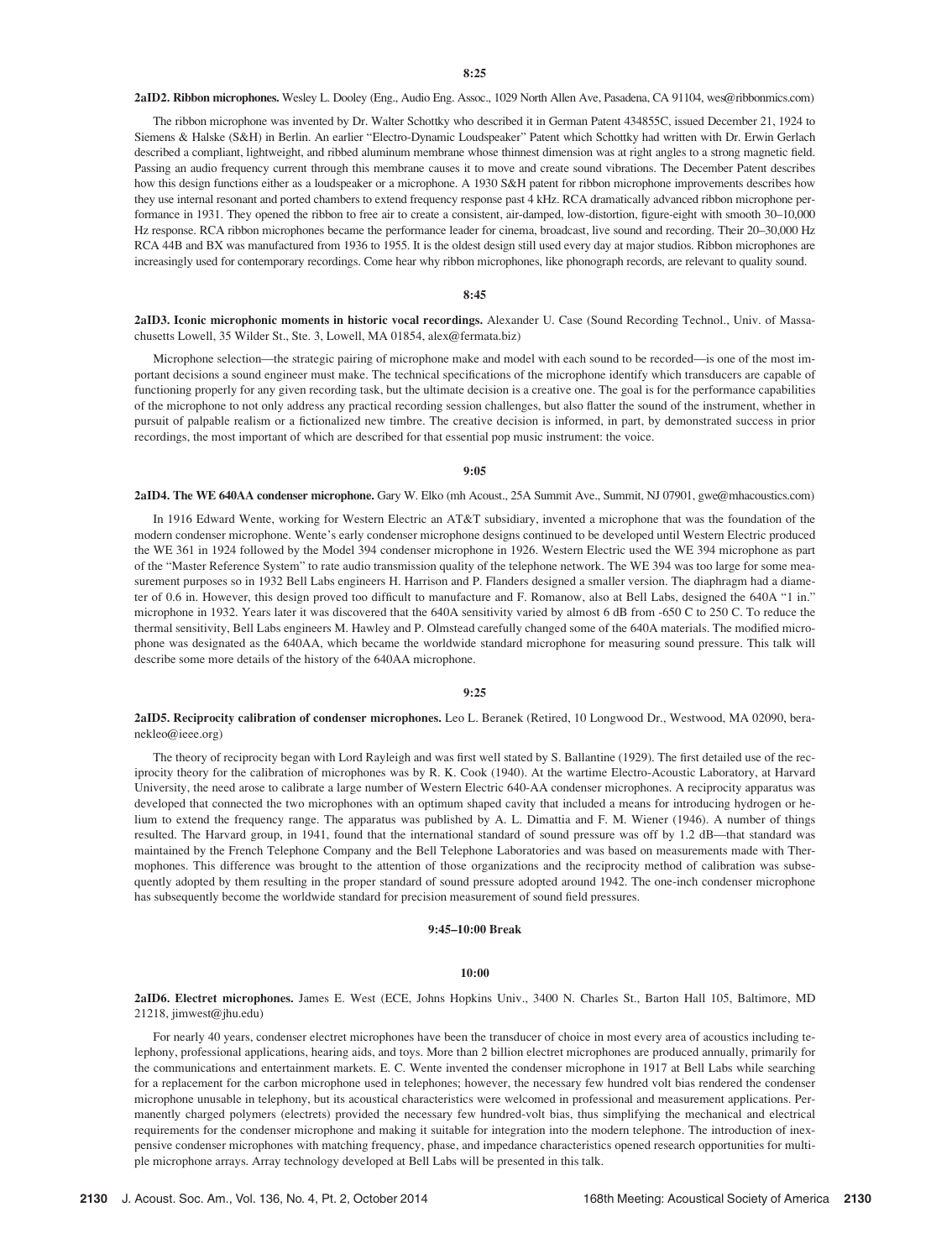### $10:20$

2aID7. Meucci's telephone transducers. Angelo J. Campanella (Acculab, Campanella Assoc., 3201 Ridgewood Dr., Ohio, Hilliard, OH 43026, a.campanella@att.net)

Antonio Meucci (1809–1889) developed variable reluctance transducers from 1854 to 1876 and beyond after noticing that he could hear voice sounds from paddle electrodes while he participated in electrotherapy of a migraine patient around 1844 while in Havana, Cuba. He immigrated to Staten Island, NY, in 1850 and continued experimenting to develop a telephone. He found better success from electromagnetics using materials evolved from the telegraph developed by Morse, as well as a non-metal diaphragm with an iron tab, iron bars and a horseshoe shape. Artifacts from his residence on Staten Island are presently on display at the museum of his life on Staten Island from 1850 to his death. Those artifacts, thought until now to be only models, were found to be wired and still operative. Tests were performed in July, 2011. Their electrical resistance is that expected for wire wound variable reluctance transducers. Voice signals were produced without any externally supplied operating current. At least one transducer was found to be also operable as a receiver and was driven to produce voice sounds to the ear. Meucci's life and works will be discussed and these test results will be demonstrated including recordings from voice tests.

## 10:40

2aID8. The Fessenden Oscillator: The first sonar transducer. Thomas R. Howarth and Geoffrey R. Moss (U.S. Navy, 1176 Howell St, B1346 R404A, Newport, RI 02841, thomas.howarth@navy.mil)

When the RMS Titanic sunk in 1912, there was a call placed forth by ship owners for inventors to offer solutions for ship collision avoidance methods. Canadian born inventor Reginald A. Fessenden answered this call while working at the former Boston Submarine Signal Company with the invention and development of the first modern transducer used in a sonar. The Fessenden oscillator was an edge clamped circular metal with a radiating head facing the water on one side while the interior side had a copper tube attached that moved in and out of a fixed magnetic coil. The coil consisted of a direct-current (DC) winding to provide a magnetic field polarization and an alternating-current (AC) coil winding to induce the current into the copper tube and thus translate the magnetic field polarization to the radiating plate with vibrations that translated from the radiating head to the water medium. The prototype and early model versions operated at 540 Hz. Later developments included adaptation of this same transducer for use in underwater communications, obstacle avoidance with WW I retrofits onto British submarines for both transmitting and receiving applications including mine detection. This presentation will discuss design details including a modern numerical modelling effort.

#### $11:00$

2aID9. Historical review of underwater acoustic cylindrical transducer development in Russia for sonar arrays. Boris Aronov (ATMC/ECE, Univ. of Massachusetts Dartmouth, Needam, MA) and David A. Brown (ATMC/ECE, Univ. of Massachusetts Dartmouth, 151 Martine St., Fall River, MA 02723, dbAcoustics@cox.net)

Beginning with the introduction of piezoelectric ceramics in the 1950's, underwater acoustics transducer development for active sonar arrays proceeded in different directions in Russia (formerly USSR) than in the United States (US). The main sonar arrays in Russia were equipped with cylindrical transducers, whereas in the US, the implementation was most often made with extensional bar transducers of the classic Tonpilz design. The presentation focuses on the underlying objectives and humane factors that shaped the preference towards the widespread application of baffled cylindrical transducers for arrays in Russia, the history of their development, and contributions to theory of the transducers made by the pioneering developers.

#### 11:20

2aID10. The phonodeik: Measuring sound pressure before electroacoustic transducers. Stephen C. Thompson (Graduate Program in Acoust., Penn State Univ., N-249 Millennium Sci. Complex, University Park, PA 16802, sct12@psu.edu)

The modern ability to visualize sound pressure waveforms using electroacoustic transducers began with the development of the vacuum tube amplifier, and has steadily improved as better electrical amplification devices have become available. Before electoral amplification was available; however, a significant body of acoustic pressure measurements had been made using the phonodeik, a device developed by Dayton C. Miller in the first decade of the twentieth century. The phonodeik employs acoustomechanical transduction to rotate a small mirror that reflects an optical beam to visualize the pressure waveform. This presentation will review the device and some of the discoveries made with it.

## 11:40

2aID11. A transducer not to be ignored: The siren. Julian D. Maynard (Phys., Penn State Univ., 104 Davey Lab, Box 231, University Park, PA 16802, maynard@phys.psu.edu)

An historic transducer to which one should pay attention is the siren. While its early application was as a source for a musical instrument, the siren soon became the transducer of choice for long-range audible warning because of its high intensity and recognizable tone. The components defining the siren include a solid stator and rotor, each with periodic apertures, and a compressed fluid (usually air but could be other fluids). With the rotor rotating in close proximity to the stator, and the resulting opening and closing of passageways through the apertures for the compressed fluid results in periodic sound waves in the surrounding fluid; usually a horn is used to enhance the radiation efficiency. The high potential energy of the compressed fluid permits high intensity sound. Some sirens which received scientific study include that of R. Clark Jones (1946), a 50 horsepower siren with an efficiency of about 70%, and that of C. H. Allen and I. Rudnick (1947), capable of ultrasonic frequencies and described as a "supersonic death ray" in the news media. Some design considerations, performance results, and applications for these sirens will be presented.

## 12:00–12:15 Panel Discussion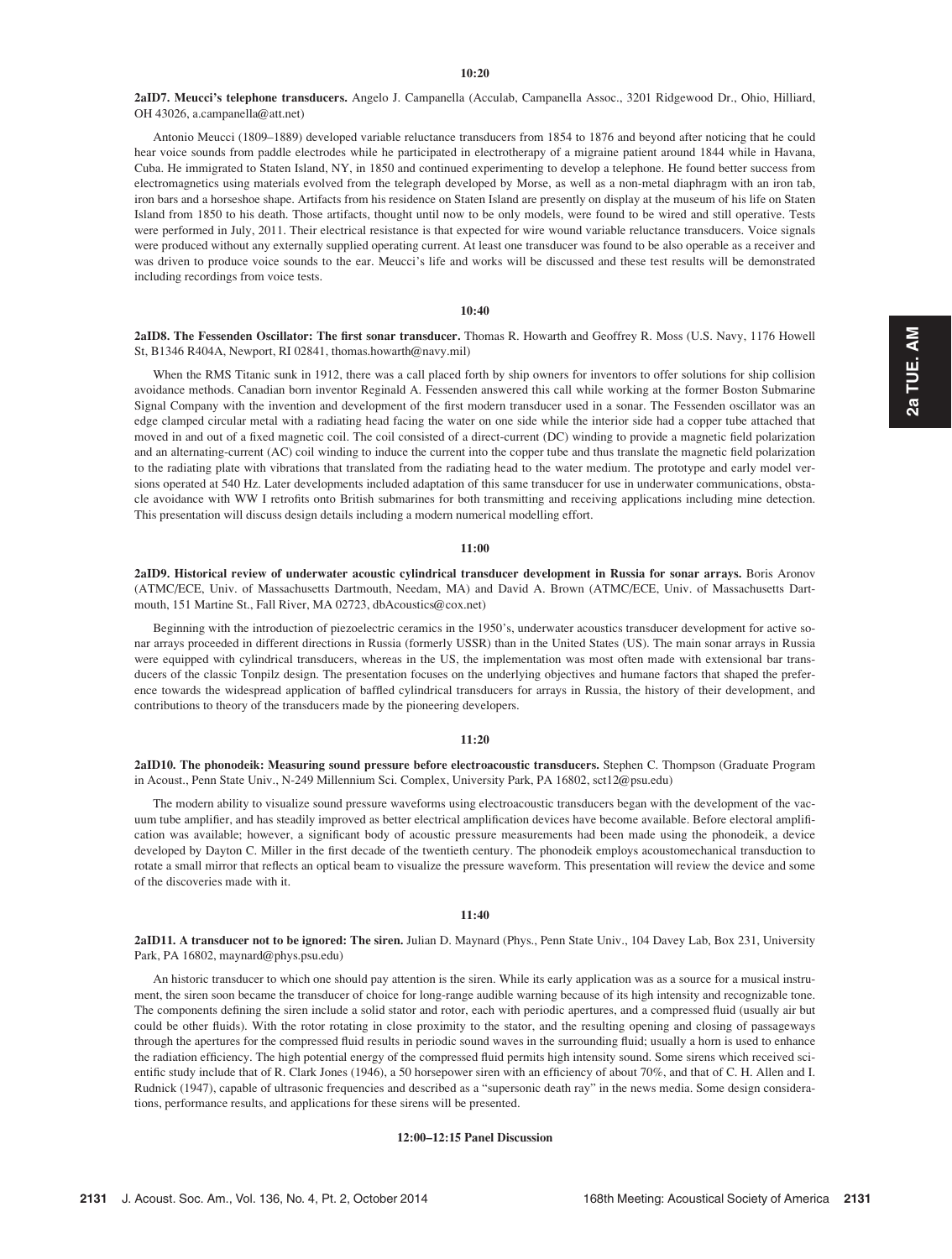# Session 2aMU

# Musical Acoustics: Piano Acoustics

Nicholas Giordano, Chair

Physics, College of Sciences and Mathematics, Auburn University, Auburn, AL 36849

# Invited Papers

## 9:00

2aMU1. The slippery path from piano key to string. Stephen Birkett (Systems Design Eng., Univ. of Waterloo, 250 University Ave., Waterloo, ON N2L 3G1, Canada, sbirkett@uwaterloo.ca)

Everything that contributes to the excitation of a piano string, from key input to hammer–string interaction, is both deterministic and consistently repeatable. Sequences of identical experimental trials give results that are indistinguishable. The simplicity of this behavior contrasts with the elusive goal of predicting input–output response and the extreme difficulty of accurate physical characterization. The nature and complexity of the mechanisms and material properties involved, as well as the sensitivity of their parameterization, place serious obstacles in the way of the usual investigative tools. This paper discusses and illustrates the limitations of modeling and simulation as applied to this problem, and the special considerations required for meaningful experimentation.

#### 9:25

2aMU2. Coupling between transverse and longitudinal waves in piano strings. Nikki Etchenique, Samantha Collin, and Thomas R. Moore (Dept. of Phys., Rollins College, 1000 Holt Ave., Winter Park, FL 32789, netchenique@rollins.edu)

It is known that longitudinal waves in piano strings noticeably contribute to the characteristic sound of the instrument. These waves can be induced by directly exciting the motion with a longitudinal component of the piano hammer, or by the stretching of the string associated with the transverse displacement. Longitudinal waves that are induced by the transverse motion of the string can occur at frequencies other than the longitudinal resonance frequencies, and the amplitude of the waves produced in this way are believed to vary quadratically with the amplitude of the transverse motion. We present the results of an experimental investigation that demonstrates the quadratic relationship between the magnitude of the longitudinal waves and the magnitude of the transverse displacement for steadystate, low-amplitude excitation. However, this relationship is only approximately correct under normal playing conditions.

#### 9:50

2aMU3. Microphone array measurements, high-speed camera recordings, and geometrical finite-differences physical modeling of the grand piano. Rolf Bader, Florian Pfeifle, and Niko Plath (Inst. of Musicology, Univ. of Hamburg, Neue Rabenstr. 13, Hamburg 20354, Germany, R\_Bader@t-online.de)

Microphone array measurements of a grand piano soundboard show similarities and differences between eigenmodes and forced oscillation patterns when playing notes on the instrument. During transients the driving point of the string shows enhanced energy radiation, still not as prominent as with the harpsichord. Lower frequencies are radiated stronger on the larger side of the soundboard wing shape, while higher frequencies are radiated stronger on the smaller side. A separate region at the larger part of the wing shape, caused by geometrical boundary conditions has a distinctly separate radiation behavior. High-speed camera recordings of the strings show energy transfer between strings of the same note. In physical models including hammer, strings, bridge, and soundboard the hammer movement is crucially necessary to produce a typical piano sound. Different bridge designs and bridge models are compared enhancing inharmonic sound components due to longitudinal-transversal coupling of the strings at the bridge.

## 10:15–10:35 Break

#### 10:35

## 2aMU4. Adjusting the soundboard's modal parameters without mechanical change: A modal active control approach. Adrien Mamou-Mani (IRCAM, 1 Pl. Stravinsky, Paris 75004, France, adrien.mamou-mani@ircam.fr)

How do modes of soundboards affect the playability and the sound of string instruments? This talk will investigate this question experimentally, using modal active control. After identifying modal parameters of a structure, modal active control allows the adjustments of modal frequency and damping thanks to a feedback loop, without any mechanical changes. The potential of this approach for musical acoustics research will be presented for three different instruments: a simplified piano, a guitar, and a cello. The effects of modal active control of soundboards will be illustrated on attack, amplitude of sound partials, sound duration, playability, and "wolf tone" production.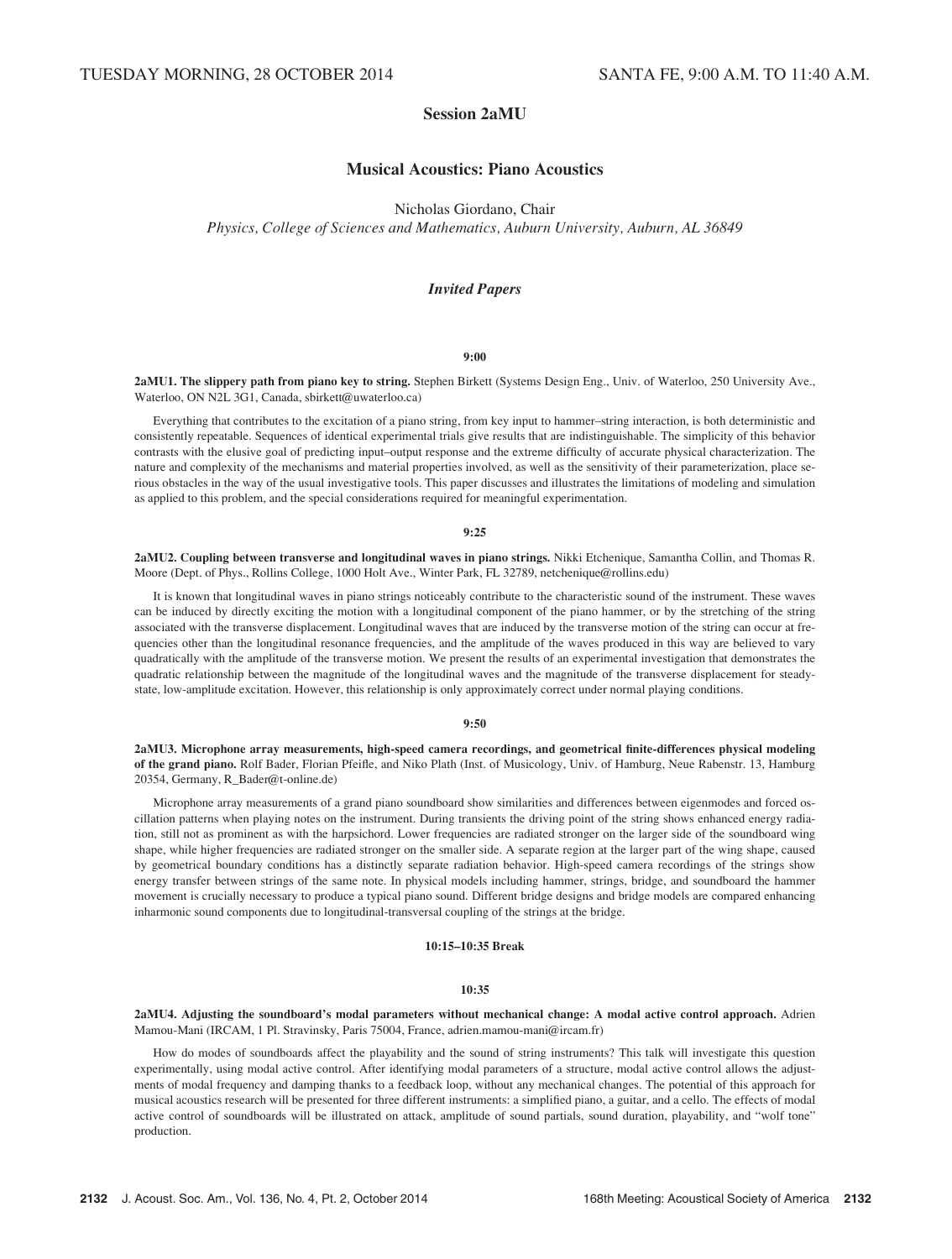2aMU5. Modeling the influence of the piano hammer shank flexibility on the sound. Juliette Chabassier (Magique 3D, Inria, 200 Ave. de la vieille tour, Talence 33400, France, juliette.chabassier@inria.fr)

A nonlinear model for a vibrating Timoshenko beam in non-forced unknown rotation is derived from the virtual work principle applied to a system of beam with mass at the end. The system represents a flexible piano hammer shank coupled to a hammer head. A novel energy-based numerical scheme is then provided and coupled to a global energy-preserving numerical solution for the whole piano (strings, soundboard, and sound propagation in the air). The obtained numerical simulations show that the pianistic touch clearly influences the spectrum of the piano sound of equally loud isolated notes. These differences do not come from a possible shock excitation on the structure, nor from a changing impact point, nor a "longitudinal rubbing motion" on the string, since neither of these features are modeled in our study.

# Contributed Paper

## 11:25

2aMU6. Real-time tonal self-adaptive tuning for electronic instruments. Yijie Wang and Timothy Y. Hsu (School of Music, Georgia Inst. of Technol., 950 Marietta St. NW Apt 7303, Atlanta, GA 30318, yijiewang@ gatech.edu)

A fixed tuning system cannot achieve just intonation on all intervals. A better approximation of just intonation is possible if the frequencies of notes are allowed to vary. Adaptive tuning is a class of methods that adjusts the frequencies of notes dynamically in order to maximize musical consonance. However, finding the optimal frequencies of notes directly based on some definition of consonance has shown to be difficult and computationally expensive. Instead, this paper proposes that the current key of the music is both a good summary of past notes and a good prediction of future notes, which can facilitate adaptive tuning. A method is proposed that uses a hidden Markov model to detect the current key of the music and compute optimal frequencies of notes based on the current key. In addition, a specialized online machine learning method that enforces symmetry among diatonic keys is presented, which can potentially adapt the model for different genres of music. The algorithm can operate in real time, is responsive to the notes played, and is applicable to various electronic instruments, such as MIDI pianos. This paper also presents comparisons between this proposed tuning system and conventional tuning systems.

TUESDAY MORNING, 28 OCTOBER 2014 MARRIOTT 3/4, 9:25 A.M. TO 11:35 A.M.

Session 2aNSa

## Noise and Psychological and Physiological Acoustics: New Frontiers in Hearing Protection I

William J. Murphy, Cochair

Hearing Loss Prevention Team, Centers for Disease Control and Prevention, National Institute for Occupational Safety and Health, 1090 Tusculum Ave., Mailstop C-27, Cincinnati, OH 45226-1998

Elliott H. Berger, Cochair

Occupational Health & Environmental Safety Division, 3M, 7911, Zionsville Rd., Indianapolis, IN 46268-1650

Chair's Introduction—9:25

Invited Papers

## 9:30

2aNSa1. How long are inexperienced-subjects "naive" for ANSI S12.6? Hilary Gallagher, Richard L. McKinley (Battlespace Acoust. Branch, Air Force Res. Lab., 2610 Seventh St., Bldg. 441, Wright-Patterson AFB, OH 45433, richard.mckinley.1@us.af.mil), and Melissa A. Theis (ORISE, Air Force Res. Lab., Wright-Patterson AFB, OH)

ANSI S12.6-2008 describes the methods for measuring the real-ear attenuation of hearing protectors. Method A, trained-subject fit, was intended to describe the capabilities of the devices fitted by thoroughly trained users while Method B, inexperienced-subject fit, was intended to approximate the protection that can be attained by groups of informed users in workplace hearing conservation programs. Inexperienced subjects are no longer considered "naïve" according to ANSI S12.6 after 12 or more sessions measuring the attenuation of earplugs or semi-insert devices. However, an inexperienced subject that has received high quality video instructions may no longer be considered "naïve" or "inexperienced" even after just one session. AFRL conducted an ANSI S12.6-2008 Method B study to determine what effect, if any, high quality instructions had on the performance of naïve or inexperienced subjects and the number of trials where the subject could still be considered naïve or inexperienced. This experiment used ten subjects who completed three ANSI S12.6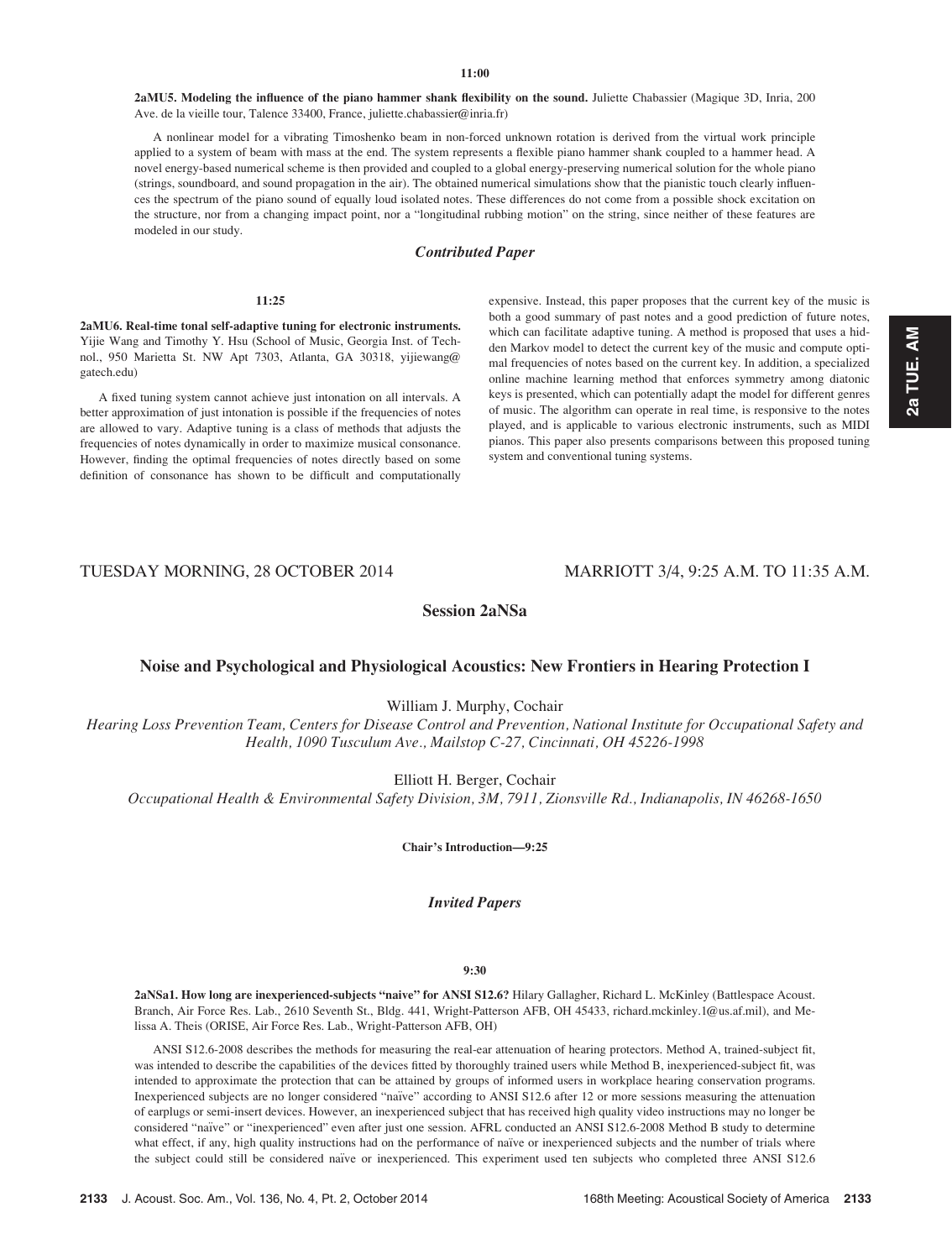measurements using the A-B-A training order and another 10 subjects completed the study using the B-A-B training order (A = high quality video instructions,  $B =$  short "earplug pillow-pack" written instructions). The attenuation results will be discussed and the implications for ANSI S12.6.

#### 9:50

2aNSa2. Evaluation of variability in real-ear attenuation testing using a unique database—35 years of data from a single laboratory. Elliott H. Berger and Ronald W. Kieper (Personal Safety Div., 3M, 7911 Zionsville Rd., Indianapolis, IN 46268, elliott.berger@ mmm.com)

The gold standard in measuring hearing protector attenuation since the late 1950s has been real-ear attenuation at threshold (REAT). Though well understood and standardized both in the U. S. (ANSI S3.19-1974 and ANSI S12.6-2008) and internationally (ISO 4869- 1:1990), and known to provide valid and reliable estimates of protection for the test panel being evaluated, an area that is not clearly defined is the variability of the test measurements within a given laboratory. The test standards do provide estimates of uncertainty, both within and between laboratories, based on limited test data and interlaboratory studies, but thus far no published within-laboratory data over numerous tests and years have been available to provide empirical support for variability statements. This paper provides information from a one-of-a-kind database from a single laboratory that has conducted nearly 2500 studies over a period of 35 years in a single facility, managed by the same director (the lead author). Repeat test data on a controlled set of samples of a foam earplug, a premolded earplug, and two different earmuffs, with one of the data sets comprising 25 repeat tests over that 35-year period, will be used to demonstrate the inherent variability of this type of human-subject testing.

#### 10:10

2aNSa3. Sound field uncertainty budget for real-ear attenuation at threshold measurement per ANSI S12.6 standards. Jeremie Voix and Céline Lapotre (École de technologie supérieure, Université du Québec, 1100 Notre-Dame Ouest, Montréal, QC H3C 1K3, Canada, jeremie.voix@etsmtl.ca)

In many national and international standards, the attenuation of Hearing Protection Devices is rated according to a psychophysical method called Real-Ear Attenuation at Threshold (REAT), which averages on a group of test-subjects the difference between the open and occluded auditory thresholds. In ANSI S12.6 standard, these REAT tests are conducted in a diffuse sound field in which sound uniformity and directionality are assessed by two objective microphone measurements. While the ANSI S12.6 standard defines these two criteria, it does not link the microphone measurements to the actual variation of sound pressure level at the eardrum that may originate from natural head movements during testing. This presentation examines this issue with detailed measurements conducted in an ANSI S12.6-compliant audiometric booth using an Artificial Test Fixture (ATF). The sound pressure level variations were recorded for movements of the ATF along the three main spatial axes and two rotation planes. From these measured variations and different head movements hypothetical scenarios, various sound field uncertainty budgets were computed. These findings will be discussed in order to eventually include them for uncertainty budget in a revised version of the ANSI S12.6 standard.

#### 10:30

2aNSa4. Estimating effective noise dose when using hearing protection: Differences between ANSI S12.68 calculations and the auditory response measured with temporary threshold shifts. Hilary L. Gallagher, Richard L. McKinley (Battlespace Acoust., Air Force Res. Lab., AFRL/711HPW/RHCB, 2610 Seventh St, Wright-Patterson AFB, OH 45433-7901, hilary.gallagher.1@us.af.mil), Elizabeth A. McKenna (Ball Aerosp. and Technologies, Air Force Res. Lab., Wright-Patterson AFB, OH), and Mellisa A. Theis (ORISE, Air Force Res. Lab., Wright-Patterson AFB, OH)

ANSI S12.6 describes the methods for measuring the real-ear attenuation at threshold of hearing protectors. ANSI S12.68 describes the methods of estimating the effective A-weighted sound pressure levels when hearing protectors are worn. In theory, the auditory response, as measured by temporary threshold shifts (TTS), to an unoccluded ear noise exposure and an equivalent occluded ear noise exposure should produce similar behavioral results. In a series of studies conducted at the Air Force Research Laboratory, human subjects were exposed to continuous noise with and without hearing protection. Ambient noise levels during the occluded ear exposures were determined using ANSI S12.6 and ANSI S12.68. These equivalent noise exposures as determined by the ANSI S12.68 "gold standard" octave-band method produced significantly different auditory responses as measured with TTS. The methods and results from this study will be presented.

## Contributed Papers

#### 10:50

2aNSa5. Fit-testing, training, and timing—How long does it take to fittest hearing protectors? Taichi Murata (Environ. Health Sci., Univ. of Michigan, School of Public Health, 1090 Tusculum Ave., Mailstop C-27, Cincinnati, OH 45226, ygo7@cdc.gov), Christa L. Themann, David C. Byrne, and William J. Murphy (Hearing Loss Prevention Team, Centers for Disease Control and Prevention, National Inst. for Occupational Safety and Health, Cincinnati, OH)

Hearing protector fit-testing is a Best Practice for hearing loss prevention programs and is gaining acceptance among US employers. Fit-testing quantifies hearing protector attenuation achieved by individual workers and ensures that workers properly fit and receive adequate protection from their protectors. Employers may be reluctant to conduct fit-testing because of expenses associated with worker time away from the job, personnel to administer the testing, and acquisition of a fit-test system. During field and laboratory studies conducted by the National Institute for Occupational Safety and Health (NIOSH), timing data for the fit-test process with the NIOSH HPD Well-Fit<sup>TM</sup> system were analyzed. For workers completely naïve to fit-testing, the tests were completed within 15–20 minutes. Unoccluded test times were less than 4 minutes and occluded tests required less than 3 minutes. A significant learning effect was seen for the psychoacoustic method of adjustment used by HPD Well-Fit, explaining the shorter test times as subjects progressed through the unoccluded and occluded conditions. Most of the workers required about 5 minutes of training time. Test times and attenuations were tester-dependent, indicating the need to provide training to staff administering fit-tests in the workplace.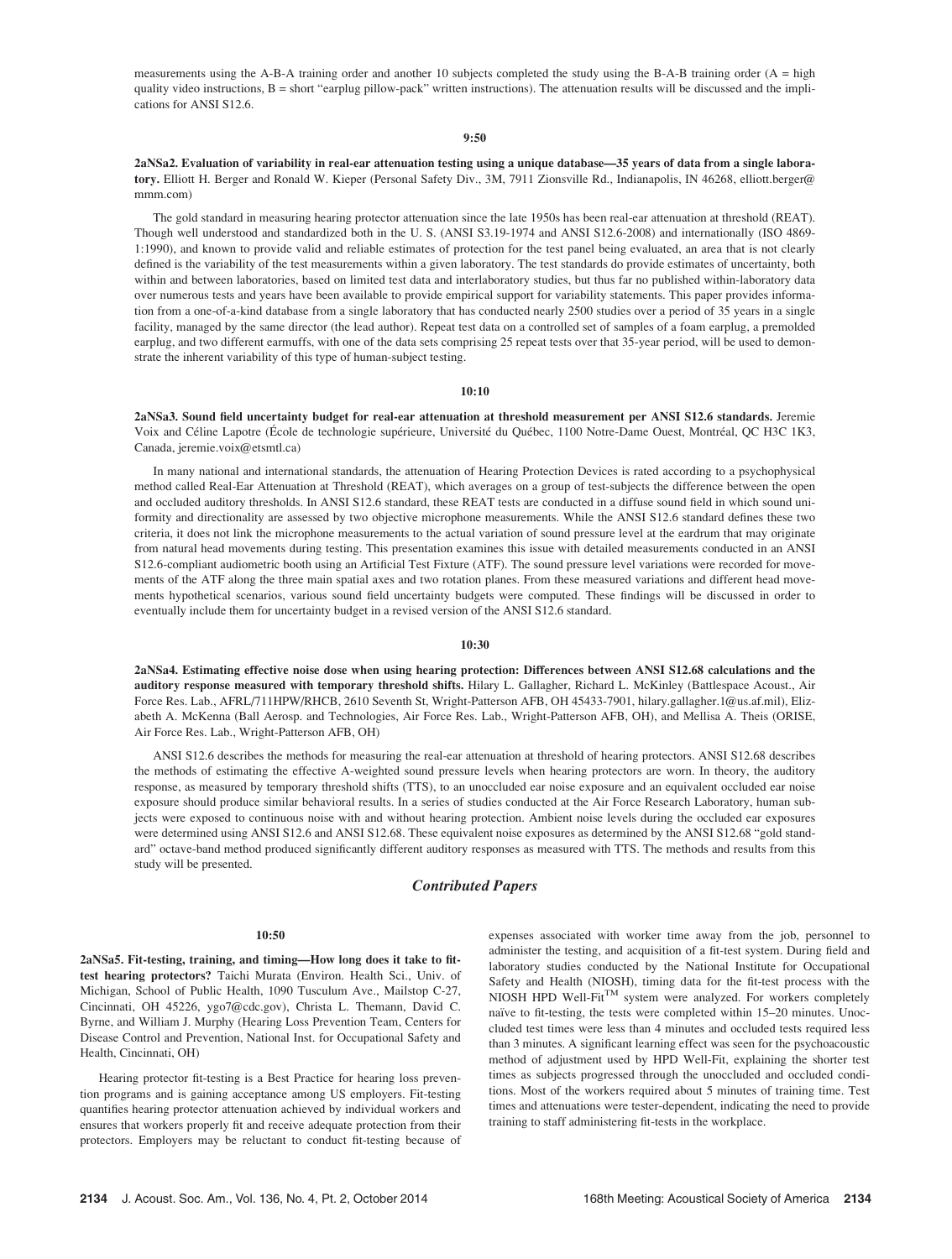2aNSa6. Intra-subject fit variability using field microphone-in-real-ear attenuation measurement for foam, pre-molded and custom molded earplugs. Jeremie Voix (École de technologie supérieure, Université du Québec, 1100 Notre-Dame Ouest, Montréal, QC H3C 1K3, Canada, jeremie.voix@etsmtl.ca), Cecile Le Cocq (École de technologie supérieure, Université du Québec, Montreal, QC, Canada), and Elliott H. Berger (E•A•RCAL Lab, 3M Personal Safety Div., Indianapolis, IN)

In recent years, the arrival of several field attenuation estimation systems (FAES) on the industrial marketplace have enabled better assessment of hearing protection in real-life noise environments. FAES measure the individual attenuation of a given hearing protection device (HPD) as fitted by the end-user, but FAES enable predictions based only on measurements taken over a few minutes and do not account for what may occur later in the field over months or years as the earplug may be fitted slightly differently over time. This paper will use the field microphone-in-real-ear (F-MIRE) measurement technique to study in the laboratory how consistently a subject can fit and refit an HPD. A new metric, the intra-subject fit variability, will be introduced and quantified for three different earplugs (roll-down foam, premolded and custom molded), as fitted by two types of test subjects (experienced and inexperienced). This paper will present the experimental process used and statistical calculations performed to quantify intra-subject fit variability. As well, data collected from two different laboratories will be contrasted and reviewed as to the impact of trained versus untrained test subjects.

## 11:20

2aNSa7. A new perceptive method to measure active insertion loss of active noise canceling headsets or hearing protectors by matching the timbre of two audio signals. Remi Poncot and Pierre Guiu (Parrot S.A. France, 15 rue de montreuil, Paris 75011, France, poncotremi@gmail. com)

Attenuation of passive hearing protectors is assessed either by the Real Ear Attenuation at Threshold subjective method or by objective Measurements In the Real Ear. For Active Noise Cancelling headsets both methods do not practically apply. Alternative subjective methods based on loudness balance and masked hearing threshold techniques were proposed. However, they led to unmatched results with objective measurements at low frequency, diverging in either direction. Additionally, they are relatively long as frequency points of interest are measured one after the other. This paper presents a novel subjective method based on timbre matching, which has the originality of involving other perceptive mechanisms than the previous ones did. The attenuation performance of ANC headsets is rated by the change in pressure level of eight harmonics when the active noise reduction functionality is switched on. All harmonics are played at once, and their levels are adjusted by the test subject until he perceives the same timbre both in passive and active modes. A test was carried out by a panel of people in diffuse noise field conditions to assess the performance of personal consumer headphones. Early results show that the method is as repeatable as MIRE and lead to close results.

# TUESDAY MORNING, 28 OCTOBER 2014 INDIANA E, 8:15 A.M. TO 11:20 A.M.

# Session 2aNSb

# Noise and Structural Acoustics and Vibration: Launch Vehicle Acoustics I

Kent L. Gee, Cochair Brigham Young University, N243 ESC, Provo, UT 84602

Seiji Tsutsumi, Cochair JEDI Center, JAXA, 3-1-1 Yoshinodai, Chuuou, Sagamihara 252-5210, Japan

## Chair's Introduction—8:15

# Invited Papers

## 8:20

2aNSb1. Inclusion of source extent and coherence in a finite-impedance ground reflection model with atmospheric turbulence. Kent L. Gee and Tracianne B. Neilsen (Dept. of Phys. and Astronomy, Brigham Young Univ., N243 ESC, Provo, UT 84602, kentgee@ byu.edu)

Acoustic data collected in static rocket tests are typically influenced by ground reflections. Furthermore, the partial coherence of the ground interaction due to atmospheric turbulence can play a significant role for larger propagation distances. Because the rocket plume is an extended radiator whose directionality is the result of significant source correlation, assessment of the impact of ground reflections in the data must include these effects. In this paper, a finite impedance-ground, single-source interference approach [G. A. Daigle, J. Acoust. Soc. Am. 65, 45–49 (1979)] that incorporates both amplitude and phase variations due to turbulence is extended to distributions of correlated monopoles. The theory for obtaining the mean-square pressure from multiple correlated sources in the presence of atmospheric turbulence is described. The effects of source correlation and extent, ground effective flow resistivity, and turbulence parameters are examined in terms differences in relative sound pressure level across a realistic parameter space. Finally, the model prediction is compared favorably against data from horizontal firings of large solid rocket motors. [Work supported by NASA MSFC and Blue Ridge Research and Consulting, LLC.]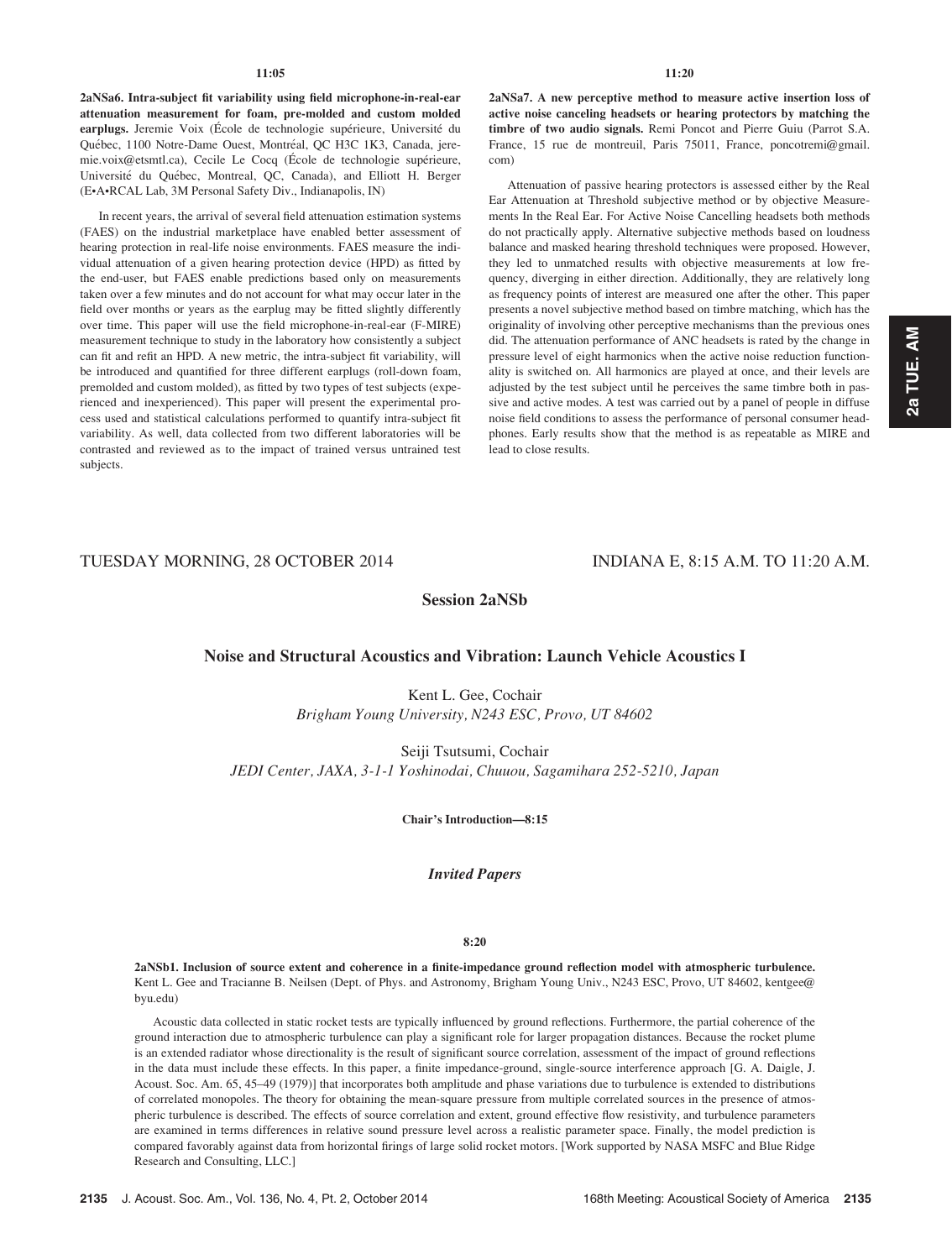2aNSb2. Estimation of acoustic loads on a launch vehicle fairing. Mir Md M. Morshed (Dept. of Mech. Eng., Jubail Univ. College, Jubail Industrial City, Jubail 10074, Saudi Arabia, morshedm@ucj.edu.sa), Colin H. Hansen, and Anthony C. Zander (School of Mech. Eng., The Univ. of Adelaide, Adelaide, SA, Australia)

During the launch of space vehicles, there is a large external excitation generated by acoustic and structural vibration. This is due to acoustic pressure fluctuations on the vehicle fairing caused by the engine exhaust gases. This external excitation drives the fairing structure and produces large acoustic pressure fluctuations inside the fairing cavity. The acoustic pressure fluctuations not only produce high noise levels inside the cavity but also cause damage such as structural fatigue, and damage to, or destruction of, the payload inside the fairing. This is an important problem because one trend of the aerospace industry is to use composite materials for the construction of launch vehicle fairings, resulted in large-scale weight reductions of launch vehicles, but increased the noise transmission inside the fairing. This work investigates the nature of the external acoustic pressure distribution on a representative small launch vehicle fairing during liftoff. The acoustic pressure acting on a representative small launch vehicle fairing was estimated from the complex acoustic field generated by the rocket exhaust during liftoff using a non-unique source allocation technique which considered acoustic sources along the rocket engine exhaust flow. Numerical and analytical results for the acoustic loads on the fairing agree well.

#### 9:00

## 2aNSb3. Prediction of acoustic environments from horizontal rocket firings. Clothilde Giacomoni and Janice Houston (NASA/ MSFC, NASA Marshall Space Flight Ctr., Bldg 4203, Cube 3128, Msfc, AL 35812, clothilde.b.giacomoni@nasa.gov)

In recent years, advances in research and engineering have led to more powerful launch vehicles which yield acoustic environments potentially destructive to the vehicle or surrounding structures. Therefore, it has become increasingly important to be able to predict the acoustic environments created by these vehicles in order to avoid structural and/or component failure. The current industry standard technique for predicting launch-induced acoustic environments was developed by Eldred in the early 1970s. Recent work has shown Eldred's technique to be inaccurate for current state-of-the-art launch vehicles. Due to the high cost of full-scale and even sub-scale rocket experiments, very little rocket noise data is available. Much of the work thought to be applicable to rocket noise has been done with heated jets. A model to predict the acoustic environment due to a launch vehicle in the far-field was created. This was done using five sets of horizontally fired rocket data, obtained between 2008 and 2012. Through scaling analysis, it is shown that liquid and solid rocket motors exhibit similar spectra at similar amplitudes. This model is accurate for these five data sets within 5 dB of the measured data.

#### 9:20

2aNSb4. Acoustics research of propulsion systems. Ximing Gao (NASA Marshall Space Flight Ctr., Atlanta, Georgia) and Janice Houston (NASA Marshall Space Flight Ctr., 650 S. 43rd St., Boulder, Colorado 80305, janice.d.houston@nasa.gov)

The liftoff phase induces high acoustic loading over a broad frequency range for a launch vehicle. These external acoustic environments are used in the prediction of the internal vibration responses of the vehicle and components. Present liftoff vehicle acoustic environment prediction methods utilize stationary data from previously conducted hold-down tests to generate 1/3 octave band Sound Pressure Level (SPL) spectra. In an effort to update the accuracy and quality of liftoff acoustic loading predictions, non-stationary flight data from the Ares I-X were processed in PC-Signal in two flight phases: simulated hold-down and liftoff. In conjunction, the Prediction of Acoustic Vehicle Environments (PAVE) program was developed in MATLAB to allow for efficient predictions of sound pressure levels (SPLs) as a function of station number along the vehicle using semi-empirical methods. This consisted of generating the Dimensionless Spectrum Function (DSF) and Dimensionless Source Location (DSL) curves from the Ares I-X flight data. These are then used in the MATLAB program to generate the 1/3 octave band SPL spectra. Concluding results show major differences in SPLs between the holddown test data and the processed Ares I-X flight data making the Ares I-X flight data more practical for future vehicle acoustic environment predictions.

#### 9:40

## 2aNSb5. Acoustics associated with liquid rocket propulsion testing. Daniel C. Allgood (NASA SSC, Bldg. 3225, Stennis Space Ctr., MS 39529, Daniel.C.Allgood@nasa.gov)

Ground testing of liquid rocket engines is a necessary step towards building reliable launch vehicles. NASA Stennis Space Center has a long history of performing both developmental and certification testing of liquid propulsion systems. During these test programs, the propulsion test article, test stand infrastructure and the surrounding community can all be exposed to significant levels of acoustic energy for extended periods of time. In order to ensure the safety of both personnel and equipment, predictions of these acoustic environments are conducted on a routine basis. This presentation will provide an overview of some recent examples in which acoustic analysis has been performed. Validation of these predictions will be shown by comparing the predictions to acoustic data acquired during smalland full-scale engine hot-fire testing. Applications of semi-empirical and advanced computational techniques will be reviewed for both sea-level and altitude test facilities.

## 10:00–10:20 Break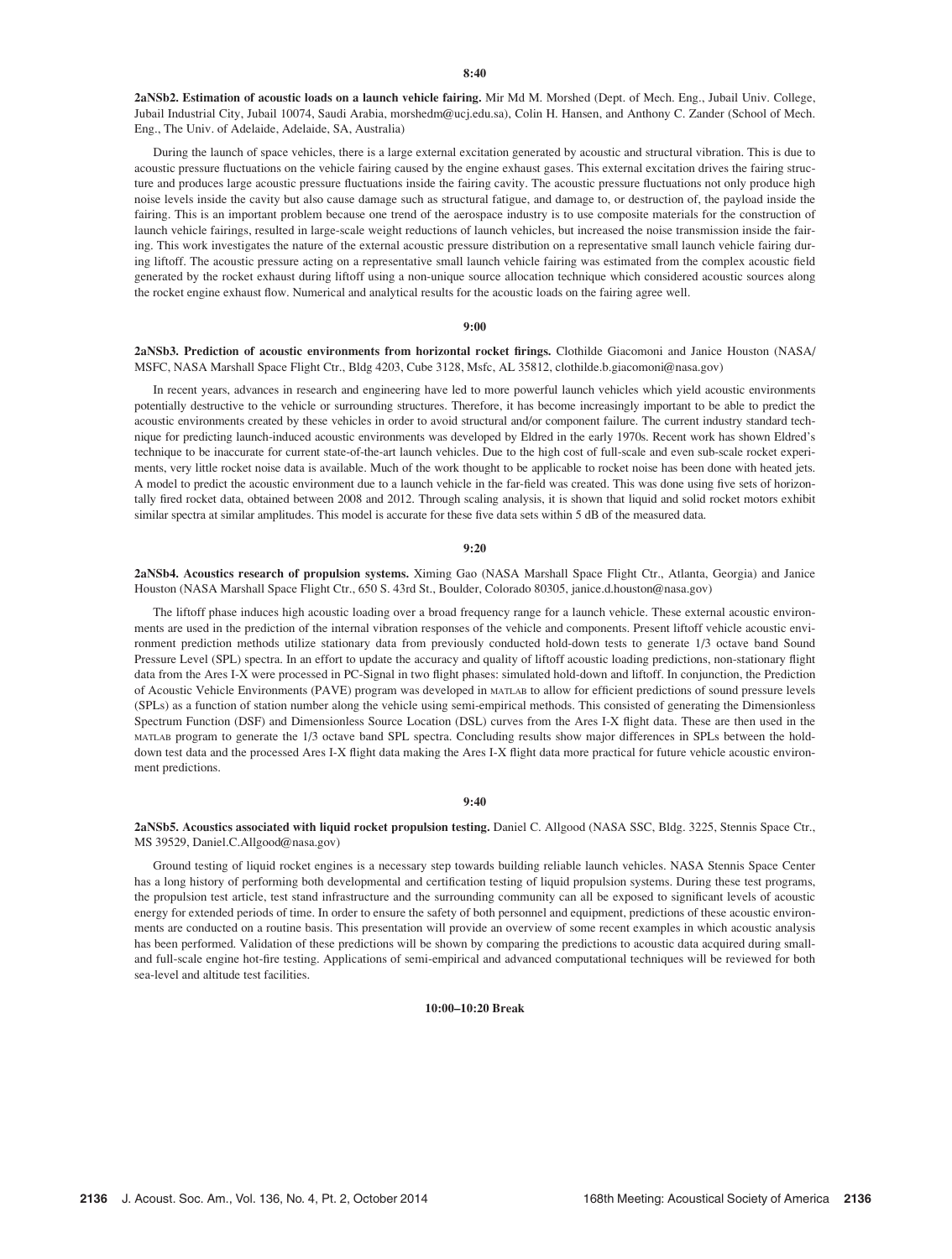2aNSb6. Post-flight acoustic analysis of Epsilon launch vehicle at lift-off. Seiji Tsutsumi (JAXA's Eng. Digital Innovation Ctr., JAXA, 3-1-1 Yoshinodai, Chuuou, Sagamihara, Kanagawa 252-5210, Japan, tsutsumi.seiji@jaxa.jp), Kyoichi Ui (Space Transportation Mission Directorate, JAXA, Tsukuba, Japan), Tatsuya Ishii (Inst. of Aeronautical Technol., JAXA, Chofu, Japan), Shinichiro Tokudome (Inst. of Space and Aeronautical Sci., JAXA, Sagamihara, Japan), and Kei Wada (Tokyo Office, Sci. Service Inc., Chuuou-ku, Japan)

Acoustic level both inside and outside the fairing is measured at the first Epsilon Launch Vehicle (Epsilon-1). The obtained data shows time-varying fluctuation due to the ascent of the vehicle. Equivalent stationary duration for such non-stationary flight data is determined based on the procedure described in NASA HDBK-7005. The launch pad used by the former M-V launcher is modified for the Epsilon based on the Computational Fluid Dynamics (CFD) and 1/42-scale model tests. Although the launch pad is compact and any water injection system is not installed, 10 dB reduction in overall sound pressure level (OASPL) is achieved due to the modification for the Epsilon, comparing with the M-V. Acoustic level inside the fairing satisfies the design requirement. Acoustic design of the launch pad developed here is revealed to be effective. Prediction of the acoustics level based on the Computational Fluid Dynamics (CFD) and subscale testing is also investigated by comparing with the flight measurement.

## 10:40

2aNSb7. Jet noise-based diagnosis of combustion instability in solid rocket motors. Hunki Lee, Taeyoung Park, Won-Suk Ohm (Yonsei Univ., 50 Yonsei-ro, Seodaemun-gu, Seoul 120-749, South Korea, ohm@yonsei.ac.kr), and Dohyung Lee (Agency for Defense Development, Daejeon, South Korea)

Diagnosis of combustion instability in a solid rocket motor usually involves in-situ measurements of pressure in the combustor, a harsh environment that poses challenges in instrumentation and measurement. This paper explores the possibility of remote diagnosis of combustion instability based on far-field measurements of rocket jet noise. Because of the large pressure oscillations associated with combustion instability, the wave process in the combustor has many characteristic features of nonlinear acoustics such as shocks and limit cycles. Thus the remote detection and characterization of instability can be performed by listening for the tell-tale signs of the combustor nonlinear acoustics, buried in the jet noise. Of particular interest is the choice of nonlinear acoustic measure (e.g., among skewness, bispectra, and Howell-Morfey Q/S) that best brings out the acoustic signature of instability from the jet noise data. Efficacy of each measure is judged against the static test data of two tactical motors (one stable, the other unstable).

#### 11:00

2aNSb8. Some recent experimental results concerning turbulent coanda wall jets. Caroline P. Lubert (Mathematics & Statistics, James Madison Univ., 301 Dixie Ave., Harrisonburg, VA 22801, lubertcp@jmu.edu)

The Coanda effect is the tendency of a stream of fluid to stay attached to a convex surface, rather than follow a straight line in its original direction. As a result, in such jets mixing takes place between the jet and the ambient air as soon as the jet issues from its exit nozzle, causing air to be entrained. This air-jet mixture adheres to the nearby surface. Whilst devices employing the Coanda effect usually offer substantial flow deflection, and enhanced turbulence levels and entrainment compared with conventional jet flows, these prospective advantages are generally accompanied by significant disadvantages including a considerable increase in associated noise levels and jet breakaway. Generally, the reasons for these issues are not well understood and thus the full potential offered by the Coanda effect is yet to be realized. The development of a model for predicting the noise emitted by three-dimensional flows over Coanda surfaces would suggest ways in which the noise could be reduced or attenuated. In this paper, the results of recent experiments on a 3-D turbulent Coanda wall jet are presented. They include the relationship of SPL, shock cell distribution and breakaway to various flow parameters, and predictions of the jet boundary.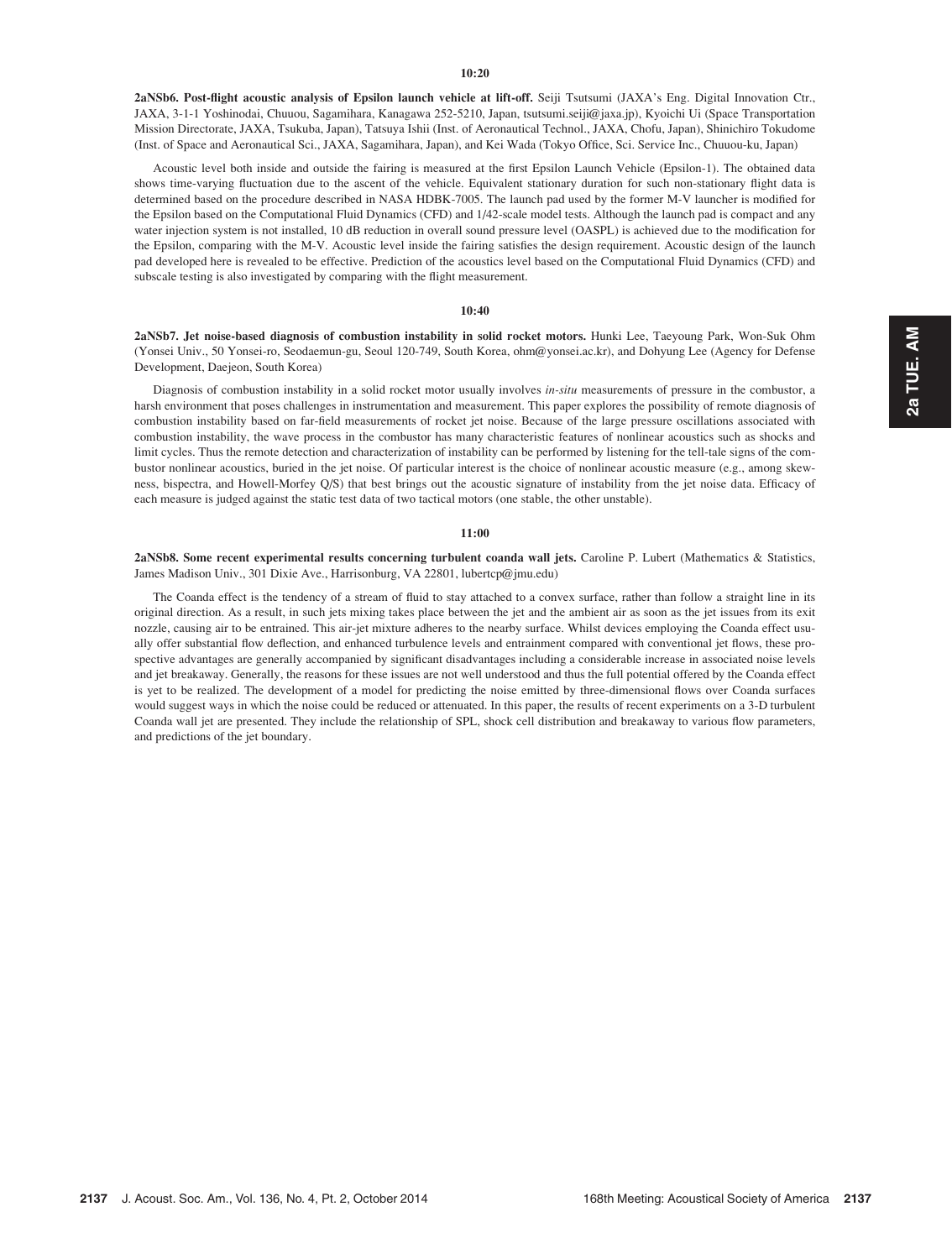# Session 2aPA

# Physical Acoustics: Outdoor Sound Propagation

Kai Ming Li, Cochair

Mechanical Engineering, Purdue University, 140 South Martin Jischke, West Lafayette, IN 47907-2031

Shahram Taherzadeh, Cochair

Engineering & Innovation, The Open University, Walton Hall, Milton Keynes MK7 6AA, United Kingdom

# Contributed Papers

8:30

2aPA1. On the inversion of sound fields above a locally reacting ground for direct impedance deduction. Kai Ming Li and Bao N. Tong (Mech. Eng., Purdue Univ., 177 South Russel St., West Lafayette, IN 47907-2099, mmkmli@purdue.edu)

A complex root-finding algorithm is typically used to deduce the acoustic impedance of a locally reacting ground by inverting the measured sound fields. However, there is an issue of uniquely determining the impedance from a measurement of an acoustic transfer function. The boundary loss factor F, which is a complex function, is the source of this ambiguity. It is associated with the spherical wave reflection coefficient Q for the reflected sound field. These two functions are dependent on a complex parameter known as the numerical distance w. The inversion of F leading to the multiple solutions of w can be identified as the root cause of the problem. To resolve this ambiguity, the zeroes and saddle points of F are determined for a given source/receiver geometry and a known acoustic impedance. They are used to establish the basins containing all plausible solutions. The topography of Q is further examined in the complex w-plane. A method for identifying the family of solutions and selecting the physically meaningful branch is proposed. Validation is provided by using numerical simulations as well as the experimentally data. The error and uncertainties in the deduced impedance are quantified.

## 8:45

2aPA2. An improved method for direct impedance deduction of a locally reacting ground. Bao N. Tong and Kai Ming Li (Mech. Eng., Purdue Univ., 177 South Russel St., West Lafayette, IN 47907-2099, bntong@ purdue.edu)

An accurate deduction of the acoustic impedance of a locally reacting ground depends on a precise measurement of sound fields at short-ranges. However, measurement uncertainties exists in both the magnitude and the phase of the acoustic transfer function. By using the standard method, accurate determination of the acoustic impedance can be difficult when the measured phases become unreliable in many outdoor conditions. An improved technique, which relies only on the magnitude information, has been developed. A minimum of two measurements at two source/receiver configurations are needed to determine the acoustic impedance. Even in the absence of measurement uncertainties, a more careful analysis suggests that a third independent measurement is often needed to give an accurate solution. When experimental errors are inevitably introduced, a selection of optimal geometry becomes necessary to reduce the sensitivity of the deduced impedance to small variations in the data. A graphical method is provided which offers greater insight into the deduction of impedance and a downhill simplex algorithm has been developed to automate the procedure. Physical constraints are applied to limit the search region and to eliminate the rogue solutions. Several case studies using indoor and outdoor data are presented to validate the proposed technique.

## 9:00

2aPA3. Wavelet-like models for random media in wave propagation simulations. D. Keith Wilson (Cold Regions Res. and Eng. Lab., U.S. Army Engineer Res. and Dev. Ctr., 72 Lyme Rd., Hanover, NH 03755-1290, D.Keith.Wilson@usace.army.mil), Chris L. Pettit (Aerosp. Eng. Dept., U.S. Naval Acad., Annapolis, MD), and Sergey N. Vecherin (Cold Regions Res. and Eng. Lab., U.S. Army Engineer Res. and Dev. Ctr., Hanover, NH)

Simulations of wave propagation and scattering in random media are often performed by synthesizing the media from Fourier modes, in which the phases are randomized and the amplitudes tailored to provide a prescribed spectrum. Although this approach is computationally efficient, it cannot capture organization and intermittency in random media, which impacts higher-order statistical properties. As an alternative, we formulate a cascade model involving distributions of wavelet-like objects (quasi-wavelets or QWs). The QW model is constructed in a self-similar fashion, with the sizes, amplitudes, and numbers of offspring objects occurring at a constant ratios between generations. The objects are randomly distributed in space according to a Poisson process. The QW model is formulated in static (time-invariant), steady-state, and non-steady versions. Many diverse natural and man-made environments can be synthesized, including turbulence, porous media, rock distributions, urban buildings, and vegetation. The synthesized media can then be used in simulations of wave propagation and scattering.

### 9:15

2aPA4. Space-time correlation of acoustic signals in a turbulent atmosphere. Vladimir E. Ostashev, D. Keith Wilson (U.S. Army Engineer Res. and Development Ctr., 72 Lyme Rd., Hanover, NH 03755, vladimir.ostashev@colorado.edu), Sandra Collier (U.S. Army Res. Lab., Adelphi, MD), and Sylvain Cheinet (French-German Res. Inst. of Saint-Louis, Saint-Louis, France)

Scattering by atmospheric turbulence diminishes the correlation, in both space and time, of acoustic signals. This decorrelation subsequently impacts beamforming, averaging, and other techniques for enhancing signal-to-noise ratio. Space-time correlation can be measured directly with a phased microphone array. In this paper, a general theory for the space-time correlation function is presented. The atmospheric turbulence is modeled using the von Karman spatial spectra of temperature and wind velocity fluctuations and locally frozen turbulence (i.e., the Taylor's frozen turbulence hypothesis with convection velocity fluctuations). The theory developed is employed to calculate and analyze the spatial and temporal correlation of acoustic signals for typical regimes of an unstable atmospheric boundary layer, such as mostly cloudy or sunny conditions with light, moderate, or strong wind. The results obtained are compared with available experimental data.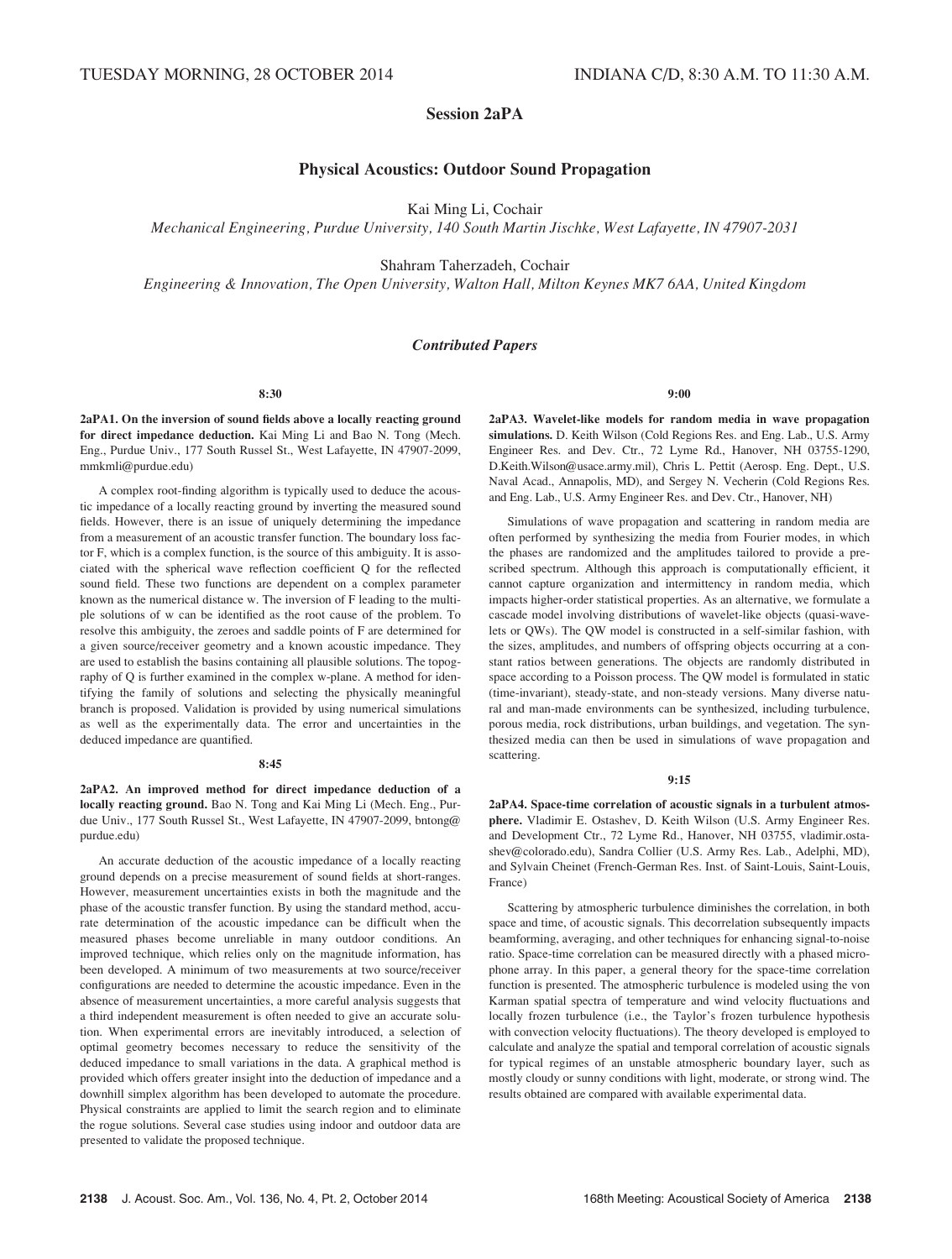2aPA5. Characterization of wind noise by the boundary layer meteorology. Gregory W. Lyons and Nathan E. Murray (National Ctr. for Physical Acoust., The Univ. of MS, 1 Coliseum Dr., University, MS 38677, gwlyons@go.olemiss.edu)

The fluctuations in pressure generated by turbulent motions of the atmospheric boundary layer are a principal noise source in outdoor acoustic measurements. The mechanics of wind noise involve not only stagnation pressure fluctuations at the sensor, but also shearing and self-interaction of turbulence throughout the flow, particularly at low frequencies. The contributions of these mechanisms can be described by the boundary-layer meteorology. An experiment was conducted at the National Wind Institute's 200-meter meteorological tower, located outside Lubbock, Texas in the Llano Estacado region. For two days, a 44-element 400-meter diameter array of unscreened NCPA-UMX infrasound sensors recorded wind noise continuously, while the tower and a Doppler SODAR measured vertical profiles of the boundary layer. Analysis of the fluctuating pressure with the meteorological data shows that the statistical structure of wind noise depends on both mean velocity distribution and buoyant stability. The root-meansquare pressure exhibits distinct scalings for stable and unstable stratification. Normalization of the pressure power spectral density depends on the outer scales. In stable conditions, the kurtosis of the wind noise increases with Reynolds number. Measures of noise intermittency are explored with respect to the meteorology.

### 9:45

2aPA6. Statistical moments for wideband acoustic signal propagation through a turbulent atmosphere. Jericho E. Cain (US Army Res. Lab., 1200 East West Hwy, Apt. 422, Silver Spring, MD 20910, jericho.cain@ gmail.com), Sandra L. Collier (US Army Res. Lab., Adelphi, MD), Vladimir E. Ostashev, and David K. Wilson (U.S. Army Engineer Res. and Development Ctr., Hanover, NH)

Developing methods for managing noise propagation, sound localization, sound classification, and for designing novel acoustic remote sensing methods of the atmosphere requires a detailed understanding of the impact that atmospheric turbulence has on acoustic propagation. In particular, knowledge of the statistical moments of the sound field is needed. The first statistical moment corresponds to the coherent part of the sound field and it is need in beamforming applications. The second moment enables analysis of the mean intensity of a pulse in a turbulent atmosphere. Numerical solutions to a set of recently derived closed form equations for the first and second order statistical moments of a wideband acoustic signal propagating in a turbulent atmosphere with spatial fluctuations in the wind and temperature fields are presented for typical regimes of the atmospheric boundary layer.

## 10:00–10:15 Break

#### 10:15

2aPA7. Analysis of wind noise reduction by semi-porous fabric domes. Sandra L. Collier (U.S. Army Res. Lab., 2800 Powder Mill Rd., RDRL-CIE-S, Adelphi, MD 20783-1197, sandra.l.collier4.civ@mail.mil), Richard Raspet (National Ctr. for Physical Acoust., Univ. of MS, University, MS), John M. Noble, W. C. Kirkpatrick Alberts (U.S. Army Res. Lab., Adelphi, MD), and Jeremy Webster (National Ctr. for Physical Acoust., Univ. of MS, University, MS)

For low frequency acoustics, the wind noise contributions due to turbulence may be divided into turbulence–sensor, turbulence–turbulence, and turbulence–mean shear interactions. Here, we investigate the use of a semiporous fabric dome for wind noise reduction in the infrasound region. Comparisons are made between experimental data and theoretical predictions from a wind noise model [Raspet, Webster, and Naderyan, J. Acoust. Soc. Am. 135, 2381 (2014)] that accounts for contributions from the three turbulence interactions.

2aPA8. An investigation of wind-induced and acoustic-induced ground motions. Vahid Naderyan, Craig J. Hickey, and Richard Raspet (National Ctr. for Physical Acoust. and Dept. of Phys. and Astronomy, Univ. of MS, NCPA, 1 Coliseum Dr.,, University, MS 38677, vnaderya@go.olemiss. edu)

Wind noise at low frequency is a problem in seismic surveys, which reduces seismic image clarity. In order to find a solution for this problem, we investigated the driving pressure perturbations on the ground surface associated with wind-induced ground motions. The ground surface pressure and shear stress at the air–ground interface were used to predict the displacement amplitudes of the horizontal and vertical ground motions as a function of depth. The measurements were acquired at a site having a flat terrain and low seismic ambient noise under windy conditions. Multiple triaxial geophones were deployed at different depths to study the induced ground velocity as a function of depth. The measurements show that the wind excites horizontal components more than vertical component on the above ground geophone due to direct interaction with the geophone. For geophones buried flush with the ground surface and at various depths below the ground, the vertical components of the velocity are greater than the horizontal components. There is a very small decrease in velocity with depth. The results are compared to acoustic-ground coupling case. [This work is supported by USDA under award 58-6408-1-608.]

#### 10:45

2aPA9. Using an electro-magnetic analog to study acoustic scattering in a forest. Michelle E. Swearingen (US Army ERDC, Construction Eng. Res. Lab., P.O. Box 9005, Champaign, IL 61826, michelle.e.swearingen@usace. army.mil) and Donald G. Albert (US Army ERDC, Hanover, NH)

Using scale models can be a convenient method for investigating multiple scattering in complex environments, such as a forest. However, the increased attenuation with increasing frequency limits the propagation distances available for such models. An electromagnetic analog is an alternative way to study multiple scattering from rigid objects, such as tree trunks. This analog does not suffer from the intrinsic attenuation and allows for investigation of a larger effective area. In this presentation, the results from a 1:50 scale electromagnetic analog are compared to full-scale data collected in a forest. Further tests investigate propagation along multiple paths through a random configuration of aluminum cylinders representing trees. Special considerations and anticipated range of applicability of this analog method are discussed.

## 11:00

2aPA10. Modeling of sound scattering by an obstacle located below a hardbacked rigid porous medium. Yiming Wang and Kai Ming Li (Mech. Eng., Purdue Univ., 177 South Russel St., West Lafayette, IN 47907-2031, mmkmli@purdue.edu)

The boundary integral equation (BIE) formulation takes advantage of the well-known Green's function for the sound fields above a plane interface. It can then lead to a simplified numerical solution known as the boundary element method (BEM) that enables an accurate computation of sound fields above the plane interface with the presence of obstacles of complex shapes. The current study is motivated by the need to explore the acoustical characteristics of a layer of sound absorption materials embedded with equally spaced rigid inserts. In principle, this problem may be solved by a standard finite element program but it is found more efficient to use the BIE approach by discretizing only the boundary surfaces of the obstacles within the medium. The formulation is facilitated by using accurate Green's functions for computing the sound fields above and within a layer of rigid porous medium. This paper reports a preliminary study to model the scattering of sound by an obstacle placed within the layered rigid porous medium. The two-dimensional Green's functions will be derived and used for the development of a BEM model for computing the sound field above and within the rigid porous medium due to the presence of an arbitrarily shaped obstacle.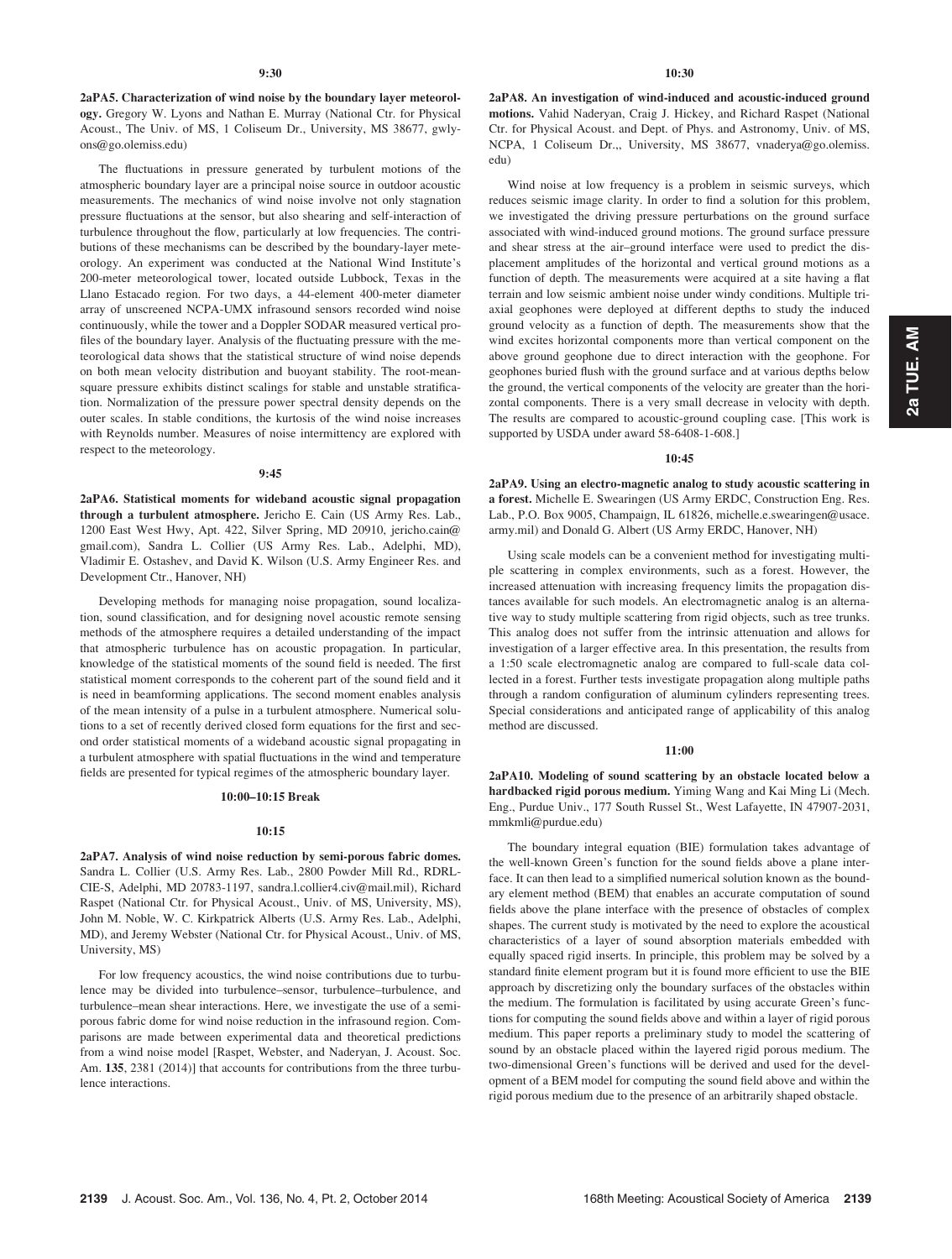## 11:15

2aPA11. Analysis of the Green's function for a duct and cavity using geometric image sources. Ambika Bhatta, Charles Thompson, and Kavitha Chandra (Univ. of Massachusetts Lowell, 1 University Ave., Lowell, MA 01854, ambika\_bhatta@student.uml.edu)

The presented work investigates the solution for pressure response of a point source in a two dimensional waveguide. The methodology is based on the one dimensional analytical and numerical solution of a finite channel response between two semi-infinite planes. The branch integrals representing the reflection coefficient is implemented to evaluate the pressure amplitude of the boundary effect. The approach addresses the validation of application of geometric image sources for finite boundaries. Consequently, the 3D extension of the problem for a closed cavity is also investigated.

# TUESDAY MORNING, 28 OCTOBER 2014 MARRIOTT 1/2, 8:00 A.M. TO 10:00 A.M.

# Session 2aSAa

# Structural Acoustics and Vibration and Noise: Computational Methods in Structural Acoustics and Vibration

Robert M. Koch, Cochair Chief Technology Office, Naval Undersea Warfare Center, Code 1176 Howell Street, Bldg. 1346/4, Code 01CTO, Newport, RI 02841-1708

> Matthew Kamrath, Cochair Acoustics, Pennsylvania State University, 717 Shady Ridge Road, Hutchinson, MN 55350

# Invited Papers

## 8:00

2aSAa1. A radical technology for modeling target scattering. David Burnett (Naval Surface Warfare Ctr., Code CD10, 110 Vernon Ave., Panama City, FL 32407, david.s.burnett@navy.mil)

NSWC PCD has developed a high-fidelity 3-D finite-element (FE) modeling system that computes acoustic color templates (target strength vs. frequency and aspect angle) of single or multiple realistic objects (e.g., target + clutter) in littoral environments. High-fidelity means that 3-D physics is used in all solids and fluids, including even thin shells, so that solutions include not only all propagating waves but also all evanescent waves, the latter critically affecting the former. Although novel modeling techniques have accelerated the code by several orders of magnitude, NSWC PCD is now implementing a radically different FE technology, e.g., one thin-shell element spanning 90° of a cylindrical shell. It preserves all the 3-D physics but promises to accelerate the code another two to three orders of magnitude. The talk will briefly review the existing system and then describe the new technology.

#### 8:20

2aSAa2. Faster frequency sweep methods for structural vibration and acoustics analyses. Kuangcheng Wu (Ship Survivability, Newport News ShipBldg., 202 Schembri Dr., Yorktown, VA 23693, kc.wu@hii-nns.com) and Vincent Nguyen (Ship Survivability, Newport News ShipBldg., Newport News, VA)

The design of large, complex structures typically requires knowledge of the mode shape and forced response near major resonances to ensure deflection, vibration, and the resulting stress are kept below acceptable levels, and to guide design changes where necessary. Finite element analysis (FEA) is commonly used to predict Frequency Response Functions (FRF) of the structure. However, as the complexity and detail of the structure grows, the system matrices, and the computational resources needed to solve them, get large. Furthermore, the need to use small frequency steps to accurately capture the resonant response peaks can drive up the number of FRF calculations required. Thus, the FRF calculation can be computationally expensive for large structural systems. Several approaches have been proposed that can significantly accelerate the overall process by approximating the frequency dependent response. Approximation approaches based on Krylov Galerkin Projection (KGP) and Pade calculate the forced response at only a few frequencies, then use the response and its derivatives to reconstruct the FRF in-between the selected direct calculation points. This paper first validates the two approaches with analytic solutions for a simply supported plate, and then benchmarks several numerical examples to demonstrate the accuracy and efficiency of the new approximate methods.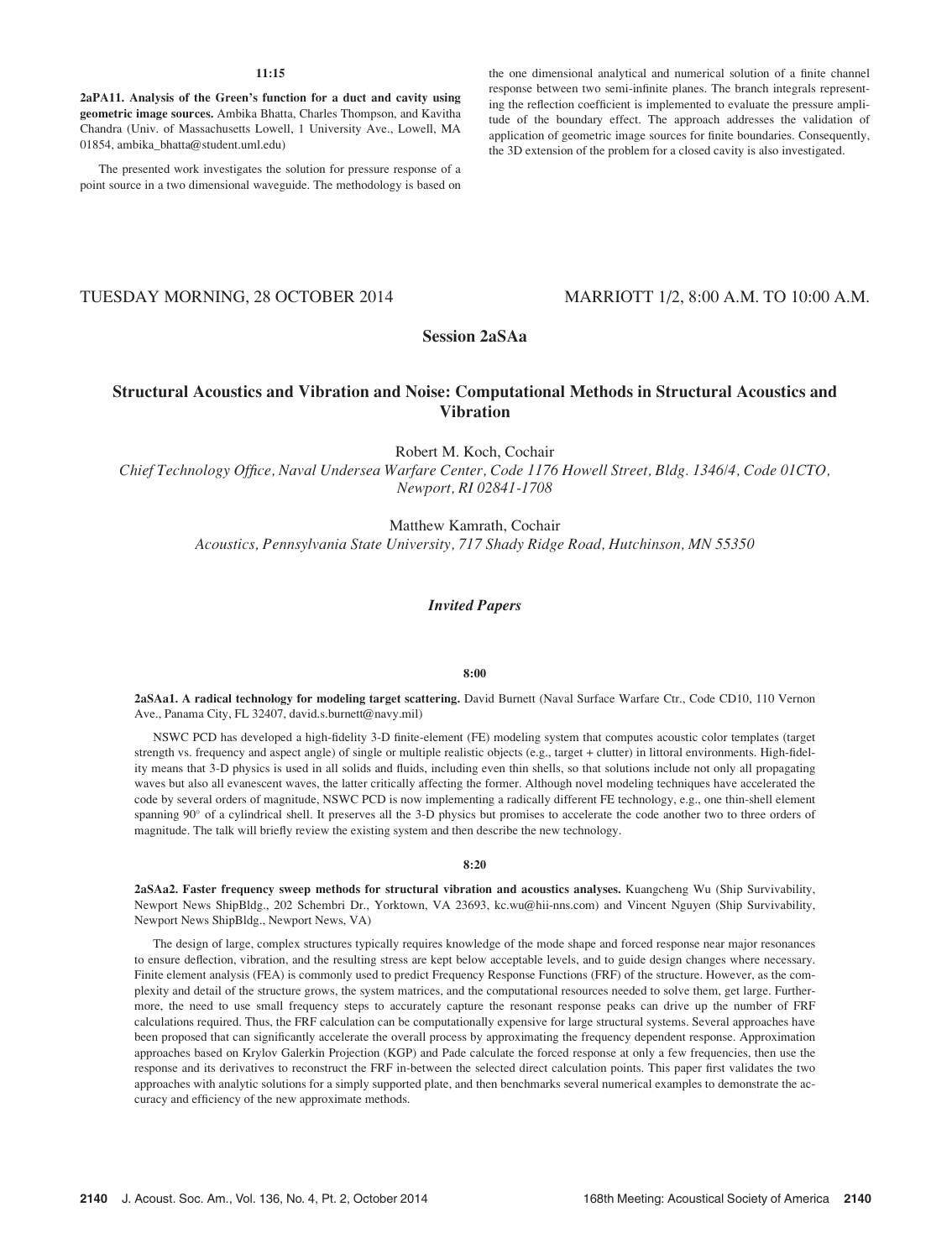2aSAa3. Waves in continua with extreme microstructures. Paul E. Barbone (Mech. Eng., Boston Univ., 110 Cummington St., Boston, MA 02215, barbone@bu.edu)

The effective properties of a material may be generally defined as those that describe the limiting case where the wavelength of propagation is infinite compared to the characteristic scale of the microstructure. Generally, the limit of vanishingly small microstructural scale in a heterogeneous elastic medium results in an effective homogeneous medium that is again elastic. We show that for materials with extreme microstructures, the limiting effective medium can be quite exotic, including polar materials, or multiphase continuum. These continuum models naturally give rise to unusual effective properties including negative or anisotropic mass. Though unusual, these properties have straightforward interpretations in terms of the laws of classical mechanics. Finally, we discuss wave propagation in these structures and find dispersion curves with multiple branches.

## Contributed Papers

#### 9:00

2aSAa4. A comparison of perfectly matched layers and infinite elements for exterior Helmholtz problems. Gregory Bunting (Computational Solid Mech. and Structural Dynam., Sandia National Labs., 709 Palomas Dr. NE, Albuquerque, NM 87108, bunting.gregory@gmail.com), Arun Prakash (Lyles School of Civil Eng., Purdue Univ., West Lafayette, IN), and Timothy Walsh (Computational Solid Mech. and Structural Dynam., Sandia National Labs., West Lafyette, IN)

Perfectly matched layers and infinite elements are commonly used for finite element simulations of acoustic waves on unbounded domains. Both involve a volumetric discretization around the periphery of an acoustic mesh, which itself surrounds a structure or domain of interest. Infinite elements have been a popular choice for these problems since the 1970s. Perfectly matched layers are a more recent technology that is gaining popularity due to ease of implementation and effectiveness as an absorbing boundary condition. In this study, we present massively parallel implementations of these two techniques, and compare their performance on a set of representative structural–acoustic problems on exterior domains. We examine the conditioning of the linear systems generated by the two techniques by examining the number of Krylov-iterations needed for convergence to a fixed solver tolerance. We also examine the effects of PML parameters, exterior boundary conditions, and quadrature rules on the accuracy of the solution. [Sandia National Laboratories is a multi-program laboratory managed and operated by Sandia Corporation, a wholly owned subsidiary of Lockheed martin Corporation, for the U.S. Department of Energy's National Nuclear Security Administration under contract DE-AC04-94AL850000.]

#### 9:15

2aSAa5. Improved model for coupled structural–acoustic modes of tires. Rui Cao, Nicholas Sakamoto, and J. S. Bolton (Ray W. Herrick Labs., School of Mech. Eng., Purdue Univ., 177 S. Russell St., West Lafayette, IN 47907-2099, cao101@purdue.edu)

Experimental measurements of tire tread band vibration have provided direct evidence that higher order structural-acoustic modes exist in tires, not just the well-know fundamental mode. These modes display both circumferential and radial pressure variations. The theory governing these modes has thus been investigated. A brief recapitulation of the previously-presented coupled tire-acoustical model based on a tensioned membrane approach will be given, and then an improved tire-acoustical model with a ring-like shape will be introduced. In the latter model, the effects of flexural and circumferential stiffness are considered, as is the role of curvature in coupling the various wave types. This improved model accounts for propagating in-plane vibration in addition to the essentially structure-borne flexural wave and the essentially airborne longitudinal wave accounted for in the previous model. The longitudinal structure-borne wave "cuts on" at the tire's circumferential ring frequency. Explicit solutions for the structural and acoustical modes will be given in the form of dispersion relations. The latter results will be compared with measured dispersion relations, and the features associated primarily with the higher order acoustic modes will be highlighted. Finally, the effect of tire rotational speed on the natural frequencies of these various modes types will also be discussed.

#### 9:30

2aSAa6. Simulating sound absorption in porous material with the lattice Boltzmann method. Andrey R. da Silva (Ctr. for Mobility Eng., Federal Univ. of Santa Catarina, Rua Monsenhor Topp, 173, Florianópolis, Santa Catarina 88020-500, Brazil, andrey.rs@ufsc.br), Paulo Mareze, and Eric Brandão (Structure and Civil Eng., Federal Univ. of Santa Maria, Santa Maria, RS, Brazil)

The development of porous materials that are able to absorb sound in specific frequency bands has been an important challenge in the acoustic research. Thus, the development new numerical techniques that allow one to correctly capture the mechanisms of sound absorption can be seen as an important step to developing new materials. In this work, the lattice Boltzmann method is used to predict the sound absorption coefficient in porous material with straight porous structure. Six configurations of porous material were investigated, involving different thickness and porosity values. A very good agreement was found between the numerical results and those obtained by the analytical model provided in the literature. The results suggest that the lattice Boltzmann model can be a powerful alternative to simulating viscous sound absorption, particularly due to its reduced computational effort when compared to traditional numerical methods.

#### 9:45

2aSAa7. Energy flow models for the out-of-plane vibration of horizontally curved beams. Hyun-Gwon Kil (Dept. of Mech. Eng., Univ. of Suwon, 17, Wauan-gil, Bongdam-eup, Hwaseong-si, Gyeonggi-do 445-743, South Korea, hgkil@suwon.ac.kr), Seonghoon Seo (Noise & Vib. CAE Team, Hyundai Motor Co., Hwaseong-si, Gyeonggi-do, South Korea), Suk-Yoon Hong (Dept. of Naval Architecture and Ocean Eng., Seoul National Univ., Seoul, South Korea), and Chan Lee (Dept. of Mech. Eng., Univ. of Suwon, Hwaseong-si, Gyeonggi-do, South Korea)

The purpose of this work is to develop energy flow models to predict the out-of-plane vibration of horizontally curved beams in the mid- and highfrequency range. The dispersion relations of waves are approximately separated into relations to the propagation of flexural waves and torsional waves generating the out-of-plane vibration of the horizontally curved beams with Kirchhoff-Love hypotheses. The energy flow models are based on the energy governing equations for the flexural waves and the torsional waves propagating in the curved beams. Those equations are driven to predict the time- and locally space-averaged energy density and intensity in the curved beams. Total values for the energy density and the intensity as well as contributions of each type of waves on those values are predicted. A verification of the energy flow models for the out-of-plane vibration of the horizontally curved beams is performed by comparing the energy flow solutions for the energy density and the intensity with analytical solutions evaluated using the wave propagation approach. The comparison shows that the energy flow models can be effectively used to predict the out-of-plane vibration of the horizontally curved beams in the mid- and high-frequency range.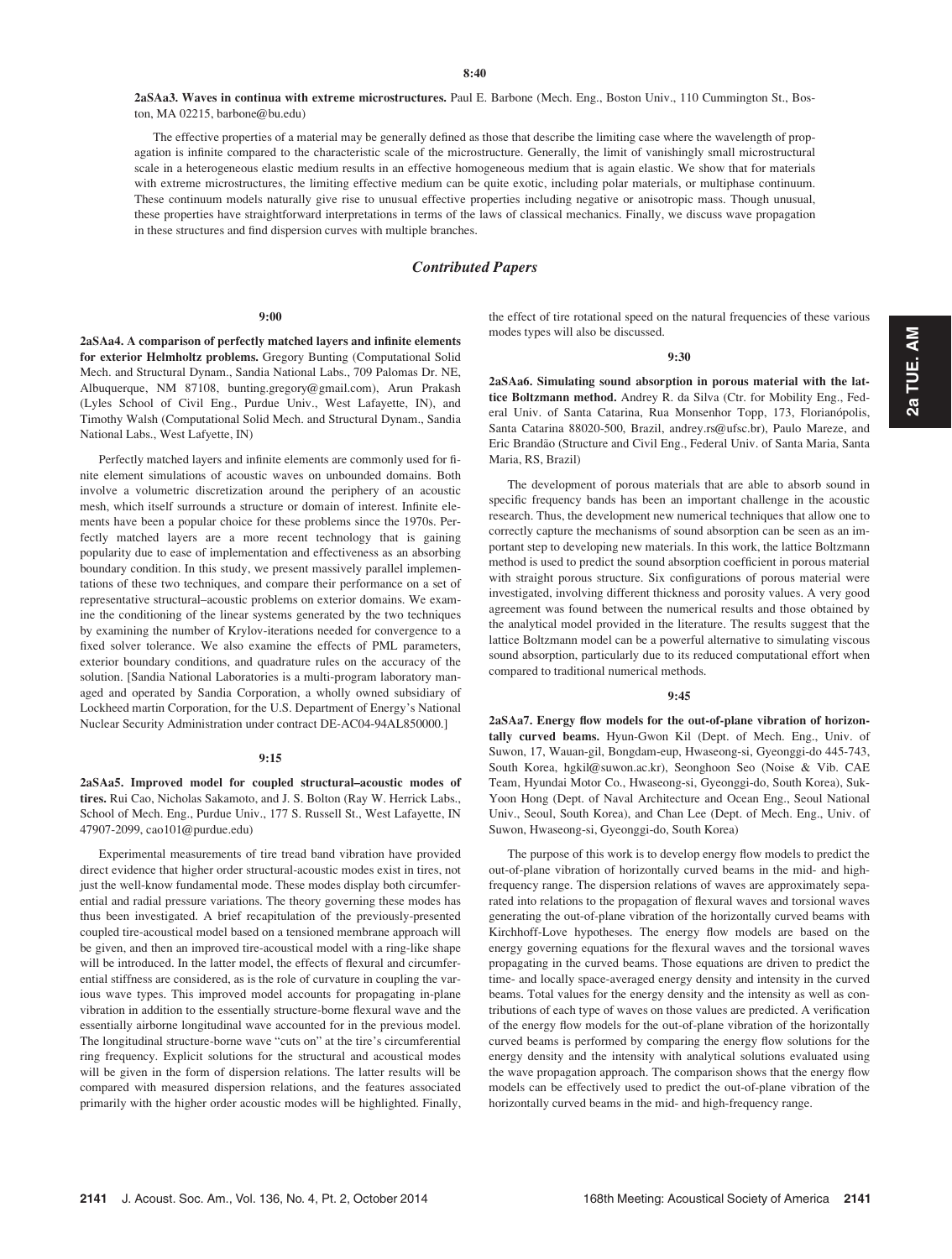# Session 2aSAb

# Structural Acoustics and Vibration and Noise: Vehicle Interior Noise

Sean F. Wu, Chair

Mechanical Engineering, Wayne State University, 5050 Anthony Wayne Drive, College of Engineering Building, Rm. 2133, Detroit, MI 48202

Chair's Introduction—10:30

## Invited Papers

## 10:35

2aSAb1. Structural–acoustic optimization of a pressurized, ribbed aircraft panel. Micah R. Shepherd and Stephen A. Hambric (Appl. Res. Lab, Penn State Univ., PO Box 30, Mailstop 3220B, State College, PA 16801, mrs30@psu.edu)

A method to reduce the noise radiated by a ribbed, aircraft panel excited by turbulent boundary layer flow is presented. To compute the structural-acoustic response, a modal approach based on finite element/boundary element analysis was coupled to a turbulent boundary flow forcing function. A static pressure load was also applied to the panel to simulate cabin pressurization during flight. The radiated sound power was then minimized by optimizing the horizontal and vertical rib location and rib cross section using an evolutionary search algorithm. Nearly 10 dB of reduction was achieved by pushing the ribs to the edge of the panel, thus lowering the modal amplitudes excited by the forcing function. A static constraint was then included in the procedure using a low-frequency dynamic calculation to approximate the static response. The constraint limited the amount of reduction that was achieved by the optimizer.

## 11:00

2aSAb2. Extending interior near-field acoustic holography to visualize three-dimensional objective parameters of sound quality. Huancai Lu (Mech. Eng., Zhejiang Univ. of Technol., 3649 Glenwood Ave., Windsor, ON N9E 2Y6, Canada, huancailu@zjut.edu.cn)

It is essential to understand that the ultimate goal of interior noise control is to improve the sound quality inside the vehicle, rather than to suppress the sound pressure level. Therefore, the vehicle interior sound source localization and identification should be based on the contributions of sound sources to the subjective and/or objective parameters of sound quality at targeted points, such as driver's ear positions. This talk introduces the visualization of three-dimensional objective parameters of sound quality based on interior near-field acoustic holography (NAH). The methodology of mapping three-dimensional sound pressure distribution, which is reconstructed based on interior NAH, to three-dimensional loudness is presented. The mathematical model of loudness developed by ANSI standard is discussed. The numerical interior sound field, which is generated by vibrating enclosure with known boundary conditions, is employed to validate the methodology. In addition, the accuracy of reconstruction of loudness distribution is examined with ANSI standard and digital head. It is shown that the results of sound source localization based on three-dimensional loudness distribution are different from the ones based on interior NAH.

## Contributed Paper

## 11:25

2aSAb3. A comparative analysis of the Chicago Transit Authority's Red Line railcars. Chris S. Nottoli (Riverbank Acoust. Labs., 1145 Walter, Lemont, IL 60439, cnottoli18@gmail.com)

A noise study was conducted on Chicago Transit Authority's Red Line railcars to assess the differences in interior sound pressure level between the 5000 series railcars and its predecessor, the 2400 series. The study took into account potential variability associated with a rider's location in the railcars, above ground, and subway segments (between stations), and surveyed the opinion of everyday Red Line riders as pertaining to perceived noise. The test data demonstrated a 3–6 dB noise reduction in ongoing CTA renovations between new rapid transit cars and their predecessors. Location on the train influenced Leq(A) measurements as reflections from adjacent railcars induced higher noise levels. The new railcars also proved effective in noise reduction throughout the subway segments as the averaged  $\text{Leq}(A)$ deviated 1 dB from above ground rail stations. Additionally, this study included an online survey that revealed a possible disconnect between traditional methods of objective noise measurement and subjective noise ratings.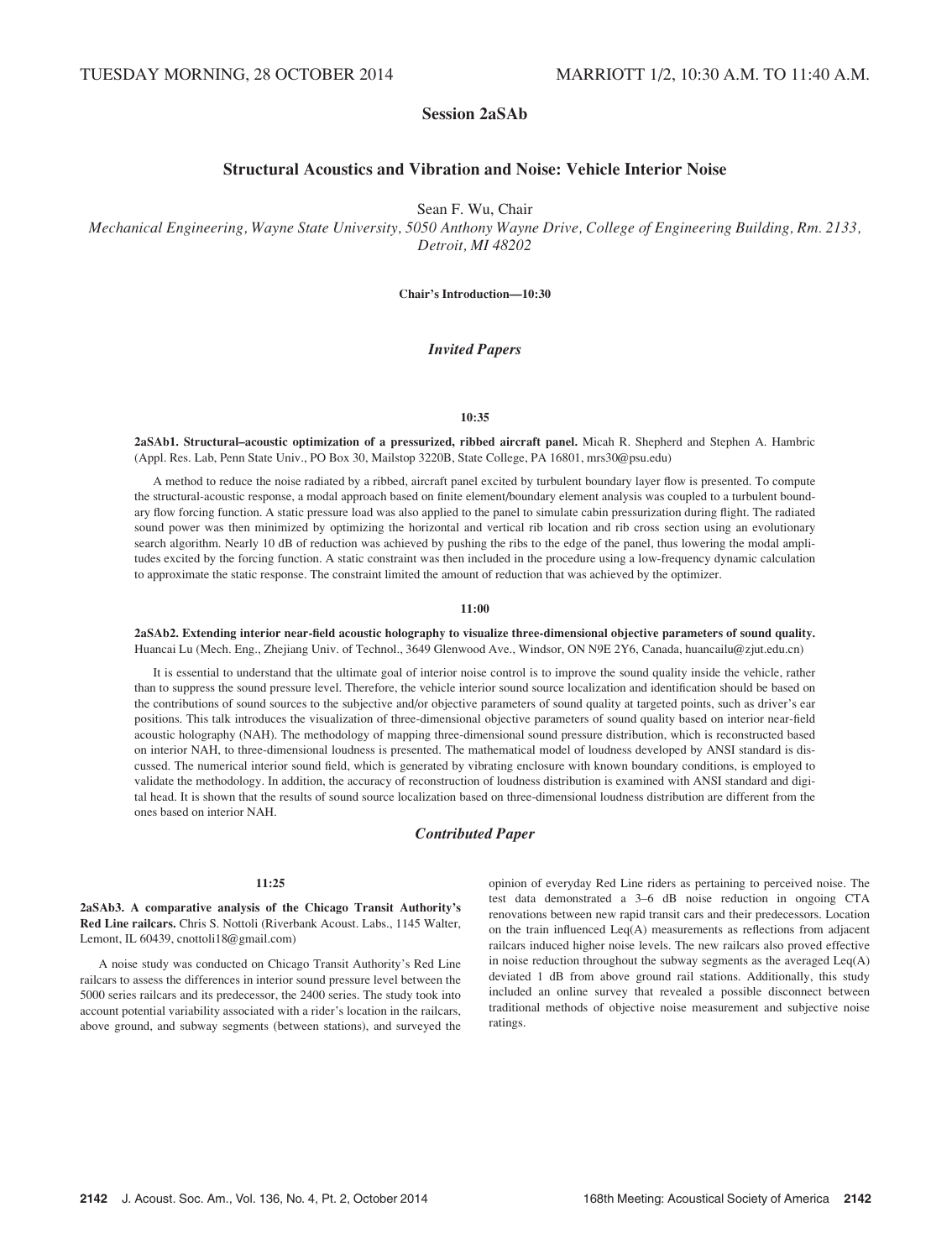Session 2aSC

# Speech Communication: Speech Production and Articulation (Poster Session)

Sam Tilsen, Chair

Cornell University, 203 Morrill Hall, Ithaca, NY 14853

All posters will be on display from 8:00 a.m. to 12:00 noon. To allow contributors an opportunity to see other posters, contributors of odd-numbered papers will be at their posters from 8:00 a.m. to 10:00 a.m. and authors of even-numbered papers will be at their posters from 10:00 a.m. to 12:00 noon.

## Contributed Papers

2aSC1. Tongue motion characteristics during vowel production in older children and adults. Jennell Vick, Michelle Foye (Psychol. Sci., Case Western Reserve Univ., 11635 Euclid Ave., Cleveland, OH 44106, jennell@case.edu), Nolan Schreiber, Greg Lee (Elec. Eng. Comput. Sci., Case Western Reserve Univ., Cleveland, OH), and Rebecca Mental (Psychol. Sci., Case Western Reserve Univ., Cleveland, OH)

This study examined tongue movements in consonant-vowel-consonant sequences drawn from real words in phrases as produced by 36 older children (three male and three female talkers at each age from 10 to 15 years) and 36 adults. Movements of four points on the tongue were tracked at 400 Hz using the Wave Electromagnetic Speech Research System (NDI, Waterloo, ON, CA). The four points were tongue tip (TT; 1 cm from tip on midline), tongue body (TB; 3 cm from tip on midline), tongue right (TR; 2 cm from tip on right lateral edge), and tongue left (TR; 2 cm from tip on left lateral edge). The phrases produced included the vowels /i/, /I/, /ae/, and /u/ in words (i.e., "see," sit," cat," and "zoo"). Movement measures included 3D distance, peak and average speed, and duration of vowel opening and closing strokes. The horizontal curvature of the tongue was calculated at the trajectory speed minimum associated with the vowel production using a leastsquares quadratic fit of the TR, TB, and TL positional coordinates. Symmetry of TR and TL vertical position was also calculated. Within-group comparisons were made between vowels and between-group comparisons were made between children and adults.

2aSC2. Experimental evaluation of the constant tongue volume hypothesis. Zisis Iason Skordilis, Vikram Ramanarayanan (Signal Anal. and Interpretation Lab., Dept. of Elec. Eng., Univ. of Southern California, 3710 McClintock Ave., RTH 320, Los Angeles, CA 90089, skordili@usc.edu), Louis Goldstein (Dept. of Linguist, Univ. of Southern California, Los Angeles, CA), and Shrikanth S. Narayanan (Signal Anal. and Interpretation Lab., Dept. of Elec. Eng., Univ. of Southern California, Los Angeles, CA)

The human tongue is considered to be a muscular hydrostat (Kier and Smith, 1985). As such, it is considered to be incompressible. This constant volume hypothesis has been incorporated in various mathematical models of the tongue, which attempt to provide insights into its dynamics (e.g., Levine et al., 2005). However, to the best of our knowledge, this hypothesis has not been experimentally validated for the human tongue during actual speech production. In this work, we attempt an experimental evaluation of the constant tongue volume hypothesis. To this end, volumetric structural Magnetic Resonance Imaging (MRI) was used. A database consisting of 3D MRI images of subjects articulating continuants was considered. The subjects sustained contextualized vowels and fricatives (e.g., IY in "beet," F in "afa") for 8 seconds in order for the 3D geometry to be collected. To segment the tongue and estimate its volume, we explored watershed (Meyer and Beucher, 1990) and region growing (Adams and Bischof, 1994) techniques. Tongue volume was estimated for each lingual posture for each 2a TUE. AM 2a TUE. AM

subject. Intra-subject tongue volume variation was examined to determine if there is sufficient statistical evidence for the validity of the constant volume hypothesis. [Work supported by NIH and a USC Viterbi Graduate School Ph.D. fellowship.]

2aSC3. A physical figure model of tongue muscles. Makoto J. Hirayama (Faculty of Information Sci. and Technol., Osaka Inst. of Technol., 1-79-1 Kitayama, Hirakata 573-0196, Japan, mako@is.oit.ac.jp)

To help understanding tongue shape and motions, a physical figure model of tongue muscles using viscoelastic material of urethane rubber gel were made by improving previous models. Compare to previous shape tongue models that had been made and presented, the new model is constructed from tongue body (consisting of Transversus linguae, Verticalis linguae, Longitudinalis linguae superior, and Longitudinalis linguae inferior), and individual extrinsic tongue muscles (consisting of Genioglossus anterior, Genio glossus posterior, Hyoglossus, Styloglossus, and Palatoglossus) parts. Therefore, each muscle's shape, starting and ending points, and relation to other muscles and organs inside mouth are more understandable than previous ones. As the model is made from viscoelastic material similar to human skin, reshaping and moving tongue are possible by pulling or pushing some parts of the tongue muscle by hand, that is, tongue shape and motion simulations by hand can be done. The proposed model is useful for speech science education or a future speaking robot using realistic speech mechanism.

2aSC4. Tongue width at rest versus tongue width during speech: A comparison of native and non-native speakers. Sunao Kanada and Ian Wilson (CLR Phonet. Lab, Univ. of Aizu, Tsuruga, Ikki machi, Aizuwkamatsu, Fukushima 965-8580, Japan, m5181137@u-aizu.ac.jp)

Most pronunciation researchers do not focus on the coronal view. However, it is also important to observe because the tongue is hydrostatic. We believe that some pronunciation differences between native speakers and second-language (L2) speakers could be due to differences in the coronal plane. Understanding these differences could be a key to L2 learning and modeling. It may be beneficial for pedagogical purposes and the results of this research may contribute to the improvement of pronunciation of L2 English speakers. An interesting way to look at native and L2 articulation differences is through the pre-speech posture and inter-speech posture (ISP—rest position between sentences). In this research, we compare native speakers to L2 speakers. We measure how different those postures are from the median position of the tongue during speech. We focus on movement of a side tongue marker in the coronal plane, and we normalize for speaker size. We found that the mean distance from pre-speech posture to speech posture is shorter for native English speakers (0.95 mm) than for non-native English speakers (1.62 mm). So, native speakers are more efficient in their pre-speech posture. Results will also be shown for distances from ISP to speech posture.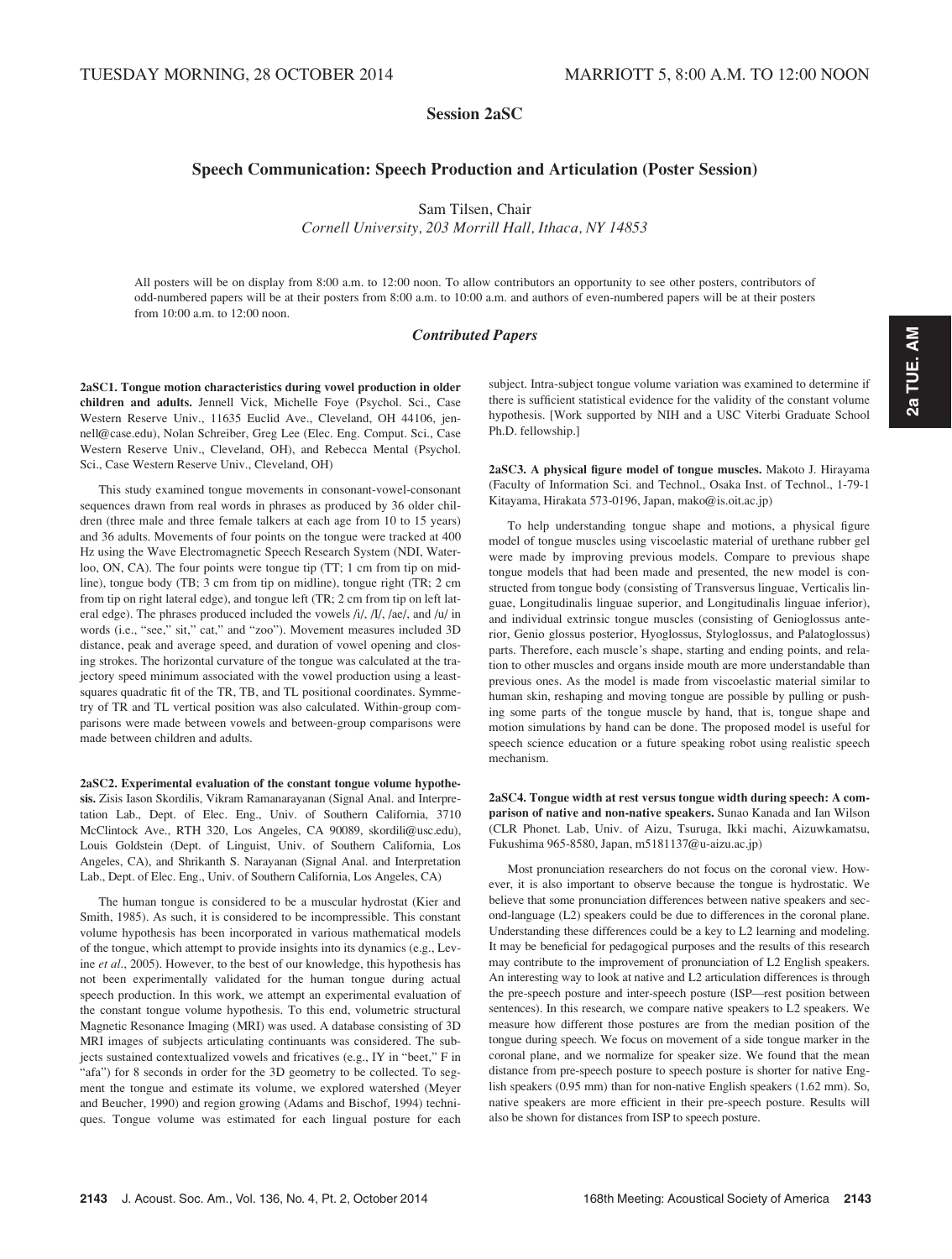2aSC5. Intraglottal velocity and pressure measurements in a hemilarynx model. Liran Oren, Sid Khosla (Otolaryngol., Univ. of Cincinnati, PO Box 670528, Cincinnati, OH 45267, orenl@ucmail.uc.edu), and Ephraim Gutmark (Aerosp. Eng., Univ. of Cincinnati, Cincinnati, OH)

Determining the mechanisms of self-sustained oscillation of the vocal folds requires characterization of intraglottal aerodynamics. Since most of the intraglottal aerodynamics forces cannot be measured in a tissue model of the larynx, most of the current understanding of vocal fold vibration mechanism is derived from mechanical, analytical, and computational models. In the current study, intraglottal pressure measurements are taken in a hemilarynx model and are compared with pressure values that are computed form simultaneous velocity measurements. The results show that significant negative pressure is formed near the superior aspect of the folds during closing, which is in agreement with previous measurements in a hemilarynx model. Intraglottal velocity measurements show that the flow near the superior aspect separates from the glottal wall during closing and may develop into a vortex, which further augments the magnitude of the negative pressure. The intraglottal pressure distributions are computed by solving the pressure Poisson equation using the velocity field measurements and show good agreement with the pressure measurements. The match between the pressure computations and the pressure measurements validates the technique, which was also used in previous study to estimate the intraglottal pressure distribution in a full larynx model.

2aSC6. Ultrasound study of diaphragm motion during tidal breathing and speaking. Steven M. Lulich, Marguerite Bonadies (Speech and Hearing Sci., Indiana Univ., 4789 N White River Dr., Bloomington, IN 47404, slulich@indiana.edu), Meredith D. Lulich (Southern Indiana Physicians, Indiana Univ. Health, Bloomington, IN), and Robert H. Withnell (Speech and Hearing Sci., Indiana Univ., Bloomington, IN)

Studies of speech breathing by Ladefoged and colleagues (in the 1950s and 1960s), and by Hixon and colleagues (in the 1970s, 1980s, and 1990s) have substantially contributed to our understanding of respiratory mechanics during speech. Even so, speech breathing is not well understood when contrasted with phonation, articulation, and acoustics. In particular, diaphragm involvement in speech breathing has previously been inferred from inductive plethysmography and EMG, but it has never been directly investigated. In this case study, we investigated diaphragm motion in a healthy adult male during tidal breathing and conversational speech using real-time 3D ultrasound. Calibrated inductive plethysmographic data were recorded simultaneously for comparison with previous studies and in order to relate lung volumes directly to diaphragm motion.

2aSC7. A gestural account of Mandarin tone sandhi. Hao Yi and Sam Tilsen (Dept. of Linguist, Cornell Univ., 315-7 Summerhill Ln., Ithaca, NY 14850, hy433@cornell.edu)

Recently tones have been analyzed as articulatory gestures, which may be coordinated with segmental gestures. Our data from electromagnetic articulometry (EMA) show that purported neutralized phonological contrast can nonetheless exhibit coordinative difference. We develop a model based on gestural coupling to account for observed patterns. Mandarin Third Tone Sandhi (e.g., Tone3  $\rightarrow$  T3S / Tone3) is perceptually neutralizing in that the sandhi output (T3S) shares great similarity with Tone2. Despite both tones having rising pitch contours, there exist subtle acoustic differences. However, the difference in underlying representation between T3S and Tone2 remains unclear. By presenting evidence from the alignment pattern between tones and segments, we show that the acoustic differences between Tone2 and T3S arises out of the difference in gestural organizations. The temporal lag between the initiation of the Vowel gesture and that of Tone gesture in T3S is shorter than that in Tone2. We further argue that underlying Tone3 is the source of incomplete neutralization between the Tone2 and T3S. That is, despite the surface similarity, T3S is stored in the mental lexicon as Tone3.

2aSC8. A real-time MRI investigation of anticipatory posturing in prepared responses. Sam Tilsen (Linguist, Cornell Univ., 203 Morrill Hall, Ithaca, NY 14853, tilsen@cornell.edu), Pascal Spincemaille (Radiology, Cornell Weill Medical College, New York, NY), Bo Xu (Biomedical Eng., Cornell Univ., New York, NY), Peter Doerschuk (Biomedical Eng., Cornell Univ., Ithaca, NY), Wenming Luh (Human Ecology, Cornell Univ., Ithaca, NY), Robin Karlin, Hao Yi (Linguist, Cornell Univ., Ithaca, NY), and Yi Wang (Biomedical Eng., Cornell Univ., Ithaca, NY)

Speakers can anticipatorily configure their vocal tracts in order to facilitate the production of an upcoming vocal response. We find that this anticipatory articulation results in decoherence of articulatory movements that are otherwise coordinated; moreover, speakers differ in the strategies they employ for response anticipation. Real-time MRI images were acquired from eight native English speakers performing a consonant-vowel response task; the task was embedded in a  $2 \times 2$  design, which manipulated preparation (whether speakers were informed of the target response prior to a gosignal) and postural constraint (whether the response was preceded by a prolonged vowel). Analyses of pre-response articulatory postures show that all speakers exhibited anticipatory posturing of the tongue root in unconstrained responses. Some exhibited interactions between preparation and constraint, such that anticipatory posturing was more extensive in preparedvs. unprepared-unconstrained responses. Cross-speaker variation was also observed in anticipatory posturing of the velum: some speakers raised the velum in anticipation of non-nasal responses, while others failed to do so. The results show that models of speech production must be flexible enough to allow for gestures to be executed individually, and that speakers differ in the strategies they employ for response initiation.

2aSC9. An airflow examination of the Czech trills. Ekaterina Komova (East Asian Lang. and Cultures, Columbia Univ., New York, NY) and Phil Howson (The Univ. of Toronto, 644B-60 Harbord St., Toronto, ON M5S3L1, Canada, phil.howson@mail.utoronto.ca)

Previous studies have suggested that there is a difference between the Czech trills  $/r/$  and  $/r/$  with respect to the airflow required to produce each trill. This study examines this question using an airflow meter. Five speakers of Czech produced /r/ and /r/ in the real words rad "order," parat "talon," tvař "face," rád "like," paráda "great," and tvar "shape." Airflow data were recorded using Macquirer. The data indicate a higher airflow during the production of  $/r/$  compared to  $/r/$ .  $/r/$  was produced with approximately 3  $1/s$ more than /r/. The increased airflow is necessary to cross the boundary of laminar flow into turbulent flow and supports previous findings that  $/r/$  is produced with breathy voice, which facilities trilling during frication. The data also suggests that one of the factors that makes the plain trill /r/ difficult to produce is that the airflow required to produce a sonorous trill is tightly constrained. The boundaries between trill production and the production of frication are only a few l/s apart and thus requires careful management of the laryngeal mechanisms, which control airflow.

2aSC10. Comparison of tidal breathing and reiterant speech breathing using whole body plethysmography. Marguerite Bonadies, Robert H. Withnell, and Steven M. Lulich (Speech and Hearing Sci., Indiana Univ., 505 W Lava Way, Apt. C, Bloomington, IN 47404, mcbonadi@umail.iu.edu)

Classic research in the field of speech breathing has found differences in the characteristics of breathing patterns between speech respiration and tidal breathing. Though much research has been done on speech breathing mechanisms, relatively little research has been done using the whole body plethysmograph. In this study, we sought to examine differences and similarities between tidal respiration and breathing in reiterant speech using measures obtained through whole-body plethysmography. We hypothesize that there are not significant differences between pulmonary measures in tidal respiration and in speech breathing. This study involves tidal breathing on a spirometer attached to the whole-body plethysmograph followed by reiterant speech using the syllable /da/ while reading the first part of The Rainbow Passage. Experimental measures include compression volumes during both breathing tasks, and absolute lung volumes as determined from the spirometer and calibrated whole-body plethysmograph. These are compared with the pulmonary subdivisions obtained from pulmonary function tests, including vital capacity, functional residual capacity, and total lung volume.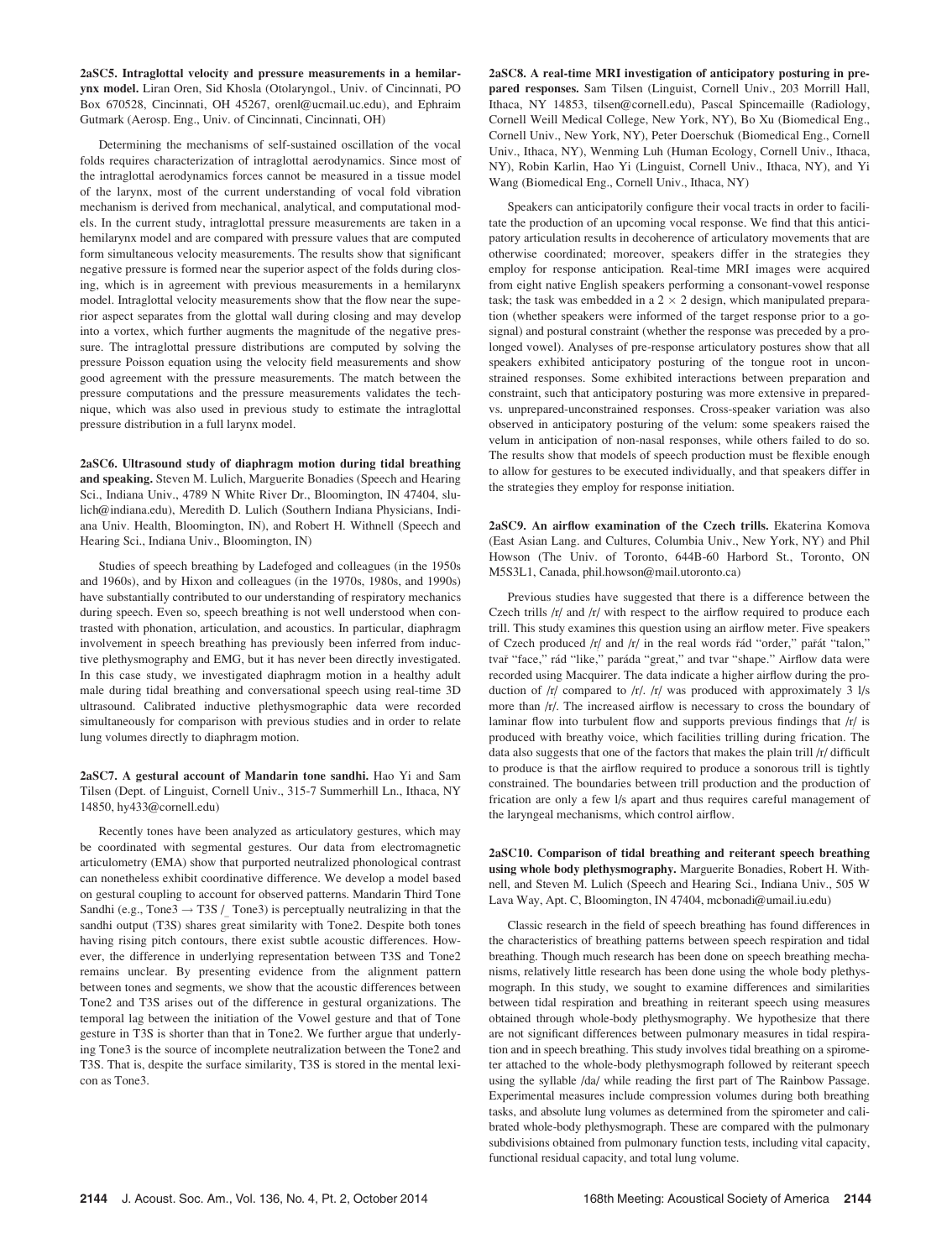2aSC11. An electroglottography examination of fricative and sonorous segments. Phil Howson (The Univ. of Toronto, 644B-60 Harbord St., Toronto, ON M5S3L1, Canada, phil.howson@mail.utoronto.ca)

It has been previously suggested that fricative production is marked by a longer glottal opening as compared to sonorous segments. The present study uses electroglottography (EGG) and acoustic measurements to test this hypothesis by examining the activity of the vocal cords during the articulation of fricative and sonorant segments of English and Sorbian. An English and a Sorbian speakers' extended individual productions of the phonemes  $/s$ ,  $z$ ,  $\int$ ,  $\frac{z}{3}$ , m, n, r, l, a/ and each phoneme in the context #Ca were recorded. The open quotient was calculated using MATLAB. H1-H2 measures were taken at 5% into the vowel following each C and at 50% into the vowel. The results indicate that the glottis is open longer during the production of fricatives than for sonorous segments. Furthermore, the glottis is slightly more open for the production of nasals and liquids than it is for vowels. These results suggest that a longer glottal opening facilitates the increased airflow required to produce frication. This contrasts previous analyses which suggested that frication is primarily achieved through a tightened constriction. While a tighter constriction may be necessary, the increased airflow velocity produced by a longer glottal opening is critical for the production of frication.

2aSC12. SIPMI: Superimposing palatal profile from maxillary impression onto midsagittal articulographic data. Wei-rong Chen and Yuehchin Chang (Graduate Inst. of Linguist, National Tsing Hua Univ., 2F-5, No. 62, Ln. 408, Zhong-hua Rd., Zhubei City, Hsinchu County-302, Taiwan, waitlong75@gmail.com)

Palatal traces reconstructed by current advanced technologies of realtime mid-sagittal articulatory tracking (e.g., EMA, ultrasound, rtMRI, etc.) are mostly in low-resolution and lack concrete anatomical/orthodontic reference points as firm articulatory landmarks for determining places of articulation. The present study proposes a method of superimposing a physical palatal profile extracted from maxillary impression, onto mid-sagittal articulatory data. The whole palatal/dental profile is first obtained from performing an alginate maxillary impression, and a plaster maxillary mold is made from the impression. Then, the mold is either (1) cut into halves for handtracing or (2) 3D-scanned to extract a high resolution mid-sagittal palatal line. The mid-sagittal palatal line made from maxillary mold is further subdivided into articulatory zones, following definitions of articulatory landmarks in the literature (e.g., Catford 1988), by referring to anatomical/orthodontic landmarks imprinted on the mold. Lastly, the high-resolution, articulatorily divided palatal line can be superimposed, by using modified Iterative Closet Point (ICP) algorithm, onto the reconstructed, low-resolution palatal traces in the real-time mid-sagittal articulatory data, so that clearly divided places of articulation on palate can be visualized with articulatory movements. Evaluation results show that both hand-tracing and 3Dscanned palatal profiles yield accurate superimpositions and satisfactory visualizations of place of articulation in our EMA data.

2aSC13. Waveform morphology of pre-speech brain electrical potentials. Silas Smith and Al Yonovitz (Dept. of Commun. Sci. and Disord., The Univ. of Montana, The Univ of Montana, Missoula, MT 59812, silas. smith@umconnect.umt.edu)

The inter- and intra-subject variations of the cortical responses before the initiation of speech were recorded. These evoked potentials were obtained at a sufficient sample rate that both slow negative waves as well as faster neurogenic signals were obtained. The marking point for determining the pre-event time epoch has been an EMG source. The data are typically acquired off-line and later averaged. This research uses a vocal signal as the marking point, and displays in real time the event-related potential. Subjects were 12 males and females. Electrodes were recorded with a silver–silver chloride electrodes positioned at Cz and using the earlobes as reference and ground. A biological preamplifier was used to amplify the weak bioelectric signals 100,000 times. Each time epoch was sampled at 20,000 samples/sec. The frequency response of these amplifiers had a high-pass of 0.1 Hz and a low-pass of 3 kHz. One second of these signals were averaged for 100 trials just prior to the subject initiation of the word "pool." Electrical brain potentials have proven to be extremely useful for diagnosis, treatment, and research in the auditory system, and are expected to be of equal importance for the speech system.

2aSC14. Acoustic correlates of bilingualism: Relating phonetic production to language experience and attitudes. Wai Ling Law (Linguist, Purdue Univ., Beering Hall, 00 North University St., West Lafayette, IN 47907, wlaw@purdue.edu) and Alexander L. Francis (Speech, Lang. & Hearing Sci., Purdue Univ., West Lafayette, IN)

Researchers tend to quantify degree of bilingualism according to agerelated factors such as age of acquisition (Flege, et al. 1999, Yeni-Komshian, et al. 2000). However, previous research suggests that bilinguals may also show different degrees of accent and patterns of phonetic interaction between their first language (L1) and second language (L2) as a result of factors such as the quantity and quality of L2 input (Flege & Liu, 2001), amount of L1 vs. L2 use (Flege, et al. 1999), and attitude toward each language (Moyer, 2007). The goal of this study is to identify gradient properties of speech production that can be related to gradient language experience and attitudes in a bilingual population that is relatively homogeneous in terms of age-related factors. Native Cantonese-English bilinguals living in Hong Kong produced near homophones in both languages under conditions emphasizing one language or the other on different days. Acoustic phonetic variables related to phonological inventory differences between the two languages, including lexical tone/stress, syllable length, nasality, fricative manner and voicing, release of stop, voice onset time, and vowel quality and length, will be quantified and compared to results from a detailed survey of individual speakers' experience and attitudes toward the two languages.

2aSC15. Dialectal variation in affricate place of articulation in Korean. Yoonjnung Kang (Ctr. for French and Linguist, Univ. of Toronto Scarborough, 1265 Military Trail, HW314, Toronto, ON M1C 1A4, Canada, yoonjung.kang@utoronto.ca), Sungwoo Han (Dept. of Korean Lang. and Lit., Inha Univ., Incheon, South Korea), Alexei Kochetov (Dept. of Linguist, Univ. of Toronto, Toronto, ON, Canada), and Eunjong Kong (Dept. of English, Korea Aerosp. Univ., Goyang, South Korea)

The place of articulation (POA) of Korean affricates has been a topic of much discussion in Korean linguistics. The traditional view is that the affricates were dental in the 15th century and then changed to a posterior coronal place in most dialects of Korean but the anterior articulation is retained in major dialects of North Korea, most notably Phyengan and Yukjin. However, recent instrumental studies on Seoul Korean and some impressionistic descriptions of North Korean dialects cast doubt on the validity of this traditional view. Our study examines the POA of /c/ (lenis affricate) and /s/ (anterior fricative) before /a/ in Seoul Korean (26 younger and 32 older speakers) and in two North Korean varieties, as spoken by ethnic Koreans in China (14 Phyengan and 21 Yukjin speakers). The centre of gravity of the frication noise of /c/ and /s/ was examined. The results show that in both North Korean varieties, both sibilants are produced as anterior coronal and comparable in their POA. In Seoul Korean, while the POA contrast shows a significant interaction with age and gender, the affricate is consistently and substantially more posterior than the anterior fricative across all speaker groups. The results support the traditional description.

2aSC16. An articulatory study of high vowels in Mandarin produced by native and non-native speakers. Chenhuei Wu (Dept. of Chinese Lang. and Lit., National Hsinchu Univ. of Education, No. 521, Nanda Rd, Hsinchu 300, Taiwan, chenhueiwu@gmail.com), Weirong Chen (Graduate Inst. of Linguist, National Tsing-hua Univ., Hsinchu, Taiwan), and Chilin Shih (Dept. of Linguist, Univ. of Illinois at Urbana-Champaign, Urbana, IL)

This paper examined the articulatory properties of high vowels [i], [y], and [u] in Mandarin produced by four Taiwanese Mandarin native speakers and four English-speaking Chinese learners (L2 learners) with an Electromagnetic Articulagroph AG500. The articulatory positions of the tongue top (TT), the tongue body (TB), the tongue dorsal (TD), and the lips were investigated. The TT, TB, and TD of [y] produced by the L2 learner were further back than that by the native. In addition, the TD of [y] by the L2 learners was higher than the native. Further comparison found that the tongue positions of [y] was similar to [u] in L2 production. Regarding to the lip positions, the [y] and [u] were more protruded that [i] in the native production, while there is no difference among these three vowels in the L2 production.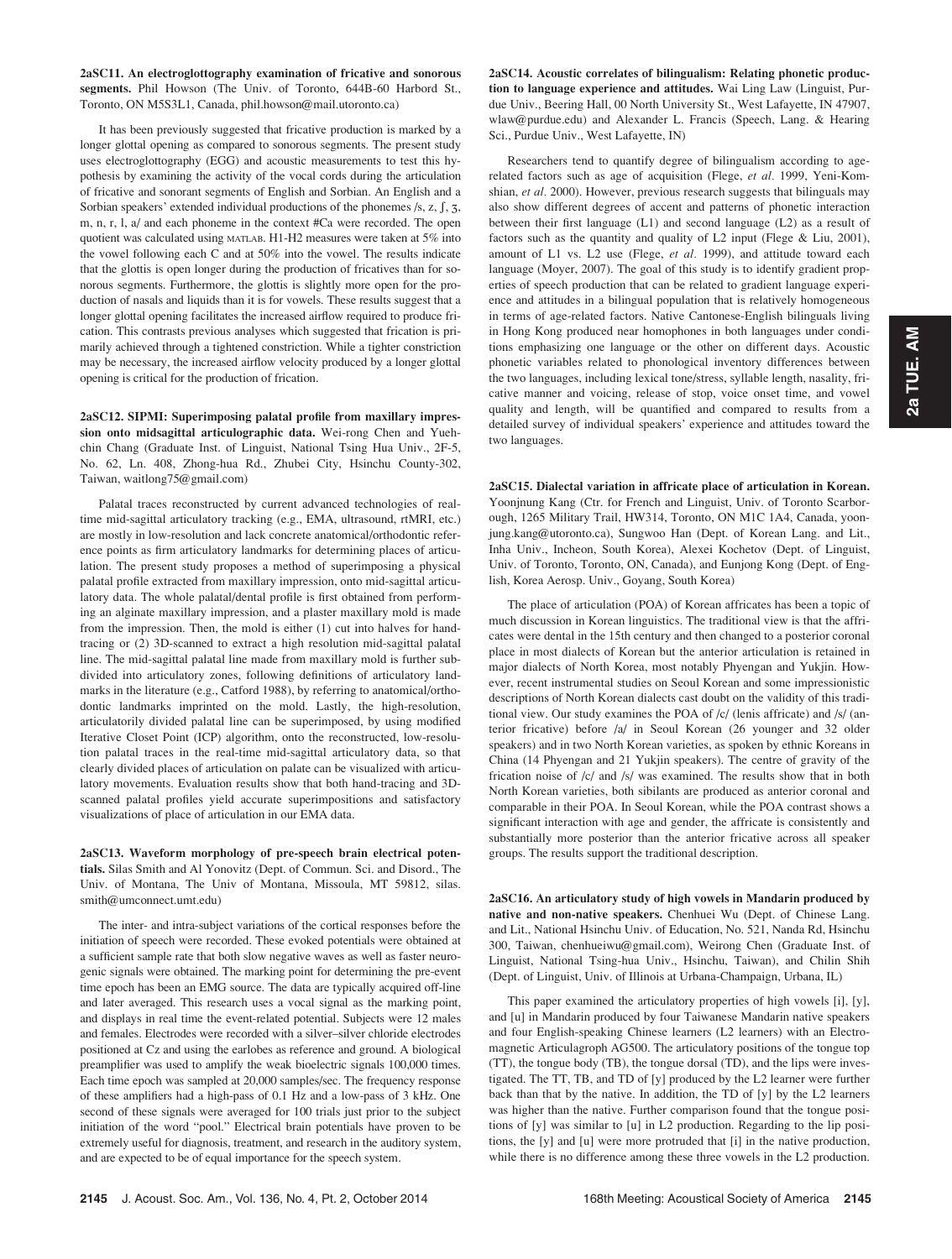The findings suggested that most of the L2 learner were not aware that the lingual target [y] should be very similar to [i] but the lip articulators of [y] are more protruded than [i]. Some L2 learners pronounce [y] more like a diphthong [iu] rather than a monophthong.

2aSC17. Production and perception training of /r l/ with native Japanese speakers. Anna M. Schmidt (School of Speech Path. & Aud., Kent State Univ., A104 MSP, Kent, OH 444242, aschmidt@kent.edu)

Visual feedback with electropalatometry was used to teach accurate /r/ and /l/ to a native Japanese speaker. Perceptual differentiation of the phonemes did not improve. A new perceptual training protocol was developed and tested.

2aSC18. Production of a non-phonemic variant in a second language: Acoustic analysis of Japanese speakers' production of American English flap. Mafuyu Kitahara (School of Law, Waseda Univ., 1-6-1 Nishiwaseda, Shinjuku-ku, Tokyo 1698050, Japan, kitahara@waseda.jp), Keiichi Tajima (Dept. of Psych., Hosei Univ., Tokyo, Japan), and Kiyoko Yoneyama (Dept. of English Lang., Daito Bunka Univ., Tokyo, Japan)

Second-language (L2) learners need to learn the sound system of an L2 so that they can distinguish L2 words. However, it is also instructive to learn non-phonemic, allophonic variations, particularly if learners want to sound native-like. The production of intervocalic /t d/ as an alveolar flap is a prime example of a non-phonemic variation that is salient in American English and presumably noticeable to many L2 learners. Yet, how well such nonphonemic variants are learned by L2 learners is a relatively under-explored subject. In the present study, Japanese learners' production of alveolar flaps was investigated, to clarify how well learners can learn the phonetic environments in which flapping tends to occur, and how L2 experience affects their performance. Native Japanese speakers who had lived in North America for various lengths of time read a list of words and phrases that contained a potentially flappable stop, embedded in a carrier sentence. Preliminary results indicated that the rate of flapping varied considerably across different words and phrases and across speakers. Furthermore, acoustic parameters such as flap closure duration produced by some speakers showed intermediate values between native-like flaps and regular stops, suggesting that flapping is a gradient phenomenon. [Work supported by JSPS.]

2aSC19. A comparison of speaking rate consistency in native and nonnative speakers of English. Melissa M. Baese-Berk (Linguist, Univ. of Oregon, 1290 University of Oregon, Eugene, OR 97403, mbaesebe@uoregon. edu) and Tuuli Morrill (Linguist, George Mason Univ., Fairfax, VA)

Non-native speech differs from native speech in many ways, including overall longer durations and slower speech rates (Guion et al., 2000). Speaking rate also influences how listeners perceive speech, including perceived fluency of non-native speakers (Munro & Derwing, 1998). However, it is unclear what aspects of non-native speech and speaking rate might influence perceived fluency. It is possible that in addition to differences in mean speaking rate, there may be differences in the consistency of speaking rate within and across utterances. In the current study, we use production data to examine speaking rate in native and non-native speakers of English, and ask whether native and non-native speakers differ in the consistency of their speaking rate across and within utterances. We examined a corpus of read speech, including isolated sentences and longer narrative passages. Specifically, we test whether the overall slower speech rate of non-native speakers is coupled with an inconsistent speech rate that may result in less predictability in the produced speech signal.

2aSC20. Relative distances among English front vowels produced by Korean and American speakers. Byunggon Yang (English Education, Pusan National Univ., 30 Changjundong Keumjunggu, Pusan 609-735, South Korea, bgyang@pusan.ac.kr)

This study examined the relative distances among English front vowels in a message produced by 47 Korean and American speakers from an internet speech archive in order to provide better pronunciation skills for Korean English learners. The Euclidean distances in the vowel space of F1 and F2 were measured among the front vowel pairs. The first vowel pair [i- $\varepsilon$ ] was set as the reference from which the relative distances of the other two vowel pairs were measured in percent in order to compare the vowel sounds among speakers of different vocal tract lengths. Results show that F1 values of the front vowels produced by the Korean and American speakers increased from the high front vowel to the low front vowel with differences among the groups. The Korean speakers generally produced the front vowels with smaller jaw openings than the American speakers did. Second, the relative distance of the high front vowel pair [i-I] showed a significant difference between the Korean and American speakers while that of the low front vowel pair [E-æ] showed a non-significant difference. Finally, the Korean speakers in the higher proficiency level produced the front vowels with higher F1 values than those in the lower proficiency level.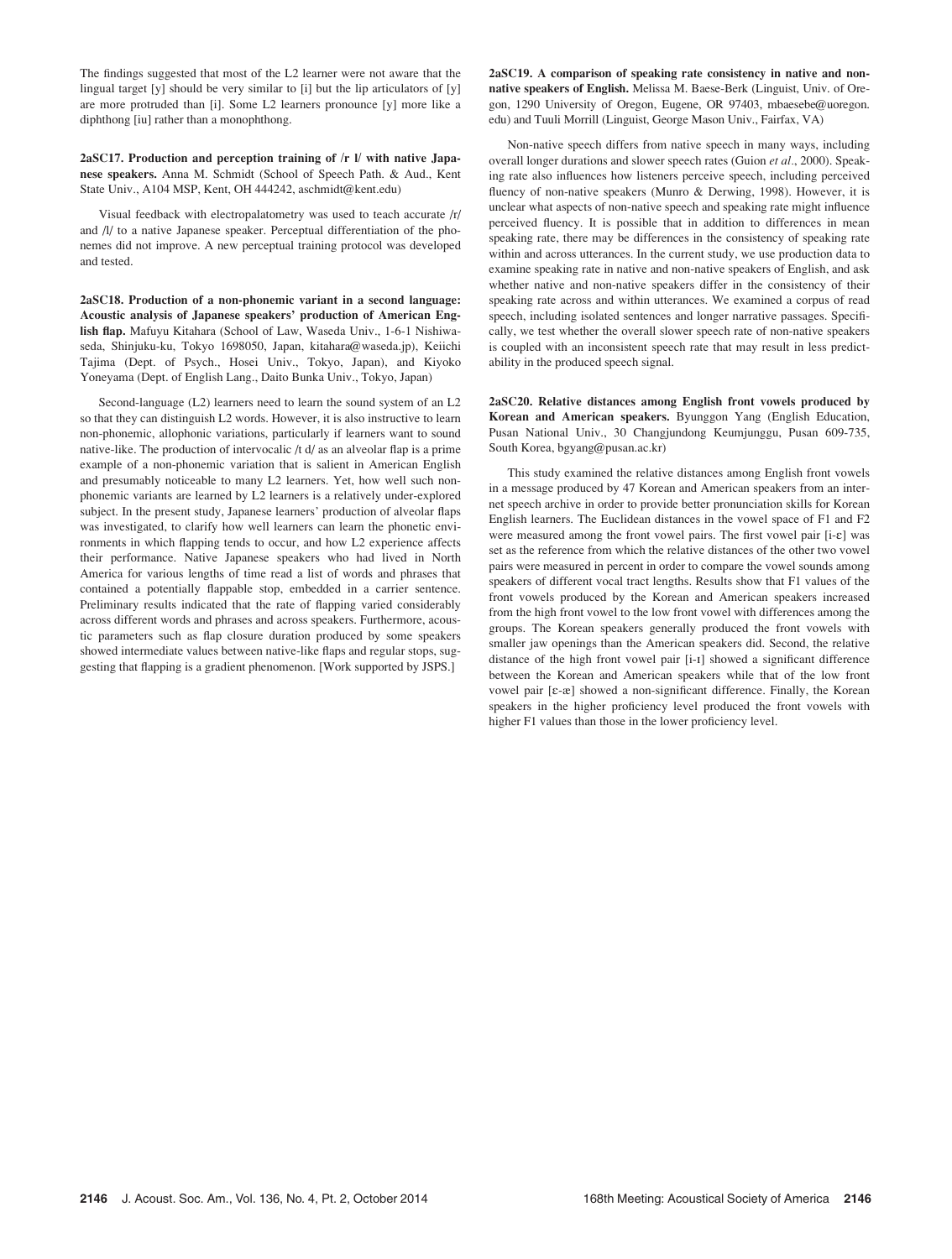# Session 2aUW

# Underwater Acoustics: Signal Processing and Ambient Noise

Jorge E. Quijano, Chair

University of Victoria, 3800 Finnerty Road, A405, Victoria, BC V8P 5C2, Canada

## Contributed Papers

#### 8:00

2aUW1. Moving source localization and tracking based on data. Tsih C. Yang (Inst. of Undersea Technol., National Sun Yat-sen Univ., 70 Lien Hai Rd., Kaohsiung 80404, Taiwan, tsihyang@gmail.com)

Matched field processing (MFP) was introduced sometimes ago for source localization based on the replica field for a hypothesized source location that best matches the acoustic data received on a vertical line array (VLA). A data-based matched-mode source localization method is introduced in this paper for a moving source, using mode wavenumbers and depth functions estimated directly from the data, without requiring any environmental acoustic information and assuming any propagation model to calculate the replica field. The method is in theory free of the environmental mismatch problem since the mode replicas are estimated from the same data used to localize the source. Besides the estimation error due to the approximations made in deriving the data-based algorithms, the method has some inherent drawbacks: (1) it uses a smaller number of modes than theoretically possible, since some modes are not resolved in the measurements, and (2) the depth search is limited to the depth covered by the receivers. Using simulated data, it is found that the performance degradation due to the above approximation/limitation is marginal compared with the original matchedmode source localization method. Certain aspects of the proposed method have previously been tested against data. The key issues are discussed in this paper.

#### $8.15$

2aUW2. Simultaneous localization of multiple vocalizing humpback whale calls in an ocean waveguide with a single horizontal array using the array invariant. Zheng Gong, Sunwoong Lee (Mech. Eng., Massachusetts Inst. of Technol., 5-435, 77 Massachusetts Ave., Cambridge, MA 02139, zgong@mit.edu), Purnima Ratilal (Elec. and Comput. Eng., Northeastern Univ., Boston, MA), and Nicholas C. Makris (Mech. Eng., Massachusetts Inst. of Technol., Cambridge, MA)

The array invariant method, previously derived for instantaneous range and bearing estimation of a broadband impulsive source in a horizontally stratified ocean waveguide [Lee and Makris, J. Acoust. Soc. Am. 119, 336– 351 (2006)], is generalized to instantaneously and simultaneously localize multiple uncorrelated broadband noise sources that not necessarily impulsive in the time domain. In an ideal Pekeris waveguide, we theoretically show that source range and bearing can be instantaneously obtained from beam-time migration lines measured with a horizontal array through range and bearing dependent differences that arise between modal group speeds along the array. We also show that this theory is approximately valid in a horizontally stratified ocean waveguide. A transform, similar to the Radon transform, is employed to enable simultaneous localization of multiple uncorrelated broadband noise sources without ambiguity using the array invariant method. The method is now applied to humpback whale vocalization data from the Gulf of Maine 2006 Experiment for humpback whale ranges up to tens of kilometers, where it is shown that accurate bearing and range estimation of multiple vocalizing humpback whales can be simultaneously made with little computational effort.

8:30

2aUW3. Test for eigenspace stationarity applied to multi-rate adaptive beamformer. Jorge E. Quijano (School of Earth and Ocean Sci., Univ. of Victoria, Bob Wright Ctr. A405, 3800 Finnerty Rd., Victoria, BC V8P 5C2, Canada, jorgess39@hotmail.com) and Lisa M. Zurk (Elec. and Comput. Eng. Dept., Portland State Univ., Portland, OR)

Array processing in the presence of moving targets is challenging since the number of stationary data snapshots required for estimation of the data covariance are limited. For experimental scenarios that include a combination of fast maneuvering loud interferers and quiet targets, the multi-rate adaptive beamformer (MRABF) can mitigate the effect of non-stationarity. In MRABF, the eigenspace associated to loud interferers is first estimated and removed, followed by application of adaptive beamforming techniques to the remaining, less variable, "target" subspace. Selection of the number of snapshots used for estimation of the interferer eigenspace is crucial in the operation of MRABF, since too few snapshots result in poor eigenspace estimation, while too many snapshots result in leakage of non-stationary interferer effects into the target subspace. In this work an eigenvector-based test for data stationarity, recently developed in the context of very large arrays with snapshot deficiency, is used as a quantitative method to select the optimal number of snapshots for the estimation of the non-stationary eigenspace. The approach is demonstrated with simulated and experimental data from the Shallow Water Array Performance (SWAP) experiment.

#### $8.45$

2aUW4. Design of a coprime array for the North Elba sea trial. Vaibhav Chavali, Kathleen E. Wage (Elec. and Comput. Eng., George Mason Univ., 4307 Ramona Dr., Apt. # H, Fairfax, VA 22030, vchavali@gmu.edu), and John R. Buck (Elec. and Comput. Eng., Univ. of Massachusetts Dartmouth, Dartmouth, MA)

Vaidyanathan and Pal [IEEE Trans. Signal Process. 2011] proposed the use of Coprime Sensor Arrays (CSAs) to sample spatial fields using fewer elements than a Uniform Line Array (ULA) spanning the same aperture. A CSA consists of two interleaved uniform subarrays that are undersampled by coprime factors M and N. The subarrays are processed independently and then their scanned responses are multiplied to obtain a unaliased output. Although the CSA achieves resolution comparable to that of a fully populated ULA, the CSA beampattern has higher sidelobes. Adhikari et al. [Proc. ICASSP, 2013] showed that extending the subarrays and applying spatial tapers could reduce CSA sidelobes. This paper considers the problem of designing a CSA for the North Elba Sea Trial described by Gingras [SACLANT Tech. Report, 1994]. The experimental dataset consists of receptions recorded by a 48-element vertical ULA in a shallow water environment for two different source frequencies: 170 Hz and 335 Hz. This paper considers all possible coprime subsamplings for this array and selects the configuration that provides the best tradeoff between number of sensors and performance. Results are shown for both simulated and experimental data. [Work supported by ONR Basic Research Challenge Program.]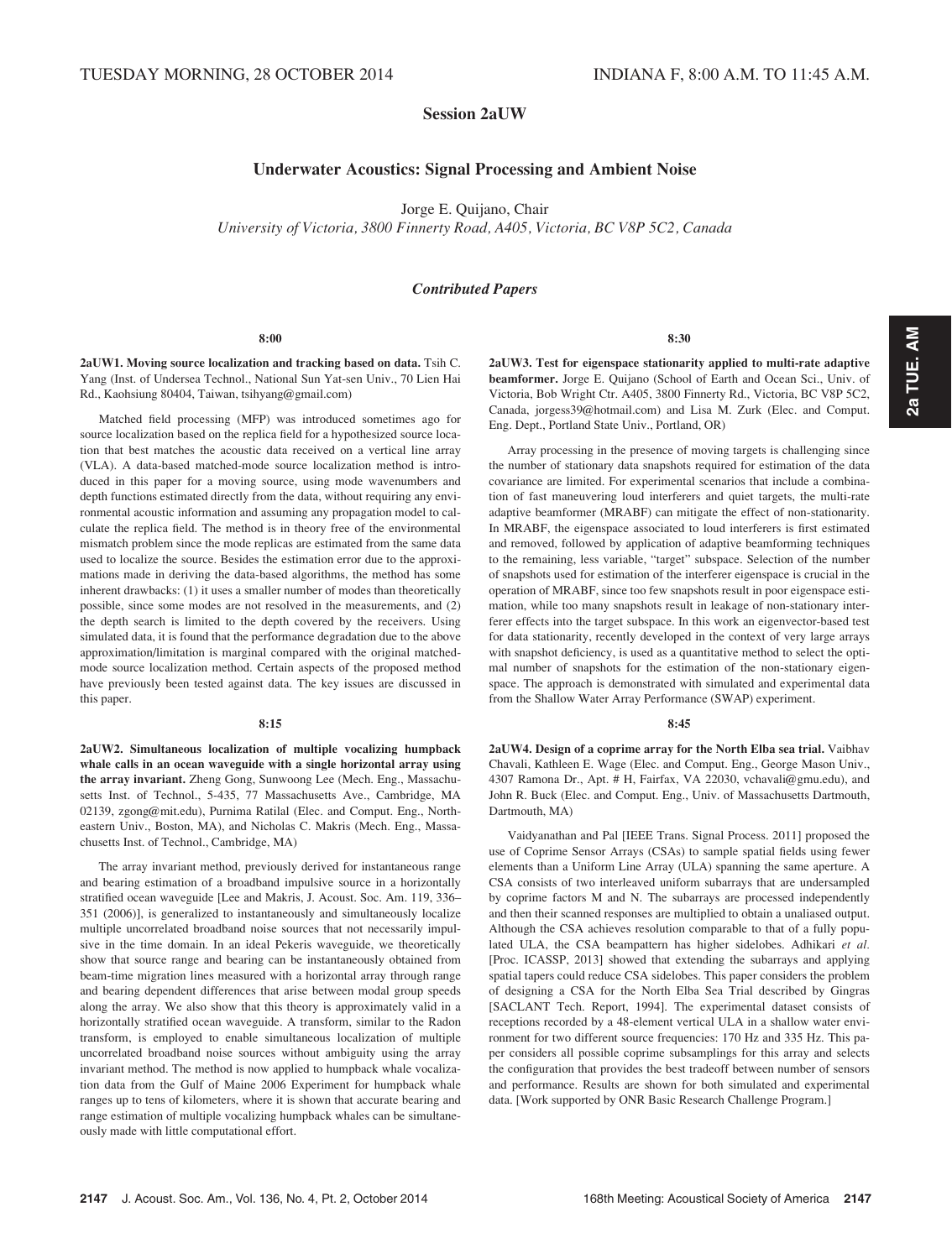2aUW5. Localization of a high frequency source in a shallow ocean sound channel using frequency-difference matched field processing. Brian Worthmann (Appl. Phys., Univ. of Michigan, 3385 Oakwood St., Ann Arbor, MI 48104, bworthma@umich.edu), H. C. Song (Marine Physical Lab., Scripps Inst. for Oceanogr., Univ. of California - San Diego, La Jolla, CA), and David R. Dowling (Mech. Eng., Univ. of Michigan, Ann Arbor, MI)

Matched field processing (MFP) is an established technique for locating remote acoustic sources in known environments. Unfortunately, environment-to-propagation model mismatch prevents successful application of MFP in many circumstances, especially those involving high frequency signals. For beamforming applications, this problem was found to be mitigated through the use of a nonlinear array-signal-processing technique called frequency difference beamforming (Abadi et al. 2012). Building on that work, this nonlinear technique was extended to MFP, where Bartlett ambiguity surfaces were calculated at frequencies two orders of magnitude lower than the propagated signal, where the detrimental effects of environmental mismatch are much reduced. In the Kauai Acomms MURI 2011 (KAM11) experiment, underwater signals of frequency 11.2 kHz to 32.8 kHz were broadcast 3 km through a 106-m-deep shallow-ocean sound channel and were recorded by a sparse 16-element vertical array. Using the ray-tracing code Bellhop as the propagation model, frequency difference MFP was performed, and some degree of success was found in localizing the high frequency source. In this presentation, the frequency difference MFP technique is explained, and comparisons of this nonlinear MFP technique with conventional Bartlett MFP using both simulations and KAM11 experimental data are provided. [Sponsored by the Office of Naval Research.]

## 9:15

2aUW6. Transarctic acoustic telemetry. Hee-Chun Song (SIO, UCSD, 9500 Gilman Dr., La Jolla, CA 92093-0238, hcsong@mpl.ucsd.edu), Peter Mikhalvesky (Leidos Holdings, Inc., Arlington, VA), and Arthur Baggeroer (Mech. Eng., MIT, Cambridge, MA)

On April 9 and 13, 1999, two Arctic Climate Observation using Underwater Sound (ACOUS) tomography signals were transmitted from a 20.5-Hz acoustic source moored at the Franz Victoria Strait to an 8-element, 525-m vertical array at ice camp APLIS in the Chukchi Sea at a distance of approximately 2720 km. The transmitted signal was a 20-min long, 255-digit msequence that can be treated as a binary-phase shift-keying communication signal with a data rate of 2 bits/s. The almost error-free performance using either spatial diversity (three elements) for a single transmission or temporal diversity (two transmissions) with a single element demonstrates the feasibility of ice-covered trans-Arctic acoustic communications.

### 9:30

2aUW7. Performance of adaptive multichannel decision-feedback equalization in the simulated underwater acoustic channel. Xueli Sheng, Lina Fan (Sci. and Technol. on Underwater Acoust. Lab., Harbin Eng. Univ., Harbin Eng. University Shuisheng Bldg. 803, Nantong St. 145, Harbin, Heilongjiang 150001, China, shengxueli@aliyun.com), Aijun Song, and Mohsen Badiey (College of Earth, Ocean, and Environment, Univ. of Delaware, Newark, DE)

Adaptive multichannel decision feedback equalization [M. Stojanovic, J. Catipovic, and J. G. Proakis, J. Acoust. Soc. Am. 94, 1621–1631 (1993)] is widely adopted to address the severe inter-symbol interference encountered in the underwater acoustic communication channel. In this presentation, its performance will be reported in the simulated communication channel provided by a ray-based acoustic model, for different ocean conditions and source-receiver geometries. The ray model uses the Rayleigh parameter to prescribe the sea surface effects on the acoustic signal. It also supports different types of sediment. The ray model output has been compared with the experimental data and shows comparable results in transmission loss. We will also compare against the performance of multichannel decision feedback equalization supported by existing ray models, for example, BELLHOP.

2aUW8. Space-time block code with equalization technology for underwater acoustic channels. Chunhui Wang, Xueli Sheng, Lina Fan, Jia Lu, and Weijia Dong (Sci. and Technol. on Underwater Acoust. Lab., College of Underwater Acoust. Engineering, Harbin Eng. Univ., Harbin 150001, China, 740443619@qq.com)

In order to combat the effects of multipath interference and fading for underwater acoustic (UWA) channels, this paper investigates a scheme of the combination of space-time block code (STBC) and equalization technology. STBC is used in this scheme to reduce the effects of fading for the UWA channels, then equalization technology is used in this scheme to mitigate intersymbol interference. The performance of the scheme is analyzed with Alamouti space-time coding for the UWA channels. Our simulations indicate that the combination of STBC and equalization technology provides lower bit error rates.

## 10:00–10:15 Break

## 10:15

2aUW9. Robust focusing in time-reversal mirror with a virtual source array. Gi Hoon Byun and Jea Soo Kim (Ocean Eng., Korea Maritime and Ocean Univ., Dongsam 2-dong, Yeongdo-gu, Busan, Korea, Busan, South Korea, knitpia77@gmail.com)

The effectiveness of Time-Reversal (TR) focusing has been demonstrated in various fields of ocean acoustics. In TR focusing, a probe source is required for a coherent acoustic focus at the original probe source location. Recently, the need of a probe source has been partially relaxed by introduction of the concept of a Virtual Source Array (VSA) [S. C. Walker, Philippe Roux, and W. A. Kuperman, J. Acoust. Soc. Am. 125(6), 3828– 3834 (2009)]. In this study, Adaptive Time-Reversal Mirror (ATRM) based on multiple constraint method [J. S. Kim, H. C. Song, and W. A. Kuperman, J. Acoust. Soc. Am. 109(5), 1817–1825 (2001)] and Singular Value Decomposition (SVD) method are applied to a VSA for robust focusing. The numerical simulation results are presented and discussed.

#### 10:30

2aUW10. Wind generated ocean noise in deep sea. Fenghua Li and Jingyan Wang (State Key Lab. of Acoust., Inst. of Acoust., CAS, No. 21 Beisihuanxi Rd., Beijing 100190, China, lfh@mail.ioa.ac.cn)

Ocean noise is an important topic in underwater acoustics, which has been paid much attention in last decades. Ocean noise sources may consist of wind, biological sources, ships, earthquakes and so on. This paper discusses measurements of the ocean noise intensity in deep sea during strong wind periods. During the experiment, shipping density is small enough and the wind generated noise is believed to be the dominated effect in the observed frequency range. The analyses of the recoded noise data reveal that the wind generated noise source has a strong dependence on the wind speed and frequency. Based on the data, a wind generated noise source model is presented. [Work supported by National Natural Science Foundation of China, Grant No. 11125420.]

#### 10:45

2aUW11. Ocean ambient noise in the North Atlantic during 1966 and 2013–2014. Ana Sirovic, Sean M. Wiggins, John A. Hildebrand (Scripps Inst. of Oceanogr., UCSD, 9500 Gilman Dr. MC 0205, La Jolla, CA 92093- 0205, asirovic@ucsd.edu), and Mark A. McDonald (Whale Acoust., Bellvue, CO)

Low-frequency ocean ambient noise has been increasing in many parts of the worlds' oceans as a result of increased shipping. Calibrated passive acoustic recordings were collected from June 2013 to March 2014 on the south side of Bermuda in the North Atlantic, at a location where ambient noise data were collected in 1966. Monthly and hourly mean power spectra (15–1000 Hz) were calculated, in addition to skewness, kurtosis, and percentile distributions. Average spectrum levels at 40 Hz, representing shipping noise, ranged from 78 to 80 dB re: 1  $\mu$ Pa<sup>2</sup>/Hz, with a peak in March and minimum in July and August. Values recorded during this recent period were similar to those recorded during 1966. This is different from trends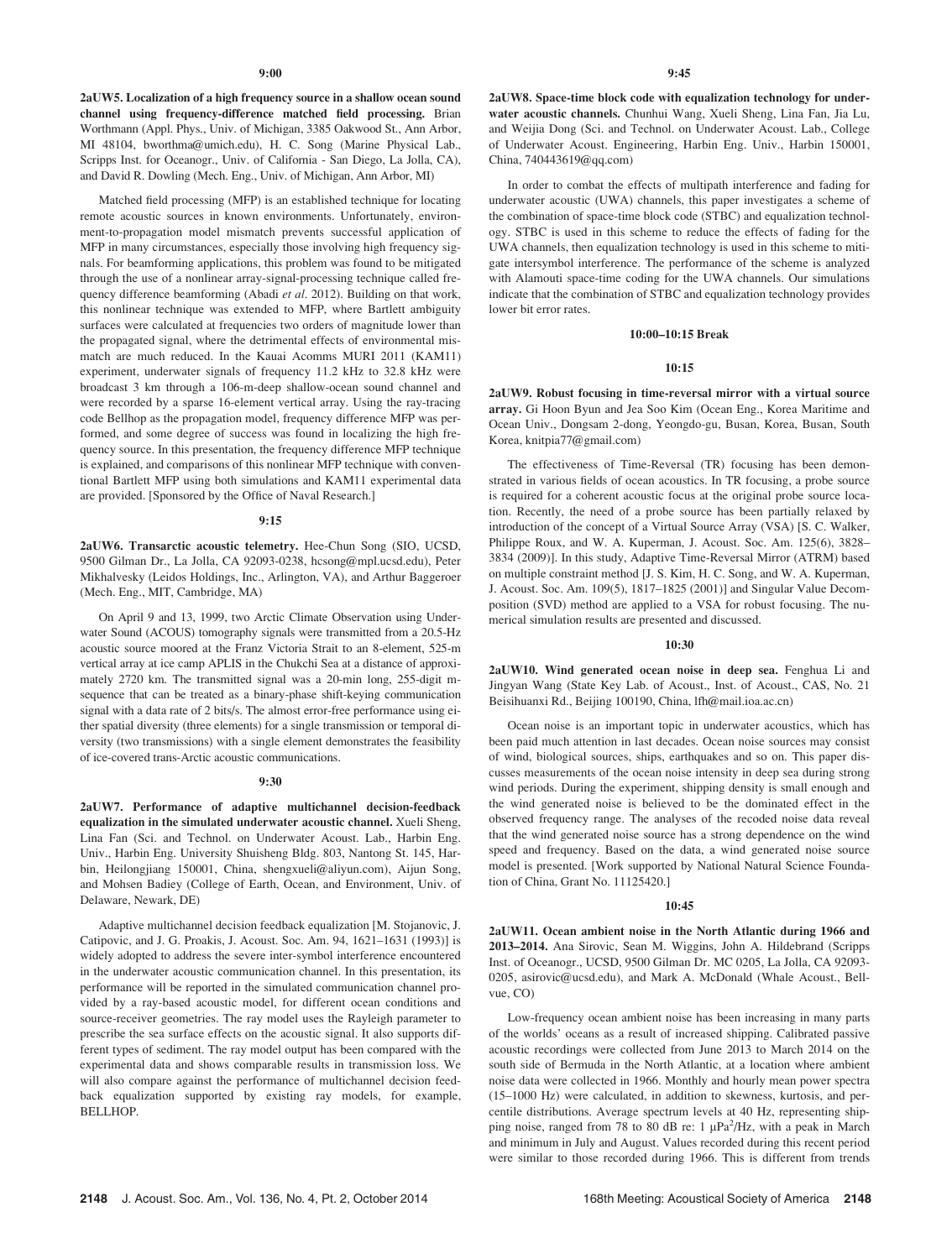observed in the Northern Pacific, where ocean ambient noise has been increasing; however, the location of this monitoring site was exposed only to shipping lanes to the south of Bermuda. At frequencies dominated by wind and waves (500 Hz), noise levels ranged from 55 to 66 dB re: 1  $\mu$ Pa<sup>2</sup>/Hz, indicating low sea states (2–3) prevailed during the summer, and higher sea states (4–5) during the winter. Seasonally important contribution to ambient sound also came from marine mammals, such as blue and fin whales.

#### $11:00$

2aUW12. Adaptive passive fathometer processing of surface-generated noise received by Nested array. Junghun Kim and Jee W. Choi (Marine Sci. and Convergent Technol., Hanyang Univ., 1271 Sa-3-dong, Ansan 426- 791, South Korea, Kimjh0927@hanyang.ac.kr)

Recently, a passive fathometer technique using surface-generated ambient noise has been applied to the estimate of bottom profile. This technique performs the beamforming of ambient noise received by a vertical line array to estimate the sub-bottom layer structure as well as water depth. In the previous works, the surface noise signal processing was performed with equally spaced line arrays and the main topic of the research was the comparison of the results estimated using several beamforming techniques. In this talk, the results estimated from the ambient noise received by the Nested vertical line array (called POEMS) which consists of the total 24-elments and four subbands are presented. The measurements were made on the eastern coast (East Sea) of Korea. Four kinds of beamforming algorithms are applied to each sub-band and also, nested array processing combining each sub-band signal was performed to obtain the best result. The results are compared to the bottom profiles from the chirp sonar. [This research was supported by the Agency for Defense Development, Korea.]

#### 11:15

2aUW13. Feasibility of low-frequency acoustic thermometry using deep ocean ambient noise in the Atlantic, Pacific, and Indian Oceans. Katherine F. Woolfe and Karim G. Sabra (Mech. Eng., Georgia Inst. of Technol., 672 Brookline St SW, Atlanta, GA 30310, katherine.woolfe@gmail.com)

Previous work has demonstrated the feasibility of passive acoustic thermometry using coherent processing of low frequency ambient noise (1–40 Hz) recorded on triangular hydrophones arrays spaced ~130 km and located in the deep sound channel. These triangular arrays are part of hydroacoustic stations of the International Monitoring System operated by the Comprehensive Nuclear Test Ban Treaty Organization (Woolfe et al., J. Acoust. Soc. Am. 134, 3983). To understand how passive thermometry could potentially be extended to ocean basin scales, we present a comprehensive study of the coherent components of low-frequency ambient noise recorded on five hydroacoustic stations located Atlantic, Pacific, and Indian Oceans. The frequency dependence and seasonal variability of the spatial coherence and directionality of the low-frequency ambient noise were systematically examined at each of the tested site locations. Overall, a dominant coherent component of the low-frequency noise was found to be caused by seasonal ice-breaking events at the poles for test sites that have line-of-sight paths to polar ice. These findings could be used to guide the placement of hydrophone arrays over the globe for future long-range passive acoustic thermometry experiments.

#### 11:30

2aUW14. Ambient noise in the Arctic Ocean measured with a drifting vertical line array. Peter F. Worcester, Matthew A. Dzieciuch (Scripps Inst. of Oceanogr., Univ. of California, San Diego, 9500 Gilman Dr., 0225, La Jolla, CA 92093-0225, pworcester@ucsd.edu), John A. Colosi (Dept. of Oceanogr., Naval Postgrad. School, Monterey, CA), and John N. Kemp (Woods Hole Oceanographic Inst., Woods Hole, MA)

In mid-April 2013, a Distributed Vertical Line Array (DVLA) with 22 hydrophone modules over a 600-m aperture immediately below the subsurface float was moored near the North Pole. The top ten hydrophones were spaced 14.5 m apart. The distances between the remaining hydrophones increased geometrically with depth. Temperature and salinity were measured by thermistors in the hydrophone modules and ten Sea-Bird Micro-CATs. The mooring parted just above the anchor shortly after deployment and subsequently drifted slowly south toward Fram Strait until it was recovered in mid-September 2013. The DVLA recorded low-frequency ambient noise (1953.125 samples per second) for 108 minutes six days per week. Previously reported noise levels in the Arctic are highly variable, with periods of low noise when the wind is low and the ice is stable and periods of high noise associated with pressure ridging. The Arctic is currently undergoing dramatic changes, including reductions in the extent and thickness of the ice cover, the amount of multiyear ice, and the size of the ice keels. The ambient noise data collected as the DVLA drifted will test the hypothesis that these changes result in longer and more frequent periods of low noise conditions than experienced in the past.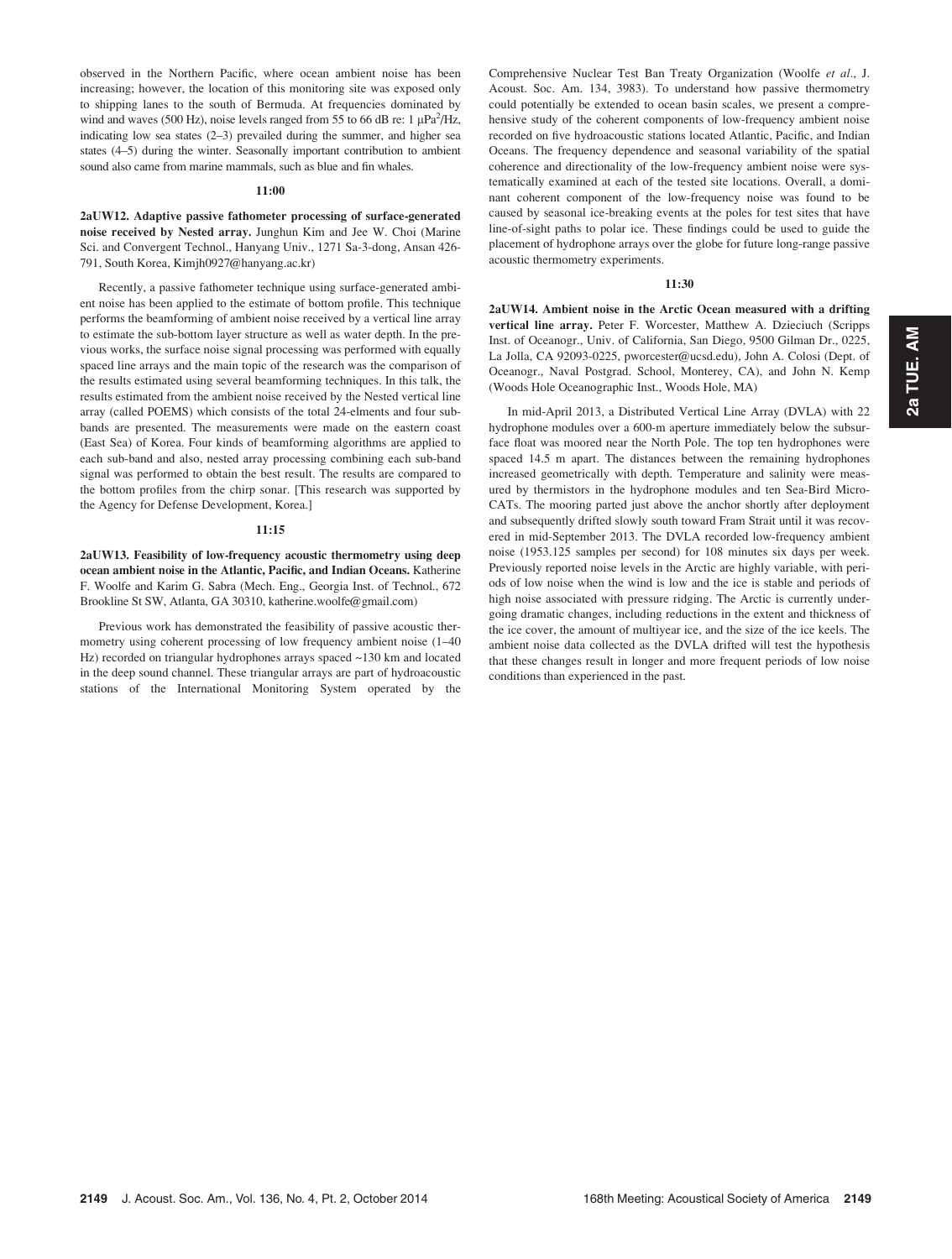# Session 2pAA

# Architectural Acoustics and Engineering Acoustics: Architectural Acoustics and Audio II

K. Anthony Hoover, Cochair

McKay Conant Hoover, 5655 Lindero Canyon Road, Suite 325, Westlake Village, CA 91362

Alexander U. Case, Cochair

Sound Recording Technology, University of Massachusetts Lowell, 35 Wilder St., Suite 3, Lowell, MA 01854

# Invited Papers

## 1:00

2pAA1. Defining home recording spaces. Sebastian Otero (Acustic-O, Laurel 14, San Pedro Martir, Tlalpan, Mexico, D.F. 14650, Mexico, sebastian@acustic-o.com)

The idea of home recording has been widely used through out the audio and acoustics community for some time. The effort and investment put into these projects fluctuate in such a wide spectrum that there is no clear way to unify the concept of "home studio," making it difficult for acoustical consultants and clients to reach an understanding on each other project goals. This paper analyses different spaces which vary in terms of privacy, comfort, size, audio quality, budget, type of materials, acoustic treatments, types of projects developed and equipment, but which can all be called "home recording spaces," in order to develop a more specific classification of these environments.

1:20

2pAA2. Vibrato parameterization. James W. Beauchamp (School of Music and Elec. & Comput. Eng., Univ. of Illinois at Urbana-Champaign, 1002 Eliot Dr., Urbana, IL 61801-6824, jwbeauch@illinois.edu)

In an effort to improve the quality of synthetic vibrato many musical instrument tones with vibrato have been analyzed and frequency-vs-time curves have been parameterized in terms of a time-varying offset and a time-varying vibrato depth. Results for variable mean F0 and instrument are presented. Whereas vocal vibrato appears to sweep out the resonance characteristic of the vocal tract, as shown by amplitude-vs-frequency curves for the superposition of a range of harmonics, amplitude-vs-frequency curves for instruments are dominated by hysteresis effects that obscure their interpretation in terms of resonance characteristics. Nevertheless, there is a strong correlation between harmonic amplitude and frequency modulations. An effort is being made to parameterize this effect in order to provide efficient and expressive synthesis of vibrato tones with independent control of vibrato rate and tone duration.

## 1:40

2pAA3. Get real: Improving acoustic environments in video games. Yuri Lysoivanov (Recording Arts, Tribeca Flashpoint Media Arts Acad., 28 N. Clark St. Ste. 500, Chicago, IL 60602, yuri.lysoivanov@tfa.edu)

As processing power grows the push for realism in video games continues to expand. However, techniques for generating realistic acoustic environments in games have often been limited. Using examples from major releases, this presentation will take a historical perspective on interactive environment design, discuss current methods for modeling acoustic environments in games and suggest specific cases where acoustic expertise can provide an added layer to the interactive experience.

#### 2:00

2pAA4. Applications of telematic mixing consoles in networked audio for musical performance, spatial audio research, and sound installations. David J. Samson and Jonas Braasch (Rensselaer Polytechnic Inst., 1521 6th Ave., Apt. 303, Troy, NY 12180, samsod2@rpi.edu)

In today's technologically driven world, the ability to connect across great distance via Internet Protocol is more important than ever. As the technology evolves, so does the art and science that relies upon it for collaboration and growth. Developing the state of the art system for flexible and efficient routing of networked audio provides a platform for experimental musicians, researchers, and artists to create freely without the restrictions imposed by traditional telepresence. Building on previous development and testing of a telematic mixing console while addressing critical issues with the current platform and current practice, the console allows for the integration of high-quality networked audio into computer assisted virtual environments (CAVE systems), sound and art installations, and other audio driven research projects. Through user study, beta testing, and integration into virtual audio environments, the console has evolved to meet the demand for power and flexibility critical to multi-site collaboration with high-quality networked audio. Areas of concern addressed in development are computational efficiency, system latency, routing architecture, and results of continued user study.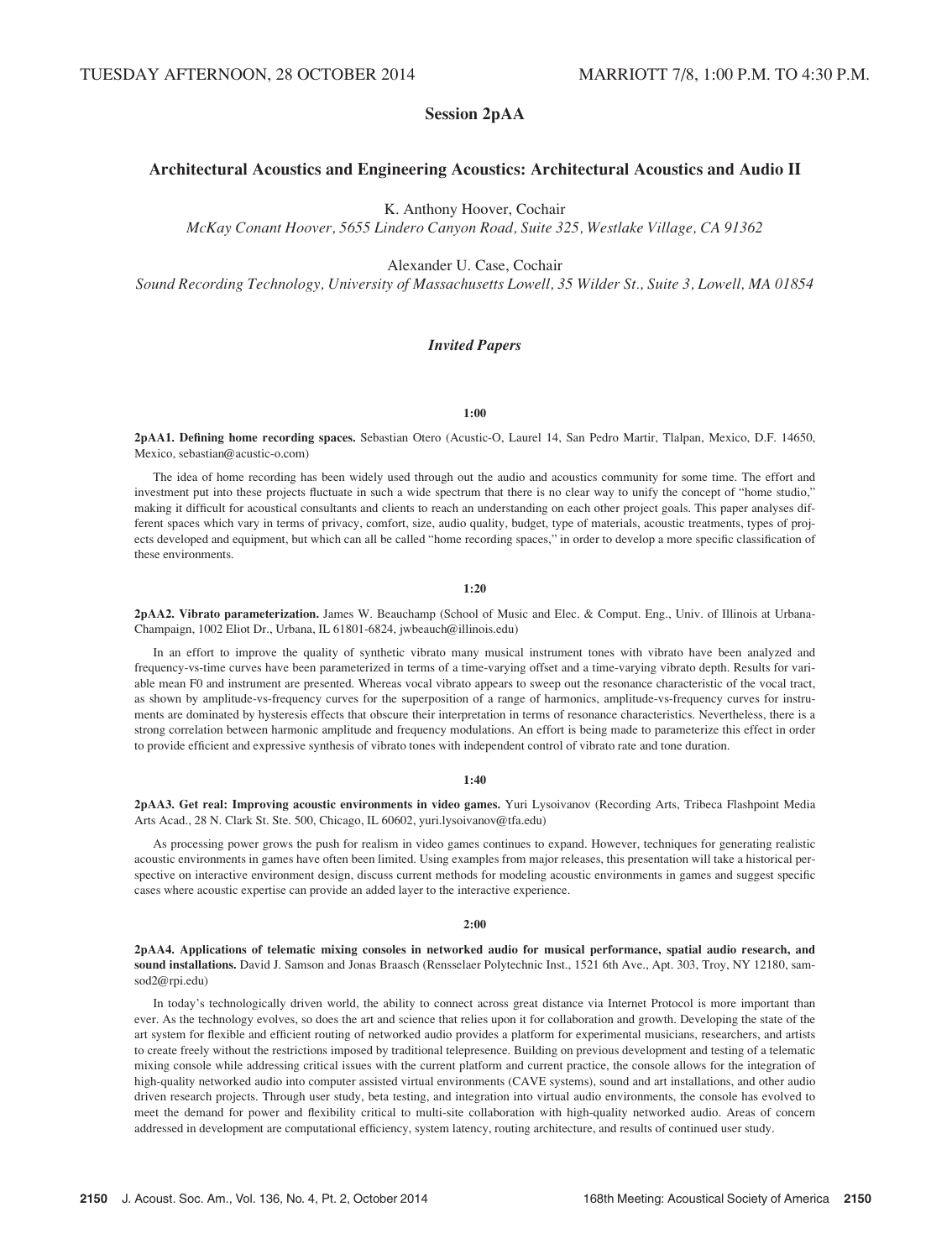2pAA5. Twenty years of electronic architecture in the Hilbert Circle Theatre. Paul Scarbrough (Akustiks, 93 North Main St., South Norwalk, CT 06854, pscarbrough@akustiks.com) and Steve Barbar (E-coustic Systems, Belmont, MA)

In 1984, the Circle Theatre underwent a major renovation, transforming the original 3000 + seat venue into a 1780 seat hall with reclaimed internal volume dedicated to a new lobby and an orchestra rehearsal space. In 1996, a LARES acoustic enhancement system replaced the original electronic architecture system, and has been used in every performance since that time. We will discuss details of the renovation, the incorporation of the electronic architecture with other acoustical treatments, system performance over time, and plans for the future.

2:40

2pAA6. Equalization and compression—Friends or foes? Alexander U. Case (Sound Recording Technol., Univ. of Massachusetts Lowell, 35 Wilder St., Ste. 3, Lowell, MA 01854, alex@fermata.biz)

These two essential signal processors have overlapping capabilities. Tuning a sound system for any function requires complementary interaction between equalization and compression. The timbral impact of compression is indirect, and can be counterintuitive. A deeper understanding of compression parameters, particularly attack and release, clarifies the connection between compression and tone and makes coordination with equalization more productive.

## 3:00–3:15 Break

## Contributed Papers

## 3:15

2pAA7. Analysis of room acoustical characteristics by plane wave decomposition using spherical microphone arrays. Jin Yong Jeon, Muhammad Imran, and Hansol Lim (Dept. of Architectural Eng., Hanyang Univ., 17 Haengdang-dong, Seongdong-gu, Seoul, 133791, South Korea, jyjeon@hanyang.ac.kr)

The room acoustical characteristics have been investigated in temporal and spatial structures of room impulse responses (IRs) at different audience positions in real halls. The spherical microphone array of 32-channel is used for measurements process. Specular and diffusive reflections in IRs have been visualized in temporal domain with sound-field decomposition analysis. For plane wave decomposition, the spherical harmonics are used. The beamforming technique is also employed to make directional measurements and for the spatio-temporal characterization of sound field. The directional measurements by beamforming are performed for producing impulse responses for the different directions to characterize the sound. From the estimation of spatial characterization, the reflective surfaces of the hall are indicated as responsible for specular and diffusive reflections.

#### 3:30

2pAA8. Comparing the acoustical nature of a compressed earth block residence to a traditional wood-framed residence. Daniel Butko (Architecture, The Univ. of Oklahoma, 830 Van Vleet Oval, Norman, OK 73019, butko@ou.edu)

Various lost, misunderstood, or abandoned materials and methods throughout history can serve as viable options in today's impasse of nature and mankind. Similar to the 19th century resurgence of concrete, there is a developing interest in earth as an architectural material capable of dealing with unexpected fluctuations and rising climate changes. Studying the acoustical nature of earthen construction can also serve as a method of application beyond aesthetics and thermal comfort. Innovations using Compressed Earth Block (CEB) have been developed and researched over the past few decades and recently the collaborative focus for a collaborative team of faculty and students at a NAAB accredited College of Architecture, an ABET accredited College of Engineering, and a local chapter of Habitat for Humanity. The multidisciplinary research project resulted in the design and simultaneous construction of both a CEB residence and a conventionally wood-framed version of equal layout, area, volume, apertures, and roof structure on adjacent sites to prove the structural, thermal, economical, and acoustical value of CEB as a viable residential building material. This paper defines acoustical measurements of both residences such as STC, OITC, TL, NC, FFT, frequency responses, and background noise levels prior to occupancy.

3:45

2pAA9. A case study of a high end residential condominium building acoustical design and field performance testing. Erik J. Ryerson and Tom Rafferty (Acoust., Shen Milsom & Wilke, LLC, 2 North Riverside Plaza, Ste. 1460, Chicago, IL 60606, eryerson@smwllc.com)

A high end multi-owner condominium building complex consists of 314 units configured in a central tower with a 39-story central core, as well as 21 and 30 story side towers. A series of project specific acoustical design considerations related to condominium unit horizontal and vertical acoustical separation as well as background noise control for building HVAC systems were developed for the project construction documents and later field tested to confirm conformance with the acoustical design criteria. This paper presents the results of these building wide field tests as well as a discussion of pitfalls encountered during design, construction, and post-construction.

#### 4:00

2pAA10. Innovative ways to make cross laminated timber panels sound-absorptive. Banda Logawa and Murray Hodgson (Mech. Eng., Univ. of Br. Columbia, 2160-2260 West Mall, Vancouver, BC, Canada, logawa\_ b@yahoo.com)

Cross Laminated Timber (CLT) panels typically consist of several glued layers of wooden boards with orthogonally alternating directions. This cross-laminating process allows CLT panels to be used as load-bearing plate elements similar to concrete slabs. However, they are very sound-reflective, which can lead to concerns about acoustics. Growing interest in applications of CLT panels as building materials in North America has initiated much current research on their acoustical properties. This project is aimed at investigating ways to improve the sound-absorption characteristics of the panels by integrating arrays of Helmholtz-resonator (HR) absorbers into the panels and establishing design guidelines for CLT-HR absorber panels for various room-acoustical applications. To design the new prototype panels, several efforts have been made to measure and analyze the sound-absorption characteristics of the exposed CLT surfaces in multiple buildings in British Columbia, investigate suitable methods and locations to measure both normal and random incidence sound absorption characteristics, study the current manufacturing method of CLT panels, create acoustic models of CLT-HR absorber panels with various shapes and dimensions, and evaluate the sound absorption performance of prototype panels. This paper will report progress on this work.

2p TUE. PM 2p TUE. PM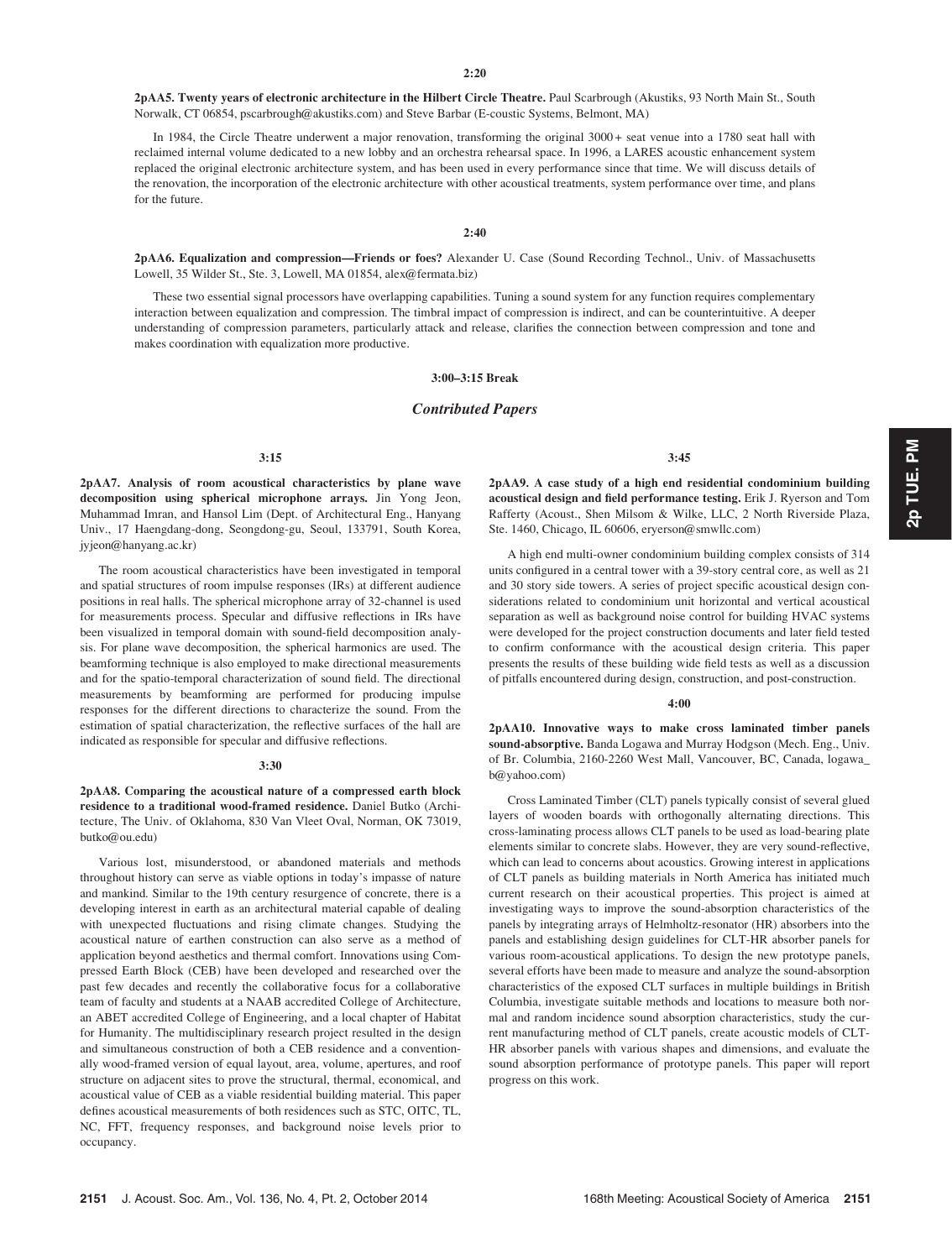2pAA11. Investigate the persistence of sound frequencies Indoor television decors. Mohsen Karami (Dept. of Media Eng., IRIB Univ., No. 8, Dahmetry 4th Alley, Bahar Ave., Kermanshah, Kermanshah 6718839497, Iran, mohsenkarami.ir@gmail.com)

It seems to add to the décor of the studio and make a half-closed spaces and reduce the absorption of waves hitting the studio sound and lasting changes in the frequency of sound energy absorption occurs. To address this issue, the pink noise playback with B&K2260 device, standard time ISO3382, reverberation time in IRIB channels programs twelve decors was measured in various studios. Survey shows values obtained in all the décor, the persistence of high frequencies and this effect occurred regardless of the décor's shape and the studio is.

# TUESDAY AFTERNOON, 28 OCTOBER 2014 LINCOLN, 1:25 P.M. TO 5:00 P.M.

# Session 2pAB

# Animal Bioacoustics: Topics in Animal Bioacoustics II

Cynthia F. Moss, Chair

Psychological and Brain Sci., Johns Hopkins Univ., 3400 N. Charles St., Ames Hall 200B, Baltimore, MD 21218

## Chair's Introduction—1:25

# Contributed Papers

## 1:30

2pAB1. Amplitude shifts in the cochlear microphonics of Mongolian gerbils created by noise exposure. Shin Kawai and Hiroshi Riquimaroux (Life and Medical Sci., Doshisha Univ., 1-3 Miyakotani, Tatara, Kyotanabe 610-0321, Japan, hrikimar@mail.doshisha.ac.jp)

The Mongolian gerbil (Meriones unguiculatus) was used to evaluate effects of intense noise exposure on functions of the hair cells. Cochlear microphonics (CM) served an index to show functions of the hair cells. The purpose of this study was to verify which frequency was most damaged by noise exposure and examine relationships between the frequency and the animal's behaviors. We measured growth and recovery of the temporal shifts in amplitude of CM. The CM was recorded from the round window. Test stimuli used were tone bursts (1–45 kHz in half octave step), with duration of 50 ms (5 ms rise/fall times). The subject was exposed to broadband noise (0.5 to 60 kHz) at 90 dB SPL for 5 minutes. Threshold shifts were measured for the testing tone bursts from immediately after the exposure up to 120 minutes after the exposure. Findings showed that reduction in CM amplitude was observed after the noise exposure. Especially, large reduction was produced in a frequency range of 22.4 kHz. However, little reduction was observed around a frequency range of 4 kHz.

## 1:45

2pAB2. Detection of fish calls by using the small underwater sound recorder. Ikuo Matsuo (Tohoku Gakuin Univ., Tenjinzawa 2-1-1, Izumi-ku, Sendai 9813193, Japan, matsuo@cs.tohoku-gakuin.ac.jp), Tomohito Imaizumi, and Tmonari Akamatsu (National Res. Inst. of Fisheries Eng., Fisheries Res. Agency, Kamisu, Japan)

Passive acoustic monitoring has been widely used for the survey of marine mammals. This method can be applied for any sounding creatures in the ocean. Many fish, including croaker, grunt, and snapper, produce species-specific low-frequency sounds associated with courtship and spawning behavior in chorus groups. In this paper, the acoustic data accumulated by an autonomous small underwater recorder were used for the sound detection analysis. The recorder was set on the sea floor off the coast of Chosi in

Japan (35°40'55"N, 140°49'14"E). The observed signals include not only target fish calls (white croaker) but also calls of another marine life and noises of vessels. We tried to extract the target fish calls out of the sounds. First, recordings were processed by bandpass filter (400–2400 Hz) to eliminate low frequency noise contamination. Second, a low frequency filter applied to extract envelope of the waveform and identified high intensity sound units, which are possibly fish calls. Third, parameter tuning has been conducted to fit the detection of target fish call using absolute received intensity and duration. In this method, 28614 fish calls could be detected from the observed signals during 130 hours Comparing with manually identified fish call, correct detection and false alarm were 0.88 and 0.03, respectively. [This work was supported by CREST, JST.]

#### 2:00

2pAB3. Changes in note order stereotypy during learning in two species of songbird, measured with automatic note classification. Benjamin N. Taft (Landmark Acoust. LLC, 1301 Cleveland Ave., Racine, WI 53405, ben.taft@landmarkacoustics.com)

In addition to mastering the task of performing the individual notes of a song, many songbirds must also learn to produce each note in a stereotyped order. As a bird practices its new song, it may perform thousands of bouts, providing a rich source of information about how note phonology and note type order change during learning. A combination of acoustic landmark descriptions, neural network and hierarchical clustering classifiers, and Markov models of note order made it possible to measure note order stereotypy in two species of songbird. Captive swamp sparrows (Melospiza melodia, 11 birds, 92063 notes/bird), and wild tree swallows (Tachycineta bicolor, 18 birds, 448 syllables/bird) were recorded song development. The predictability of swamp sparrow note order showed significant increase during the month-long recording period (F1,162 = 9977,  $p < 0.001$ ). Note order stereotypy in tree swallows also increased by a significant amount over a monthlong field season (Mann-Whitney  $V = 12$ , p-value  $< 0.001$ ). Understanding changes in song stereotypy can improve our knowledge of vocal learning, performance, and cultural transmission.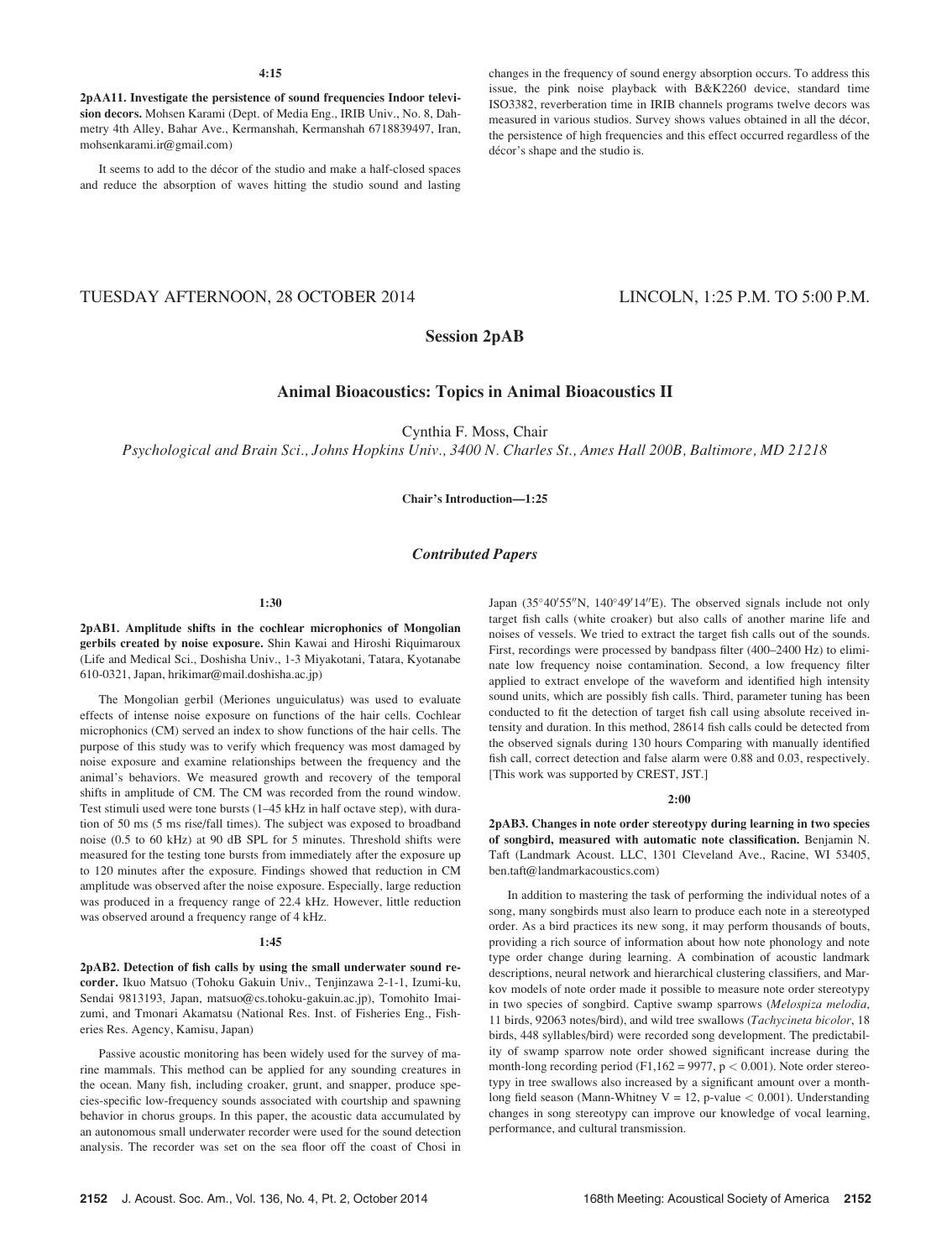2pAB4. Plugin architecture for creating algorithms for bioacoustic signal processing software. Christopher A. Marsh, Marie A. Roch (Dept. of Comput. Sci., San Diego State Univ., 5500 Campanile Dr., San Diego, CA 92182- 7720, cmarsh@rohan.sdsu.edu), and David K. Mellinger (Cooperative Inst. for Marine Resources Studies, Oregon State Univ., Newport, OR)

There are several acoustic monitoring software packages that allow for the creation and execution of algorithms that automate detection, classification, and localization (DCL). Algorithms written for one program are generally not portable to other programs, and usually must be written in a specific programming language. We have developed an application programming interface (API) that seeks to resolve these issues by providing a plugin framework for creating algorithms for two acoustic monitoring packages: Ishmael and PAMGuard. This API will allow new detection, classification, and localization algorithms to be written for these programs without requiring knowledge of the monitoring software's source code or inner workings, and lets a single implementation run on either platform. The API also allows users to write DCL algorithms in a wide variety of languages. We hope that this will promote the sharing and reuse of algorithm code. [Funding from ONR.]

## 2:30

2pAB5. Acoustic detection of migrating gray, humpback, and blue whales in the coastal, northeast Pacific. Regina A. Guazzo, John A. Hildebrand, and Sean M. Wiggins (Scripps Inst. of Oceanogr., Univ. of California, San Diego, 9450 Gilman Dr., #80237, La Jolla, CA 92092, rguazzo@ ucsd.edu)

Many large cetaceans of suborder Mysticeti make long annual migrations along the California coast. A bottom-mounted hydrophone was deployed in shallow water off the coast of central California and recorded during November 2012 to September 2013. The recording was used to determine the presence of blue whales, humpback whales, and gray whales. Gray whale calls were further analyzed and the number of calls per day and per hour were calculated. It was found that gray whales make their migratory M3 calls at a higher rate than previously observed. There were also more M3 calls recorded at night than during the day. This work will be continued to study the patterns and interactions between species and compared with shore-based survey data.

#### 2:45

2pAB6. Importing acoustic metadata into the Tethys scientific workbench/database. Sean T. Herbert (Marine Physical Lab., Scripps Inst. of Oceanogr., 8237 Lapiz Dr., San Diego, CA 92126, sth.email@gmail.com) and Marie A. Roch (Comput. Sci., San Diego State Univ., San Diego, CA)

Tethys is a temporal-spatial scientific workbench/database created to enable the aggregation and analysis of acoustic metadata from recordings such as animal detections and localizations. Tethys stores data in a specific format and structure, but researchers produce and store data in various formats. Examples of storage formats include spreadsheets, relational databases, or comma-separated value (CSV) text files. Thus, one aspect of the Tethys project has been to focus on providing options to allow data import regardless of the format in which it is stored. Data import can be accomplished in one of two ways. The first is translation, which transforms source data from other formats into the format Tethys uses. Translation does not require any programming, but rather the specification of an import map which associates the researcher's data with Tethys fields. The second method is a framework called Nilus that enables detection and localization algorithms to create Tethys formatted documents directly. Programs can either be designed around Nilus, or be modified to make use of it, which does require some programming. These two methods have been used to successfully import over 4.5 million records into Tethys. [Work funded by NOPP/ ONR/BOEM.]

#### 3:00–3:15 Break

2pAB7. Temporal patterns in detections of sperm whales (Physeter macrocephalus) in the North Pacific Ocean based on long-term passive acoustic monitoring. Karlina Merkens (Protected Species Div., NOAA Pacific Islands Fisheries Sci. Ctr., NMFS/PIFSC/PSD/Karlina Merkens, 1845 Wasp Blvd., Bldg. 176, Honolulu, HI 96818, karlina.merkens@noaa.gov), Anne Simonis (Scripps Inst. of Oceanogr., Univ. of California San Diego, La Jolla, CA), and Erin Oleson (Protected Species Div., NOAA Pacific Islands Fisheries Sci. Ctr., Honolulu, HI)

Sperm whales (Physeter macrocephalus), a long-lived, cosmopolitan species, are well suited for long-term studies, and their high amplitude echolocation signals make them ideal for passive acoustic monitoring. NOAA's Pacific Islands Fisheries Science Center has deployed High-frequency Acoustic Recording Packages (200 kHz sampling rate) at 13 deep-water locations across the central and western North Pacific Ocean since 2005. Recordings from all sites were manually analyzed for sperm whale signals, and temporal patterns were examined on multiple scales. There were sperm whale detections at all sites, although the rate of detection varied by location, with the highest rate at Wake Island (15% of samples), and the fewest detections at sites close to the equator (<1%). Only two locations (Saipan and Pearl and Hermes Reef) showed significant seasonal patterns, with more detections in the early spring and summer than in later summer or fall. There were no significant patterns relating to lunar cycles. Analysis of diel variation revealed that sperm whales were detected more during the day and night compared to dawn and dusk at most sites. The variability shown in these results emphasizes the importance of assessing basic biological patterns and variations in the probability of detection before progressing to further analysis, such as density estimation, where the effects of uneven sampling effort could significantly influence results.

### 3:30

2pAB8. Automatic detection of tropical fish calls recorded on moored acoustic recording platforms. Maxwell B. Kaplan, T. A. Mooney (Biology, Woods Hole Oceanographic Inst., 266 Woods Hole Rd., MS50, Woods Hole, MA 02543, mkaplan@whoi.edu), and Jim Partan (Appl. Ocean Phys. and Eng., Woods Hole Oceanographic Inst., Woods Hole, MA)

Passive acoustic recording of biological sound production on coral reefs can help identify spatial and temporal differences among reefs; however, the contributions of individual fish calls to overall trends are often overlooked. Given that the diversity of fish call types may be indicative of fish species diversity on a reef, quantifying these call types could be used as a proxy measure for biodiversity. Accordingly, automatic fish call detectors are needed because long acoustic recorders deployments can generate large volumes of data. In this investigation, we report the development and performance of two detectors—an entropy detector, which identifies troughs in entropy (i.e., uneven distribution of entropy across the frequency band of interest, 100–1000 Hz), and an energy detector, which identifies peaks in root mean square sound pressure level. Performance of these algorithms is assessed against a human identification of fish sounds recorded on a coral reef in the US Virgin Islands in 2013. Results indicate that the entropy and energy detectors, respectively, have false positive rates of 9.9% and 9.9% with false negative rates of 28.8% and 31.3%. These detections can be used to cluster calls into types, in order to assess call type diversity at different reefs.

#### 3:45

2pAB9. Social calling behavior in Southeast Alaskan humpback whales (Megaptera novaeangliae): Communication and context. Michelle Fournet (Dept. of Fisheries and Wildlife, Oregon State Univ., 425 SE Bridgeway Ave., Corvallis, OR 97333, mbellalady@gmail.com), Andrew R. Szabo (Alaska Whale Foundation, Petersburg, AK), and David K. Mellinger (Cooperative Inst. for Marine Resources Studies, Oregon State Univ., Newport, OR)

Across their range humpback whales (Megaptera novaeangliae) produce a wide array of vocalizations including song, foraging vocalizations, and a variety of non-song vocalizations known as social calls. This study investigates the social calling behavior of Southeast Alaskan humpback whales from a sample of 299 vocalizations paired with 365 visual surveys collected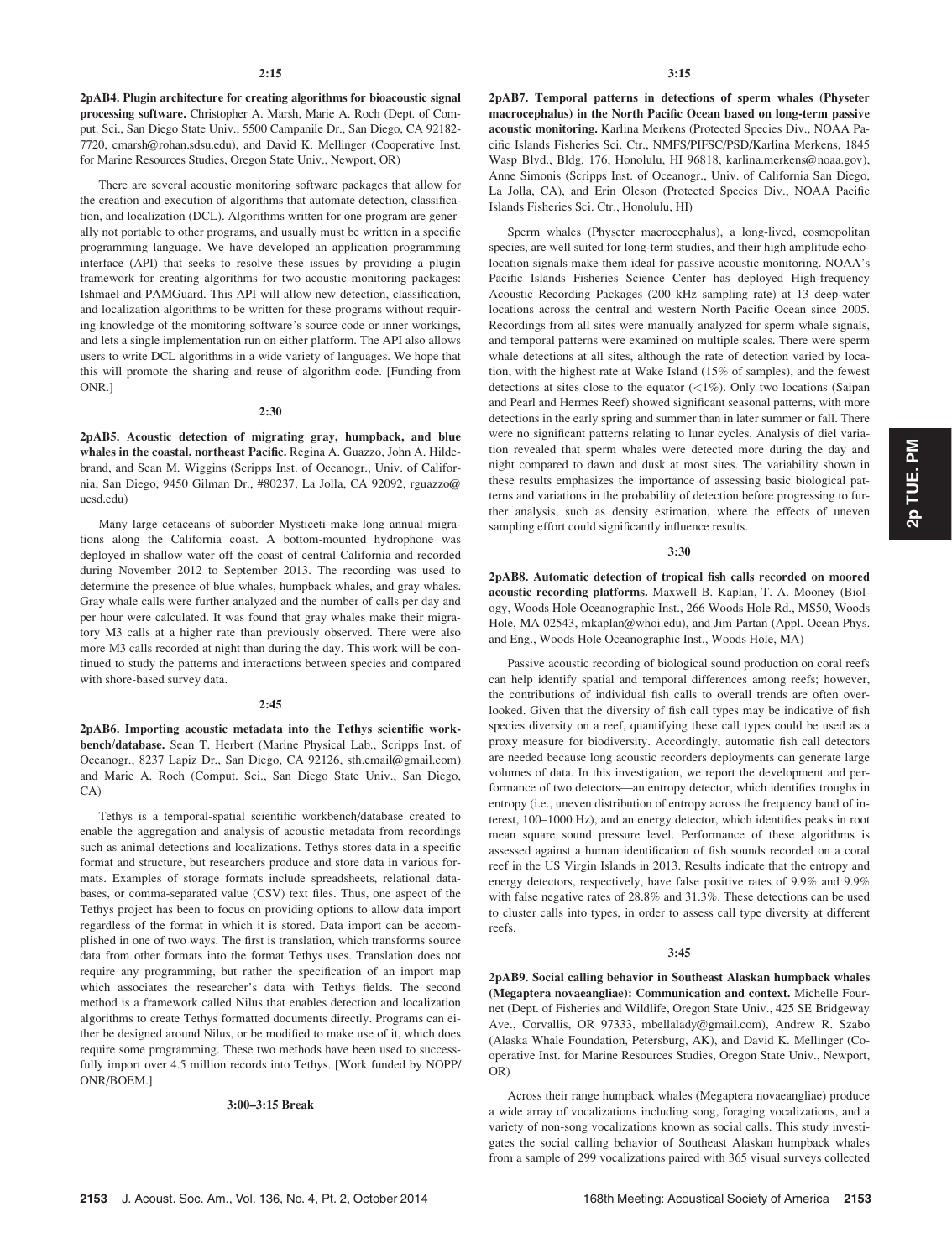over a three-month period on a foraging ground in Frederick Sound in Southeast Alaska. Vocalizations were classified using visual-aural analysis, statistical cluster analyses, and discriminant function analysis. The relationship between vocal behavior and spatial-behavioral context was analyzed using a Poisson log-linear regression (PLL). Preliminary results indicate that some call types were commonly produced while others were rare, and that the greatest variety of calling occurred when whales were clustered. Moreover, calling rates in one vocal class, the pulsed (P) vocal class, were negatively correlated with mean nearest-neighbor distance, indicating that P calling rates increased as animals clustered, suggesting that the use of P calls may be spatially mediated. The data further suggest that vocal behavior varies based on social context, and that vocal behavior trends toward complexity as the potential for social interactions increases. [Work funded by Alaska Whale Foundation and ONR.]

#### 4:00

2pAB10. First measurements of humpback whale song received sound levels recorded from a tagged calf. Jessica Chen, Whitlow W. L. Au (Hawaii Inst. of Marine Biology, Univ. of Hawaii at Manoa, 46-007 Lilipuna Rd., Kaneohe, HI 96744, jchen2@hawaii.edu), and Adam A. Pack (Departments of Psych. and Biology, Univ. of Hawaii at Hilo, Hilo, HI)

There is increasing concern over the potential ecological effects from high levels of oceanographic anthropogenic noise on marine mammals. Current US NOAA regulations on received noise levels as well as the Draft Guidance for Assessing the Effect of Anthropogenic Sound on Marine Mammals are based on limited studies conducted on few species. For the regulations to be effective, it is important to first understand what whales hear and their received levels of natural sounds. This novel study presents the measurement of sound pressure levels of humpback whale song received at a humpback whale calf in the wintering area of Maui, Hawaii. This individual was tagged with an Acousonde acoustic and data recording tag and captured vocalizations from a singing male escort associated with the calf and its mother. Although differences in behavioral reaction to anthropogenic versus natural sounds have yet to be quantified, this represents the first known measurement of sound levels that a calf may be exposed to naturally from conspecifics. These levels can also be compared to calculated humpback song source levels. Despite its recovering population, the humpback whale is an endangered species and understanding their acoustic environment is important for continued regulation and protection.

#### 4:15

2pAB11. Seismic airgun surveys and vessel traffic in the Fram Strait and their contribution to the polar soundscape. Sharon L. Nieukirk, Holger Klinck, David K. Mellinger, Karolin Klinck, and Robert P. Dziak (Cooperative Inst. for Marine Resources Studies, Oregon State Univ., 2030 SE Marine Sci. Dr., Newport, OR 97365, sharon.nieukirk@oregonstate. edu)

Low-frequency (<1 kHz) noise associated with human offshore activities has increased dramatically over the last 50 years. Of special interest are areas such as the Arctic where anthropogenic noise levels are relatively low but could change dramatically, as sea ice continues to shrink and trans-polar shipping routes open. In 2009, we began an annual deployment of two calibrated autonomous hydrophones in the Fram Strait to record underwater ambient sound continuously for one year at a sampling rate of 2 kHz. Ambient noise levels were summarized via long-term spectral average plots and reviewed for anthropogenic sources. Vessel traffic data were acquired from the Automatic Identification System (AIS) archive and ship density was estimated by weighting vessel tracklines by vessel length. Background noise levels were dominated by sounds from seismic airguns during spring, summer and fall months; during summer these sounds were recorded in all hours of the day and all days of a month. Ship density in the Fram Strait peaked in late summer and increased every year. Future increases in ship traffic and seismic surveys coincident with melting sea ice will increase ambient noise levels, potentially affecting the numerous species of acoustically active whales using this region.

## 4:30

2pAB12. Using the dynamics of mouth opening in echolocating bats to predict pulse parameters among individual Eptesicus fuscus. Laura N. Kloepper, James A. Simmons (Dept. of Neurosci., Brown Univ., 185 Meeting St. Box GL-N, Brown University Providence, RI 02912, laura\_kloepper@brown.edu), and John R. Buck (Elec. and Comput. Eng., Univ. of Massachusetts Dartmouth, Dartmouth, MA)

The big brown bat (Eptesicus fuscus) produces echolocation sounds in its larynx and emits them through its open mouth. Individual mouth-opening cycles last for about 50 ms, with the sound produced in the middle, when the mouth is approaching or reaching maximum gape angle. In previous work, the mouth gape-angle at pulse emission only weakly predicted pulse duration and the terminal frequency of the first-harmonic FM downsweep. In the present study, we investigated whether the dynamics of mouth opening around the time of pulse emission predict additional pulse waveform characteristics. Mouth angle openings for 24 ms before and 24 ms after pulse emission were compared to pulse waveform parameters for three big brown bats performing a target detection task. In general, coupling to the air through the mouth seems less important than laryngeal factors for determining acoustic parameters of the broadcasts. Differences in mouth opening dynamics and pulse parameters among individual bats highlight this relation. [Supported by NSF and ONR.]

#### $4.45$

2pAB13. Investigating whistle characteristics of three overlapping populations of false killer whales (Pseudorca crassidens) in the Hawaiian Islands. Yvonne M. Barkley, Erin Oleson (NOAA Pacific Islands Fisheries Sci. Ctr., 1845 Wasp Blvd., Bldg. 176, Honolulu, HI 96818, yvonne.barkley@noaa.gov), and Julie N. Oswald (Bio-Waves, Inc., Encinitas, CA)

Three genetically distinct populations of false killer whales Pseudorca crassidens) reside in the Hawaiian Archipelago: two insular populations (one within the main Hawaiian Islands [MHI] and the other within the Northwestern Hawaiian Islands [NWHI]), and a wide-ranging pelagic population with a distribution overlapping the two insular populations. The mechanisms that created and maintain the separation among these populations are unknown. To investigate the distinctiveness of whistles produced by each population, we adapted the Real-time Odontocete Call Classification Algorithm (ROCCA) whistle classifier to classify false killer whale whistles to population based on 54 whistle measurements. 911 total whistles from the three populations were included in the analysis. Results show that the MHI population is vocally distinct, with up to 80% of individual whistles correctly classified. The NWHI and pelagic populations achieved between 48 and 52% correct classification for individual whistles. We evaluated the sensitivity of the classifier to the input whistle measurements to determine which variables are driving the classification results. Understanding how these three populations differ acoustically may improve the efficacy of the classifier and create new acoustic monitoring approaches for a difficult-to-study species.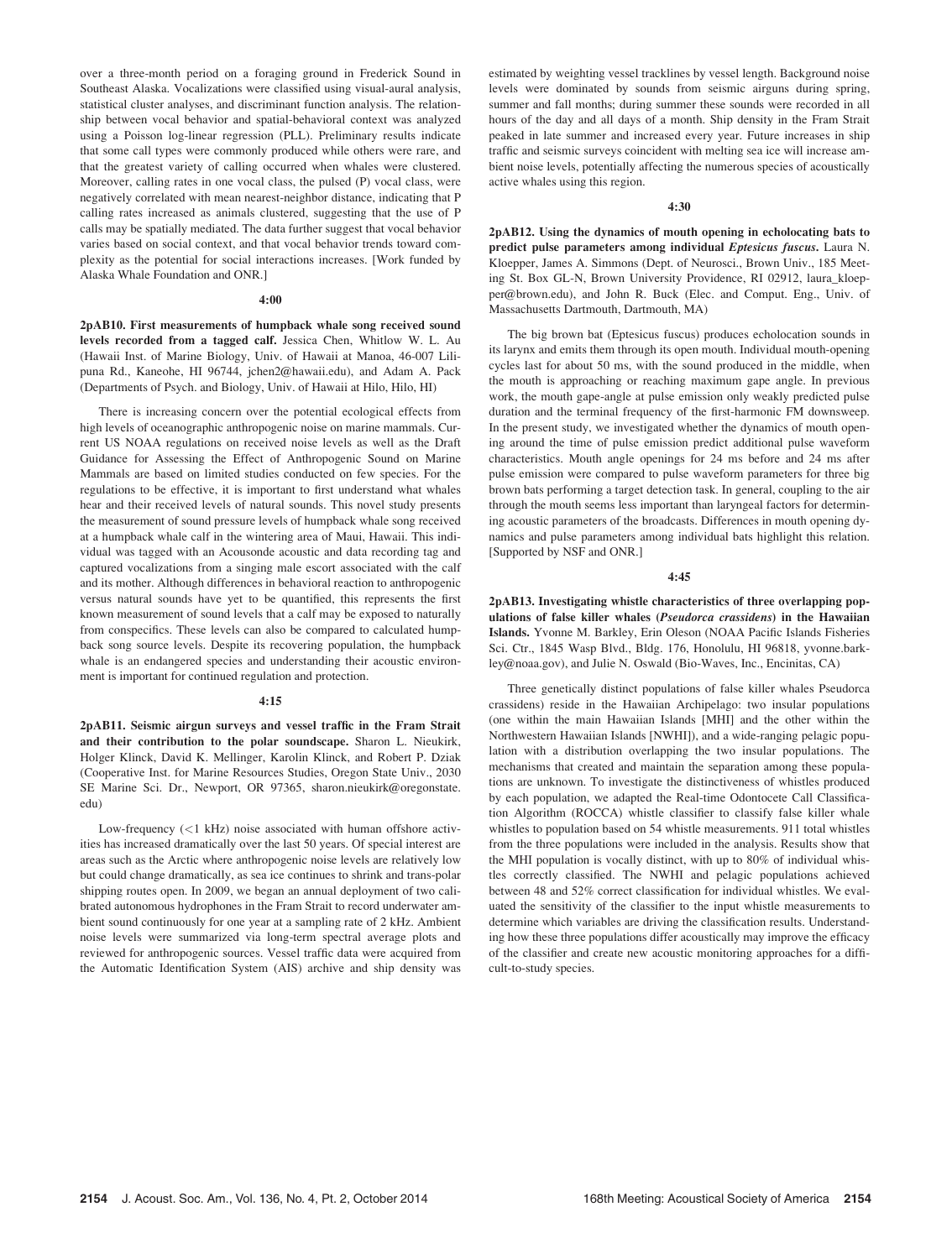# Session 2pAO

# Acoustical Oceanography: General Topics in Acoustical Oceanography

John A. Colosi, Chair

Department of Oceanography, Naval Postgraduate School, 833 Dyer Road, Monterey, CA 93943

## Contributed Papers

#### 1:45

2pAO1. Analysis of sound speed fluctuations in the Fram Strait near Greenland during summer 2013. Kaustubha Raghukumar, John A. Colosi (Oceanogr., Naval Postgrad. School, 315B Spanagel Hall, Monterey, CA 93943, kraghuku@nps.edu), and Peter F. Worcester (Scripps Inst. of Oceanogr., Univ. of California San Diego, San Diego, CA)

We analyze sound speed fluctuations in roughly 600 m deep polar waters from a recent experiment. The Thin-ice Arctic Acoustics Window (THAAW) experiment was conducted in the waters of Fram Strait, east of Greenland, during the summer of 2013. A drifting acoustic mooring that incorporated environmental sensors measured temperature and salinity over a period of four months, along a 500 km north-south transect. We examine the relative contributions of salinity-driven polar internal wave activity, and temperature/salinity variability along isopycnal surfaces (spice) on sound speed perturbations in the Arctic. Both internal-wave and spice effects are compared against the more general deep water PhilSea09 measurements. Additionally, internal wave spectra, energies, and modal bandwidth are compared against the well-known Garrett-Munk spectrum. Given the resurgence of interest in polar acoustics, we believe that this analysis will help parameterize sound speed fluctuations in future acoustic propagation models.

## 2:00

2pAO2. Sound intensity fluctuations due to mode coupling in the presence of nonlinear internal waves in shallow water. Boris Katsnelson (Marine geoSci., Univ. of Haifa, Mt Carmel, Haifa 31905, Israel, katz@phys. vsu.ru), Valery Grogirev (Phys., Voronezh Univ., Voronezh, Russian Federation), and James Lynch (WHOI, Woods Hole, MA)

Intensity fluctuations of the low frequency LFM signals (band 270–330 Hz) were observed in Shallow Water 2006 experiment in the presence of moving train consisting of about seven separate nonlinear internal waves crossing acoustic track at some angle  $(~80^{\circ})$ . It is shown that spectrum of the sound intensity fluctuations calculated for time period of radiation (about 7.5 minutes) contains a few peaks, corresponding to predominating frequency ~6.5 cph (and its harmonics) and small peak, corresponding to comparatively high frequency, about 30 cph, which is interpreted by authors as manifestation of horizontal refraction. Values of mentioned frequencies are in accordance with theory of mode coupling and horizontal refraction on moving nonlinear internal waves, developed earlier by authors. [Work was supported by BSF.]

#### 2:15

2pAO3. A comparison of measured and forecast acoustic propagation in a virtual denied area characterized by a heterogeneous data collection asset-network. Yong-Min Jiang and Alberto Alvarez (Res. Dept., NATO-STO-Ctr. for Maritime Res. and Experimentation, Viale San Bartolomeo 400, La Spezia 19126, Italy, jiang@cmre.nato.int)

The fidelity of sonar performance predictions depends on the model used and the quantity and quality of the environmental information that is available. To investigate the impact of the oceanographic information collected by a heterogeneous and near-real time adaptive network of robots in a simulated access denied area, a field experiment (REP13-MED) was conducted by CMRE during August 2013 in an area (70  $\times$  81 km) located offshore La Spezia (Italy), in the Ligurian Sea. The sonar performance assessment makes use of acoustic data recorded by a vertical line array at source—receiver ranges from 0.5 to 30 km. Continuous wave pulses at multiple frequencies (300–600 Hz) were transmitted at two source depths, 25 and 60 meters, at each range. At least 60 pings were collected for each source depth to build up the statistics of the acoustic received level and quantify the measurement uncertainty. A comparison of the acoustic transmission loss measured and predicted using an ocean prediction model (ROMS) assimilating the observed oceanographic data is presented, and the performance of the observational network is evaluated. [Work funded by NATO–Allied Command Transformation]

#### 2:30

2pAO4. Performance assessment of a short hydrophone array for seabed characterization using natural-made ambient noise. Peter L. Nielsen (Res. Dept., STO-CMRE, V.S. Bartolomeo 400, La Spezia 19126, Italy, nielsen@cmre.nato.int), Martin Siderius, and Lanfranco Muzi (Dept. of Elec. and Comput. Eng., Portland State Univ., Portland, OR)

The passive acoustic estimate of seabed properties using natural-made ambient noise received on a glider equipped hydrophone array provides the capability to perform long duration seabed characterization surveys on demand in denied areas. However, short and compact arrays associated with gliders are limited to a few hydrophones and small aperture. Consequently, these arrays exhibit lower resolution of the estimated seabed properties, and the reliability of the environmental estimates may be questionable. The objective of the NATO-STO CMRE sea trial REP14-MED (conducted west of Sardinia, Mediterranean Sea) is to evaluate the performance of a prototype glider array with eight hydrophones in a line and variable hydrophone spacing for seabed characterization using natural-made ambient noise. This prototype array is deployed vertically above the seabed together with a 32 element reference vertical line array. The arrays are moored at different sites with varying sediment properties and stratification. The seabed reflection properties and layering structure at these sites are estimated from ambient noise using both arrays and the results are compared to assess the glider array performance. Synthetic extension of the glider array is performed to enhance resolution of the bottom properties, and the results are compared with these from the longer reference array.

## 2:45

2pAO5. Species classification of individual fish using the support vector machine. Atsushi Kinjo, Masanori Ito, Ikuo Matsuo (Tohoku Gakuin Univ., Tenjinzawa 2-1-1, Izumi-ku, Sendai, MIyagi 981-3193, Japan, atsushi. kinjo@gmail.com), Tomohito Imaizumi, and Tomonari Akamatsu (Fisheries Res. Agency, National Res. Inst. of Fisheries Eng., Hasaki, Ibaraki, Japan)

The fish species classification using echo-sounder is important for fisheries. In the case of fish school of mixed species, it is necessary to classify individual fish species by isolating echoes from multiple fish. A broadband signal, which offered the advantage of high range resolution, was applied to detect individual fish for this purpose. The positions of fish were estimated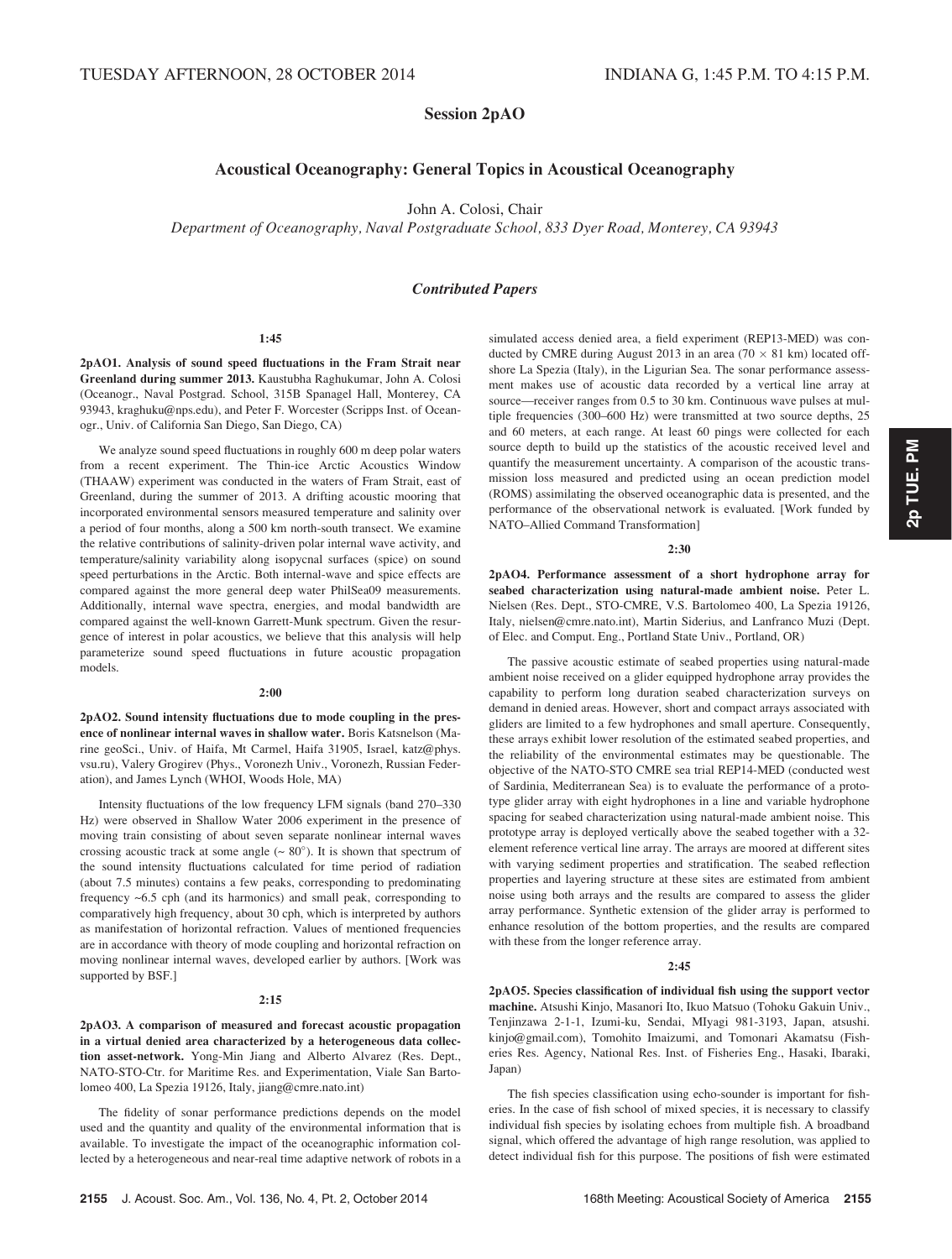from the time difference of arrivals by using the split-beam system. The target strength (TS) spectrum of individual fish echo was computed from the isolated echo and the estimated position. In this paper, the Support Vector Machine was introduced to classify fish species by using these TS spectra. In addition, it is well known that the TS spectra are dependent on not only fish species but also fish size. Therefore, it is necessary to classify both fish species and size by using these features. We tried to classify two species and two sizes of schools. Subject species were chub mackerel (Scomber japonicas) and Japanese jack mackerel (Trachurus japonicus). We calculated the classification rates to limit the training data, frequency bandwidth and tilt angles. It was clarified that the best classification rate was 71.6 %. [This research was supported by JST, CREST.]

## 3:00–3:15 Break

## 3:15

2pAO6. Waveform inversion of ambient noise cross-correlation functions in a coastal ocean environment. Xiaoqin Zang, Michael G. Brown, Neil J. Williams (RSMAS, Univ. of Miami, 4600 Rickenbacker Cswy., Miami, FL 33149, xzang@rsmas.miami.edu), Oleg A. Godin (ESRL, NOAA, Boulder, CO), Nikolay A. Zabotin, and Liudmila Zabotina (CIRES, Univ. of Colorado, Boulder, CO)

Approximations to Green's functions have been obtained by cross-correlating concurrent records of ambient noise measured on near-bottom instruments at 5 km range in a 100 m deep coastal ocean environment. Inversion of the measured cross-correlation functions presents a challenge as neither ray nor modal arrivals are temporally resolved. We exploit both ray and modal expansion of the wavefield to address the inverse problem using two different parameterizations of the seafloor structure. The inverse problem is investigated by performing an exhaustive search over the relevant parameter space to minimize the integrated squared difference between computed and measured correlation function waveforms. To perform the waveform-based analysis described, it is important that subtle differences between correlation functions and Green's functions are accounted for. [Work supported by NSF and ONR.]

#### 3:30

2pAO7. Application of time reversal to acoustic noise interferometry in shallow water. Boris Katsnelson (Marine GeoSci., Univ. of Haifa, 1, Universitetskaya sq, Voronezh 394006, Russian Federation, katz@phys.vsu.ru), Oleg Godin (Univ. of Colorado, Boulder, CO), Jixing Qin (State Key Lab, Inst. of Acoust., Beijing, China), Nikolai Zabotin, Liudmila Zabotina (Univ. of Colorado, Boulder, CO), Michael Brown, and Neil Williams (Univ. of Miami, Miami, FL)

Two-point cross-correlations function (CCF) of diffuse acoustic noise approximates the Green's function, which describes deterministic sound propagation between the two measurement points. Similarity between CCFs and Green's functions motivates application to acoustic noise interferometry of the techniques that were originally developed for remote sensing using broadband, coherent compact sources. Here, time reversal is applied to CCFs of the ambient and shipping noise measured in 100 meter-deep water in the Straits of Florida. Noise was recorded continuously for about six days at three points near the seafloor by pairs of hydrophones separated by 5.0, 9.8, and 14.8 km. In numerical simulations, a strong focusing occurs in the vicinity of one hydrophone when the Green's function is back-propagated from the other hydrophone, with the position and strength of the focus being sensitive to density, sound speed, and attenuation coefficient in the bottom. Values of these parameters in the experiment are estimated by optimizing focusing of the back-propagated CCFs. The results are consistent with the values of the seafloor parameters evaluated independently by other means.

#### 3:45

2pAO8. Shear wave inversion in a shallow coastal environment. Gopu R. Potty (Dept. of Ocean Eng., Univ. of Rhode Island, 115 Middleton Bldg., Narragansett, RI 02882, potty@egr.uri.edu), Jennifer L. Giard (Marine Acoust., Inc., Middletown, RI), James H. Miller, Christopher D. P. Baxter (Dept. of Ocean Eng., Univ. of Rhode Island, Narragansett, RI), Marcia J. Isakson, and Benjamin M. Goldsberry (Appl. Res. Labs., The Univ. of Texas at Austin, Austin, TX)

Estimation of the shear properties of seafloor sediments in littoral waters is important in modeling the acoustic propagation and predicting the strength of sediments for geotechnical applications. One of the promising approaches to estimate shear speed is by using the dispersion of seismoacoustic interface (Scholte) waves that travel along the water-sediment boundary. The propagation speed of the Scholte waves is closely related to the shear wave speed over a depth of 1–2 wavelengths into the seabed. A geophone system for the measurement of these interface waves, along with an inversion scheme that inverts the Scholte wave dispersion data for sediment shear speed profiles have been developed. The components of this inversion scheme are a genetic algorithm and a forward model which is based on dynamic stiffness matrix approach. The effects of the assumptions of the forward model on the inversion, particularly the shear wave depth profile, will be explored using a finite element model. The results obtained from a field test conducted in very shallow waters in Davisville, RI, will be presented. These results are compared to historic estimates of shear speed and recently acquired vibracore data. [Work sponsored by ONR, Ocean Acoustics.]

#### 4:00

2pAO9. The effects of pH on acoustic transmission loss in an estuary. James H. Miller (Ocean Eng., Univ. of Rhode Island, URI Bay Campus, 215 South Ferry Rd., Narragansett, RI 02882, miller@egr.uri.edu), Laura Kloepper (Neurosci., Brown Univ., Providence, RI), Gopu R. Potty (Ocean Eng., Univ. of Rhode Island, Narragansett, RI), Arthur J. Spivack, Steven D'Hondt, and Cathleen Turner (Graduate School of Oceanogr., Univ. of Rhode Island, Narragansett, RI)

Increasing atmospheric  $CO<sub>2</sub>$  will cause the ocean to become more acidic with *pH* values predicted to be more than 0.3 units lower over the next 100 years. These lower pH values have the potential to reduce the absorption component of transmission loss associated with dissolved boron. Transmission loss effects have been well studied for deep water where  $pH$  is relatively stable over time-scales of many years. However, estuarine and coastal  $pH$  can vary daily or seasonally by about 1  $pH$  unit and cause fluctuations in one-way acoustic transmission loss of 2 dB over a range of 10 km at frequencies of 1 kHz or higher. These absorption changes can affect the sound pressure levels received by animals due to identifiable sources such as impact pile driving. In addition, passive and active sonar performance in these estuarine and coastal waters can be affected by these pH fluctuations. Absorption changes in these shallow water environments offer a potential laboratory to study their effect on ambient noise due to distributed sources such as shipping and wind. We introduce an inversion technique based on perturbation methods to estimate the depth-dependent  $p$ H profile from measurements of normal mode attenuation. [Miller and Potty supported by ONR 322OA.]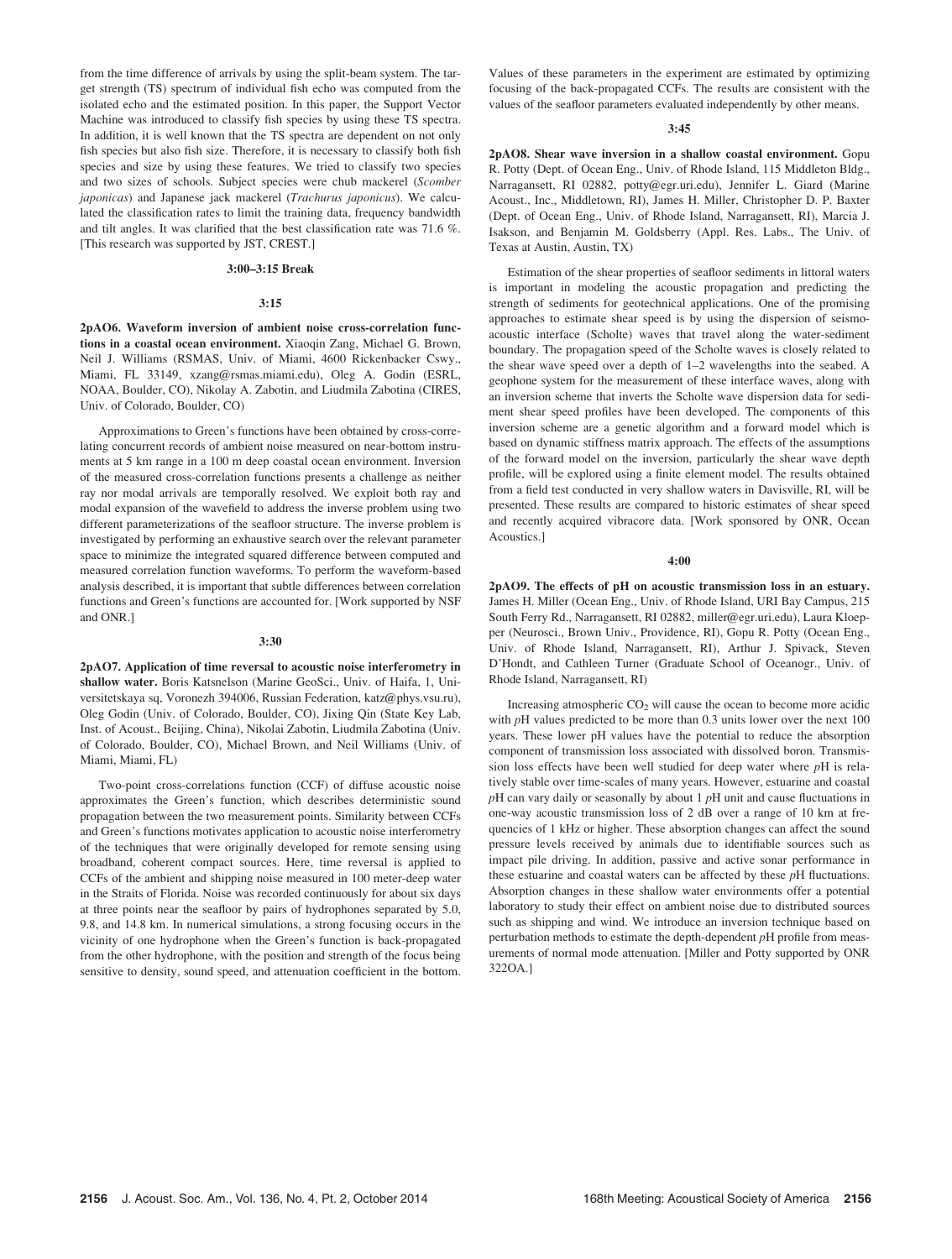# Session 2pBA

# Biomedical Acoustics: Quantitative Ultrasound II

Michael Oelze, Chair UIUC, 405 N Mathews, Urbana, IL 61801

## Contributed Papers

#### 1:30

2pBA1. Receiver operating characteristic analysis for the detectability of malignant breast lesions in acousto-optic transmission ultrasound breast imaging. Jonathan R. Rosenfield (Dept. of Radiology, The Univ. of Chicago, 5316 South Dorchester Ave., Apt. 423, Chicago, IL 60615, jrosenfield@uchicago.edu), Jaswinder S. Sandhu (Santec Systems Inc., Arlington Heights, IL), and Patrick J. La Rivière (Dept. of Radiology, The Univ. of Chicago, Chicago, IL)

Conventional B-mode ultrasound imaging has proven to be a valuable supplement to x-ray mammography for the detection of malignant breast lesions in premenopausal women with high breast density. We have developed a high-resolution transmission ultrasound breast imaging system employing a novel acousto-optic (AO) liquid crystal detector to enable rapid acquisition of full-field breast ultrasound images during routine cancer screening. In this study, a receiver operating characteristic (ROC) analysis was performed to assess the diagnostic utility of our prototype system. Using a comprehensive system model, we simulated the AO transmission ultrasound images expected for a 1-mm malignant lesion contained within a dense breast consisting of 75% normal breast parenchyma and 25% fat tissue. A Gaussian noise model was assumed with SNRs ranging from 0 to 30. For each unique SNR, an ROC curve was constructed and the area under the curve (AUC) was computed to assess the lesion detectability of our system. For SNRs in excess of 10, the analysis revealed AUCs greater than 0.8983, thus demonstrating strong detectability. Our results indicate the potential for using an imaging system of this kind to improve breast cancer screening efforts by reducing the high false negative rate of mammography in premenopausal women.

## 1:45

2pBA2. 250-MHz quantitative acoustic microscopy for assessing human lymph-node microstructure. Daniel Rohrbach (Lizzi Ctr. for Biomedical Eng., Riverside Res., 156 William St., 9th Fl., New York City, NY 10038, drohrbach@RiversideResearch.org), Emi Saegusa-Beecroft (Dept. of General Surgery, Univ. of Hawaii and Kuakini Medical Ctr., Honolulu, HI), Eugene Yanagihara (Kuakini Medical Ctr., Dept. of Pathol., Honolulu, HI), Junji Machi (Dept. of General Surgery, Univ. of Hawaii and Kuakini Medical Ctr., Honolulu, HI), Ernest J. Feleppa, and Jonathan Mamou (Lizzi Ctr. for Biomedical Eng., Riverside Res., New York, NY)

We employed quantitative acoustic microscopy (QAM) to measure acoustic properties of tissue microstructure. 32 QAM datasets were acquired from 2, fresh and 11, deparaffinized, 12-um-thick lymph-node samples obtained from cancer patients. Our custom-built acoustic microscope was equipped with an F-1.16, 250-MHz transducer having a 160-MHz bandwidth to acquire reflected signals from the tissue and a substrate that intimately contacted the tissue. QAM images with a spatial resolution of  $7 \mu m$ were generated of attenuation (A), speed of sound (SOS), and acoustic impedance (Z). Samples then were stained using hematoxylin and eosin, imaged by light microscopy, and co-registered to QAM images. The spatial resolution and contrast of QAM images were sufficient to distinguish tissue regions consisting of lymphocytes, fat cells and fibrous tissue. Average properties for lymphocyte-dominated tissue were  $1552.6 \pm 30$  m/s for SOS,  $9.53 \pm 3.6$  dB/MHz/cm for A, and  $1.58 \pm 0.08$  Mrayl for Z. Values for Z obtained from fresh samples agreed well with those obtained from 12-µm sections from the same node. Such 2D images provide a basis for developing improved ultrasound-scattering models underlying quantitative ultrasound methods currently used to detect cancerous regions within lymph nodes. [NIH Grant R21EB016117.]

## 2:00

2pBA3. Detection of sub-micron lipid droplets using transmission-mode attenuation measurements in emulsion phantoms and liver. Wayne Kreider, Ameen Tabatabai (CIMU, Appl. Phys. Lab., Univ. of Washington, 1013 NE 40th St., Seattle, WA 98105, wkreider@uw.edu), Adam D. Maxwell (Dept. of Urology, Univ. of Washington, Seattle, WA), and Yak-Nam Wang (CIMU, Appl. Phys. Lab., Univ. of Washington, Seattle, WA)

In liver transplantation, donor liver viability is assessed by the both the amount and type of fat present in the organ. General guidelines dictate that livers with more than 30% fat should not be transplanted; however, a lack of available donor organs has led to the consideration of livers with more fat. As a part of this process, it is desirable to distinguish micro-vesicular fat  $\ll 1$  µm droplets) from macro-vesicular fat  $\sim 10$  µm droplets). A method of evaluating the relative amounts of micro- and macro-fat is proposed based on transmission-mode ultrasound attenuation measurements. For an emulsion of one liquid in another, attenuation comprises both intrinsic losses in each medium and excess attenuation associated with interactions between media. Using an established coupled-phase model, the excess attenuation associated with a monodisperse population of lipid droplets was calculated with physical properties representative of both liver tissue and dairy products. Calculations predict that excess attenuation can exceed intrinsic attenuation and that a well-defined peak in excess attenuation at 1 MHz should occur for droplets around 0.8 µm in diameter. Such predictions are consistent with preliminary transmission-mode measurements in dairy products. [Work supported by NIH grants EB017857, EB007643, EB016118, and T32 DK007779.]

## 2:15

2pBA4. Using speckle statistics to improve attenuation estimates for cervical assessment. Viksit Kumar and Timothy Bigelow (Mech. Eng., Iowa State Univ., 4112 Lincoln Swing St., Unit 113, Ames, IA 50014, vkumar@iastate.edu)

Quantitative ultrasound parameters like attenuation can be used to observe microchanges in the cervix. To give a better estimate of attenuation we can use speckle properties to classify which attenuation estimates are valid and conform to the theory. For fully developed and only one type of scatterer, Rayleigh distribution models the signal envelope. But in tissues as the number of scatterer type increases and the speckle becomes unresolved Rayleigh model fails. Gamma distribution has been empirically shown to be the best fit among all the distributions. Since more than one scatterer type is present for our work we used a mixture of gamma distributions. EM algorithm was used to find the parameters of the mixture and on basis of that the tissue types were segmented from each other based on the criteria of different scattering properties. Attenuation estimates were then calculated for tissues of the same scattering type only. 67 Women underwent Transvaginal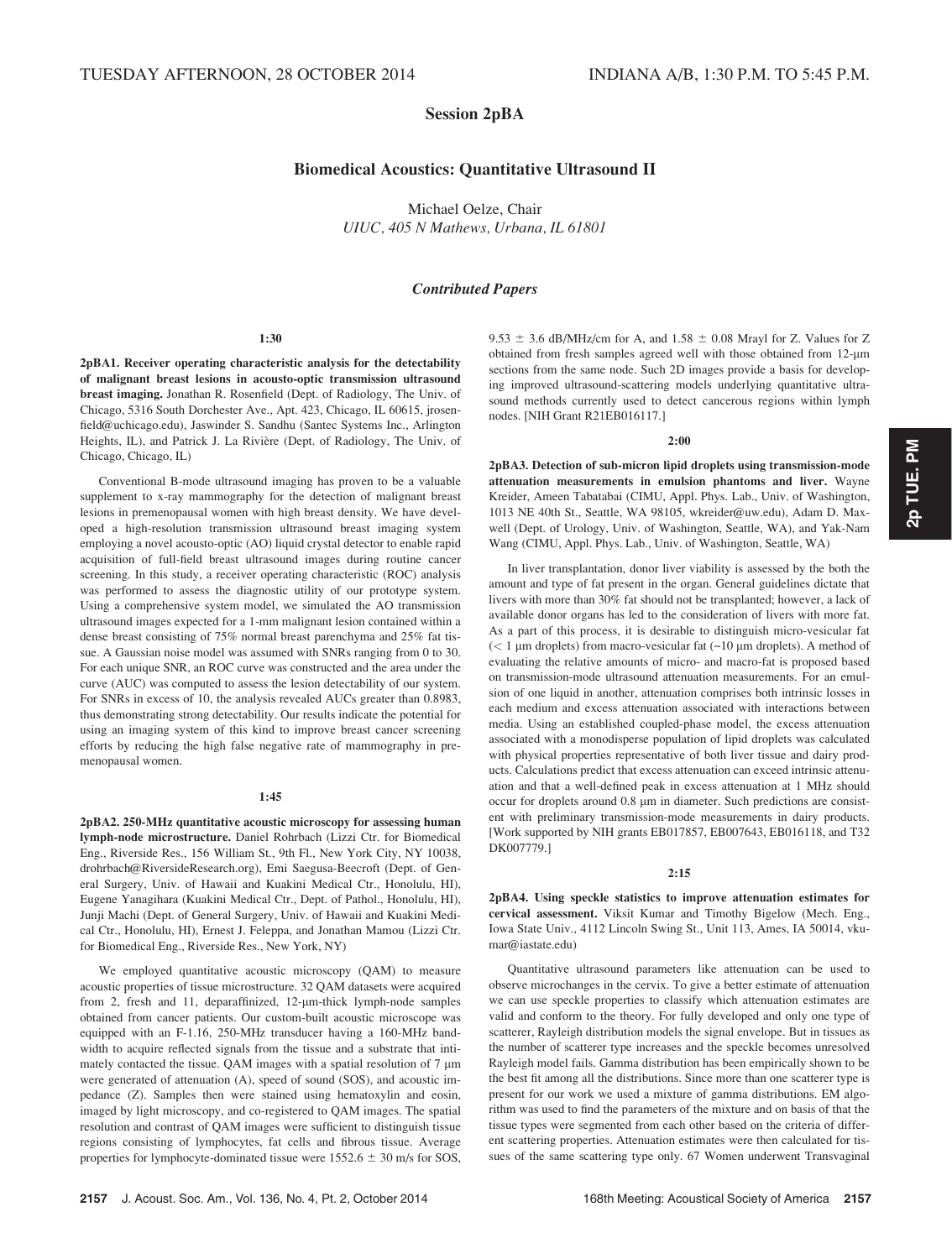scan and the attenuation estimates were calculated for them after segregation of tissues on scattering basis. Attenuation was seen to decrease as the time of delivery came closer.

### 2:30

2pBA5. Using two-dimensional impedance maps to study weak scattering in isotropic random media. Adam Luchies and Michael Oelze (Elec. and Comput. Eng., Univ. of Illinois at Urbana-Champaign, 405 N Matthews Ave, Urbana, IL 61801, luchies1@illinois.edu)

An impedance map (ZM) is a computational tool for studying weak scattering in soft tissues. Currently, three-dimensional (3D) ZMs are created from a series of adjacent histological slides that have been stained to emphasize acoustic scattering structures. The 3D power spectrum of the 3DZM may be related to quantitative ultrasound parameters such as the backscatter coefficient. However, constructing 3DZMs is expensive, both in terms of computational time and financial cost. Therefore, the objective of this study was to investigate using two-dimensional (2D) ZMs to estimate 3D power spectra. To estimate the 3D power spectrum using 2DZMs, the autocorrelation of 2DZMs extracted from a volume were estimated and averaged. This autocorrelation estimate was substituted into the 3D Fourier transform that assumes radial symmetry to estimate the 3D power spectrum. Simulations were conducted on sparse collections of spheres and ellipsoids to validate the proposed method. Using a single slice that intersected approximately 75 particles, a mean absolute error was achieved of 1.1 dB and 1.5 dB for sphere and ellipsoidal particles, respectively. The results from the simulations suggest that 2DZMs can provide accurate estimates of the power spectrum and are a feasible alternative to the 3DZM approach.

#### 2:45

2pBA6. Backscatter coefficient estimation using tapers with gaps. Adam Luchies and Michael Oelze (Elec. and Comput. Eng., Univ. of Illinois at Urbana-Champaign, 405 N Matthews Ave., Urbana, IL 61801, luchies1@ illinois.edu)

When using the backscatter coefficient (BSC) to estimate quantitative ultrasound (QUS) parameters such as the effective scatterer diameter (ESD) and the effective acoustic concentration (EAC), it is necessary to assume that the interrogated medium contains diffuse scatterers. Structures that invalidate this assumption can significantly affect the estimated BSC parameters in terms of increased bias and variance and decrease performance when classifying disease. In this work, a method was developed to mitigate the effects of non-diffuse echoes, while preserving as much signal as possible for obtaining diffuse scatterer property estimates. Specially designed tapers with gaps that avoid signal truncation were utilized for this purpose. Experiments from physical phantoms were used to evaluate the effectiveness of the proposed BSC estimation methods. The mean squared error (MSE) for BSC between measured and theoretical had an average value of approximately 1.0 and 0.2 when using a Hanning taper and PR taper, respectively, with six gaps. The BSC error due to amplitude bias was smallest for PR tapers with time-bandwidth product  $N\omega = 1$ . The BSC error due to shape bias was smallest for PR tapers with  $N\omega = 4$ . These results suggest using different taper types for estimating ESD versus EAC.

## 3:00

2pBA7. Application of the polydisperse structure function to the characterization of solid tumors in mice. Aiguo Han and William D. O'Brien (Elec. and Comput. Eng., Univ. of Illinois at Urbana-Champaign, 405 N. Mathews Ave., Urbana, IL 61801, han51@uiuc.edu)

A polydisperse structure function model has been developed for modeling ultrasonic scattering from dense scattering media. The polydisperse structure function is incorporated to a fluid-filled sphere scattering model to model the backscattering coefficient (BSC) of solid tumors in mice. Two types of tumors were studied: a mouse sarcoma (Englebreth-Holm-Swarm [EHS]) and a mouse carcinoma (4T1). The two kinds of tumors had significantly different microstructures. The carcinoma had a uniform distribution of carcinoma cells. The sarcoma had cells arranged in groups usually containing less than 20 cells per group, causing an increased scatterer size and size distribution. Excised tumors (13 EHS samples and 15 4T1 samples) were scanned using single-element transducers covering the frequency range 11–105 MHz. The BSC was estimated using a planar reference technique. The model was fit to the experimental BSC using a least-square fit. The mean scatterer radius and the Schulz width factor (which characterizes the width of the scatterer size distribution) were estimated. The results showed significantly higher scatterer size estimates and wider scatterer size distribution estimates for EHS than for 4T1, consistent with the observed difference in microstructure of the two types of tumors. [Work supported by NIH CA111289.]

## 3:15–3:30 Break

## 3:30

2pBA8. Experimental comparison of methods for measuring backscatter coefficient using single element transducers. Timothy Stiles and Andrew Selep (Phys., Monmouth College, 700 E Broadway Ave., Monmouth, IL 61462, tstiles@monmouthcollege.edu)

The backscatter coefficient (BSC) has promise as a diagnostic aid. However, measurements of the BSC of soft-tissue mimicking materials have proven difficult; results on the same samples by various laboratories have up to two orders of magnitude difference. This study compares methods of data analysis using data acquired from the same samples using single element transducers, with a frequency range of 1 to 20 MHz and pressure focusing gains between 5 and 60. The samples consist of various concentrations of milk in agar with scattering from glass microspheres. Each method utilizes a reference spectrum from a planar reflector but differ in the diffraction and attenuation correction algorithms. Results from four methods of diffraction correction and three methods of attenuation correction are compared to each other and to theoretical predictions. Diffraction correction varies from no correction to numerical integration of the beam throughout the data acquisition region. Attenuation correction varies from limited correction for the attenuation up to the start of the echo acquisition window, to correcting for attenuation within a numerical integration of the beam profile. Results indicate the best agreements with theory are the methods that utilize the numerical integration of the beam profile.

#### 3:45

2pBA9. Numerical simulations of ultrasound-pulmonary capillary interaction. Brandon Patterson (Mech. Eng., Univ. of Michigan, 626 Spring St., Apt. #1, Ann Arbor, MI 48103-3200, awesome@umich.edu), Douglas L. Miller (Radiology, Univ. of Michigan, Ann Arbor, MI), David R. Dowling, and Eric Johnsen (Mech. Eng., Univ. of Michigan, Ann Arbor, MI)

Although lung hemorrhage (LH) remains the only bioeffect of non-contrast, diagnostic ultrasound (DUS) proven to occur in mammals, a fundamental understanding of DUS-induced LH remains lacking. We hypothesize that the fragile capillary beds near the lungs surface may rupture as a result of ultrasound-induced strains and viscous stresses. We perform simulations of DUS waves propagating in tissue (modeled as water) and impinging on a planar lung surface (modeled as air) with hemispherical divots representing individual capillaries (modeled as water). Experimental ultrasound pulse waveforms of frequencies 1.5–7.5 MHz are used for the simulation. A highorder accurate discontinuity-capturing scheme solves the two-dimensional, compressible Navier-Stokes equations to obtain velocities, pressures, stresses, strains, and displacements in the entire domain. The mechanics of the capillaries are studied for a range of US frequencies and amplitudes. Preliminary results indicate a strong dependence of the total strain on the capillary size relative to the wavelength.

#### 4:00

2pBA10. Acoustic radiation force due to nonaxisymmetric sound beams incident on spherical viscoelastic scatterers in tissue. Benjamin C. Treweek, Yurii A. Ilinskii, Evgenia A. Zabolotskaya, and Mark F. Hamilton (Appl. Res. Labs., Univ. of Texas at Austin, 10000 Burnet Rd., Austin, TX 78758, btreweek@utexas.edu)

The theory for acoustic radiation force on a viscoelastic sphere of arbitrary size in tissue was extended recently to account for nonaxisymmetric incident fields [Ilinskii et al., POMA 19, 045004 (2013)]. A spherical harmonic expansion was used to describe the incident field. This work was specialized at the spring 2014 ASA meeting to focused axisymmetric sound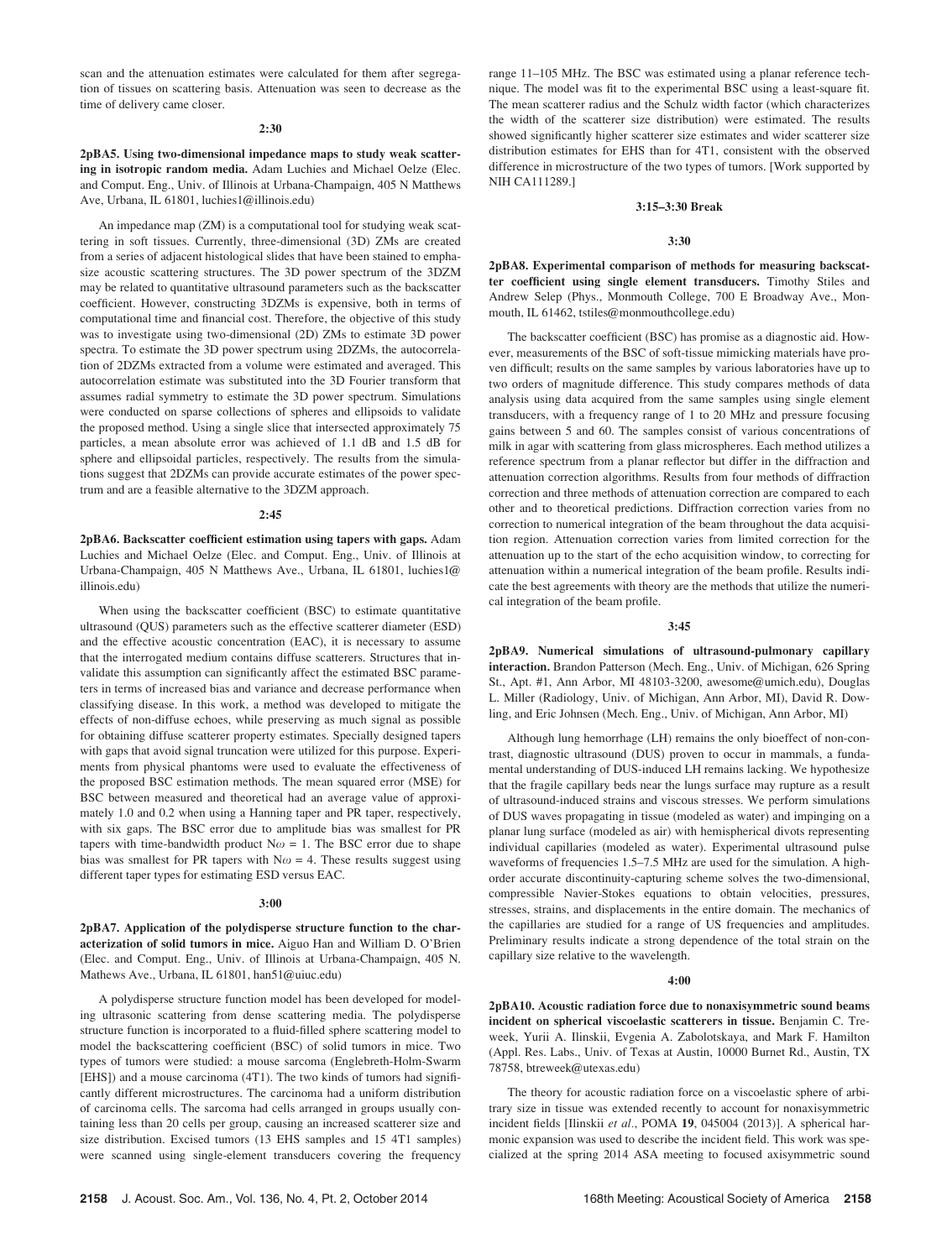beams with various focal spot sizes and a scatterer located at the focus. The emphasis of the present contribution is nonaxisymmetric fields, either through moving the scatterer off the axis of an axisymmetric beam or through explicitly defining a nonaxisymmetric beam. This is accomplished via angular spectrum decomposition of the incident field, spherical wave expansions of the resulting plane waves about the center of the scatterer, Wigner D-matrix transformations to express these spherical waves in a coordinate system with the polar axis aligned with the desired radiation force component, and finally integration over solid angle to obtain spherical wave amplitudes as required in the theory. Various scatterer sizes and positions relative to the focus are considered, and the effects of changing properties of both the scatterer and the surrounding tissue are examined. [Work supported by the ARL:UT McKinney Fellowship in Acoustics.]

## 4:15

2pBA11. Convergence of Green's function-based shear wave simulations in models of elastic and viscoelastic soft tissue. Yiqun Yang (Dept. of Elec. and Comput. Eng., Michigan State Univ., Michigan State University, East Lansing, MI, yiqunyang.nju@gmail.com), Matthew Urban (Dept. of Physiol. and Biomedical Eng., Mayo Clinic College of Medicine, Rochester, MN), and Robert McGough (Dept. of Elec. and Comput. Eng., Michigan State Univ., East Lansing, MI)

Green's functions effectively simulate shear waves produced by an applied acoustic radiation force in elastic and viscoelastic soft tissue. In an effort to determine the optimal parameters for these simulations, the convergence of Green's function-based calculations is evaluated for realistic spatial distributions of the initial radiation force "push." The input to these calculations is generated by FOCUS, the "Fast Object-oriented  $C++$  Ultrasound Simulator," which computes the approximate intensity fields generated by a Phillips L7-4 ultrasound transducer array for both focused and unfocused beams. The radiation force in the simulation model, which is proportional to the simulated intensity, is applied for 200  $\mu$ s, and the resulting displacements are calculated with the Green's function model. Simulation results indicate that, for elastic media, convergence is achieved when the intensity field is sampled at roughly one-tenth of the wavelength of the compressional component that delivers the radiation force "push." Aliasing and oscillation artifacts are observed in the model for an elastic medium at lower sampling rates. For viscoelastic media, spatial sampling rates as low as two samples per compressional wavelength are sufficient due to the low-pass filtering effects of the viscoelastic medium. [Supported in part by NIH Grants R01EB012079 and R01DK092255.]

## 4:30

2pBA12. Quantifying mechanical heterogeneity of breast tumors using quantitative ultrasound elastography. Tengxiao Liu (Dept. of Mech., Aerosp. and Nuclear Eng., Rensselaer Polytechnic Inst., Troy, NY), Olalekan A. Babaniyi (Mech. Eng., Boston Univ., Boston, MA), Timothy J. Hall (Medical Phys., Univ. of Wisconsin, Wisconsin, WI), Paul E. Barbone (Mech. Eng., Boston Univ., 110 Cummington St., Boston, MA 02215, barbone@bu.edu), and Assad A. Oberai (Dept. of Mech., Aerosp. and Nuclear Eng., Rensselaer Polytechnic Inst., Troy, NY)

Heterogeneity is a hallmark of cancer whether one considers the genotype of cancerous cells, the composition of their microenvironment, the distribution of blood and lymphatic microvasculature, or the spatial distribution of the desmoplastic reaction. It is logical to expect that this heterogeneity in tumor microenvironment will lead to spatial heterogeneity in its mechanical properties. In this study we seek to quantify the mechanical heterogeneity within malignant and benign tumors using ultrasound based elasticity imaging. By creating in-vivo elastic modulus images for ten human subjects with breast tumors, we show that Young's modulus distribution in cancerous breast tumors is more heterogeneous when compared with tumors that are not malignant, and that this signature may be used to distinguish malignant breast tumors. Our results complement the view of cancer as a heterogeneous disease by demonstrating that mechanical properties within cancerous tumors are also spatially heterogeneous. [Work supported by NIH, NSF.]

2pBA13. Convergent field elastography. Michael D. Gray, James S. Martin, and Peter H. Rogers (School of Mech. Eng., Georgia Inst. of Technol., 771 Ferst Dr. NW, Atlanta, GA 30332-0405, michael.gray@me.gatech.edu)

An ultrasound-based system for non-invasive estimation of soft tissue shear modulus will be presented. The system uses a nested pair of transducers to provide force generation and motion measurement capabilities. The outer annular element produces a ring-like ultrasonic pressure field distribution. This in turn produces a ring-like force distribution in soft tissue, whose response is primarily observable as a shear wave field. A second ultrasonic transducer nested inside the annular element monitors the portion of the shear field that converges to the center of the force distribution pattern. Propagation speed is estimated from shear displacement phase changes resulting from dilation of the forcing radius. Forcing beams are modulated in order to establish shear speed frequency dependence. Prototype system data will be presented for depths of 10–14 cm in a tissue phantom, using drive parameters within diagnostic ultrasound safety limits. [Work supported by ONR and the Neely Chair in Mechanical Engineering, Georgia Institute of Technology.]

## 5:00

2pBA14. Differentiation of benign and malignant breast lesions using Comb-Push Ultrasound Shear Elastography. Max Denis, Mohammad Mehmohammadi (Physiol. and Biomedical Eng., Mayo Clinic, 200 First St. SW, Rochester, MN 55905, denis.max@mayo.edu), Duane Meixner, Robert Fazzio (Radiology-Diagnostic, Mayo Clinic, Rochester, MN), Shigao Chen, Mostafa Fatemi (Physiol. and Biomedical Eng., Mayo Clinic, Rochester, MN), and Azra Alizad (Physiol. and Biomedical Eng., Mayo Clinic, Rochester, Missouri)

In this work, the results from our Comb Push Ultrasound Shear Elastography (CUSE) assessment of suspicious breast lesions are presented. The elasticity value of the breast lesions are correlated to histopathological findings to evaluate their diagnostic value in differentiating between malignant and benign breast lesions. A total of 44 patients diagnosed with suspicious breast lesions were evaluated using CUSE prior to biopsy. All patient study procedures were conducted according to the protocol approved by Mayo Clinic Institutional Review Board (IRB). Our cohort consisted of 27 malignant and 17 benign breast lesions. The results indicate an increase in shear wave velocity in both benign and malignant lesions compared to normal breast tissue. Furthermore, the Young's modulus is significantly higher in malignant lesions. An optimal cut-off value of the Young's modulus  $\geq 80$  kPa was observed for the receiver operating characteristic (ROC) curve. This is concordant with the published cut-off values of elasticity for suspicious breast lesions. [This work is supported in part by the grant 3R01CA148994-04S1 and 5R01CA148994-04 from NIH.]

## 5:15

2pBA15. Comparison between diffuse infrared and acoustic transmission over the human skull. Qi Wang, Namratha Reganti, Yutoku Yoshioka, Mark Howell, and Gregory T. Clement (BME, LRI, Cleveland Clinic, 9500 Euclid Ave., Cleveland, OH 44195, qiqiwang83@gmail.com)

Skull-induced distortion and attenuation present a challenge to both transcranial imaging and therapy. Whereas therapeutic procedures have been successful in offsetting aberration using from prior CTs, this approach impractical for imaging. In effort to provide a simplified means for aberration correction, we have been investigating the use of diffuse infrared light as an indicator of acoustic properties. Infrared wavelengths were specifically selected for tissue penetration; however this preliminary study was performed through bone alone via a transmission mode to facilitate comparison with acoustic measurements. The inner surface of a half human skull, cut along the sagittal midline, was illuminated using an infrared heat lamp and images of the outer surface were acquired with an IR-sensitive camera. A range of source angles were acquired and averaged to eliminate source bias. Acoustic measurement were likewise obtained over the surface with a source (1 MHz, 12.7 mm-diam) oriented parallel to the skull surface and hydrophone receiver (1 mm PVDF). Preliminary results reveal a positive correlation between sound speed and optical intensity, whereas poor correlation is observed between acoustic amplitude and optical intensity. [Work funded under NIH R01EB014296.]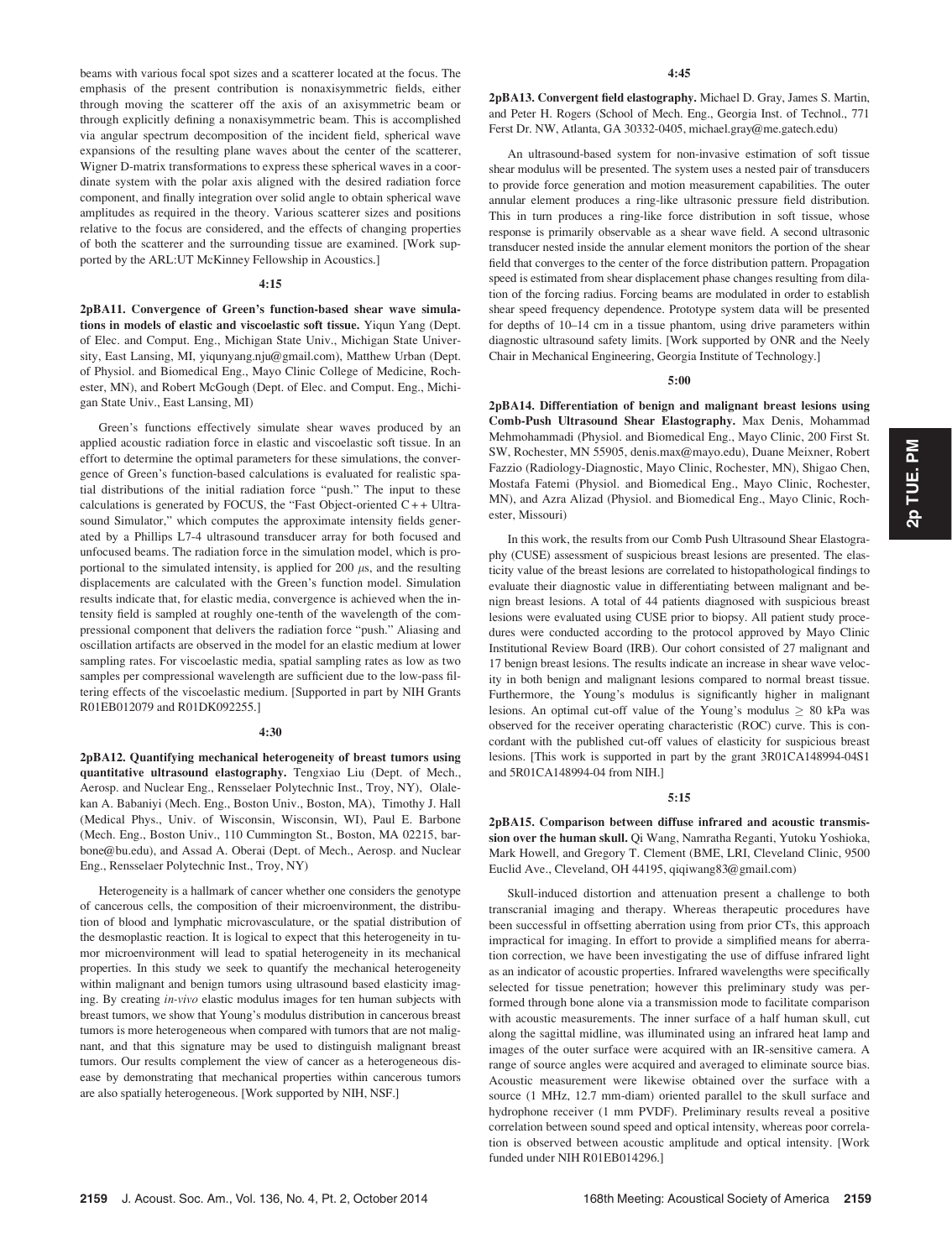## 5:30

2pBA16. A computerized tomography system for transcranial ultrasound imaging. Sai Chun Tang (Dept. of Radiology, Harvard Med. School, 221 Longwood Ave., Rm. 521, Boston, MA 02115, sct@bwh.harvard.edu) and Gregory T. Clement (Dept. of Biomedical Eng., Cleveland Clinic, Cleveland, OH)

Hardware for tomographic imaging presents both challenge and opportunity for simplification when compared with traditional pulse-echo imaging systems. Specifically, point diffraction tomography does not require simultaneous powering of elements, in theory allowing just a single transmit channel and a single receive channel to be coupled with a switching or multiplexing network. In our ongoing work on transcranial imaging, we have developed a 512-channel system designed to transmit and/or receive a high voltage signal from/to arbitrary elements of an imaging array. The overall design follows a hierarchy of modules including a software interface, microcontroller, pulse generator, pulse amplifier, high-voltage power converter, switching mother board, switching daughter board, receiver amplifier, analog-to-digital converter, peak detector, memory, and USB communication. Two pulse amplifiers are included, each capable producing up to 400 Vpp via power MOSFETS. Switching is based around mechanical relays that allow passage of 200 V, while still achieving switching times of under 2 ms, with an operating frequency ranging from below 100 kHz to 10 MHz. The system is demonstrated through ex vivo human skulls using 1 MHz transducers. The overall system design is applicable to planned human studies in transcranial image acquisition, and may have additional tomographic applications for other materials necessitating a high signal output. [Work was supported by NIH R01 EB014296.]

# TUESDAY AFTERNOON, 28 OCTOBER 2014 INDIANA C/D, 2:45 P.M. TO 3:30 P.M.

# Session 2pEDa

# Education in Acoustics: General Topics in Education in Acoustics

Uwe J. Hansen, Chair

Chemistry& Physics, Indiana State University, 64 Heritage Dr., Terre Haute, IN 47803-2374

## Contributed Papers

#### 2:45

2pEDa1. @acousticsorg: The launch of the Acoustics Today twitter feed. Laura N. Kloepper (Dept. of Neurosci., Brown Univ., 185 Meeting St. Box GL-N, Providence, RI 02912, laura\_kloepper@brown.edu) and Daniel Farrell (Web Development office, Acoust. Society of America, Melville, NY)

Acoustics Today has recently launched our twitter feed, @acousticsorg. Come learn how we plan to spread the mission of Acoustics Today, promote the science of acoustics, and connect with acousticians worldwide! We will also discuss proposed upcoming social media initiatives and how you, an ASA member, can help contribute. This presentation will include an extended question period in order to gather feedback on how Acoustics Today can become more involved with social media.

#### 3:00

2pEDa2. Using Twitter for teaching. William Slaton (Phys. & Astronomy, The Univ. of Central Arkansas, 201 Donaghey Ave., Conway, AR 72034, wvslaton@uca.edu)

The social media microblogging platform, Twitter, is an ideal avenue to learn about new science in the field of acoustics as well as to share that new-found information with students. As a user discovers a network of science bloggers and journalists to follow the amount of science uncovered grows. Conversations between science writers and scientists themselves enhance this learning opportunity. Several examples of using twitter for teaching will be presented.

### 3:15

2pEDa3. Unconventional opportunities to recruit future science, technology, engineering, and math scholars. Roger M. Logan (Teledyne, 12338 Westella, Houston, TX 77077, rogermlogan@sbcglobal.net)

Pop culture conventions provide interesting and unique opportunities to inspire the next generation of STEM contributors. Literary, comic, and anime are a few example of this type of event. This presentation will provide insights into these venues as well as how to get involved and help communicate that careers in STEM can be fun and rewarding.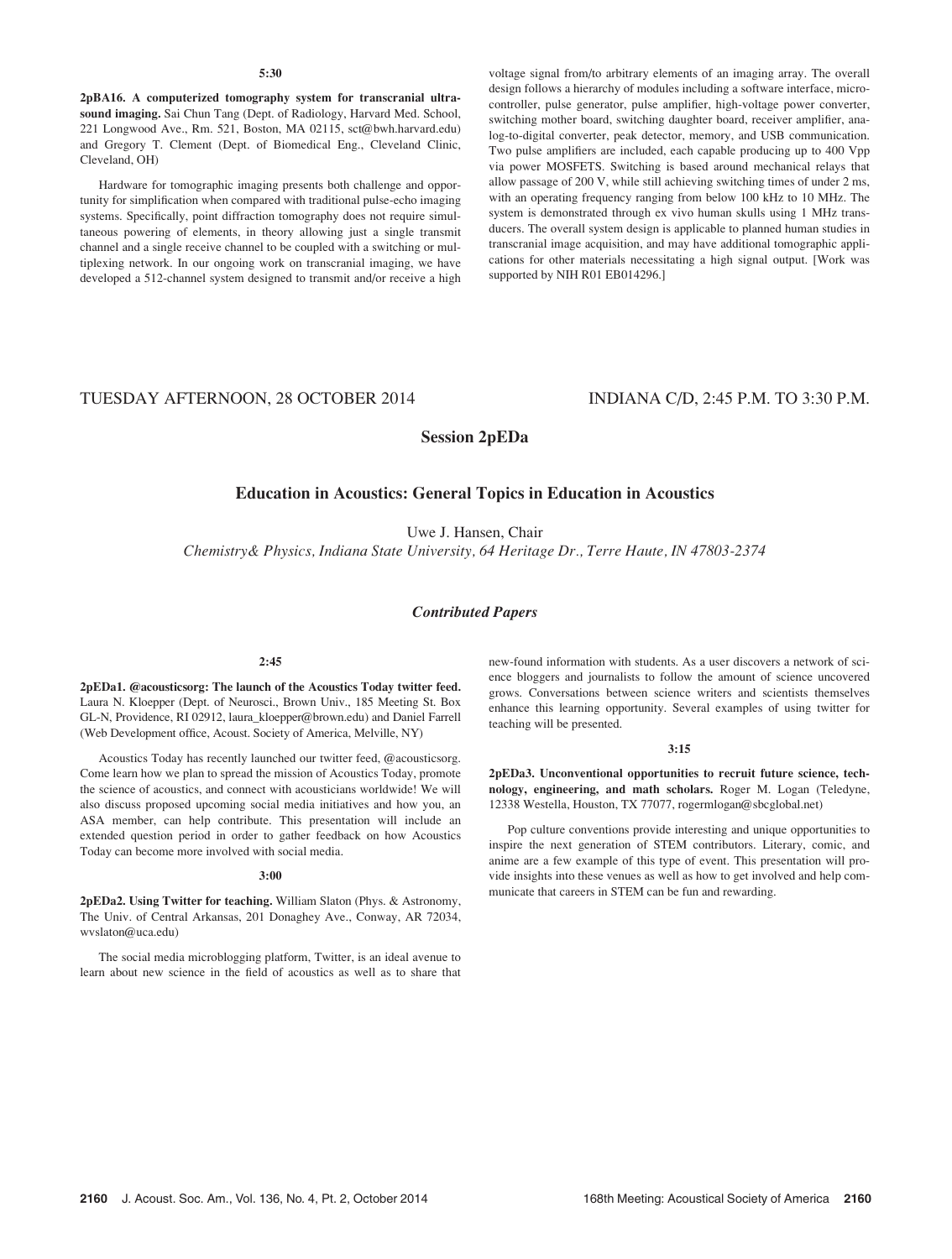# Session 2pEDb

Education in Acoustics: Take 5's

Uwe J. Hansen, Chair

Chemistry& Physics, Indiana State University, 64 Heritage Dr., Terre Haute, IN 47803-2374

For a Take-Five session no abstract is required. We invite you to bring your favorite acoustics teaching ideas. Choose from the following: short demonstrations, teaching devices, or videos. The intent is to share teaching ideas with your colleagues. If possible, bring a brief, descriptive handout with enough copies for distribution. Spontaneous inspirations are also welcome. You sign up at the door for a five-minute slot before the session starts. If you have more than one demo, sign-up for two consecutive slots.

# TUESDAY AFTERNOON, 28 OCTOBER 2014 INDIANA E, 1:55 P.M. TO 5:00 P.M.

# Session 2pID

# Interdisciplinary: Centennial Tribute to Leo Beranek's Contributions in Acoustics

William J. Cavanaugh, Cochair Cavanaugh Tocci Assoc. Inc., 3 Merifield Ln., Natick, MA 01760-5520

Carl Rosenberg, Cochair Acentech Incorporated, 33 Moulton Street, Cambridge, MA 02138

Chair's Introduction—1:55

## Invited Papers

## 2:00

2pID1. Leo Beranek's role in the Acoustical Society of America. Charles E. Schmid (10677 Manitou Pk. Blvd., Bainbridge Island, WA 98110, cechmid@att.net)

Leo Beranek received the first 75th anniversary certificate issued by the Acoustical Society of America commemorating his longtime association with the Society at the joint ASA/ICA meeting in Montreal in 2013. Both the Society and Leo have derived mutual benefits from this long and fruitful association. Leo has held many important roles as leader in the ASA. He served as vice president (1949– 1950), president (1954–1955), Chair of the Z24 Standards Committee (1950–1953), meeting organizer (he was an integral part of the Society's 25th, 50th, and 75th Anniversary meetings), associate editor (1950–1959), author of three books sold via ASA, publisher of 75 peer-reviewed JASA papers, and presented countless papers at ASA meetings. Much of his work has been recognized by the Society which presented him with the R. Bruce Lindsay Award (1944), the Wallace Clement Sabine Award (1961), the Gold Medal (1975), and an Honorary Fellowship (1994). He has participated in the Acoustical Society Foundation and donated generously to it. He has been an inspiration for younger Society members (which include all of us on this occasion celebrating his 100th birthday).

## 2:15

2pID2. Leo Beranek's contributions to noise control. George C. Maling (INCE FOUNDATION, 60 High Head Rd., Harpswell, ME 04079, INCEUSA@aol.com) and William W. Lang (INCE FOUNDATION, Poughkeepsie, New York)

Leo Beranek has made contributions to noise control for many years, beginning with projects during World War II when he was a Harvard University. Later, at MIT, he taught a course (6.35) which included noise control, and ran MIT summer courses on the subject. His book, Noise Reduction, was published during that time. Additional books followed. Noise control became an important part of the consulting work at Bolt Beranek and Newman. Two projects are of particular interest: The efforts to silence a wind tunnel in Cleveland,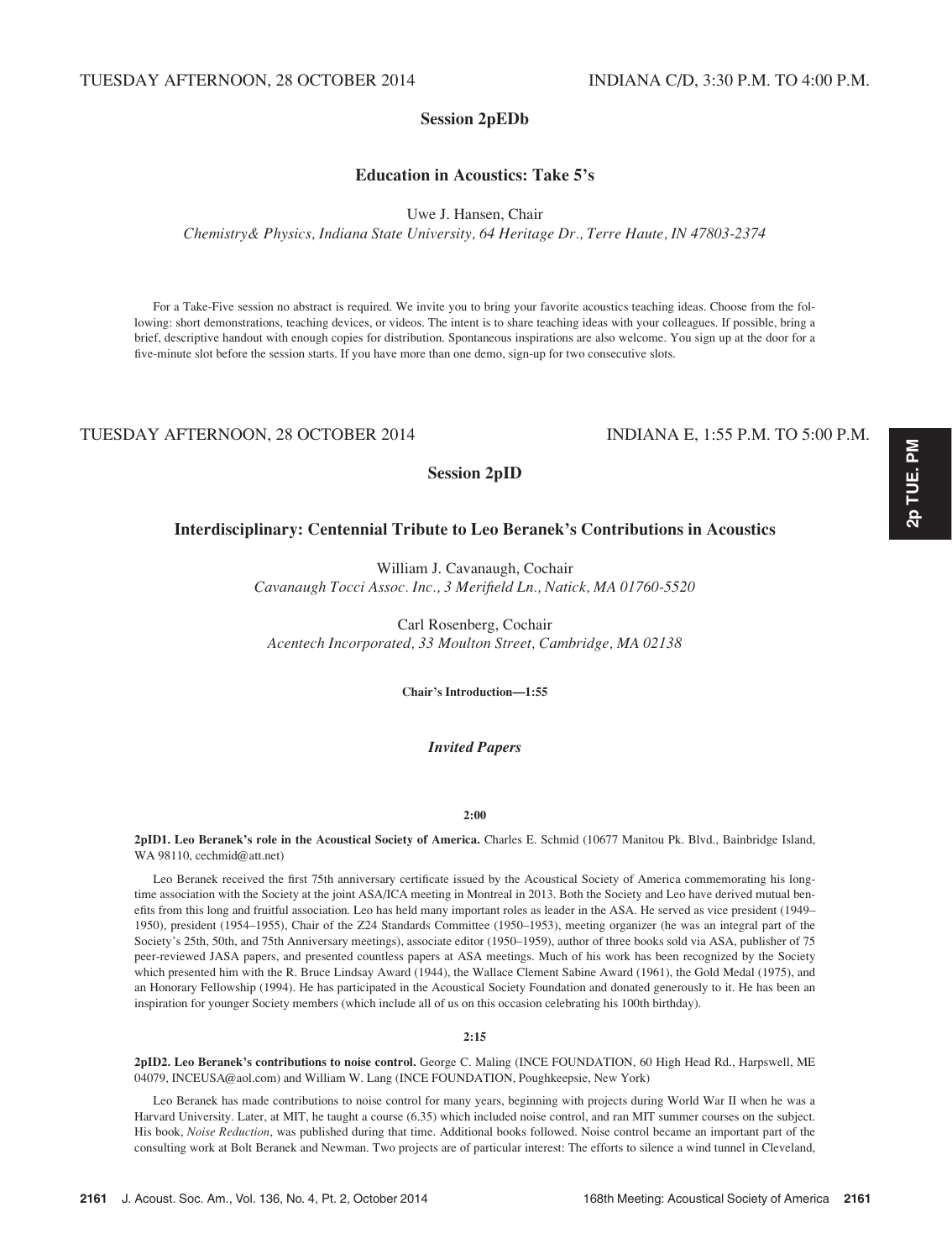Ohio, and the differences in noise emissions and perception as the country entered the jet age. Leo was one of the founders of the Institute of Noise Control Engineering, and served as its charter president. Much of the success of the Institute is due to his early leadership. He has also played an important role in noise policy, beginning in the late 1960s and, in particular, with the passage of the Noise Control Act of 1972. This work continued into the 1990s with the formation of the "Peabody Group," and cooperation with the National Academy of Engineering in the formation of noise policy.

## 2:30

2pID3. Beranek's porous material model: Inspiration for advanced material analysis and design. Cameron J. Fackler and Ning Xiang (Graduate Program in Architectural Acoust., Rensselaer Polytechnic Inst., 110 8th St., Greene Bldg., Troy, NY 12180, facklc@ rpi.edu)

In 1942, Leo Beranek presented a model for predicting the acoustic properties of porous materials [J. Acoust. Soc. Am. 13, 248 (1942)]. Since then, research into many types of porous materials has grown into a broad field. In addition to Beranek's model, many other models for predicting the acoustic properties of porous materials in terms of key physical material parameters have been developed. Following a brief historical review, this work concentrates on studying porous materials and microperforated panels—pioneered by one of Beranek's early friends and fellow students, Dah-You Maa. Utilizing equivalent fluid models, porous material and microperforated panel theories have recently been unified. In this work, the Bayesian inference framework is applied to single- and multilayered porous and microperforated materials. Bayesian model selection and parameter estimation are used to guide the analysis and design of innovative multilayer acoustic absorbers.

## 2:45

2pID4. Technology, business, and civic visionary. David Walden (retired from BBN, 12 Linden Rd., East Sandwich 02537, dave@ walden-family.com)

In high school and college, Leo Beranek was already developing the traits of an entrepreneur. At Bolt Beranek and Newman he built a culture of innovation. He and his co-founders also pursued a policy of looking for financial returns, via diversification and exploitation of intellectual property, beyond their initial acoustics-based professional services business. In particular, in 1956–1957 Leo recruited J.C.R. Licklider to help BBN move into the domain of computers. In time, information sciences and computing became as significant a business for BBN as acoustics. While BBN did innovative work in many areas of computing, perhaps the most visible area was with the technology that became the Internet. In 1969, Leo left day-to-day management of BBN, although he remained associated with the company for more years. Beyond BBN, Leo worked, often in a leadership role, with a variety of institutions to improve civic life and culture around Boston.

## 3:00

2pID5. Leo Beranek and concert hall acoustics. Benjamin Markham (Acentech Inc, 33 Moulton St., Cambridge, MA 02138, bmarkham@acentech.com)

Dr. Leo Beranek's pioneering concert hall research and project work has left an indelible impression on the study and practice of concert hall design. Working as both scientist and practitioner simultaneously for most of his 60 + years in the industry, his accomplishments include dozens of published papers on concert hall acoustics, several seminal books on the subject, and consulting credit for numerous important performance spaces. This paper will briefly outline a few of his key contributions to the field of concert hall acoustics (including his work regarding audience absorption, the loudness parameter G, the system of concert hall metrics and ratings that he developed, and other contributions), his project work (including the Tanglewood shed, Philharmonic Hall, Tokyo Opera City concert hall, and others), and his role as an inspiration for other leaders in the field. His work serves as the basis, the framework, the inspiration, or the jumping-off point for a great deal of current concert hall research, as evidenced by the extraordinarily high frequency with which his work is cited; this paper will conclude with some brief remarks on the future of concert hall research that will build on Dr. Beranek's extraordinary career.

## 3:15

2pID6. Concert hall acoustics: Recent research. Leo L. Beranek (Retired, 10 Longwood Dr., Westwood, MA 02090, beranekleo@ ieee.org)

Recent research on concert hall acoustics is reviewed. Discussed are (1) ten top quality halls acoustically; (2) listeners acoustical preferences; (3) how musical dynamics are enhanced by hall shape; (4) effect of seat upholstering on sound strength and hall dimensions; (5) recommended minimum and maximum hall dimensions and audience capacities in shoebox, surround, and fan shaped halls.

#### 3:30

2pID7. Themes of thoughts and thoughtfulness. Carl Rosenberg (Acentech Inc., 33 Moulton St., Cambridge, MA 02138, crosenberg@acentech.com) and William J. Cavanaugh (Cavanaugh/Tocci, Sudbury, MA)

In preparing and compiling the background for the issue of Acoustics Today on Leo Beranek to commemorate his 100th birthday, there were some consistent themes of Leo's work and contribution to colleagues and scholars with whom he worked. This was particularly evident in the many "side-bars" solicited from over three dozen friends and colleagues. The authors discuss these patterns and share insights on the manner in which Leo was most influential. There will be opportunities for audience participants to share their thoughts and birthday greetings with Leo.

## 3:45–4:15 Panel Discussion

#### 4:15–5:00 Celebration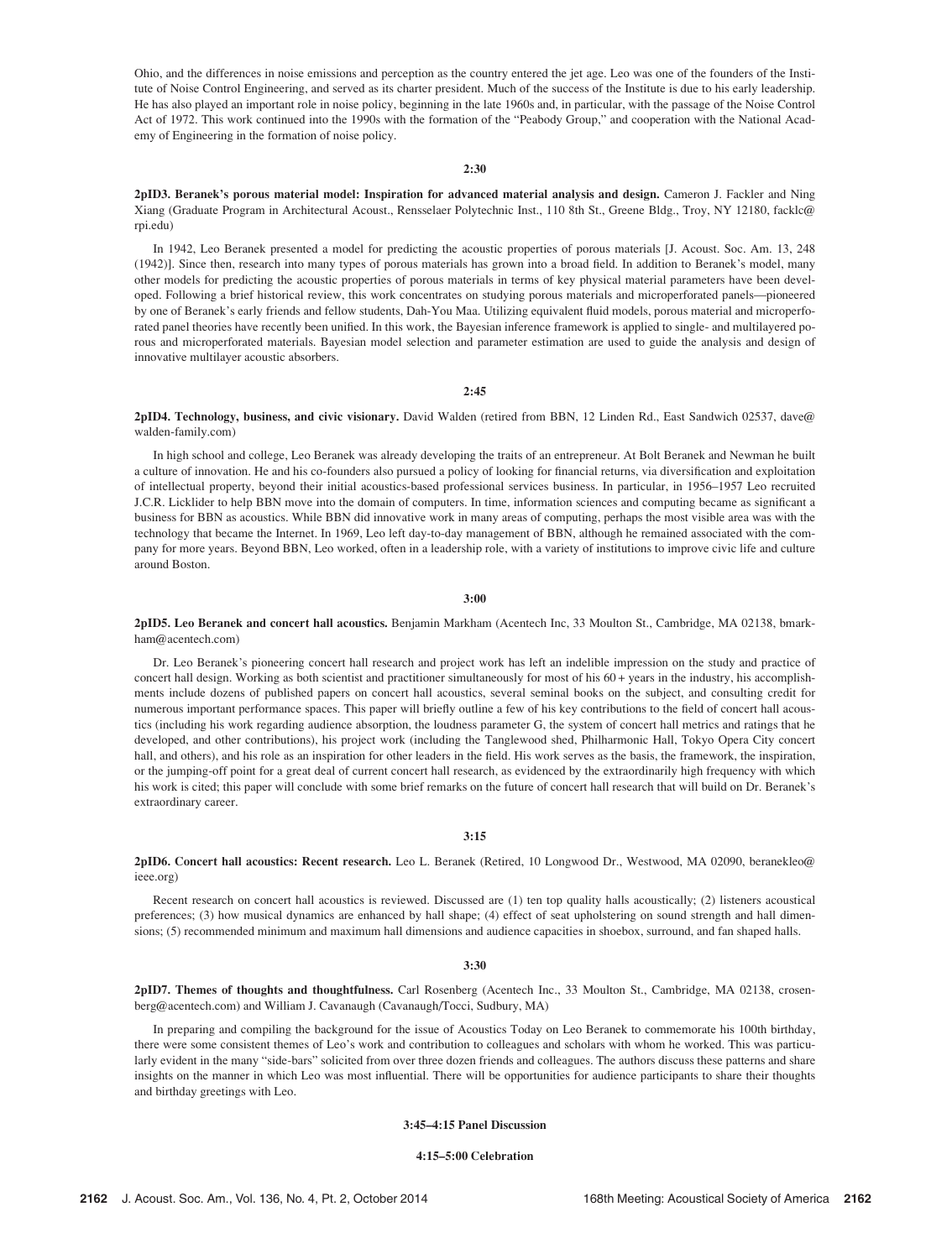# Session 2pMU

# Musical Acoustics: Synchronization Models in Musical Acoustics and Psychology

Rolf Bader, Chair

Institute of Musicology, University of Hamburg, Neue Rabenstr. 13, Hamburg 20354, Germany

## Invited Papers

## 1:00

2pMU1. Models and findings of synchronization in musical acoustics and music psychology. Rolf Bader (Inst. of Musicology, Univ. of Hamburg, Neue Rabenstr. 13, Hamburg 20354, Germany, R\_Bader@t-online.de)

Synchronization is a crucial mechanism in music tone production and perception. With wind instruments, the overtone series of notes synchronize to nearly perfect harmonic relations due to nonlinear effects and turbulence at the driving mechanism although the overblown pitches of flutes or horns may differ considerably from such a simple harmonic relation. Organ pipes close to each other synchronize in pitch by interaction of the sound pressures. With violins, the sawtooth motion appears because of a synchronization of the stick/slip interaction with the string length. All these models are complex systems also showing bifurcations in terms of multiphonics, biphonation or subharmonics. On the subjects perception and music production side models of synchronization, like the free-energy principle modeling perception by minimizing surprise and adaptation to physical parameters of sound production, neural nets of timbre, tone, or rhythm perception or synergetic models of rhythm production are generally suited much better to model music perception than simplified linear models.

#### 1:20

2pMU2. One glottal airflow—Two vocal folds. Ingo R. Titze (National Ctr. for Voice and Speech, Univ. of Utah, 156 South Main St., Ste. 320, Salt Lake City, UT 84101-3306, ingo.titze@utah.edu) and Ingo R. Titze (Dept. of Commun. Sci. and Disord., Univ. of Iowa, Iowa City, IA)

Vocalization for speech and singing involves self-sustained oscillation between a stream of air and a pair of vocal folds. Each vocal fold has its own set of natural frequencies (modes of vibration) governed by the viscoelastic properties of tissue layers and their boundary conditions. Due to asymmetry, the modes of left and right vocal folds are not always synchronized. The common airflow between them can entrain the modes, but not always in a 1:1 ratio. Examples of bifurcations are given for human and animal vocalization, as well as from computer simulation. Vocal artists may use desynchronization for special vocal effects. Surgeons who repair vocal folds make decisions about the probability of regaining synchronization when one vocal fold is injured. Complete desynchronization, allowing only one vocal fold to oscillate, may be a better strategy in some cases then attempting to achieve symmetry.

#### 1:40

2pMU3. Synchronization of organ pipes—Experimental facts and theory. Markus W. Abel and Jost L. Fischer (Inst. for Phys. and AstroPhys., Potsdam Univ., Karl/Liebknecht Str. 24-25, Potsdam 14469, Germany, markus.abel@physik.uni-potsdam.de)

Synchronization of musical instruments has raised attention due to the important implications on sound production in musical instruments and technological applications. In this contribution, we show new results on the interaction of two coupled organ pipes: we present a new experiment where the pipes were positioned in a plane with varying distance, further we briefly refer to a corresponding description in terms of a reduced model, and eventually show numerical simulations which are in full agreement with the measurements. Experimentally, the 2D setup allows for the observation of a new phenomenon: a synchronization/desynchronization transition at regular distances of the pipes. The developed model basically consists of a self-sustained oscillator with nonlinear, delayed coupling. The nonlinearity reflects the complicated interaction of emitted acoustical waves with the jet exiting at the organ pipe mouth, and the delay term takes care of the wave propagation. Synchronization is a clear evidence for the importance of nonlinearities in music and continues to be a source of astonishing results.

#### $2:00$

2pMU4. Nonlinear coupling mechanisms in acoustic oscillator systems which can lead to synchronization. Jost Fischer (Dept. for Phys. and Astronomy, Univ. of Potsdam, Karl-Liebknecht-Str 24/25, Potsdam, Brandenburg 14476, Germany, jost.fischer@uni-potsdam.de) and Markus Abel (Ambrosys GmbH, Potsdam, Germany)

We present results on the coupling mechanisms in wind-driven, self-sustained acoustic oscillators. Such systems are found in engineering applications, as gas burners, and—more beautiful—in musical instruments. As a result, we find that coupling and oscillators are nonlinear in character, which can lead to synchronization. We demonstrate our ideas using one of the oldest and most complex musical devices: organ pipes. Building up on the questions of preceding works, the elements of the sound generation are identified using detailed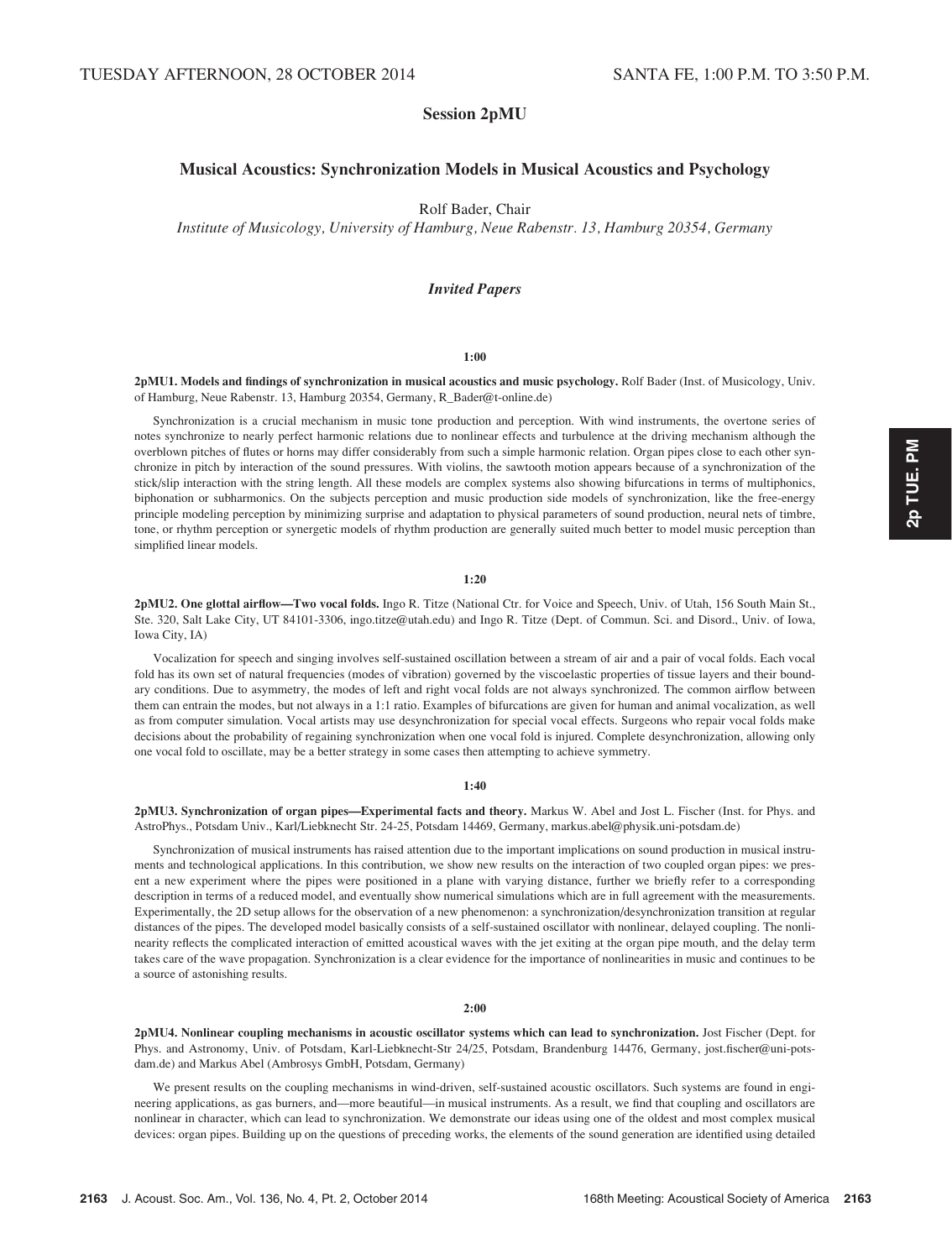experimental and theoretical studies, as well as numerical simulations. From these results, we derive the nonlinear coupling mechanisms of the mutual interaction of organ pipes. This leads to a nonlinear coupled acoustic oscillator model, which is based on the aeroacoustical and fluid dynamical first principles. The model calculations are compared with the experimental results from preceding works. It appears that the sound generation and the coupling mechanisms are properly described by the developed nonlinear coupled model of self-sustained oscillators. In particular, we can explain the unusual nonlinear shape Arnold tongues of the coupled two-pipe system. Finally, we show the power of modern CFD simulations by a 2D simulation of two mutually interacting organ pipes, i.e., the compressible Navier-Stokes equations are numerically solved.

## 2:20–2:40 Break

### $2:40$

2pMU5. Auditory-inspired pitch extraction using a synchrony capture filterbank. Kumaresan Ramdas, Vijay Kumar Peddinti (Dept. of Elec., Comput. Eng., Univ. of Rhode Island, Kelley A216 4 East Alumni Ave., Kingston, RI 02881, kumar@ele.uri.edu), and Peter Cariani (Hearing Res. Ctr. & Dept. of Biomedical Eng., Boston Univ., Boston, MA)

The question of how harmonic sounds in speech and music produce strong, low pitches at their fundamental frequencies, F0's, has been of theoretical and practical interest to scientists and engineers for many decades. Currently the best auditory models for F0 pitch, (e.g., Meddis & Hewitt, 1991), are based on bandpass filtering (cochlear mechanics), half-wave rectification and low-pass filtering (hair cell transduction, synaptic transmission), channel autocorrelations (all-order interspike interval distributions) aggregated into a summary autocorrelation, followed by an analysis that determines the most prevalent interspike intervals. As a possible alternative to explicit autocorrelation computations, we propose an alternative model that uses an adaptive Synchrony Capture Filterbank (SCFB) in which channels in a filterbank neighborhood are driven exclusively (captured) by dominant frequency components closest to them. Channel outputs are then adaptively phase aligned with respect to a common time reference to compute a Summary Phase Aligned Function (SPAF), aggregated across all channels, from which F0 can then be easily extracted. Possible relations to brain rhythms and phase-locked loops are discussed. [Work supported by AFSOR FA9550-09-1-0119, Invited to special session about Synchronization in Musical Acoustics and Music Psychology.]

## 3:00

2pMU6. Identification of sound sources in soundscape using acoustic, psychoacoustic, and music parameters. Ming Yang and Jian Kang (School of Architecture, Univ. of Sheffield, Western Bank, Sheffield S10 2TN, United Kingdom, arp08my@sheffield.ac.uk)

This paper explores the possibility of automatic identification/classification of environmental sounds, by analyzing sound with a number of acoustic, psychoacoustic, and music parameters, including loudness, pitch, timbre, and rhythm. The sound recordings of single sound sources labeled in four categories, i.e., water, wind, birdsongs, and urban sounds including street music, mechanical sounds and traffic noise, are automatically identified with machine learning and mathematic models, including artificial neural networks and discriminant functions, based on the results of the psychoacoustic/music measures. The accuracies of the identification are above 90% for all the four categories. Moreover, based on these techniques, identification of construction noise sources from general urban background noise is explored, using the large construction project of London Bridge Station redevelopment as a case study site.

# Contributed Papers

### 3:20

2pMU7. Neuronal synchronization of musical large-scale form. Lenz Hartmann (Insitut for Systematic Musicology, Universität Hamburg, Feldstrasse 59, Hamburg, Hamburg 20357, Germany, lenz.hartmann@gmx.de)

Musical form in this study is taken as structural aspects of music ranging over several bars as a combination of all elements that constitutes a piece of music, like pitch, rhythm or timbre. In an EEG-study 25 participants listen to the first about four minutes of a piece of electronic dance music for three times each and ERP grand-averages were calculated. Correlations of a one second time windows between the ERPs of all electrodes and therefore of different brain regions is used as a measure of synchronization between these areas. Local maxima corresponding to strong synchronization show up at expectancy points of boundaries in the present musical form. A modified FFT analysis of the ERPs of the mean of all trials and all channels that just take the ten highest peaks in consideration show strongest brain activity at frequencies in the gamma-band (about 40–60 Hz) and in the beta-band (about 20–30 Hz).

3:35

2pMU8. Nonlinearities and self-organization in the sound production of the Rhodes piano. Malte Muenster, Florian Pfeifle, Till Weinrich, and Martin Keil (Systematic Musicologie, Univ. of Hamburg, Pilatuspool, 19, Hamburg, Hamburg 20355, Germany, m.muenster@arcor.de)

Over the last five decades the Rhodes piano became a common keyboard instrument. It is played in such diverse musical genres as Jazz, Funk, Fusion, or Pop. The sound processing of the Rhodes has not been studied in detail beforeIts sound is produced by a mechanical driven tuning fork like system causing a change in the magnetic flux of an electromagnetic pick up system. The mechanical part of the tone production consists of a small diameter tine made of stiff spring steel, the tine, and a tone bar made of brass, which is strongly coupled to the former and acts as a resonator. The system is an example for strong generator-resonator coupling. The tine acts as a generator forcing the tonebar to vibrate with its fundamental frequency. Despite of extremely different and much lower eigenfrequencies the tonebar is enslaved by the tine. The tine is of lower spatial dimension and less damped and acts nearly linear. The geometry of the tonebar is much more complex and therefore of higher dimension and damped stronger. The vibration of these two parts are perfectly in-phase or anti-phase pointing to a quasi-synchronization behavior. Moreover, the tonebar is responsible for the timbre of the initial transient. It adds the glockenspiel sound to the transient and extends the sustain. The sound production is discussed as synergetic, self-organizing system, leading to a very precise harmonic overtone structure and characteristic initial transients enhancing the variety of musical performance.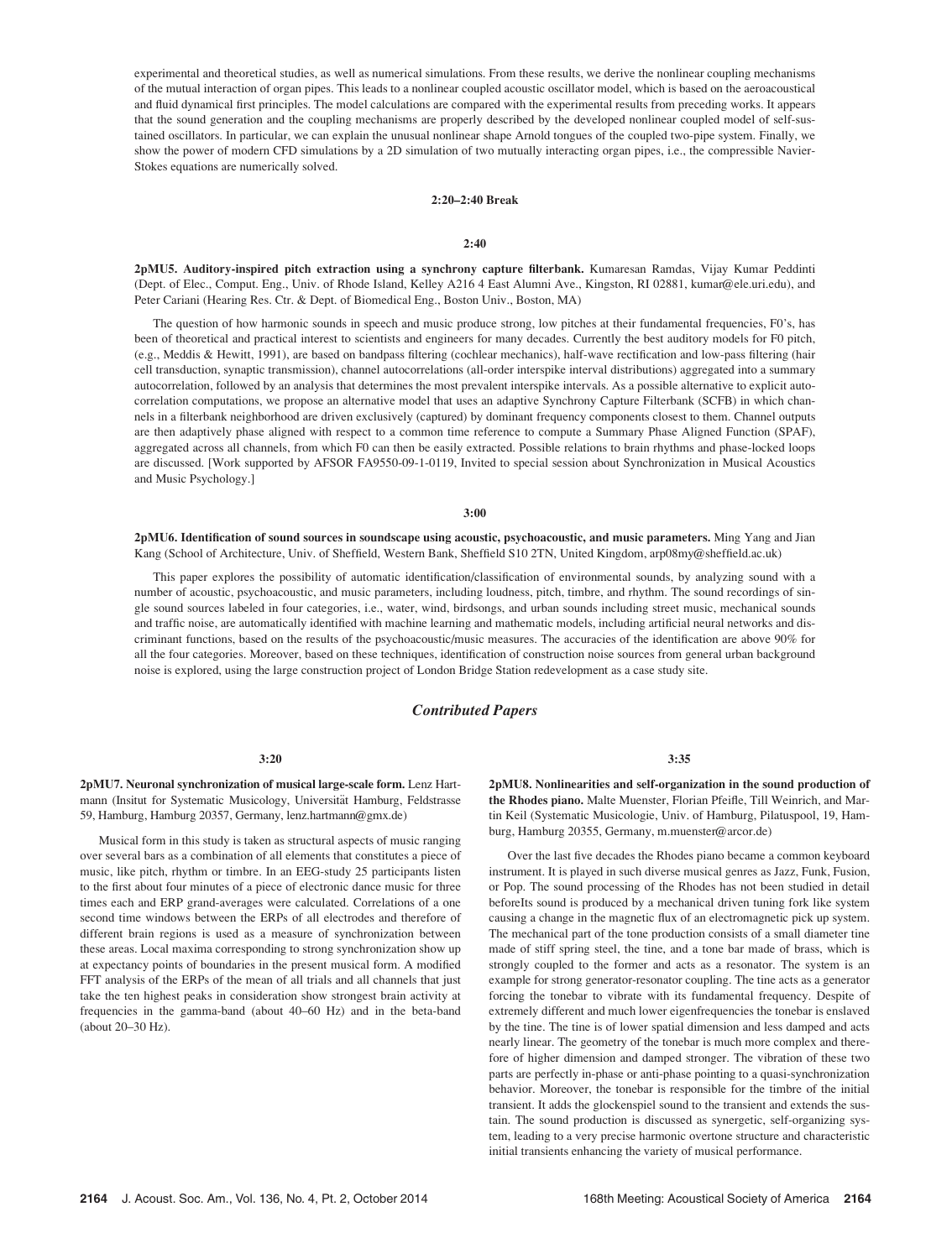# Session 2pNSa

# Noise and Psychological and Physiological Acoustics: New Frontiers in Hearing Protection II

Elliott H. Berger, Cochair

Occupational Health & Environmental Safety Division, 3M, 7911, Zionsville Rd., Indianapolis, IN 46268-1650

William J. Murphy, Cochair

Hearing Loss Prevention Team, Centers for Disease Control and Prevention, National Institute for Occupational Safety and Health, 1090 Tusculum Ave., Mailstop C-27, Cincinnati, OH 45226-1998

Chair's Introduction—1:25

## Invited Paper

## 1:30

2pNSa1. Comparison of impulse peak insertion loss measured with gunshot and shock tube noise sources. William J. Murphy (Hearing Loss Prevention Team, Centers for Disease Control and Prevention, National Inst. for Occupational Safety and Health, 1090 Tusculum Ave., Mailstop C-27, Cincinnati, OH 45226-1998, wjm4@cdc.gov), Elliott H. Berger (Personal Safety Div., E-A-RCAL lab, 3M, Indianapolis, IN), and William A. Ahroon (US Army Aeromedical Res. Lab., US Army, Fort Rucker, AL)

The National Institute for Occupational Safety and Health in cooperation with scientists from 3M and the U.S. Army Aeromedical Research Laboratory conducted a series of Impulse peak insertion loss (IPIL) tests of the acoustic test fixtures from the Institute de Saint Louis (ISL) with a 0.223 caliber rifle and two different acoustic shock tubes. The Etymotic Research ETYPlugs<sup>TM</sup> earplug,  $3M^{TM}$  Tacti $calP$ <sup>TM</sup> communication headset and the dual protector combination were tested with all three impulse noise sources. The spectra, IPIL, and the reduction of different damage risk criteria will be presented. The spectra from the noise sources vary considerably with the rifle having peak energy at about 1000 Hz. The shock tubes had peak levels around 125 and 250 Hz. The IPIL values for the rifle were greater than those measured with the two shock tubes. The shock tubes had comparable IPIL results except at 150 dB for the dual protector condition. The treatment of the double protection condition is complicated because the earmuff reduces the shock wave and reduces the effective level experienced by the earplug. For the double protection conditions, bone conduction presents a potential limiting factor for the effective attenuation that can be achieved by hearing protection.

## Contributed Paper

## $1:50$

2pNSa2. Evaluation of level-dependent performance of in-ear hearing protection devices using an enclosed sound source. Theodore F. Argo and G. Douglas Meegan (Appl. Res. Assoc., Inc., 7921 Shaffer Parkway, Littleton, CO 80127, targo@ara.com)

Hearing protection devices are increasingly designed with the capability to protect against impulsive sound. Current methods used to test protection from impulsive noise, such as blasts and gunshots, suffer from various drawbacks and complex, manual experimental procedures. For example, the use of a shock tube to emulate blast waves typically produces a blast wind of a much higher magnitude than that generated by an explosive, a specific but important inconsistency between the test conditions and final application. Shock tube test procedures are also very inflexible and provide only minimal insight into the function and performance of advanced electronic hearing protection devices that may have relatively complex response as a function of amplitude and frequency content. To address the issue of measuring the amplitude-dependent attenuation provided by a hearing protection device, a method using a compression driver attached to an enclosed waveguide was developed. The hearing protection device is placed at the end of the waveguide and the response to exposure to impulsive and frequency-dependent signals at calibrated levels is measured. Comparisons to shock tube and standard frequency response measurements will be discussed.

## Invited Papers

#### 2:05

2pNSa3. Exploration of flat hearing protector attenuation and sound detection in noise. Christian Giguere (Audiology/SLP Program, Univ. of Ottawa, 451 Smyth Rd., Ottawa, ON K1H8M5, Canada, cgiguere@uottawa.ca) and Elliott H. Berger (Personal Safety Div., 3M, Indianapolis, IN)

Flat-response devices are a class of hearing protectors with nearly uniform attenuation across frequency. These devices can protect the individual wearer while maintaining the spectral balance of the surrounding sounds. This is typically achieved by reducing the muffling effect of conventional hearing protectors which provide larger attenuation at higher than lower frequencies, especially with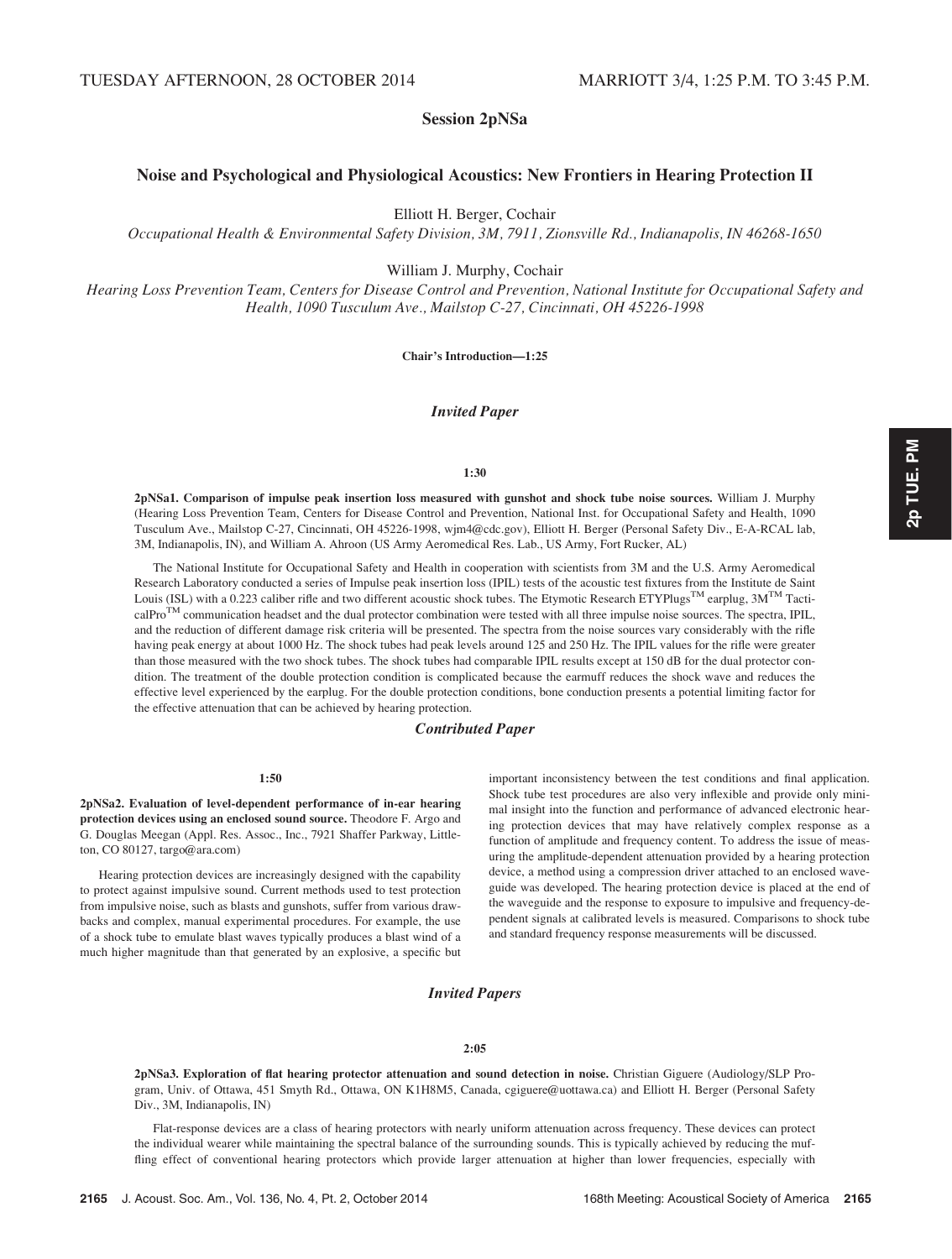earmuffs. Flat hearing protectors are often recommended when good speech communication or sound perception is essential, especially for wearers with high-frequency hearing loss, to maintain audibility at all frequencies. However, while flat-response devices are described in some acoustical standards, the tolerance limits for the definition of flatness are largely unspecified and relatively little is known on the exact conditions when such devices can be beneficial. The purpose of this study is to gain insight into the interaction between the spectrum of the noise, the shape of the attenuation-frequency response, and the hearing loss configuration on detection thresholds using a psychoacoustic model of sound detection in noise.

## 2:25

2pNSa4. Electronic sound transmission hearing protectors and horizontal localization: Training/adaptation effects. John Casali (Auditory Systems Lab, Virginia Tech, 250 Durham Hall, Blacksburg, VA 24061, jcasali@vt.edu) and Martin Robinette (U.S. Army Public Health Command, U.S. Army, Aberdeen Proving Ground, MD)

Auditory situation awareness is known to be affected by some hearing protectors, even advanced electronic devices. A horizontal localization task was employed to determine how use/training with electronic sound transmission hearing protectors affected auditory localization ability, as compared to open-ear. Twelve normal-hearing participants performed baseline localization testing in a hemianechoic field in three listening conditions: open-ear, in-the-ear (ITE) device (Etymotic EB-15), and over-the-ear (OTE) device (Peltor ComTac II). Participants then wore either the ITE or OTE protector for 12, almost daily, one-hour training sessions. Post-training, participants again underwent localization testing with all three conditions. A computerized custom software-hardware interface presented localization sounds and collected accuracy and timing measures. ANOVA and post hoc statistical tests revealed that pre-training localization performance with either the ITE or OTE protector was significantly worse  $(p<0.05)$  than open-ear performance. After training with any given listening condition, performance in that condition improved, in part from a practice effect. However, post-training localization showed near equal performance between the open-ear and the protector on which training occurred. Auditory learning, manifested as significant localization accuracy improvement, occurred for the training device, but not for the non-training device, i.e., no crossover benefit from the training device to the non-training device occurred.

# Contributed Papers

#### 2:45

2pNSa5. Measuring effective detection and localization performance of hearing protection devices. Richard L. McKinley (Battlespace Acoust., Air Force Res. Lab., 2610 Seventh St., AFRL/711HPW/RHCB, Wright-Patterson AFB, OH 45433-7901, richard.mckinley.1@us.af.mil), Eric R. Thompson (Ball Aerosp. and Technologies, Air Force Res. Lab., Wright-Patterson AFB, OH), and Brian D. Simpson (Battlespace Acoust., Air Force Res. Lab., Wright-Patterson AFB, OH)

Awareness of the surrounding acoustic environment is essential to the safety of persons. However, the use of hearing protection devices can degrade the ability to detect and localize sounds, particularly quiet sounds. There are ANSI/ASA standards describing methods for measuring attenuation, insertion loss, and speech intelligibility in noise for hearing protection devices, but currently there are no standard methods to measure the effects of hearing protection devices on localization and/or detection performance. A method for measuring the impact of hearing protectors on effective detection and localization performance has been developed at AFRL. This method measures the response time in an aurally aided visual search task where the presentation levels are varied. The performance with several level-dependent hearing protection devices will be presented.

#### 3:00

2pNSa6. Personal alert safety system localization field tests with firefighters. Joelle I. Suits, Casey M. Farmer, Ofodike A. Ezekoye (Dept. of Mech. Eng., The Univ. of Texas at Texas, 204 E Dean Keaton St., Austin, TX 78712, jsuits@utexas.edu), Mustafa Z. Abbasi, and Preston S. Wilson (Dept. of Mech. Eng. and Appl. Res. Labs., The Univ. of Texas at Austin, Austin, TX)

When firefighters get lost or incapacitated on the fireground, there is little time to find them. This project has focused on a contemporary device used in this situation, the Personal Alert Safety System. We have studied the noises on the fireground (i.e., chainsaws, gas powered ventilation fans, pumper trucks) [J. Acoust. Soc. Am. 134, 4221 (2013)], how the fire environment affects sound propagation [J. Acoust. Soc. Am. 134, 4218 (2013)], and how firefighter personal protective equipment (PPE) affects human hearing [POMA 19, 030054 (2013)]. To put all these pieces together, we have traveled to several fire departments across the country conducting tests to investigate how certain effects manifest themselves when firefighters search for the source of a sound. We tasked firefighters to locate a target sound in various acoustic environments while their vision was obstructed and while wearing firefighting PPE. We recorded how long it took them to find the source, what path they took, when they first heard the target sound, and the frequency content and sound pressure level of the acoustic environment. The results will be presented in this talk. [Work supported by U.S. Department of Homeland Security Assistance to Firefighters Grants Program.]

### 3:15

2pNSa7. Noise level from burning articles on the fireground. Mustafa Z. Abbasi, Preston S. Wilson (Appl. Res Lab and Dept. of Mech. Eng., Univ. of Texas at Austin, 204 E Dean Keeton St., Austin, TX 78751, mustafa\_ abbasi@utexas.edu), and Ofodike A. Ezekoye (Dept. of Mech. of Eng., The Univ. of Texas at Austin, Austin, TX)

Firefighters encounter an extremely difficult environment due to the presence of heat, smoke, falling debris etc. If one of them needs rescue, an audible alarm is used to alert others of their location. This alarm, known as the Personal Alert Safety System (PASS) alarm, has been part of firefighter gear since the early 1980s. The PASS has been enormously successful, but a review of The National Institute for Occupational Safety and Health (NIOSH) firefighter fatality report suggests that there are instances when the alarm is not heard or not localized. In the past, we have studied fireground noise from various pieces of gear such as chainsaws and fans, etc., to understand the soundscape present during a firefighting operation. However, firefighters, and other interested parties have raised the issue of noise caused by the fire itself. The literature shows that buoyancy-controlled, non-premixed flames aerodynamically oscillate in the 10–16 Hz range, depending on the diameter of the fuel base. Surprisingly, few acoustic measurements have been made even for these relatively clean fire conditions. However, experience suggests burning items do create sounds. Most likely these sound are from the decomposition of the material as it undergoes pyrolysis (turns in gaseous fuel and char). This paper will present noise measurements from various burning articles as well as characterization of the fire to understand this noise source.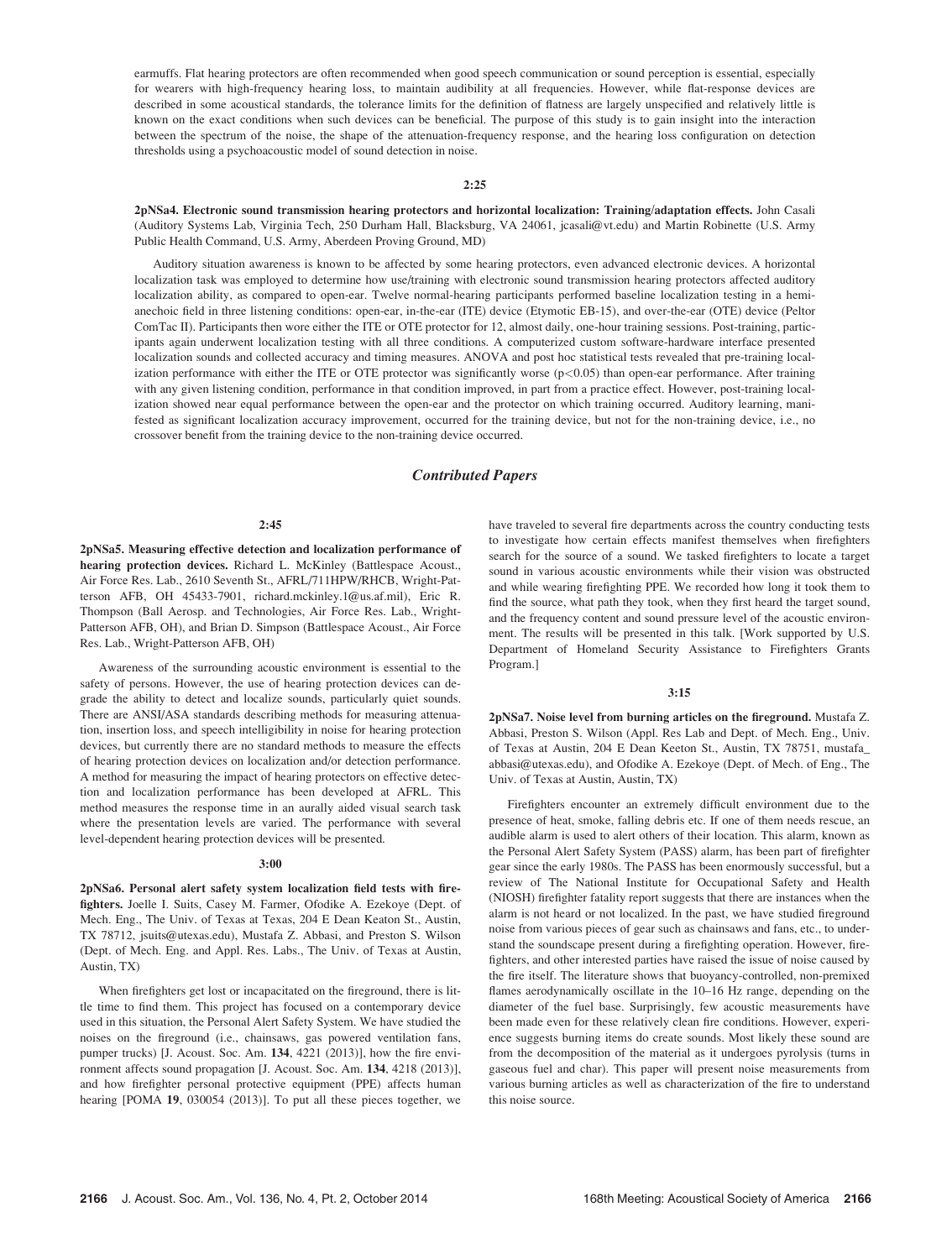## 3:30

2pNSa8. Bacterial attachment and insertion loss of earplugs used longtime in the noisy workplace. Jinro Inoue, Aya Nakamura, Yumi Tanizawa, and Seichi Horie (Dept. of Health Policy and Management, Univ. of Occupational and Environ. Health, Japan, 1-1 Iseigaoka, Yahatanishi-ku, Kitakyushu, Fukuoka 807-8555, Japan, j-inoue@med.uoeh-u.ac.jp)

In the real noisy workplace, workers often use earplugs for a longtime. We assessed the condition of bacterial attachment and the insertion loss of 197 pairs of earplugs collected from 6 companies. The total viable counts and the presence of Staphylococcus aureus were examined by 3M Petrifilm. The insertion losses were evaluated by GRAS 45CB Acoustic Test Fixture. We detected greater number of viable counts in the foam earplugs than in the premolded earplugs. Staphylococcus aureus was detected in 10 foam earplugs (5.1%). The deterioration of insertion loss was found only in the deformed earplugs. The condition of work environment such as presence of dust or use of oily liquid might cause the deterioration. Both the condition of bacterial attachment and the insertion loss were not correlated with the duration of use. We observed no correlation between the condition of bacterial attachment and the insertion loss of earplugs and neither of them was related to the duration of long-term use of the earplugs.

# TUESDAY AFTERNOON, 28 OCTOBER 2014 MARRIOTT 9/10, 1:00 P.M. TO 4:20 P.M.

# Session 2pNSb

## Noise and Structural Acoustics and Vibration: Launch Vehicle Acoustics II

R. Jeremy Kenny, Cochair Marshall Flight Center, NASA, Huntsville, AL 35812

Tracianne B. Neilsen, Cochair Brigham Young University, N311 ESC, Provo, UT 84602

Chair's Introduction—1:00

Invited Papers

#### 1:05

2pNSb1. Comparison of the acoustical emissions of multiple full-scale rocket motors. Michael M. James, Alexandria R. Salton (Blue Ridge Res. and Consulting, 29 N Market St., Ste. 700, Asheville, NC 28801, michael.james@blueridgeresearch.com), Kent L. Gee, and Tracianne B. Neilsen (Phys. and Astronomy, Brigham Young Univ., Provo, UT)

Development of the next-generation space flight vehicles has prompted a renewed focus on rocket sound source characterization and near-field propagation modeling. Improved measurements of the sound near the rocket plume are critical for direct determination of the acoustical environment both in the near and far-fields. They are also crucial inputs to empirical models and to validate computational aeroacoustics models. Preliminary results from multiple measurements of static horizontal firings of Alliant Techsystems motors including the GEM-60, Orion 50S XLG, and the Reusable Solid Rocket Motor (RSRM) performed in Promontory, UT, are analyzed and compared. The usefulness of scaling by physical parameters such as nozzle diameter, velocity, and overall sound power is demonstrated. The sound power spectra, directional characteristics, distribution along the exhaust flow, and pressure statistical metrics are examined over the multiple motors. These data sets play an important role in formulating more realistic sound source models, improving acoustic load estimations, and aiding in the development of the next generation space flight vehicles via improved measurements of sound near the rocket plume.

1:25

2pNSb2. Low-dimensional acoustic structures in the near-field of clustered rocket nozzles. Andres Canchero, Charles E. Tinney (Aerosp. Eng. and Eng. Mech., The Univ. of Texas at Austin, 210 East 24th St., WRW-307, 1 University Station, C0600, Austin, TX 78712-0235, andres.canchero@utexas.edu), Nathan E. Murray (National Ctr. for Physical Acoust., Univ. of MS, Oxford, MS), and Joseph H. Ruf (NASA Marshall Space Flight Ctr., Huntsville, AL)

The plume and acoustic field produced by a cluster of two and four rocket nozzles is visualized by way of retroreflective shadowgraphy. Both steady state and transient operations of the nozzles (start-up and shut-down) were conducted in the fully-anechoic chamber and open jet facility of The University of Texas at Austin. The laboratory scale rocket nozzles comprise thrust-optimized parabolic (TOP) contours, which during start-up, experience free shock separated flow, restricted shock separated flow, and an "end-effects regime" prior to flowing full. Shadowgraphy images are first compared with several RANS simulations during steady operations. A proper orthogonal decomposition (POD) of various regions in the shadowgraphy images is then performed to elucidate the prominent features residing in the supersonic annular flow region, the acoustic near field and the interaction zone that resides between the nozzle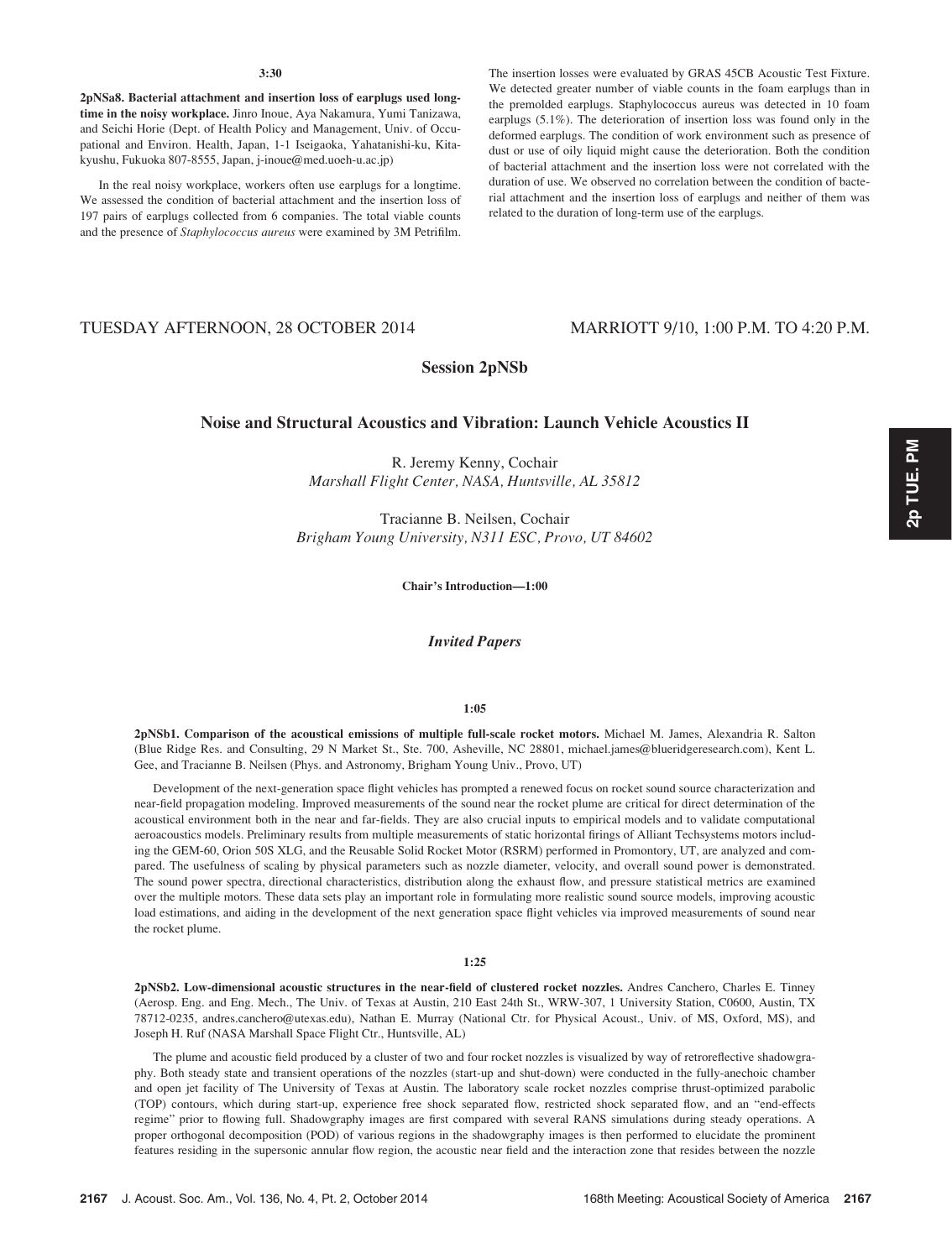plumes. Synchronized surveys of the acoustic loads produced in close vicinity to the rocket clusters are compared to the low-order shadowgraphy images in order to identify the various mechanisms within the near-field that are responsible for generating sound.

## 1:45

2pNSb3. Experimental study on lift-off acoustic environments of launch vehicles by scaled cold jet. Hiroki Ashida, Yousuke Takeyama (Integrated Defence & Space Systems, Mitsubishi Heavy Industries, Ltd., 10, Oye-cho, Minato-ku, Nagoya City, Aichi 455-8515, Japan, hiroki1\_ashida@mhi.co.jp), Kiyotaka Fujita, and Aki Azusawa (Technol. & Innovation Headquarters, Mitsubishi Heavy Industries, Ltd., Aichi, Japan)

Mitsubishi Heavy Industries (MHI) have been operating the current Japanese flagship launch vehicle H-IIA and H-IIB, and developing the next flagship launch vehicle H-X. The concept of H-X is affordable, convenient, and comfortable for payloads including mitigation of acoustic environment during launch. Acoustic measurements were conducted using scaled GN2 cold jet and aperture plate to facilitate understanding of lift-off acoustic source and to take appropriate measures against it without use of water injection. It was seen that the level of vehicle acoustics in high frequency range depends on the amount of interference between the jet and the plate, and enlargement of the aperture is effective for acoustic mitigation.

## 2:05

2pNSb4. Detached-Eddy simulations of rocket plume noise at lift-off. A. Lyrintzis, V. Golubev (Aerosp. Eng., Embry-Riddle Aeronutical Univ., Daytona Beach, FL), K. Kurbatski (Aerosp. Eng., Embry-Riddle Aeronutical Univ., Lebanon, New Hampshire), E. Osman (Aerosp. Eng., Embry-Riddle Aeronutical Univ., Denver, Colorado), and Reda Mankbadi (Aerosp. Eng., Embry-Riddle Aeronutical Univ., 600 S. Clyde Morris Blvd, Daytona Beach, FL 32129, Reda.Mankbadi@erau.edu)

The three-dimensional turbulent flow and acoustic field of a supersonic jet impinging on a solid plate at different inclination angles is studied computationally using the general-purpose CFD code ANSYS Fluent. A pressure-based coupled solver formulation with the second-order weighted central-upwind spatial discretization is applied. Hot jet thermal condition is considered. Acoustic radiation of impingement tones is simulated using a transient time-domain formulation. The effects of turbulence in steady state are modeled by the SST k- turbulence model. The Wall-Modeled Large-Eddy Simulation (WMLES) model is applied to compute transient solutions. The near-wall mesh on the impingement plate is fine enough to resolve the viscosity-affected near-wall region all the way to the laminar sublayer. Inclination angle of the impingement plate is parameterized in the model for automatic re-generation of the mesh and results. The transient solution reproduces the mechanism of impingement tone generation by the interaction of large-scale vortical structures with the impingement plate. The acoustic near field is directly resolved by the Computational Aeroacoustics (CAA) to accurately propagate impingement tone waves to near-field microphone locations. Results show the effect of the inclination angle on sound level pressure spectra and overall sound pressure level directivities.

## 2:25

2pNSb5. Large-eddy simulations of impinging over-expanded supersonic jet noise for launcher applications. Julien Troyes, Francois Vuillot (DSNA, Onera, BP72, 29 Ave. de la Div. Leclerc, Châtillon Cedex 92322, France, julien.troyes@onera.fr), and Hadrien Lambaré (DLA, CNES, Paris, France)

During the lift-off phase of a space launcher, powerful rocket motors generate harsh acoustic environment on the launch pad. Following the blast waves created at ignition, jet noise is a major contributor to the acoustic loads received by the launcher and its payload. Recent simulations performed at ONERA to compute the noise emitted by solid rocket motors at lift-off conditions are described. Far-field noise prediction is achieved by associating a LES solution of the jet flow with an acoustics surface integral method. The computations are carried out with in-house codes CEDRE for the LES solution and KIM for Ffowcs Williams & Hawkings porous surface integration method. The test case is that of a gas generator, fired vertically onto a 45 degrees inclined flat plate which impingement point is located 10 diameters from nozzle exit. Computations are run for varied numerical conditions, such as turbulence modeling along the plate and different porous surfaces location and type. Results are discussed and compared with experimental acoustic measurements obtained by CNES at MARTEL facility.

## 2:45–3:05 Break

### 3:05

2pNSb6. Scaling metrics for predicting rocket noise. Gregory Mack, Charles E. Tinney (Ctr. for AeroMech. Res., The Univ. of Texas at Austin, ASE/EM, 210 East 24th St., Austin, TX 78712, cetinney@utexas.edu), and Joseph Ruf (Combustion and Flow Anal. Team, ER42, NASA Marshal Space Flight Ctr., Huntsville, AL)

Several years of research at The University of Texas at Austin concerning the sound field produced by large area-ratio rocket nozzles is presented [Baars et al., AIAA J. 50(1), (2012); Baars and Tinney, Exp. Fluids, 54 (1468), (2013); Donald et al., AIAA J. 52(7), (2013)]. The focus of these studies is on developing an in-depth understanding of the various acoustic mechanisms that form during start-up of rocket engines and how they may be rendered less efficient in the generation of sound. The test articles comprise geometrically scaled replicas of large area ratio nozzles and are tested in a fully anechoic chamber under various operating conditions. A framework for scaling laboratory-scale nozzles is presented by combining established methods with new methodologies [Mayes, NASA TN D-21 (1959); Gust, NASA TN-D-1999 (1964); Eldred, NASA SP-8072 (1972); Sutherland AIAA Paper 1993–4383 (1993); Varnier, AIAA J. 39:10 (2001); James et al. Proc. Acoust. Soc. Amer. 18(3aNS), (2012)]. In particular, both hot and cold flow tests are reported which comprise single, three and four nozzle clusters. An effort to correct for geometric scaling is also presented.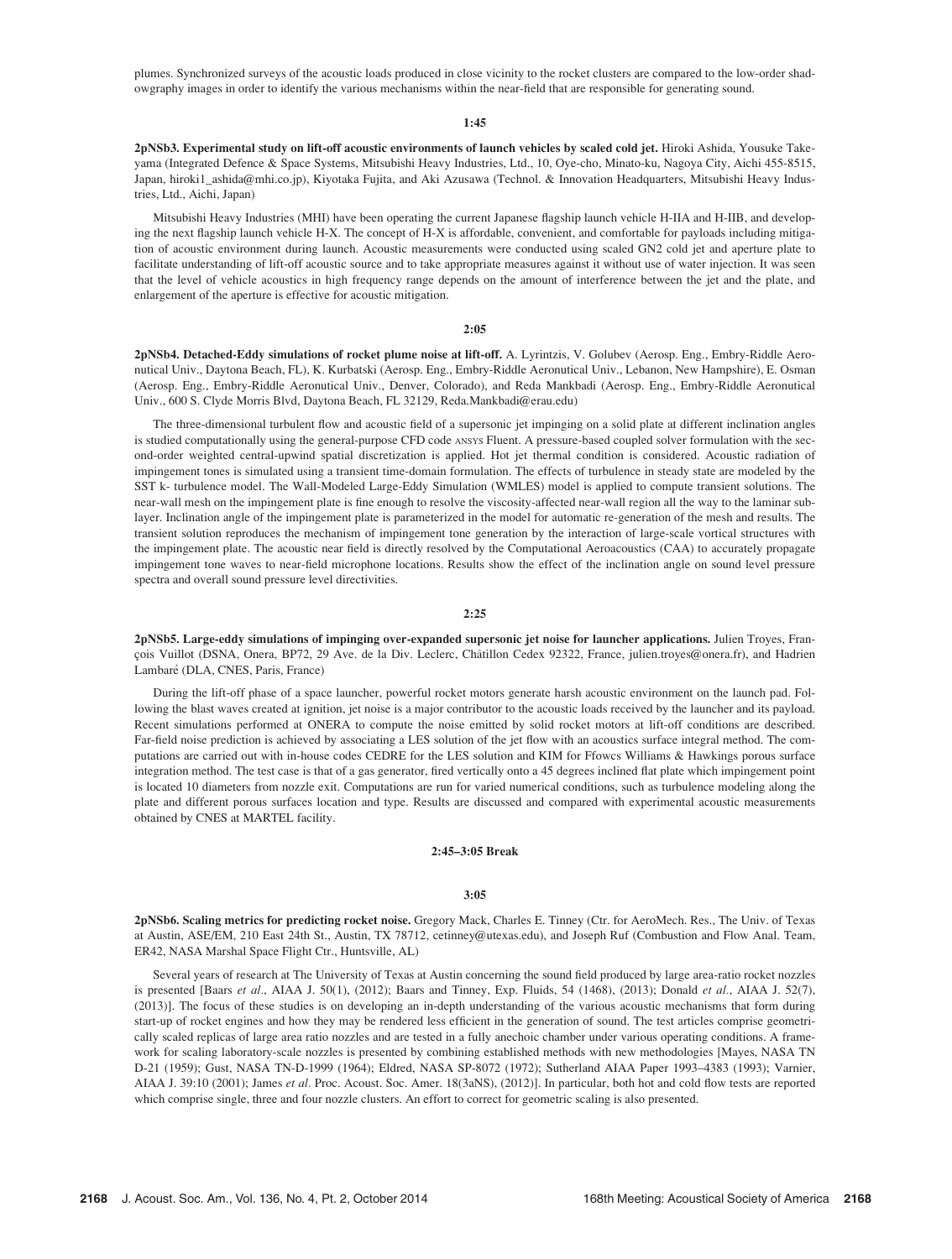2pNSb7. Acoustic signature characterization of a sub-scale rocket launch. David Alvord and K. Ahuja (Aerosp. & Acoust. Technologies Div., Georgia Tech Res. Inst., 7220 Richardson Rd., Smyrna, GA 30080, david.alvord@gtri.gatech.edu)

Georgia Tech Research Institute (GTRI) conducted a flight test of a sub-scale rocket in 2013 outside Talladega, Alabama, to acquire the launch acoustics produced. The primary objective of the test was to characterize the acquired data during a sub-scale launch and compare it with heritage launch data from the STS-1 Space Shuttle flight. Neither launch included acoustic suppression; however, there were differences in the ground geometry. STS-1 launched from the Mobile Launch Platform at Pad 39B with the RS-25 liquid engines and Solid Rocket Boosters (SRBs) firing into their respective exhaust ducts and flame trench, while the GTRI flight test vehicle launched from a flat reflective surface. The GTRI launch vehicle used a properly scaled Solid Rocket Motor (SRM) for propellant; therefore, primary analysis will focus on SRM/SRB centric acoustic events. Differences in the Ignition Overpressure (IOP) wave signature between both due to this will be addressed. Additionally, the classic liftoff acoustics "football shape" is preserved between both full and sub-scale flights. The launch signatures will be compared, with note taken of specific launch acoustic events more easily investigated with subscale launch data or supplement current sub-scale static hotfire testing.

## 3:45

2pNSb8. Infrasonic energy from orbital launch vehicles. W. C. Kirkpatrick Alberts, John M. Noble, and Stephen M. Tenney (US Army Res.Lab., 2800 Powder Mill, Adelphi, MD 20783, kirkalberts@verizon.net)

Large, heavy-lift rockets have significant acoustic and infrasonic energy that can often be detected from a considerable distance. These sounds, under certain environmental conditions, can propagate hundreds of kilometers from the launch location. Thus, groundbased infrasound arrays can be used to monitor the low frequencies emitted by these large rocket launches. Multiple launches and static engine tests have been successfully recorded over many years using small infrasound arrays at various distances from the launch location. Infrasonic measurements using a 20 m array and parabolic equation modeling of a recent launch of an Aries V rocket at Wallops Island, Virginia, will be discussed.

# Contributed Paper

#### 4:05

2pNSb9. Influence of source level, peak frequency, and atmospheric absorption on nonlinear propagation of rocket noise. Michael F. Pearson (Phys., Brigham Young Univ., 560 W 700 S, Lehi, UT 84043, m3po22@ gmail.com), Kent L. Gee, Tracianne B. Neilsen, Brent O. Reichman (Phys., Brigham Young Univ., Provo, UT), Michael M. James (Blue Ridge Res. and Consulting, Asheville, NC), and Alexandira R. Salton (Blue Ridge Res. and Consulting, Asheville, Utah)

Nonlinear propagation effects in rocket noise have been previously shown to be significant [M. B. Muhlestein et al. Proc. Mtgs. Acoust. (2013)]. This paper explores the influence of source level, peak frequency, and ambient atmospheric conditions on predictions of nonlinear propagation. An acoustic pressure waveform measured during a full-scale solid rocket motor firing is numerically propagated via generalized Burgers equation model for atmospheric conditions representative of plausible spaceport locations. Cases are explored where the overall sound pressure level and peak frequency has been scaled to model engines of different scale or thrust. The predicted power spectral densities and overall sound pressure levels, both flat and A-weighted, are compared for nonlinear and linear propagation for distances up to 30 km. The differences in overall level suggest that further research to appropriately include nonlinear effects in launch vehicle noise models is worthwhile.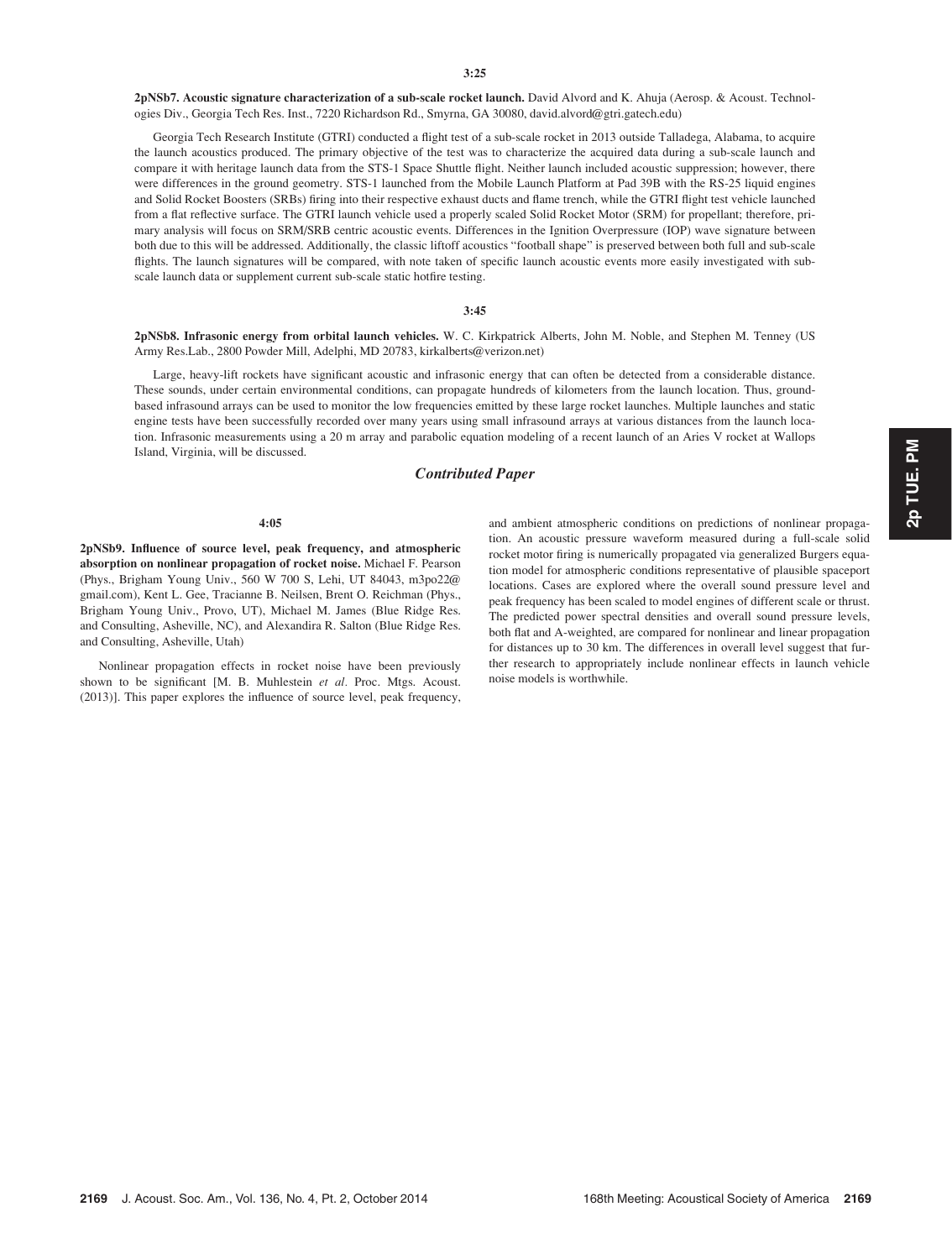# Session 2pPA

# Physical Acoustics and Education in Acoustics: Demonstrations in Acoustics

Uwe J. Hansen, Cochair

Chemistry & Physics, Indiana State University, 64 Heritage Dr., Terre Haute, IN 47803-2374

Murray S. Korman, Cochair

Physics Department, U.S. Naval Academy, 572 C Holloway Road, Chauvenet Hall Room 295, Annapolis, MD 21402

Chair's Introduction—1:00

## Invited Papers

#### 1:05

2pPA1. Sharing experiments for home and classroom demonstrations. Thomas D. Rossing (Stanford Univ., Music, Stanford, CA 94305, rossing@ccrma.stanford.edu)

In the third edition of The Science of Sound, we included a list of "Experiments for Home, Laboratory, and Classroom Demonstrations" at the end of each chapter. Some of the demonstrations are done by the instructor in class, some are done by students for extra credit, some are intended to be done at home. We describe a representative number of these, many of which can be done without special equipment.

1:30

2pPA2. A qualitative demonstration of the behavior of the human cochlea. Andrew C. Morrison (Dept. of Natural Sci., Joliet Junior College, 1215 Houbolt Rd., Joliet, IL 60431, amorrison@jjc.edu)

Demonstrations of the motion of the basilar membrane in the human cochlea designed by Keolian [J. Acoust. Soc. Am. 101, 1199- 1201 (1997)], Tomlinson et. al. [J. Acoust. Soc. Am. 121, 3115 (2007)], and others provide a way for students in a class to visualize the behavior of the basilar membrane and explore the physical mechanisms leading to many auditory phenomena. The designs of Keolian and Tomlinson are hydrodynamic. A non-hydrodynamic apparatus has been designed that can be constructed with commonly available laboratory supplies and items readily available at local hardware stores. The apparatus is easily set up for demonstration purposes and is compact for storing between uses. The merits and limitations of this design will be presented.

## 1:55

2pPA3. Nonlinear demonstrations in acoustics. Murray S. Korman (Phys. Dept., U.S. Naval Acad., 572 C Holloway Rd., Chauvenet Hall Rm. 295, Annapolis, MD 21402, korman@usna.edu)

The world is nonlinear, and in presenting demonstrations in acoustics, one often has to consider the effects of nonlinearity. In this presentation the nonlinear effects are made to be very pronounced. The nonlinear effects of standing waves on a lightly stretched string (which is also very elastic) lead to wave shape distortion, mode jumping and hysteresis effects in the resonant behavior of a tuning curve near a resonance. The effects of hyperelasticity in a rubber string are discussed. A two dimensional system like a vibrating rectangular or circular drum-head are well known. The nonlinear effects of standing waves on a lightly stretched hyperelastic membrane make an interesting and challenging study. Here, tuning curve behavior demonstrates that there is softening of the system for slightly increasing vibration amplitudes followed by stiffening of the system at larger vibration amplitudes. The hysteretic behavior of the tuning curve for sweeping from lower to higher frequencies and then from higher to lower frequencies (for the same drive amplitude) is demonstrated. Lastly, the nonlinear effects of a column of soil or fine granular material loading a thin elastic circular clamped plate are demonstrated near resonance. Here again, the nonlinear highly asymmetric tuning curve behavior is demonstrated.

## 2:20–2:40 Audience Interaction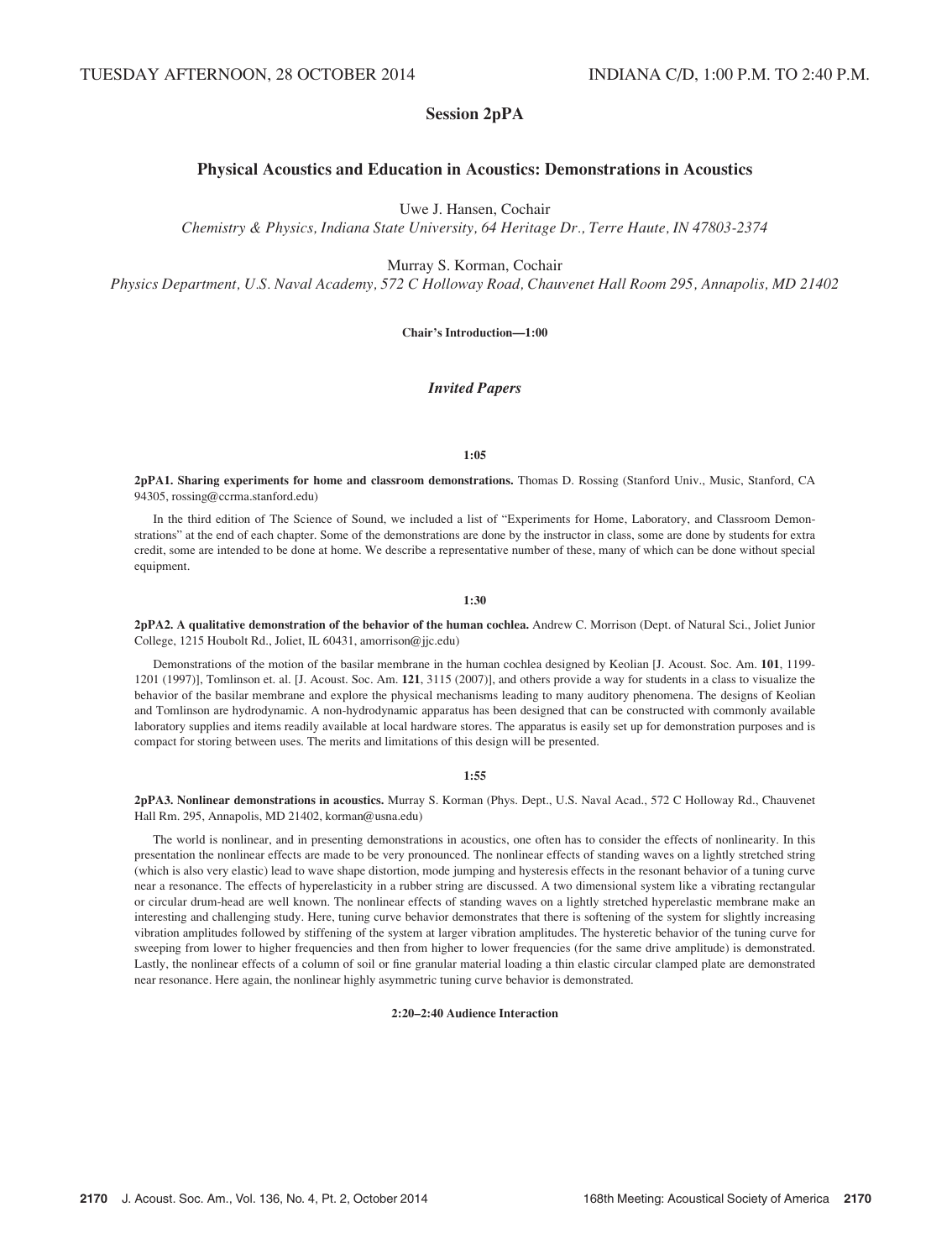# Session 2pSA

# Structural Acoustics and Vibration, Signal Processing in Acoustics, and Engineering Acoustics: Nearfield Acoustical Holography

Sean F. Wu, Chair

Mechanical Engineering, Wayne State University, 5050 Anthony Wayne Drive, College of Engineering Building, Rm 2133, Detroit, MI 48202

Chair's Introduction—2:00

## Invited Papers

## $2:05$

2pSA1. Transient nearfield acoustical holography. Sean F. Wu (Mech. Eng., Wayne State Univ., 5050 Anthony Wayne Dr., College of Eng. Bldg., Rm. 2133, Detroit, MI 48202, sean\_wu@wayne.edu)

Transient Nearfield Acoustical Holography Sean F. Wu Department of Mechanical Engineering, Wayne State University, Detroit, MI, 48202 This paper presents the general formulations for reconstructing the transient acoustic field generated by an arbitrary object with a uniformly distributed surface velocity in free space. These formulations are derived from the Kirchhoff-Helmholtz integral theory that correlates the transient acoustic pressure at any field point to those on the source surface. For a class of acoustic radiation problems involving an arbitrarily oscillating object with a uniformly distributed surface velocity, for example, a loudspeaker membrane, the normal surface velocity is frequency dependent but is spatially invariant. Accordingly, the surface acoustic pressure is expressible as the product of the surface velocity and the quantity that can be solved explicitly by using the Kirchhoff-Helmholtz integral equation. This surface acoustic pressure can be correlated to the field acoustic pressure using the Kirchhoff-Helmholtz integral formulation. Consequently, it is possible to use nearfield acoustic holography to reconstruct acoustic quantities in entire three-dimensional space based on a single set of acoustic pressure measurements taken in the near field of the target object. Examples of applying these formulations to reconstructing the transient acoustic pressure fields produced by various arbitrary objects are demonstrated.

#### $2.30$

2pSA2. A multisource-type representation statistically optimized near-field acoustical holography method. Alan T. Wall (Battlespace Acoust. Branch, Air Force Res. Lab., Bldg. 441, Wright-Patterson AFB, OH 45433, alantwall@gmail.com), Kent L. Gee, and Tracianne B. Neilsen (Dept. of Phys. and Astronomy, Brigham Young Univ., Provo, UT)

A reduced-order approach to near-field acoustical holography (NAH) that accounts for sound fields generated by multiple spatially separated sources of different types is presented. In this method, an equivalent wave model (EWM) of a given field is formulated based on rudimentary knowledge of source types and locations. The statistically optimized near-field acoustical holography (SONAH) algorithm is utilized to perform the NAH projection after the formulation of the multisource EWM. The combined process is called multisource-type representation SONAH (MSTR SONAH). This method is used to reconstruct simulated sound fields generated by combinations of multiple source types. It is shown that MSTR SONAH can successfully reconstruct the near field pressures in multisource environments where other NAH methods result in large errors. The MSTR SONAH technique can be extended to general sound fields where the shapes and locations of sources and scattering bodies are known.

#### 2:55

2pSA3. Bayesian regularization applied to real-time near-field acoustic holography. Thibaut Le Magueresse (MicrodB, 28 chemin du petit bois, Ecully 69131, France, thibaut-le-magueresse@microdb.fr), Jean-Hugh Thomas (Laboratoire d'Acoustique de l'Université du Maine, Le Mans, France), Jérôme Antoni (Laboratoire Vibrations Acoustique, Villeurbanne, France), and Sébasien Paillasseur (MicrodB, Ecully, France)

Real-Time Near-field Acoustic Holography is used to recover non stationary acoustic sound sources using a planar microphone array. In the direct way, describing propagation requires the convolution of the spatial spectrum of the source under study with a known impulse response. When the convolution operator is replaced with a matrix product, the propagation operator is re-written in a Toeplitz matrix form. Solving the inverse problem is based on a Singular value decomposition of this propagator and Tikhonov regularization is used to stabilize the solution. The purpose here is to study the regularization process. The formulation of this problem in the Tikhonov sense estimates the solution from the knowledge of the propagation model, the measurements and the regularization parameter. This parameter is calculated by making a compromise between the fidelity to the real measured data and the fidelity to available a priori information. A new regularization parameter is introduced based on a Bayesian approach to maximize the information taken into account. Comparisons of the results are proposed, using the L-Curve and the generalized cross validation. The superiority of the Bayesian parameter is observed for the reconstruction of a non stationary experimental source using real-time near-field acoustic holography.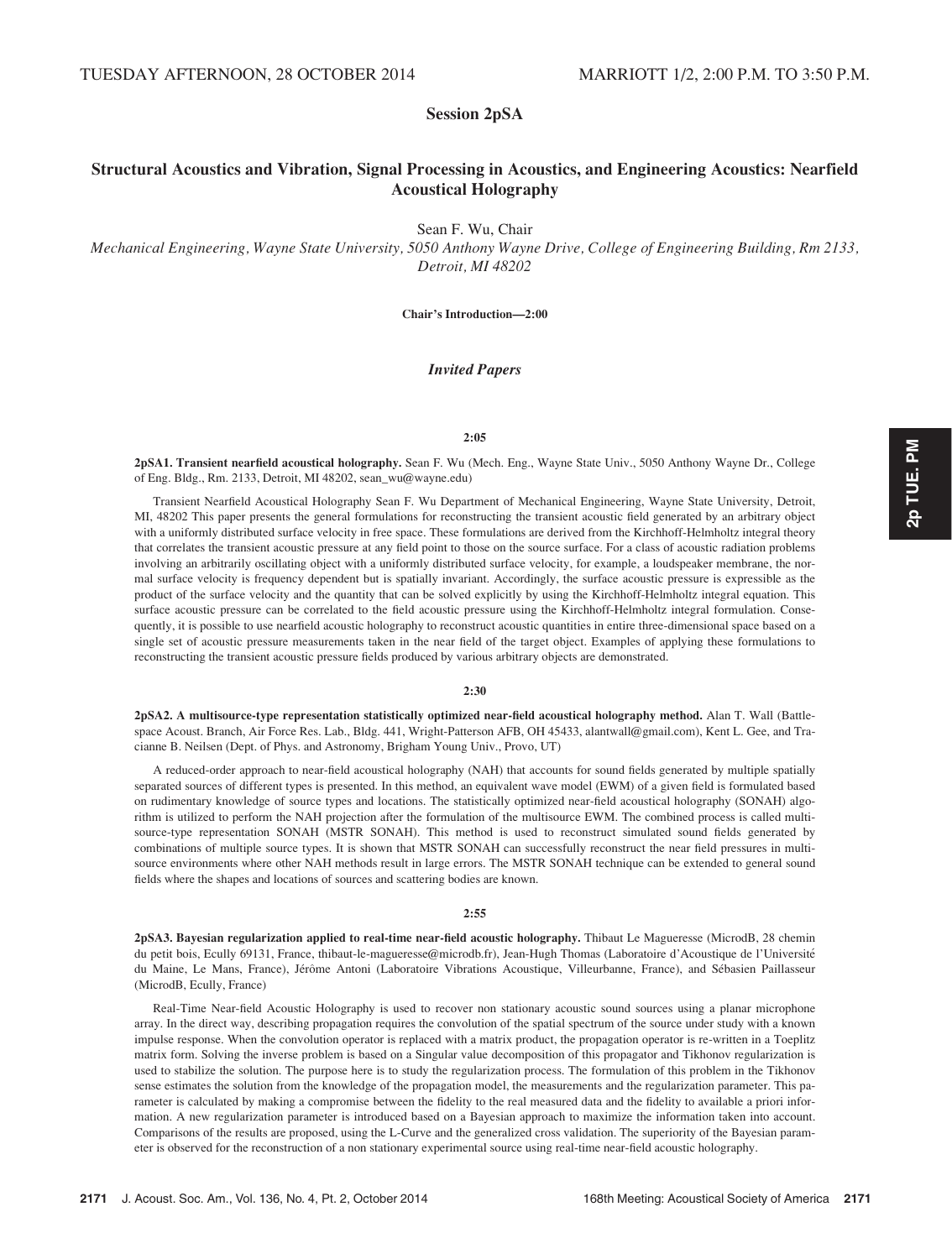2pSA4. Acoustic building infiltration measurement system. Ralph T. Muehleisen, Eric Tatara (Decision and Information Sci., Argonne National Lab., 9700 S. Cass Ave., Bldg. 221, Lemont, IL 60439, rmuehleisen@anl. gov), Ganesh Raman, and Kanthasamy Chelliah (Mater., Mech., and Aerosp. Eng., Illinois Inst. of Technol., Chicago, IL)

Building infiltration is a significant portion of the heating and cooling load of buildings and accounts for nearly 4% of the total energy use in the United States. Current measurement methods for locating and quantifying infiltration in commercial buildings to apply remediation are very limited. In this talk, the development of a new measurement system, the Acoustic Building Infiltration Measurement System (ABIMS) is presented. ABIMS uses Nearfield Acoustic Holography (NAH) to measure the sound field transmitted through a section of the building envelope. These data are used to locate and quantify the infiltration sites of a building envelope section. The basic theory of ABIMS operation and results from computer simulations are presented.

2pSA5. Reversible quasi-holographic line-scan processing for acoustic imaging and feature isolation of transient scattering. Daniel Plotnick, Philip L. Marston, David J. Zartman (Phys. and Astronomy, Washington State Univ., 1510 NW Turner DR, Apartment 4, Pullman, WA 99163, dsplotnick@gmail.com), and Timothy M. Marston (Appl. Phys. Lab., Univ. of Washington, Seattle, WA)

Transient acoustic scattering data from objects obtained using a onedimensional line scan or two-dimensional raster scan can be processed via a linear quasi-holographic method [K. Baik, C. Dudley, and P. L. Marston, J. Acoust. Soc. Am. 130, 3838–3851 (2011)] in a way that is reversible, allowing isolation of spatially or temporally dependent features [T. M. Marston et al., in Proc. IEEE Oceans 2010]. Unlike nearfield holography the subsonic wavenumber components are suppressed in the processing. Backscattering data collected from a collocated source/receiver (monostatic scattering) and scattering involving a stationary source and mobile receiver (bistatic) may be processed in this manner. Distinct image features such as those due to edge diffraction, specular reflection, and elastic effects may be extracted in the image domain and then reverse processed to allow examination of those features in time and spectral domains. Multiple objects may also be isolated in this manner and clutter may be removed [D. J. Zartman, D. S. Plotnick, T. M. Marston, and P. L. Marston, Proceedings of Meetings on Acoustics 19, 055011 (2013) http://dx.doi.org/10.1121/1.4800881]. Experimental examples comparing extracted features with physical models will be discussed and demonstrations of signal enhancement in an at sea experiment, TREX13, will be shown. [Work supported by ONR.]

# TUESDAY AFTERNOON, 28 OCTOBER 2014 MARRIOTT 5, 1:00 P.M. TO 5:00 P.M.

# Session 2pSC

# Speech Communication: Segments and Suprasegmentals (Poster Session)

Olga Dmitrieva, Chair

Purdue University, 640 Oval Drive, Stanley Coulter 166, West Lafayette, IN 47907

All posters will be on display from 1:00 p.m. to 5:00 p.m. To allow contributors an opportunity to see other posters, contributors of oddnumbered papers will be at their posters from 1:00 p.m. to 3:00 p.m. and contributors of even-numbered papers will be at their posters from 3:00 p.m. to 5:00 p.m.

## Contributed Papers

2pSC1. Interactions among lexical and discourse characteristics in vowel production. Rachel S. Burdin, Rory Turnbull, and Cynthia G. Clopper (Linguist, The Ohio State Univ., 1712 Neil Ave., 222 Oxely Hall, Columbus, OH 43210, burdin@ling.osu.edu)

Various factors are known to affect vowel production, including word frequency, neighborhood density, contextual predictability, mention in the discourse, and audience. This study explores interactions between all five of these factors on vowel duration and dispersion. Participants read paragraphs that contained target words which varied in predictability, frequency, and density. Each target word appeared twice in the paragraph. Participants read each paragraph twice: as if they were talking to a friend ("plain speech") and as if they were talking to a hearing-impaired or non-native interlocutor ("clear speech"). Measures of vowel duration and dispersion were obtained. Results from the plain speech passages revealed that second mention and more predictable words were shorter than first mention and less predictable words, and that vowels in second mention and low density words were less peripheral than in first mention and high density words. Interactions between frequency and mention, and density and mention, were also observed, with second mention reduction only occurring in low density and low frequency words. We expect to observe additional effects of speech style, with clear speech vowels being longer and more disperse than plain speech vowels, and that these effects will interact with frequency, density, predictability, and mention.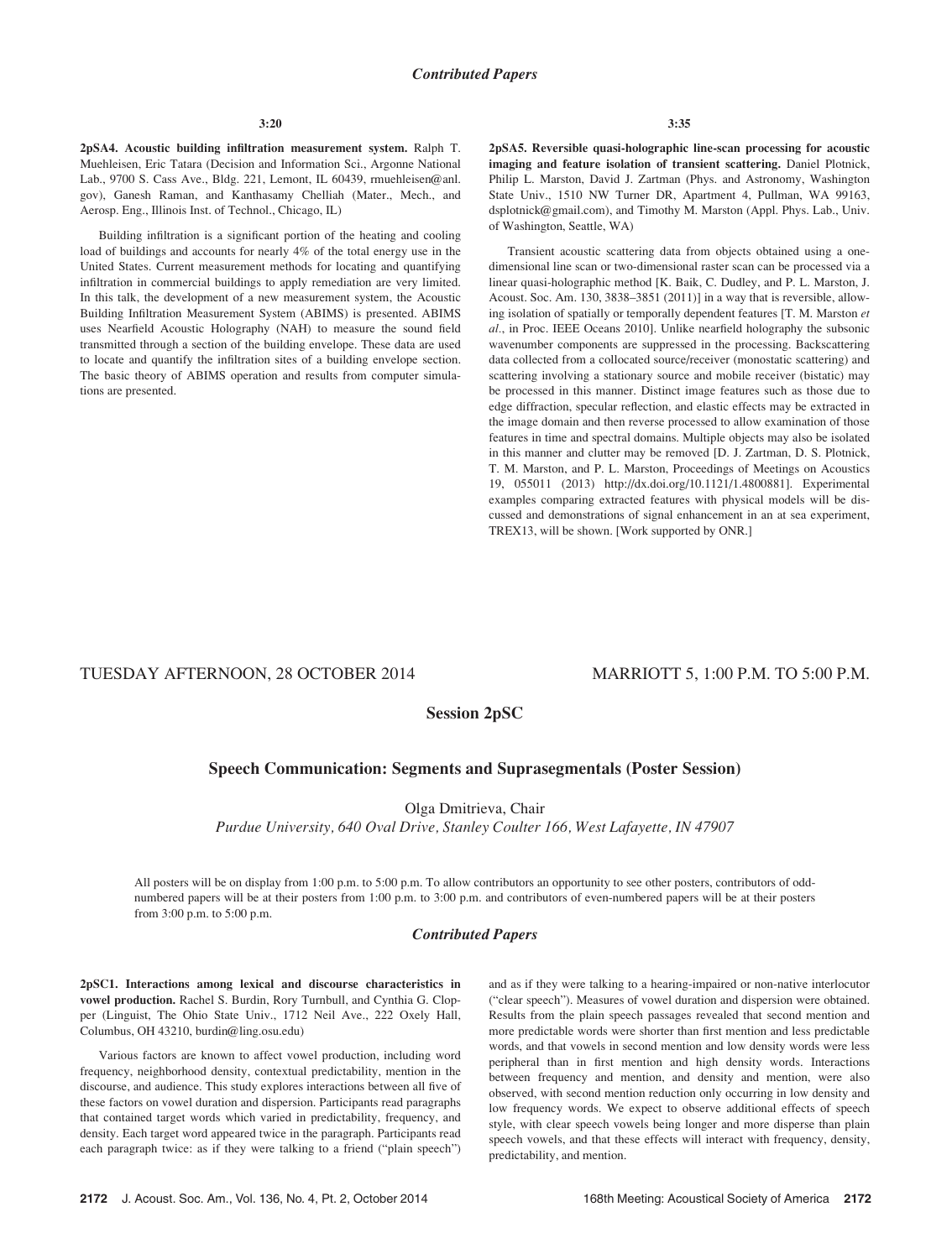2pSC2. Phonetic correlates of phonological quantity of Yakut. Lena Vasilyeva, Juhani Järvikivi, and Anja Arnhold (Dept. of Linguist, Univ. of AB, Edmonton, AB T6G2E7, Canada, lvasilye@ualberta.ca)

We investigated vowel quantity in Yakut (Sakha), a Turkic language spoken in Siberia by over 400,000 speakers in the Republic of Sakha (Yakutia) in the Russian Federation. Yakut is a quantity language; all vowel and consonant phonemes have short and long contrastive counterparts. The study aims at revealing acoustic characteristics of the binary quantity distinction in vowels. We used two sets of data: (1) A female native Yakut speaker read a 200 word list containing disyllabic nouns and verbs with four different combinations of vowel length in the two syllables (short–short, short–long, long–short, and long–long) and a list of 50 minimal pairs differing only in vowel length; (2) Spontaneous speech data from 9 female native Yakut speakers (aged 19– 77), 200 words with short vowels and 200 words with long vowels, were extracted for analysis. Acoustic measurements of the short and long vowels' f0-values, duration and intensity were done. Mixed-effects models showed a significant durational difference between long and short vowels for both data sets. However, the preliminary results indicated that, unlike in quantity languages like Finnish and Estonian, there was no consistent effect of f0 as the phonetic correlate in Yakut vowel quantity distinction.

2pSC3. Acoustic and perceptual characteristics of vowels produced by self-identified gay and heterosexual male speakers. Keith Johnson (Linguist, Univ. of California, Berkeley, Berkeley, CA) and Erik C. Tracy (Psych., Univ. of North Carolina Pembroke, PO Box 1510, Pembroke, NC 28372, erik.tracy@uncp.edu)

Prior research (Tracy & Satariano, 2011) investigated the perceptual characteristics of gay and heterosexual male speech; it was discovered that listeners primarily relied on vowels to identify sexual orientation. Using singleword utterances produced by those same speakers, the current study examined both the acoustic characteristics of vowels, such as pitch, duration, and the size of the vowel space, and how these characteristics relate to the perceived sexual orientation of the speaker. We found a correlation between pitch and perceived sexual identity for vowels produced by heterosexual speakers higher f0 was associated with perceptual "gayness." We did not find this correlation for gay speakers. Vowel duration did not reliably distinguish gay and heterosexual speakers, but speakers who produced longer vowels were perceived as gay and speakers who produced shorter vowels were perceived as heterosexual. The size of the vowel space did not reliably differ between gay and heterosexual speakers. However, speakers who produced a larger vowel space were perceived as more gay-sounding than speakers who produced a smaller vowel space. The results suggest that listeners rely on these acoustic characteristics when asked to determine a male speaker's sexual orientation, but that the stereotypes that they seem to rely upon are inaccurate.

## 2pSC4. Acoustic properties of the vowel systems of Bolivian Quechua/ Spanish bilinguals. Nicole Holliday (Linguist, New York Univ., 10 Washington Pl., New York, NY 10003, nrh245@nyu.edu)

This paper describes the vowel systems of Quechua/Spanish bilinguals in Cochabamba, Bolivia, and examines these systems to illuminate variation between phonemic and allophonic vowels in this Quechua variety. South Bolivian Quechua is described as phonemically trivocalic, and Bolivian Spanish is described as pentavocalic (Cerrón-Palomino 1994). Although South Bolivian Quechua has three vowel categories, Quechua uvular stop consonants promote high vowel lowering, effectively lowering /i/ and /u/ towards space otherwise occupied by /e/ and /o/ respectively, producing a system with five surface vowels but three phonemic vowels (Buckley 2000). The project was conducted with eleven Quechua/Spanish bilinguals from the Cochabamba department in Bolivia. Subjects participated in a Spanish to Quechua oral translation task and a word list task in Spanish. Results indicate that Quechua/ Spanish bilinguals maintain separate vowel systems. In the Spanish vowel systems, each vowel occupies its own space and backness. A one-way ANOVA reveals that /i/ is higher and fronter than /e/, and /u/ is higher than /  $o/$  ( $p<0.05$ ). The Quechua vowel systems are somewhat more variable, with substantial overlap between /i/ and /e/, and between /u/ and /o/. Potential explanations for this result include lexical conditioning, speaker literacy effects, and differences in realizations of phonemic versus allophonic vowels.

2pSC5. Cue integration in the perception of fricative-vowel coarticulation in Korean. Goun Lee and Allard Jongman (Linguist, The Univ. of Kansas, 1541 Lilac Ln., Blake Hall, Rm. 427, Lawrence, KS 66045-3129, cconni@ku.edu)

Korean distinguishes two fricatives—fortis [s'] and non-fortis [s]. Perception of this distinction was tested in two different vowel contexts, with three types of stimuli (consonant-only, vowel-only, or consonant-vowel sequences) (Experiment 1). The relative contribution of consonantal and vocalic cues was also examined with cross-spliced stimuli (Experiment 2). Listeners' weighting of 7 perceptual cues—spectral mean (initial 60%, final 40%), vowel duration, H1-H2\* (onset, mid), and cepstral peak prominence (onset, mid)—was examined. The data demonstrate that identification performance was heavily influenced by vowel context and listener performance was more accurate in the /a/ vowel context than in the /i/ vowel context. In addition, the type of stimulus presented changed the perceptual cue weighting. When presented with conflicting cues, listener decisions were driven by the vocalic cues in the /a/ vowel context. These results suggest that perceptual cues associated with breathy phonation are the primary cues for fricative identification in Korean.

2pSC6. Voicing, devoicing, and noise measures in Shanghainese voiced and voiceless glottal fricatives. Laura L. Koenig (Haskins Labs and Long Island Univ., 300 George St., New Haven, CT 06511, koenig@haskins.yale. edu) and Lu-Feng Shi (Haskins Labs and Long Island Univ., Brooklyn, New York)

Shanghainese has a rather rare voicing distinction between the glottal fricatives  $/h/$  and  $/h/$ . We evaluate the acoustic characteristics of this contrast in ten male and ten female speakers of urban Shanghainese dialect. Participants produced 20 CV words with a mid/low central vowel in a short carrier phrase. All legal consonant-tone combinations were used: /h/ preceded high, low, and short tones whereas /fi/ preceded low and short tones. Preliminary analyses suggested that the traditional "voiced" and "voiceless" labels for these sounds are not always phonetically accurate; hence we measure the duration of any voicing break relative to the entire phrase, as well as the harmonics-to-noise ratio (HNR) over the time. We expect longer relative voiceless durations and lower HNR measures for /h/ compared to /fi/. A question of interest is whether any gender differences emerge. A previous study on American English [Koenig, 2000, JSLHR 43, 1211–1228] found that men phonated through their productions of /h/ more often than women, and interpreted that finding in terms of male-female differences in vocal fold characteristics. A language that contrasts  $/h/$  and  $/h/$  might minimize any such gender variation. Alternatively, the contrast might be realized in slightly different ways in men and women.

2pSC7. Incomplete neutralization of sibilant consonants in Penang Mandarin: A palatographic case study. Ting Huang, Yueh-chin Chang, and Feng-fan Hsieh (Graduate Inst. of Linguist, National Tsing Hua Univ., Rm. B306, HSS Bldg., No. 101, Section 2, Kuang-Fu Rd., Hsinchu City 30013, Taiwan, funting.huang@gmail.com)

It has been anecdotally observed that the three-way contrasts in Standard Chinese are reduced to two-way contrasts in Penang Mandarin (PM). PM is a variety of Mandarin Chinese spoken in Penang of Malaysia, which is influenced by Penang Hokkien. This work shows that the alleged neutralization of contrasts is incomplete (10 consonants x 3 vowel contexts x 5 speakers). More specifically, alveopalatal [ $\varsigma$ ] may range from postalveolar zone (73.33%) to alveolar zone (26.67%), and so does retroflex [§] (46.67%) vs.  $46.67\%$ ). [s] and [n] are apical (or  $[+$  anterior]) coronals. The goal of this study is three-fold: (i) to describe the places of articulation of PM coronals and the patterns of ongoing sound changes, (ii) to show the neutralization of place contrasts is incomplete whereby constriction length remains distinct for these sibilant sounds, and (iii) to demonstrate different coarticulatory patterns of consonants in variant vowel contexts. The intricate division of coronal consonants does not warrant a precise constriction location on the upper palate. This PM data lend support to Ladefoged and Wu's (1984) observation that it is not easy to pin down a clear-cut boundary between dental and alveolar stops, and between alveolar and palatoalveolar fricatives.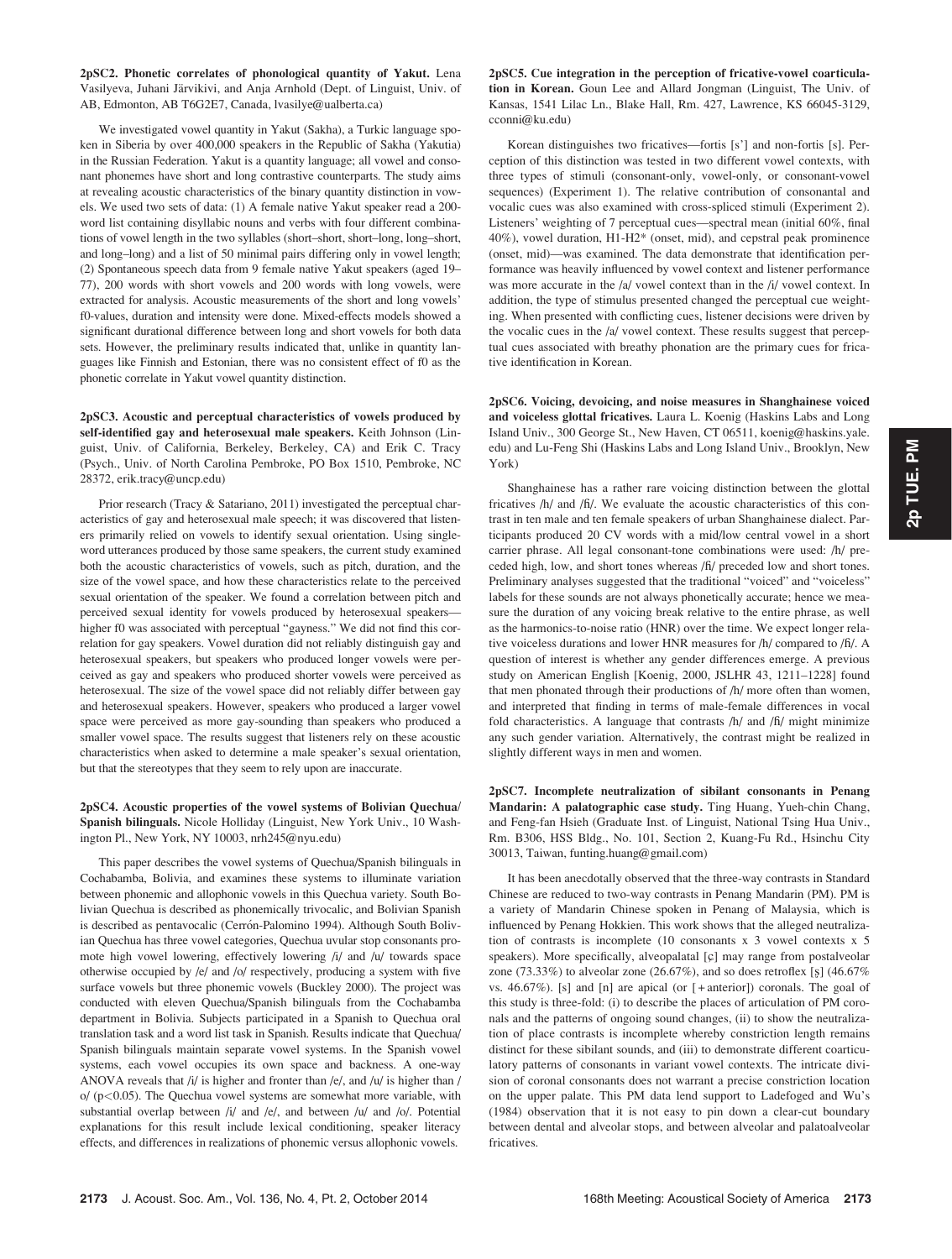2pSC8. Final voicing and devoicing in American English. Olga Dmitrieva (Linguistics/School of Lang. and Cultures, Purdue Univ., 100 North University St., Beering Hall, Rm. 1289, West Lafayette, IN 47907, odmitrie@purdue.edu)

English is typically described as a language in which voicing contrast is not neutralized in word-final position. However, a tendency towards devoicing (at least partial) of final voiced obstruents in English has been reported by the previous studies (e.g., Docherty (1992) and references therein). In the present study, we examine a number of acoustic correlates of obstruent voicing and the robustness with which each one is able to differentiate between voiced and voiceless obstruents in the word-final position in the speech recorded by twenty native speakers of the Mid-Western dialect of American English. The examined acoustic properties include preceding vowel duration, closure or frication duration, duration of the release portion, and duration of voicing during the obstruent closure, frication, and release. Initial results indicate that final voiced obstruents are significantly different from the voiceless ones in terms of preceding vowel duration and closure/frication duration. However, release duration for stops does not appear to correlate with voicing in an equally reliable fashion. A well-pronounced difference in terms of closure voicing between voiced and voiceless final stops is significantly reduced in fricative consonants, which indicates a tendency towards neutralization of this particular correlate of voicing in the word-final fricatives of American English.

## 2pSC9. An analysis of the singleton-geminate contrast in Japanese fricatives and stops. Christopher S. Rourke and Zack Jones (Linguist, The Ohio State Univ., 187 Clinton St., Columbus, OH 43202, rourke.16@osu.edu)

Previous acoustic analyses of the singleton-geminate contrast in Japanese have focused primarily on read speech. The present study instead analyzed the lengths of singleton and geminate productions of word-medial fricatives and voiceless stops in spontaneous monologues from the Corpus of Spontaneous Japanese (Maekawa, 2003). The results of a linear mixed effects regression model mirrored previous findings in read speech that the geminate effect (the durational difference between geminate and singletons) of stops is significantly larger than that of fricatives. This study also found a large range of variability in the geminate effect size between talkers. The size of the geminate effect between fricatives and voiceless stops was found to be slightly correlated, suggesting that they might be related to other rateassociated production differences between individuals. This suggestion was evaluated by exploring duration differences associated with talker age and gender. While there was no relationship between age and duration, males produced shorter durations than females for both fricatives and stops. However, the size of the geminate effect was not related to the gender of the speaker. The cause of these individual differences may be related to sound perception. Future research will investigate the cause of these individual differences in geminate effect size.

2pSC10. Quantifying surface phonetic variation using acoustic landmarks as feature cues. Jeung-Yoon Choi and Stefanie Shattuck-Hufnagel (Res. Lab. of Electronics, MIT, 50 Vassar St., Rm. 36-523, Cambridge, MA 02139, sshuf@mit.edu)

Acoustic landmarks, which are abrupt spectral changes associated with certain feature sequences in spoken utterances, are highly informative and have been proposed as the initial analysis stage in human speech perception, and for automatic speech recognition (Stevens, JASA 111(4), 2002, 1872– 1891). These feature cues and their parameter values also provide an effective tool for quantifying systematic context-governed surface phonetic variation (Shattuck-Hufnagel and Veilleux, ICPhS XVI, 2007, 925–928). However, few studies have provided landmark-based information about the full range of variation in continuous communicative speech. The current study examines landmark modification patterns in a corpus of maptask-elicited speech, hand annotated for whether the landmarks were realized as predicted from the word forms or modified in context. Preliminary analyses of a single conversation (400 s, one speaker) show that the majority of landmarks (about 84%) exhibited the canonical form predicted from their lexical specifications, and that modifications were distributed systematically across segment types. For example, 90% of vowel landmarks (at amplitude/F1 peaks) were realized as predicted, but only 70% of the closures for nonstrident fricatives /v/ and /dh/, and 40–50% of /t/ closures and releases. Further quantification of landmark modification patterns will provide useful information about the processing of surface phonetic variation.

2pSC11. Age- and gender-related variation in voiced stop prenasalization in Japanese. Mieko Takada (Aichi Gakuin Univ., Nisshin, Japan), Eun Jong Kong (Korea Aerosp. Univ., Goyang-City, South Korea), Kiyoko Yoneyama (Daito Bunka Univ., 1-9-1 Takashimadaira, Itabashi-ku, Tokyo 175-8571, Japan, yoneyama@ic.daito.ac.jp), and Mary E. Beckman (Ohio State Univ., Columbus, OH)

Modern Japanese is generally described as having phonologically voiced (versus voiceless) word-initial stops. However, phonetic details vary across dialects and age groups; in Takada's (2011) measurements of recordings of 456 talkers from multiple generations of talkers across five dialects, Osakaarea speakers and older speakers in the Tokyo area (Tokyo, Chiba, Saitama, and Kanagawa prefectures) typically show pre-voicing (lead VOT), but younger speakers show many "devoiced" (short lag VOT) values, a tendency that is especially pronounced among younger Tokyo-area females. There is also variation in the duration of the voice bar, with very long values (up to -200 ms lead VOT) observed in the oldest female speakers. Spectrograms of such tokens show faint formants during the stop closure, suggesting a velum-lowering gesture to vent supra-glottal air pressure to sustain vocal fold vibration. Further evidence of pre-nasalization in older Tokyoarea females comes from comparing amplitude trajectories for the voice bar to amplitude trajectories during nasal consonants, adapting a method proposed by Burton, Blumstein, and Stevens (1972) for exploring phonemic pre-nasalization contrasts. Differences in trajectory shape patterns between the oldest males and females and between older and younger females are like the differences that Kong, Syrika, and Edwards (2012) observed across Greek dialects.

2pSC12. An acoustic comparison of dental and retroflex sibilants in Chinese Mandarin and Taiwan Mandarin. Hanbo Yan and Allard Jongman (Linguist, Univ. of Kansas, 1732 Anna Dr., Apt. 11, Lawrence, KS 66044, yanhanbo@ku.edu)

Mandarin has both dental and retroflex sibilants. While the Mandarin varieties spoken in China and Taiwan are often considered the same, native speakers of Mandarin can tell the difference between the two. One obvious difference is that between the retroflex  $([s], [ts], [ts])$  and dental sibilants ([s], [ts], [tsh]). This study investigates the acoustic properties of the sibilants of Chinese Mandarin and Taiwan Mandarin. Eight native speakers each of Chinese and Taiwan Mandarin produced the six target sibilants in word-initial position. A number of acoustic parameters, including spectral moments and duration, were analyzed to address two research questions: (a) which parameters distinguish the dental and retroflex in each type of Mandarin; (b) is there a difference between Chinese and Taiwan Mandarin? Results show that retroflex sibilants have a lower M1 and M2, and a higher M3 than dental sibilants in each language. Moreover, Chinese Mandarin has significantly larger M1, M2, and M3 differences than Taiwan Mandarin. This pattern suggests that, in contrast to Chinese Mandarin, Taiwan Mandarin is merging the retroflex sibilants in a dental direction.

2pSC13. Statistical relationships between phonological categories and acoustic-phonetic properties of Korean consonants. Noah H. Silbert (Commun. Sci. & Disord., Univ. of Cincinnati, 3202 Eden Ave., 344 French East Bldg., Cincinnati, OH 45267, noah.silbert@uc.edu) and Hanyong Park (Linguist, Univ. of Wisconsin, Milwaukee, WI)

The mapping between segmental contrasts and acoustic-phonetic properties is complex and many-to-many. Contrasts are often cued by a multiple acoustic-phonetic properties, and acoustic-phonetic properties typically provide information about multiple contrasts. Following the approach of de Jong et al. (2011, JASA 129, 2455), we analyze multiple native speakers' repeated productions of Korean obstruents using a hierarchical multivariate statistical model of the relationship between multidimensional acoustics and phonological categories. Specifically, we model the mapping between categories and multidimensional acoustic measurements from multiple repetitions of 14 Korean obstruent consonants produced by 20 native speakers (10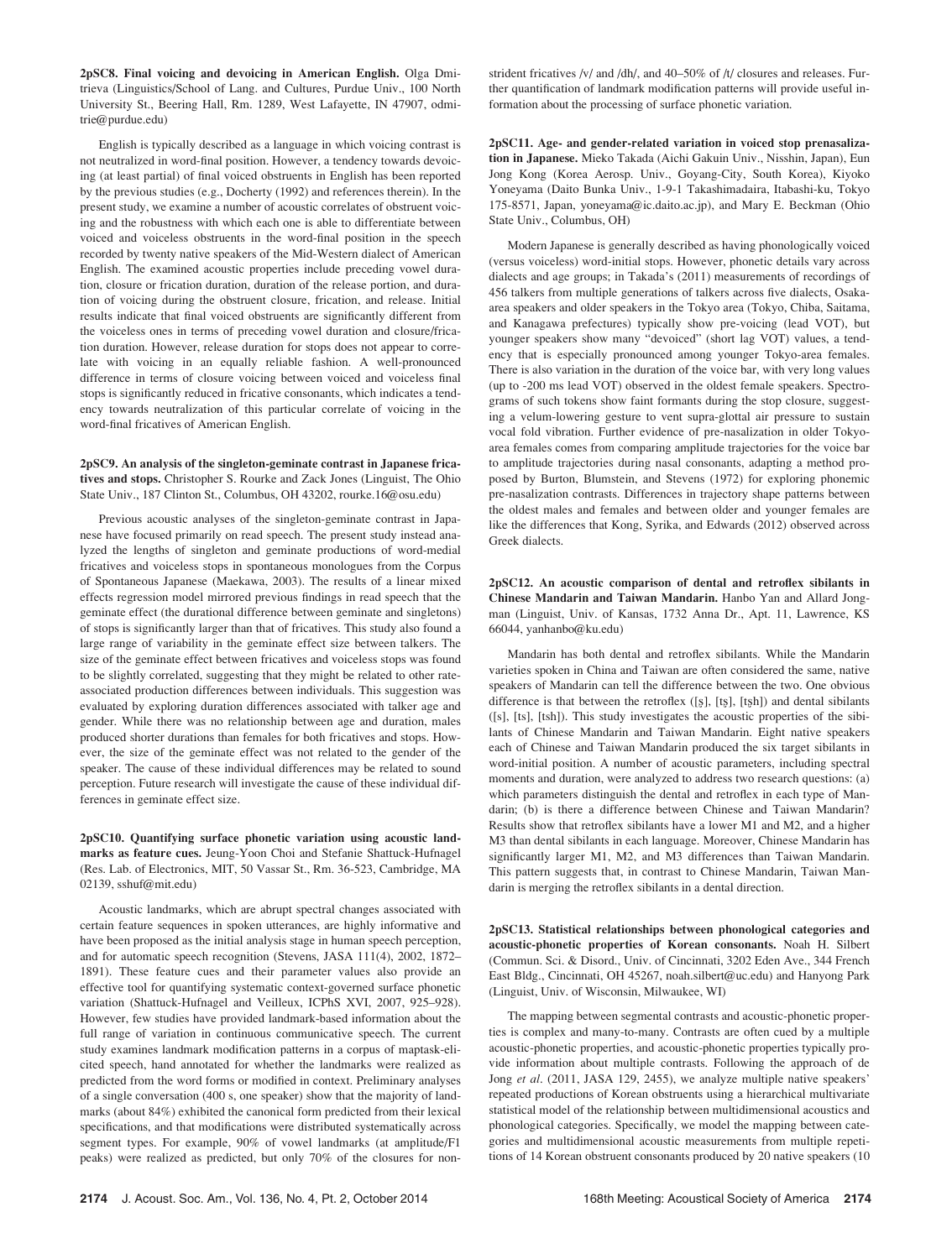male, 10 female) in onset position in monosyllables. The statistical model allows us to analyze distinct within- and between-speaker sources of variability in consonant production, and model comparisons allow us to assess the utility of complexity in the assumed underlying phonological category system. In addition, by using the same set of acoustic measurements for the current project's Korean consonants and the English consonants analyzed by de Jong et al., we can model the within- and between-language acoustic similarity of phonological categories, providing a quantitative basis for predictions about cross-language phonetic perception.

2pSC14. Corpus testing a fricative discriminator: Or, just how invariant is this invariant? Philip J. Roberts (Faculty of Linguist, Univ. of Oxford, Ctr. for Linguist and Philology, Walton St., Oxford OX1 2HG, United Kingdom, philip.roberts@ling-phil.ox.ac.uk), Henning Reetz (Institut fuer Phonetik, Goethe-Universitaet Frankfurt, Frankfurt-am-Main, Germany), and Aditi Lahiri (Faculty of Linguist, Univ. of Oxford, Oxford, United Kingdom)

Acoustic cues to the distinction between sibilant fricatives are claimed to be invariant across languages. Evers et al. (1998) present a method for distinguishing automatically between  $[s]$  and  $[f]$ , using the slope of regression lines over separate frequency ranges within a DFT spectrum. They report accuracy rates in excess of 90% for fricatives extracted from recordings of minimal pairs in English, Dutch and Bengali. These findings are broadly replicated by Maniwa et al. (2009), using VCV tokens recorded in the lab. We tested the algorithm from Evers et al. (1998) against tokens of fricatives extracted from the TIMIT corpus of American English read speech, and the Kiel corpora of German. We were able to achieve similar accuracy rates to those reported in previous studies, with the following caveats: (1) the measure relies on being able to perform a DFT for frequencies from 0 to 8 kHz, so that a minimum sampling rate of 16 kHz is necessary for it to be effective, and (2) although the measure draws a similarly clear distinction between [s] and  $[]$  to those found in previous studies, the threshold value between the two sounds is sensitive to the dynamic range of the input signal.

2pSC15. Discriminant variables for plosive- and fricative-type single and geminate stops in Japanese. Shigeaki Amano and Kimiko Yamakawa (Faculty of Human Informatics, Aichi Shukutoku Univ., 2-9 Katahira, Nagakute, Aichi 480-1197, Japan, psy@asu.aasa.ac.jp)

Previous studies suggested that a plosive-type geminate stop in Japanese is discriminated from a single stop with variables of stop closure duration and subword duration that spans from the mora preceding the geminate stop to the vowel following the stop. However, this suggestion does not apply to a fricative-type geminate stop that does not have a stop closure. To overcome this problem, this study proposes Inter-Vowel Interval (IVI) and Successive Vowel Interval (SVI) as discriminant variables. IVI is the duration between the end of the vowel preceding the stop and the beginning of the vowel following the stop. SVI is the duration between the beginning of the vowel preceding the stop and the end of the vowel following the stop. When discriminant analysis was conducted between single and geminate stops of plosive and fricative types using IVI and SVI as independent variables, the discriminant ratio was very high (99.5%,  $n = 368$ ). This result indicates that IVI and SVI are the general variables that represent acoustic features distinguishing Japanese single and geminate stops of both plosive and fricative types. [This study was supported by JSPS KAKENHI Grant Numbers 24652087, 25284080, 26370464 and by Aichi-Shukutoku University Cooperative Research Grant 2013-2014.]

2pSC16. Perceptual affinity of Mandarin palatals and retroflexes. Yunghsiang Shawn Chang (Dept. of English, National Taipei Univ. of Technol., Zhongxiao E. Rd., Sec. 3, No. 1, Taipei 106, Taiwan, shawnchang@ntut. edu.tw)

Mandarin palatals [tç, tç<sup>h</sup>, ç], which only occur before [i, y] vowels, are in complementary distribution with the alveolars [ts, ts<sup>h</sup>, s], the velars [k, k<sup>h</sup>, x],

and the retroflexes [ts, tsh, s]. Upon investigating perceptually motivated accounts for the phonological representation of the palatals, Wan (2010) reported that Mandarin palatals were considered more similar to the alveolars than the velars, whereas Lu (2014) found categorical results for the palatal-alveolar discrimination. The current study furthered the investigation to the perceptual affinity between Mandarin palatals and retroflexes by having 15 native listeners identify two 8-step resynthesized [§-s] continua (adapted from Chang et al. (2013)) cross-spliced with [i, y] vowels, respectively. To avoid phonotactic restrictions from biasing perception, all listeners were trained on identifying the [çi, şi, si] and [çy, şy, sy] syllables produced by a phonetician before the experiment. The results showed that all resynthesized stimuli, though lacking palatal-appropriate vocalic transitions, were subject to palatal perception. Particularly, two intermediate steps along the [şi-si] continuum and five along the [§y-sy] continuum were identified as palatal syllables by over 70% of the listeners. The results suggest that Mandarin palatals could be identified with both the retroflexes and alveolars based on perceptual affinity.

2pSC17. Perceptual distinctiveness of dental vs. palatal sibilants in different vowel contexts. Mingxing Li (Linguist, The Univ. of Kansas, 1541 Lilac Ln., Blake Hall 427, Lawrence, KS 66045-3129, mxlistar@gmail. com)

This paper reports a similarity rating experiment and a speeded AX discrimination experiment to test the perceptual distinctiveness of dental vs. palatal sibilants in different vowel contexts. The stimuli were pairs of CV sequences where the onsets were [s, ts, ts<sup>h</sup>] vs. [c, tc, tc<sup>h</sup>] as in Mandarin Chinese and the vowels were [i, a, o]; the durations of the consonants and vowels were set to values close to those in natural speech; the inter-stimulus-interval was set at 100ms to facilitate responses based on psychoacoustic similarity. A significant effect of vowel contexts was observed in the similarity rating by 20 native American English speakers, whereby the dental vs. palatal sibilants were judged to be the least distinct in the [i] context. A similar pattern was observed in the speeded AX discrimination, whereby the [i] context introduced slower "different" responses than other vowels. In general, this study supports the view that the perceptual distinctiveness of a consonant pair may vary with different vowel contexts. Moreover, the experiment results match the typological pattern of dental vs. palatal sibilants across Chinese dialects, where contrasts like /si, tsi, tsh i/ vs. /çi, tçi, tç<sup>h</sup>i/ are often enhanced by vowel allophony.

2pSC18. Phonetic correlates of stance-taking. Valerie Freeman, Richard Wright, Gina-Anne Levow (Linguist, Univ. of Washington, Box 352425, Seattle, WA 98195, valerief@uw.edu), Yi Luan (Elec. Eng., Univ. of Washington, Seattle, WA), Julian Chan (Linguist, Univ. of Washington, Seattle, WA), Trang Tran, Victoria Zayats (Elec. Eng., Univ. of Washington, Seattle, WA), Maria Antoniak (Linguist, Univ. of Washington, Seattle, WA), and Mari Ostendorf (Elec. Eng., Univ. of Washington, Seattle, WA)

Stance, or a speaker's attitudes or opinions about the topic of discussion, has been investigated textually in conversation- and discourse analysis and in computational models, but little work has focused on its acoustic-phonetic properties. This is a difficult problem, given that stance is a complex activity that must be expressed along with several other types of meaning (informational, social, etc.) using the same acoustic channels. In this presentation, we begin to identify some acoustic indicators of stance in natural speech using a corpus of collaborative conversational tasks which have been hand-annotated for stance strength (none, weak, moderate, and strong) and polarity (positive, negative, and neutral). A preliminary analysis of 18 dyads completing two tasks suggests that increases in stance strength are correlated with increases in speech rate and pitch and intensity medians and ranges. Initial results for polarity also suggest correlations with speech rate and intensity. Current investigations center on local modulations in pitch and intensity, durational and spectral differences between stressed and unstressed vowels, and disfluency rates in different stance conditions. Consistent male/female differences are not yet apparent but will also be examined further.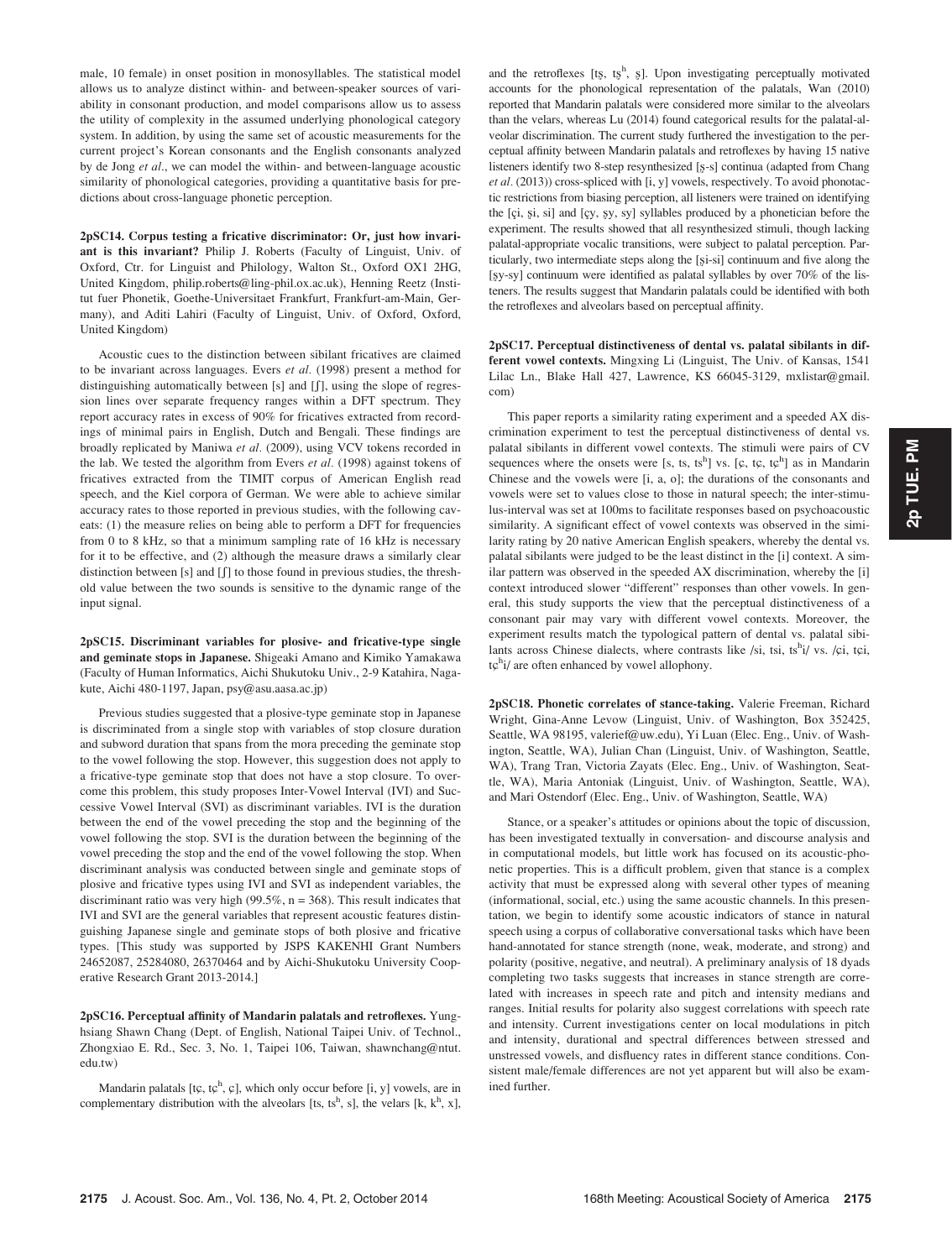2pSC19. Compounds in modern Greek. Angeliki Athanasopoulou and Irene Vogel (Linguist and Cognit. Sci., Univ. of Delaware, 125 East Main St., Newark, DE 19716, angeliki@udel.edu)

The difference between compounds and phrases has been studied extensively in English (e.g., Farnetani, Torsello, & Cosi, 1988; Plag, 2006; Štekauer, Zimmermann, & Gregová, 2007). However, little is known about the analogous difference in Modern Greek (Tzakosta, 2009). Greek compounds (Ralli, 2003) form a single phonological word, and thus, they only contain one primary stress. That means that the individual words lose their primary stress. The present study is the first acoustic investigation of the stress properties of Greek compounds and phrases. Native speakers of Greek produce ten novel adjective + noun compounds and their corresponding phrases (e.g., phrase: [kócino  $\delta$ ódi] "a red tooth" vs. compound: [kocino $\delta$ ódis] "someone with red teeth") in the sentence corresponding to "The XXX is at the top/bottom of the screen." Preliminary results confirm the earlier descriptive claims that compounds only have a single stress, while phrases have one on each word. Specifically, the first word (i.e., adjective) in compounds is reduced in F0 (101 Hz), duration (55 ms), and intensity (64 dB) compared to phrases  $(F0 = 117$  Hz, duration = 85 ms, and intensity = 67 dB). Also, both words are very similar for all of the measures in phrases. The second word (i.e., noun) is longer than the first word, possibly indicating phrase-final lengthening.

2pSC20. Evoked potentials during voice error detection at register boundaries. Anjli Lodhavia (Dept. of Commun. Disord. and Sci., Rush Univ., 807 Reef Court, Wheeling, IL 60090, alodhavia1@gmail.com), Sona Patel (Dept. of Speech-Lang. Pathol., Seton Hall Univ., South Orange, NJ), Saul Frankford (Dept. of Commun. Sci. and Disord., Northwestern Univ., Tempe, Arizona), Oleg Korzyukov, and Charles R. Larson (Dept. of Commun. Sci. and Disord., Northwestern Univ., Evanston, IL)

Singers require great effort to avoid vocal distortion at register boundaries, as they are trained to diminish the prominence of register breaks. We examined neural mechanisms underlying voice error detection in singers at their register boundaries. We hypothesized that event-related potentials (ERPs), reflecting brain activity, would be larger if a singer's pitch was unexpectedly shifted toward, rather than away, from their register break. Nine trained singers sustained a musical note for  $\sim$ 3 seconds near their modal register boundaries. As the singers sustained these notes, they heard their voice over headphones shift in pitch  $(+/- 400$  cents, 200 ms) either toward or away from the register boundary. This procedure was repeated for 200 trials. The N1 and P2 ERP amplitudes for three central electrodes (FCz, Cz, Fz) were computed from the EEGs of all participants. Results of a multivariate analysis of variance for shift direction ( + 400c, -400c) and register (low, high) showed significant differences in N1 and P2 amplitude for direction at the low boundary of modal register, but not the high register boundary. These results may suggest increased neural activity in singers when trying to control the voice when crossing the lower register boundary.

2pSC21. The articulatory tone-bearing unit: Gestural coordination of lexical tone in Thai. Robin P. Karlin and Sam Tilsen (Linguist, Cornell Univ., 103 W Yates St., Ithaca, NY 14850, karlin.robin@gmail.com)

Recently, tones have been analyzed as articulatory gestures that can coordinate with segmental gestures. In this paper, we show that the tone gestures that make up a HL contour tone are differentially coordinated with articulatory gestures in Thai syllables, and that the coordinative patterns are influenced by the segments and moraic structure of the syllables. The autosegmental approach to lexical tone describes tone as a suprasegment that must be associated to some tone-bearing unit (TBU); in Thai, the language of study, the proposed TBU is the mora. Although the autosegmental account largely describes the phonological patterning of tones, it remains unclear how the abstract representation of tone is implemented. An electromagnetic articulograph (EMA) study of four speakers of Thai was conducted to examine the effects of segment type and moraic structure on the coordination of tone gestures. In a HL contour tone, tone gestures behave similarly to consonant gestures, and show patterns of coordination with gestures that correspond to moraic segments. However, there is also a level of coordination between the H and L tone gestures. Based on these results, a model of TBUs is proposed within the Articulatory Phonology framework that incorporates tone-segment coordination as well as tone-tone coordination.

2pSC22. The role of prosody in English sentence disambiguation. Taylor L. Miller (Linguist & Cognit. Sci., Univ. of Delaware, 123 E Main St., Newark, DE 19716, tlmiller@udel.edu)

Only certain ambiguous sentences are perceptually disambiguable. Some researchers argue that this is due to syntactic structure (Lehiste 1973, Price 1991, Kang & Speer 2001), while others argue prosodic structure is responsible (Nespor & Vogel 1986 = N&V, Hirshberg & Avesani 2000). The present study further tests the role of prosodic constituents in sentence disambiguation in English. Target sentences were recorded in disambiguating contexts; twenty subjects listened to the recordings and chose one of two meanings. Following N&V's experimental design with Italian, the meanings of each target structurally corresponded to different syntactic constituents and varied with respect to phonological phrases  $(\phi)$  and intonational phrases (I). The results confirm N&V's Italian findings: listeners are only able to disambiguate sentences with different prosodic constituent structures ( $p < 0.05$ ); those differing in (I) but not  $(\phi)$  have the highest success rate—86% (e.g., [When danger threatens your children]I [call the police]I vs. [When danger threatens]I [your children call the police]I ). As reported elsewhere (e.g., Lehiste 1973), we also observed a meaning bias in some cases (e.g., in "Julie ordered some large knife sharpeners," listeners preferred "large [knife sharpeners]" but in "Jill owned some gold fish tanks," they preferred "[goldfish] tanks").

2pSC23. Perceptual isochrony and prominence in spontaneous speech. Tuuli Morrill (Linguist, George Mason Univ., 4400 University Dr., 3E4, Fairfax, VA, tmorrill@msu.edu), Laura Dilley (Commun. Sci. and Disord., Michigan State Univ., East Lansing, MI), and Hannah Forsythe (Linguist, Michigan State Univ., East Lansing, MI)

While it has been shown that stressed syllables do not necessarily occur at equal time intervals in speech (Cummins, 2005; Dauer, 1983), listeners frequently perceive stress as occurring regularly, a phenomenon termed perceptual isochrony (Lehiste, 1977). A number of studies have shown that in controlled experimental materials, a perceptually isochronous sequence of stressed syllables generates expectations which affect word segmentation and lexical access in subsequent speech (e.g., Dilley & McAuley, 2008). The present research used the Buckeye Corpus of Conversational Speech (Pitt et al., 2007) to address two main questions (1) What acoustic and linguistic factors are associated with the occurrence of perceptual isochrony? and (2) What are the effects of perceptually isochronous speech passages on the placement of prominence in subsequent speech? In particular, we investigate the relationship between perceptual isochrony and lexical items traditionally described as "unstressed" (e.g., grammatical function words), testing whether these words are more likely to be perceived and/or produced as prominent when they are preceded and/or followed by a perceptually isochronous passage. These findings will contribute to our understanding of the relationship between acoustic correlates of phrasal prosody and lexical perception. [Research partially supported by NSF CAREER Award BCS 0874653 to L. Dilley.]

2pSC24. French listeners' processing of prosodic focus. Jui Namjoshi (French, Univ. of Illinois at Urbana-Champaign, 2090 FLB, MC-158, S. Mathews Ave, Urbana, IL 61801, namjosh2@illinois.edu)

Focus in French, typically conveyed by syntax (e.g., clefting) with prosody, can be signaled by prosody alone (contrastive pitch accents on the first syllable of focused constituents, cf. nuclear pitch accents, on the last nonreduced syllable of the Accentual Phrase) (Féry, 2001; Jun & Fougeron, 2000). Do French listeners, like L1-English listeners (Ito & Speer, 2008) use contrastive accents to anticipate upcoming referents? 20 French listeners completed a visual-world eye-tracking experiment. Cross-spliced, amplitude-neutralized stimuli included context (1) and critical (2) sentences in a 2x2 design, with accent on object (nuclear/ contrastive) and person's information status (new/ given) as within-subject variables (see (1)-(2)). Average amplitudes and durations for object words were 67 dB and 0.68 s for contrastive accents, and 63.8 dB and 0.56 s for nuclear accents, respectively. Mixed-effects models showed a significant effect of accent-by-informationstatus interaction on competitor fixation proportions in the post-disambiguation time window  $(p<0.05)$ . Contrastive accents yielded lower competitor fixation proportions with a given person than with a new person, suggesting that contrastive accents constrain lexical competition in French. (1) Clique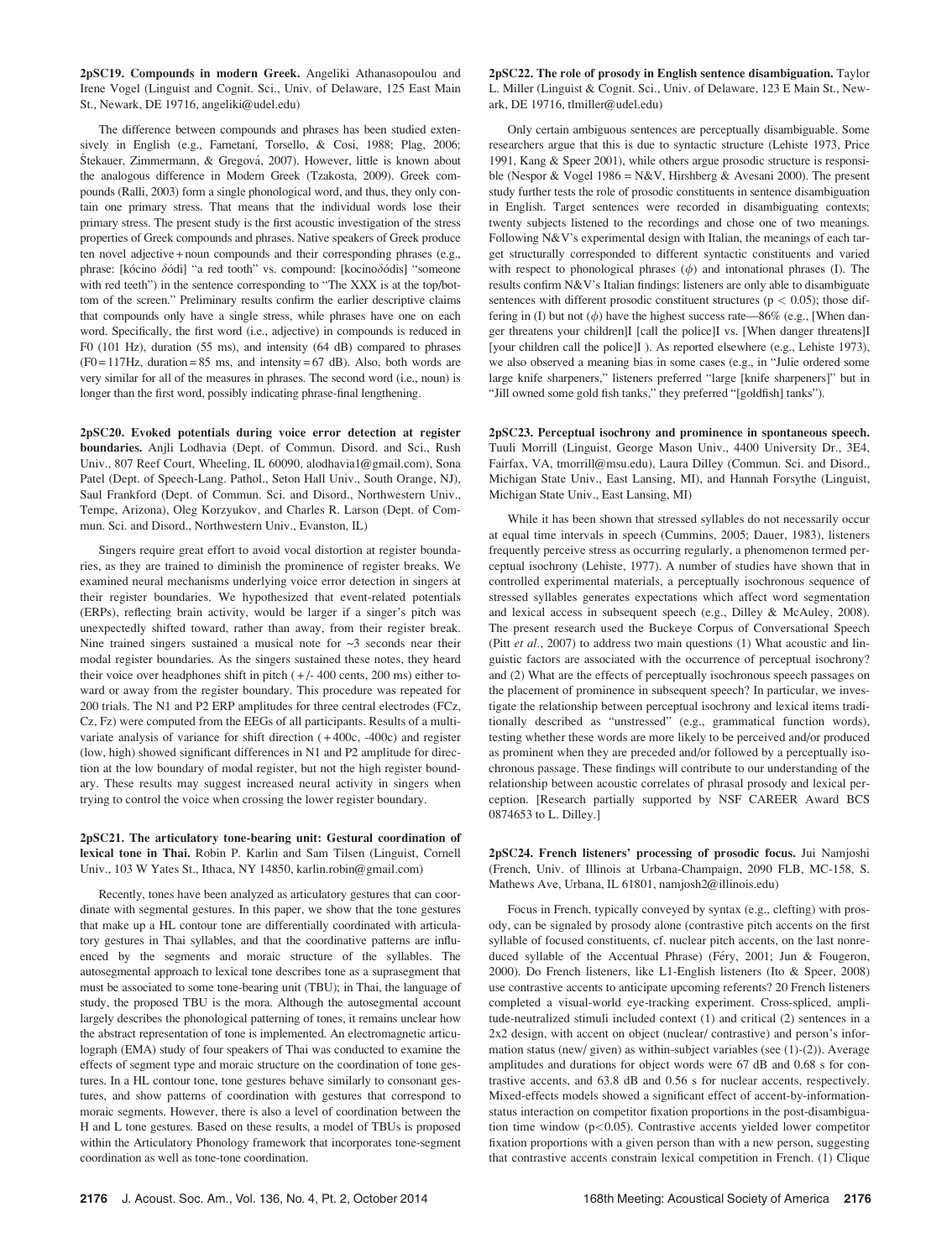sur le macaRON de Marie-Hélène. (2) Puis clique sur le chocoLAT/ CHOcolat de Marie-Hélène/ Jean-Sébastien. (nuclear/contrastive accent, given/ new person) '(Then) Click on the macaron/chocolate of Marie-Hélène/Jean-Sébastien.'

## 2pSC25. Prominence, contrastive focus and information packaging in Ghanaian English discourse. Charlotte F. Lomotey (Texas A&M University-Commerce, 1818D Hunt St., Commerce, TX 75428, cefolatey@yahoo. com)

Contrastive focus refers to the coding of information that is contrary to the presuppositions of the interlocutor. Thus, in everyday speech, speakers employ prominence to mark contrastive focus such that it gives an alternative answer to an explicit or implicit statement provided by the previous discourse or situation (Rooth, 1992), and plays an important role in facilitating language understanding. Even though contrastive focus has been investigated in native varieties of English, there is little or no knowledge of similar studies as far as non-native varieties of English, including that of Ghana, are concerned. The present study investigates how contrastive focus is marked with prosodic prominence in Ghanaian English, and how such a combination creates understanding among users of this variety. To achieve this, data consisting of 61/2 hours of English conversations from 200 Ghanaians were analyzed using both auditory and acoustic means. Results suggest that Ghanaians tend to shift the contrastive focus from the supposed focused syllable onto the last syllable of the utterance, especially when that syllable ends the utterance. Although such tendencies may shift the focus of the utterance, the data suggest that listeners do not seem to have any problem with speakers' packaging of such information.

2pSC26. The representation of tone 3 sandhi in Mandarin: A psycholinguistic study. Yu-Fu Chien and Joan Sereno (Linguist, The Univ. of Kansas, 1407 W 7th St., Apt. 18, Lawrence, KS 66044-6716, whouselefthand@ gmail.com)

In Mandarin, tone 3 sandhi is a tonal alternation phenomenon in which a tone 3 syllable changes to a tone 2 syllable when it is followed by another tone 3 syllable. Thus, the initial syllable of Mandarin bisyllabic sandhi words is tone 3 underlyingly but becomes tone 2 on the surface. An auditory-auditory priming lexical decision experiment was conducted to investigate how Mandarin tone 3 sandhi words are processed by Mandarin native listeners. The experiment examined prime-target pairs, with monosyllabic primes and bisyllabic Mandarin tone 3 sandhi targets. Each tone sandhi target word was preceded by one of three corresponding monosyllabic primes: a tone 2 prime (Surface-Tone overlap) (chu2-chu3li3), a tone 3 prime (Underlying-Tone overlap) (chu3-chu3li3), or a control prime (Baseline condition) (chu1-chu3li3). In order to assess the contribution of frequency of occurrence, 15 High Frequency and 15 Low Frequency sandhi target words were used. Thirty native speakers of Mandarin participated. Results showed that tone 3 sandhi targets elicited significantly stronger facilitation effects in the Underlying-Tone condition than in the Surface-Tone condition, with little effect of frequency of occurrence. The data will be discussed in terms of lexical access and the nature of the representation of Mandarin words.

2pSC27. Perception of sound symbolism in mimetic stimuli: The voicing contrast in Japanese and English. Kotoko N. Grass (Linguist, Univ. of Kansas, 9953 Larsen St., Overland Park, KS 66214, nakata.k@ku.edu) and Joan Sereno (Linguist, Univ. of Kansas, Lawrence, KS)

Sound symbolism is a concept in which the sound of a word and the meaning of the word are systematically related. The current study investigated whether the voicing contrast between voiced /d, g, z/ and voiceless /t, k, s/ consonants systematically affects categorization of Japanese mimetic stimuli along a number of perceptual and evaluative dimensions. For the nonword stimuli, voicing of consonants was also manipulated, creating a continuum from voiced to voiceless endpoints (e.g., [gede] to [kete]), in order to examine the categorical nature of the perception. Both Japanese native speakers and English native speakers, who had no knowledge of Japanese, were examined. Stimuli were evaluated on size (big–small) and shape (round–spiky) dimensions as well as two evaluative dimensions (good–bad, graceful–clumsy). In the current study, both Japanese and English listeners associated voiced sounds with largeness, badness, and clumsiness and voiceless sounds with smallness, goodness, and gracefulness. For the shape dimension, however, English and Japanese listeners showed contrastive categorization, with English speakers associating voiced stops with roundness and Japanese listeners associating voiced stops with spikiness. Interestingly, sound symbolism was very categorical in nature. Implications of the current data for theories of sound symbolism will be discussed.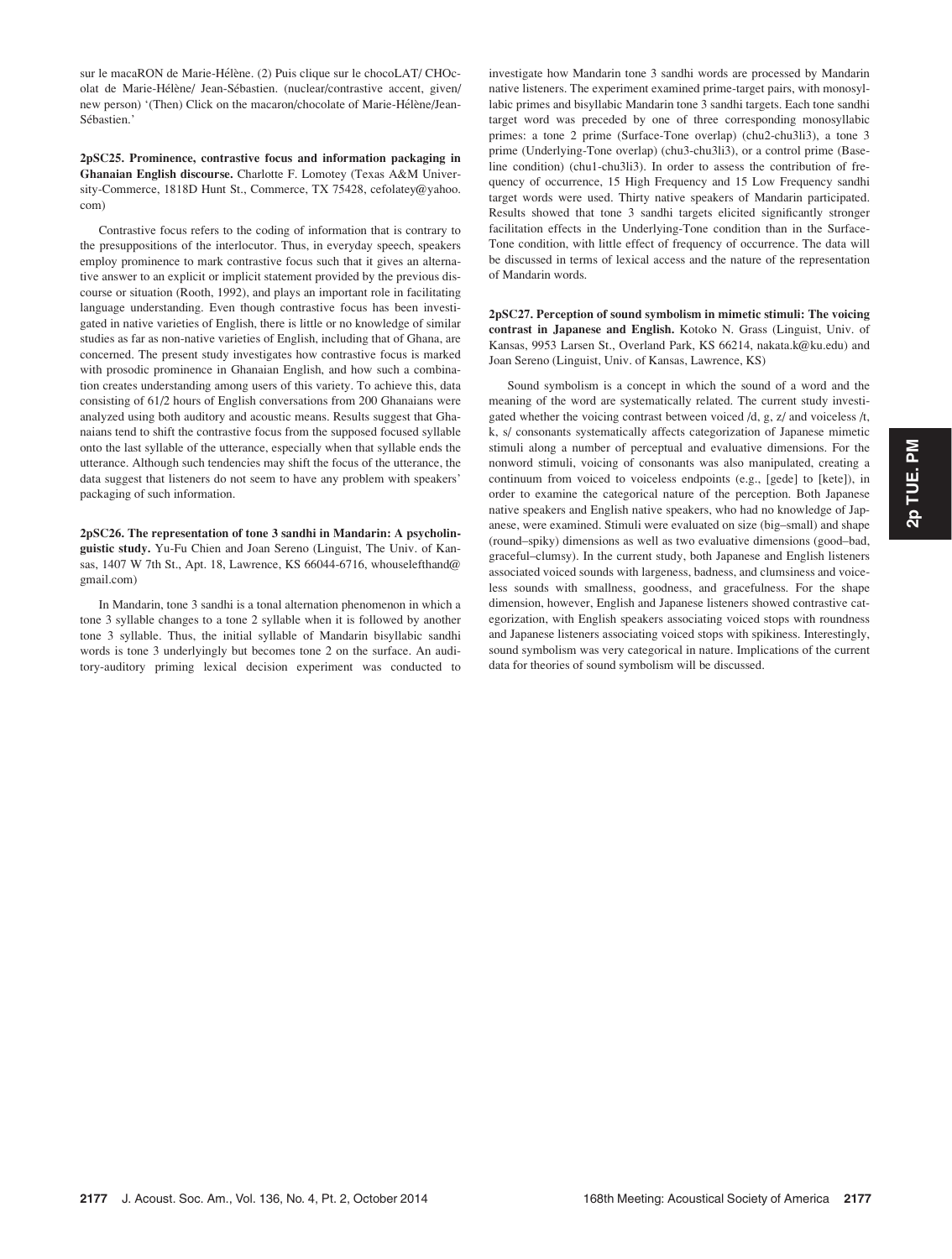# Session 2pUW

# Underwater Acoustics: Propagation and Scattering

Megan S. Ballard, Chair

Applied Research Laboratories, The University of Texas at Austin, P.O. Box 8029, Austin, TX 78758

## Contributed Papers

#### 1:00

2pUW1. Low frequency propagation experiments in Currituck Sound. Richard D. Costley (GeoTech. and Structures Lab., U.S. Army Engineer Res. & Development Ctr., 3909 Halls Ferry Rd., Vicksburg, MS 39180, dan.costley@usace.army.mil), Kent K. Hathaway (Coastal & Hydraulics Lab., US Army Engineer Res. & Development Ctr., DC, NC), Andrew McNeese, Thomas G. Muir (Appl. Res. Lab., Univ. of Texas at Austin, Austin, TX), Eric Smith (GeoTech. and Structures Lab., U.S. Army Engineer Res. & Development Ctr., Vicksburg, Texas), and Luis De Jesus Diaz (Geo-Tech. and Structures Lab., U.S. Army Engineer Res. & Development Ctr., Vicksburg, MS)

In water depths on the order of a wavelength, sound propagates with considerable involvement of the bottom, whose velocities and attenuation vary with depth into the sediment. In order to study propagation in these types of environments, experiments were conducted in Currituck Sound on the Outer Banks of North Carolina using a Combustive Sound Source (CSS) and bottom mounted hydrophones and geophones as receivers. The CSS was deployed at a depth of approximately 1 meter and generated transient signals, several wavelengths long, at frequencies around 300 Hz. The results are used to determine transmission loss in water depths of approximately 3 meters, as well as to examine the generation and propagation of Sholte type interface waves. The measurements are compared to numerical models generated with a two-dimensional finite-element code. [Work supported by the U.S. Army Engineer Research and Development Center. Permission to publish was granted by Director, Geotechnical & Structures Laboratory.]

#### 1:15

2pUW2. Three-dimensional acoustic propagation effect in subaqueous sand dune field. Andrea Y. Chang, Chi-Fang Chen (Dept. of Eng. Sci. and Ocean Eng., National Taiwan Univ., No. 1, Sec. 4, Roosevelt Rd., Taipei 10617, Taiwan, yychang@ntu.edu.tw), Linus Y. Chiu (Inst. of Undersea Technol., National Sun Yat-sen Univ., Kaohsiung, Taiwan), Emily Liu (Dept. of Eng. Sci. and Ocean Eng., National Taiwan Univ., Taipei, Taiwan), Ching-Sang Chiu, and Davis B. Reeder (Dept. of Oceanogr., Naval Postgrad. School, Monterey, CA)

Very large subaqueous sand dunes are discovered on the upper continental slope of the northern South China Sea in water depth of 160–600 m, which composed of fine to medium sand. The amplitude and the crest-tocrest wavelength of sand dunes are about 5–15 m and 200–400 m, respectively. This topographic feature could causes strong acoustic scattering, mode coupling, and out-of- plane propagation effects, which consequently result in sound energy redistribution within ocean waveguide. This research focus on the three-dimensional propagation effects (e.g., horizontal refraction) induced by the sand dunes in the South China Sea, which are expected as the angle of propagation relative to the bedform crests decreases. The three-dimensional propagation effects are studied by numerical modeling and model-data comparison. For numerical modeling, the in-situ topographic data of subaqueous sand dune and sound speed profiles were inputted to calculate the acoustic fields, which were further decomposed into mode fields to show the modal horizontal refraction effects. The modeling results were manifested by data observations. [This work is sponsored by the Ministry of Science and Technology of Taiwan.]

#### 1:30

2pUW3. Results from a scale model acoustic propagation experiment over a translationally invariant wedge. Jason D. Sagers (Environ. Sci. Lab., Appl. Res. Labs., The Univ. of Texas at Austin, 10000 Burnet Rd., Austin, TX 78758, sagers@arlut.utexas.edu)

A 1:7500 scale underwater acoustic propagation experiment was conducted in a laboratory tank to investigate three-dimensional (3D) propagation effects, with the objective of providing benchmark quality data for comparison with numerical models. A computer controlled positioning system accurately moves the receiving hydrophone in 3D space while a stationary source hydrophone emits band-limited pulse waveforms between 200 kHz and 1 MHz. The received time series can be post-processed to estimate travel time, transmission loss, and vertical and horizontal arrival angle. Experimental results are shown for a  $1.22 \times 2.13$  m bathymetric part possessing both a flat bottom bathymetry and a translationally invariant wedge with a 10° slope. Comparisons between the experimental data and numerical models are also shown. [Work supported by ONR.]

## 1:45

2pUW4. Numerical modeling of measurements from an underwater scale-model tank experiment. Megan S. Ballard and Jason D. Sagers (Appl. Res. Labs., The Univ. of Texas at Austin, P.O. Box 8029, Austin, TX 78758, meganb@arlut.utexas.edu)

Scale-model tank experiments are beneficial because they offer a controlled environment in which to make underwater acoustic propagation measurements, which is helpful when comparing measured data to calculations from numerical propagation models. However, to produce agreement with the measured data, experimental details must be carefully included in the model. For example, the frequency-dependent transmitting and receiving sensitivity and vertical directionality of both hydrophones must be included. In addition, although it is possible to measure the geometry of the tank experiment, including water depth and source and receiver positions, positional uncertainty exists due to the finite resolution of the measurements. The propagated waveforms from the experiment can be used to resolve these parameters using inversion techniques. In this talk, model-data comparisons of measurements made in a 1:7500 scale experiment are presented. The steps taken to produce agreement between the measured and modeled data are discussed in detail for both range-independent and range-dependent configurations.

### 2:00

2pUW5. A normal mode inner product to account for acoustic propagation over horizontally variable bathymetry. Charles E. White, Cathy Ann Clark (Naval Undersea Warfare Ctr., 1176 Howell St., Newport, RI 02841, charlie.e.white@navy.mil), Gopu Potty, and James H. Miller (Ocean Eng., Univ. of Rhode Island, Narragansett, RI)

This talk will consider the conversion of normal mode functions over local variations in bathymetry. Mode conversions are accomplished through an inner product, which enables the modes compromising the field at each range-dependent step to be written as a function of those in the preceding step. The efficiency of the method results from maintaining a stable number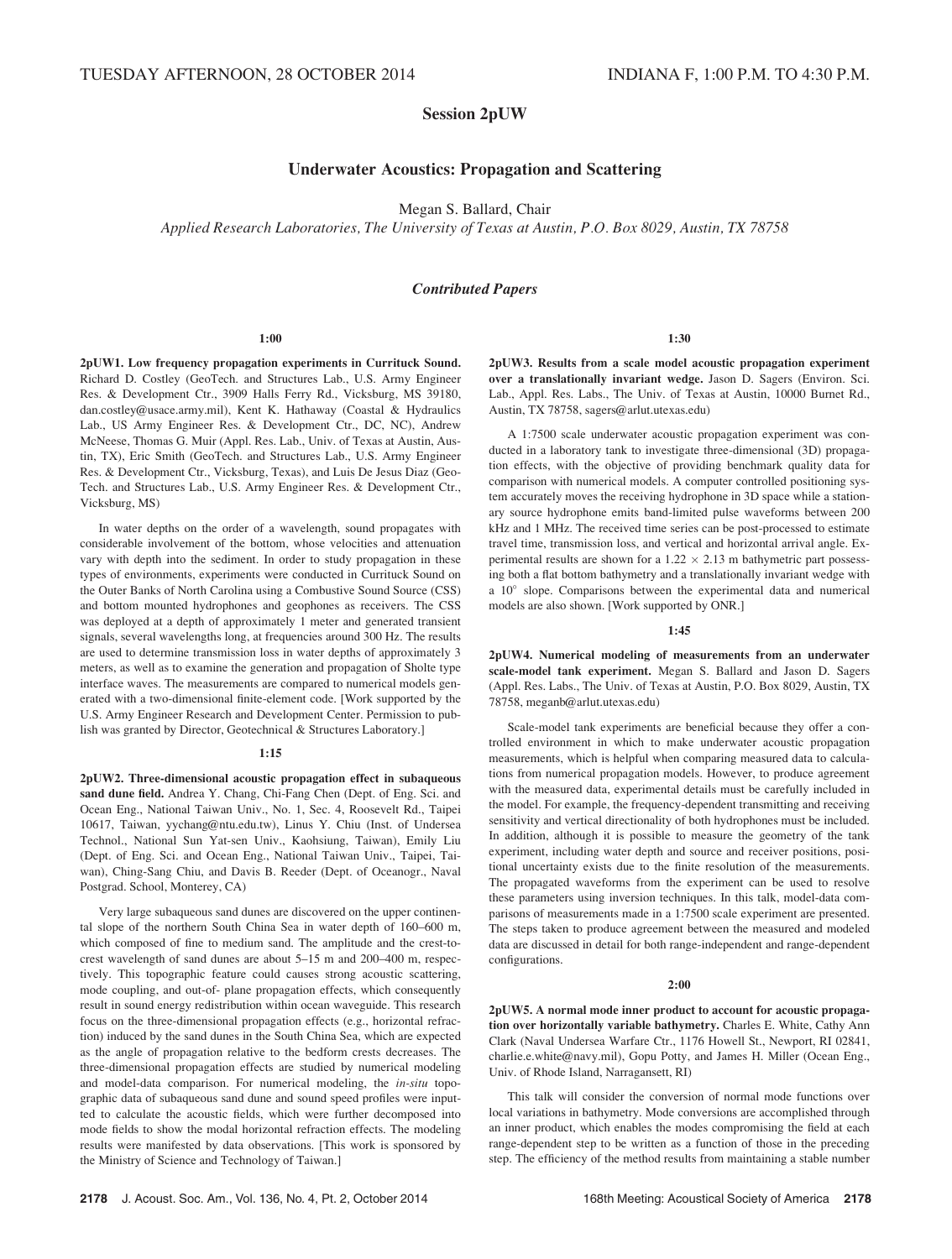of modes throughout the calculation of the acoustic field. A verification of the inner product is presented by comparing results from its implementation in a simple mode model to that of a closed-form solution for the acoustic wedge environment. A solution to the more general problem of variable bottom slope, which involves a decomposition of bathymetric profiles into a sequence of wedge environments, will also be discussed. The overall goal of this research is the development and implementation of a rigorous shallow water acoustic propagation solution which executes in a time window to support tactical applications.

## 2:15

## 2pUW6. An assessment of the effective density fluid model for backscattering from rough poroelastic interfaces. Anthony L. Bonomo, Nicholas P. Chotiros, and Marcia J. Isakson (Appl. Res. Labs., The Univ. of Texas at Austin, 10000 Burnet Rd., Austin, TX 78713, anthony.bonomo@gmail.com)

The effective density fluid model (EDFM) was developed to approximate the behavior of sediments governed by Biot's theory of poroelasticity. Previously, it has been shown that the EDFM predicts reflection coefficients and backscattering strengths that are in close agreement with those of the full Biot model for the case of a homogeneous poroelastic half-space. However, it has not yet been determined to what extent the EDFM can be used in place of the full Biot model for other cases. In this work, the finite element method is used to compare the backscattering strengths predicted using the EDFM with the predictions of the full Biot model for three cases: a homogeneous poroelastic half-space with a rough interface, a poroelastic layer overlying an elastic half-space with both interfaces rough, and an inhomogeneous poroelastic half-space consisting of a shear modulus gradient with a rough interface. [Work supported by ONR, Ocean Acoustics.]

## 2:30

2pUW7. Scattering by randomly rough surfaces. I. Analysis of slope approximations. Patrick J. Welton (Appl. Res. Lab., The Univ. of Texas at Austin, 1678 Amarelle St., Thousand Oaks, CA 91320-5971, patrickwelton@verizon.net)

Progress in numerical methods now allows scattering in two dimensions to be computed without resort to approximations. However, scattering by three-dimensional random surfaces is still beyond the reach of current numerical techniques. Within the restriction of the Kirchhoff approximation (single scattering) some common approximations used to predict scattering by randomly rough surfaces will be examined. In this paper, two widely used approximate treatments for the surface slopes will be evaluated and compared to the exact slope treatment.

## 2:45–3:00 Break

## 3:00

2pUW8. Scattering by randomly rough surfaces. II. Spatial spectra approximations. Patrick J. Welton (Appl. Res. Lab., The Univ. of Texas at Austin, 1678 Amarelle St., Thousand Oaks, CA 91320-5971, patrickwelton@verizon.net)

The spatial spectrum describing a randomly rough surface is crucial to the theoretical analysis of the scattering behavior of the surface. Most of the models assume that the surface displacements are a zero-mean process. It is shown that a zero-mean process requires that the spatial spectrum vanish when the wavenumber is zero. Many of the spatial spectra models used in the literature do not meet this requirement. The impact of the zero-mean requirement on scattering predictions will be discussed, and some spectra models that meet the requirement will be presented.

#### 3:15

2pUW9. Scattering by randomly rough surfaces. III. Phase approximations. Patrick J. Welton (Appl. Res. Lab., The Univ. of Texas at Austin, 1678 Amarelle St., Thousand Oaks, CA 91320-5971, patrickwelton@verizon.net)

In the limit as the roughness vanishes, the solution for the pressure scattered by a rough surface of infinite extent should reduce to the image solution. Approximate image solutions for an infinite, pressure-release plane surface are studied for an omnidirectional source using the 2nd, 3rd, and 4th order phase approximations. The results are compared to the exact image solution to examine the effects of the phase approximations. The result based on the 2nd order (Fresnel phase) approximation reproduces the image solution for all geometries. Surprisingly, the results for the 3rd and 4th order phase approximations are never better than the Fresnel result, and are substantially worse for most geometries. This anomalous behavior is investigated and the cause is found to be the multiple stationary phase points produced by the 3rd and 4th order phase approximations.

## 3:30

2pUW10. Role of binding energy (edge-to-face contact of mineral platelets) in the acoustical properties of oceanic mud sediments. Allan D. Pierce (Retired, PO Box 339, 399 Quaker Meeting House Rd., East Sandwich, MA 02537, allanpierce@verizon.net) and William L. Siegmann (Mathematical Sci., Rensselaer Polytechnic Inst., Troy, NY)

A theory for mud sediments presumes a card-house model, where the platelets arrange themselves in a highly porous configuration; electrostatic forces prevent face-to-face contacts. The primary type of contact is where the edge of one platelet touches a face of another. Why such is not also prevented by electrostatic forces is because of van der Waals (vdW) forces between the molecular structures within the two platelets. A quantitative assessment is given of such forces, taking into account the atomic composition and crystalline structure of the platelets, proceeding from the London theory of interaction between non-polar molecules. Double-integration over both platelets leads to a quantitative and simple prediction for the potential energy of vdW interaction as a function of the separation distance, edgefrom-face. At moderate nanoscale distances, the resulting force is attractive and is much larger than the electrostatic repulsion force. But, at very close (touching) distances, the intermolecular force becomes also repulsive, so that there is a minimum potential energy, which is identified as the binding energy. This finite binding energy, given a finite environmental temperature, leads to some statistical mechanical theoretical implications. Among the acoustical implications is a relaxation mechanism for the attenuation of acoustic waves propagating through mud.

#### 3:45

2pUW11. Near bottom self-calibrated measurement of normal reflection coefficients by an integrated deep-towed camera/acoustical system. Linus Chiu, Chau-Chang Wang, Hsin-Hung Chen (Inst. of Undersea Technol., National Sun Yat-sen Univ., No. 70, Lienhai Rd., Kaohsiung 80424, Taiwan, linus@mail.nsysu.edu.tw), Andrea Y. Chang (Asia-Pacific Ocean Res. Ctr., National Sun Yat-sen Univ., Kaohsiung, Taiwan), and Chung-Ray Chu (Inst. of Undersea Technol., National Sun Yat-sen Univ., Kaohsiung, Taiwan)

Normal incidence echo data (bottom reflection) can provide acoustic reflectivity estimates used to predict sediment properties with using seabed sediment models. Accuracy of normal reflection coefficient measurement thus become very significant to the bottom inversion result. A deep-towed camera platform with acoustical recording system, developed by the Institution of Undersea Technology, National Sun Yat-sen University, Taiwan, is capable of photographically surveying the seafloor in near scope and acquiring sound data. The real time data transference, including photography (optics) and reflection measurement (acoustics) can be implemented in the same site simultaneously. The deep-towed camera near the bottom was used in several experiments in the southwestern sea off Taiwan in 2014 to acquire acoustic LFM signal sent by surface shipboard source as incident signal as well as the seafloor reflections at frequency bands within 4–6 kHz. The error produced by compensating the roll-off of altitude of vehicle (propagation loss) can be eliminated, which is considered as near bottom self-calibrated measurement for normal reflection coefficient. The collected reflection coefficients were used to inverting the sediment properties with using the Effective Density Fluid model (EDFM), manifested by the coring and camera images. [This work is sponsored by the Ministry of Science and Technology of Taiwan.]